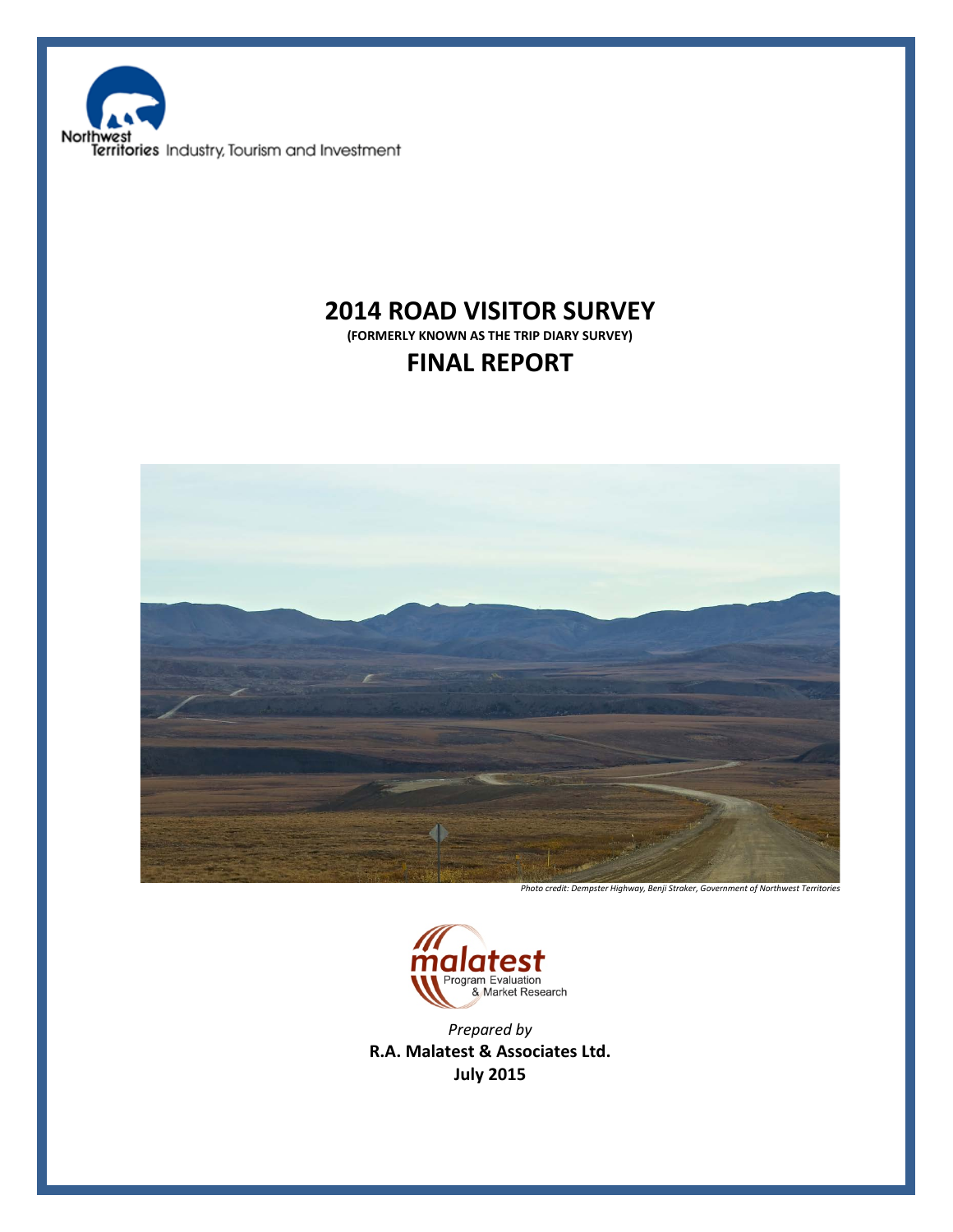

# **EXECUTIVE SUMMARY**

#### <span id="page-1-0"></span>*Background*

An annual road travel survey is implemented by the Department of Industry, Tourism and Investment to understand trip characteristics and visitor demographic information about nonresident visitors who travel to the Northwest Territories (NWT) by road from May 15 to September 15. The survey provides insight into visitor vacation interests and activities to better target tourism services and to measure the impact and effectiveness of tourism strategies. This survey has been conducted annually since 2008.

Survey participants are obtained from visitors who have signed up for a Trip Diary, a Dempster Highway Passport, or a Deh [Cho Travel Connection Passport.](http://dehchotravel.ca/contest/how.php) By participating in these programs, visitors agree to be contacted about their trip once they return home.

Visitors are informed about the Trip Diary Program at visitor information centres (VIC) throughout the territory and at the visitor information centre operated by the NWT in Dawson City, Yukon. The Trip Diary is a souvenir for the visitor to track their experiences and expenditures and contains useful information on the NWT road travel and a few postcards. Participants in the Trip Diary Program are surveyed shortly after they return home.

The Dempster Highway Passport is a marketing program to encourage visitors to travel the Dempster Highway. The Deh Cho Travel Connection Passport is a marketing program to encourage visitors to travel the Deh Cho Travel route visiting NWT, British Columbia, and Alberta. Both of these passports offer prizes for participation. By participating in these programs, visitors agree to be contacted about their trip. Due to the nature of these passport programs, contacts are generally surveyed at the end of the season.

From 2008 to 2012, the survey was conducted by telephone only. Starting in 2013, the survey was conducted by telephone and online. In 2010 and 2014 the road survey formed a component of a comprehensive territorial-wide Visitor Exit Survey (VES).

In 2014, the Road Survey was standardized with the other VES surveys. The 2014/2015 VES surveys target other non-resident visitors to the NWT for the purpose of aurora viewing, guided hunting, guided fishing, guided outdoor adventure, or who travelled by airplane or stayed overnight in NWT Territorial Parks; and NWT residents who travelled to another region by airplane or stayed overnight in NWT Territorial Parks. In 2014, the Road Survey was used to survey non-resident NWT Territorial Park overnight visitors as part of the 2014 VES.

In the summer of 2014, one of the worst forest fire seasons occurred in the NWT and caused numerous road and NWT Territorial Park closures. During survey administration seven of the contacted individuals indicated that they were not able to travel to NWT due to the forest fires. The road and park closures would have impacted the routes travellers were able to take.

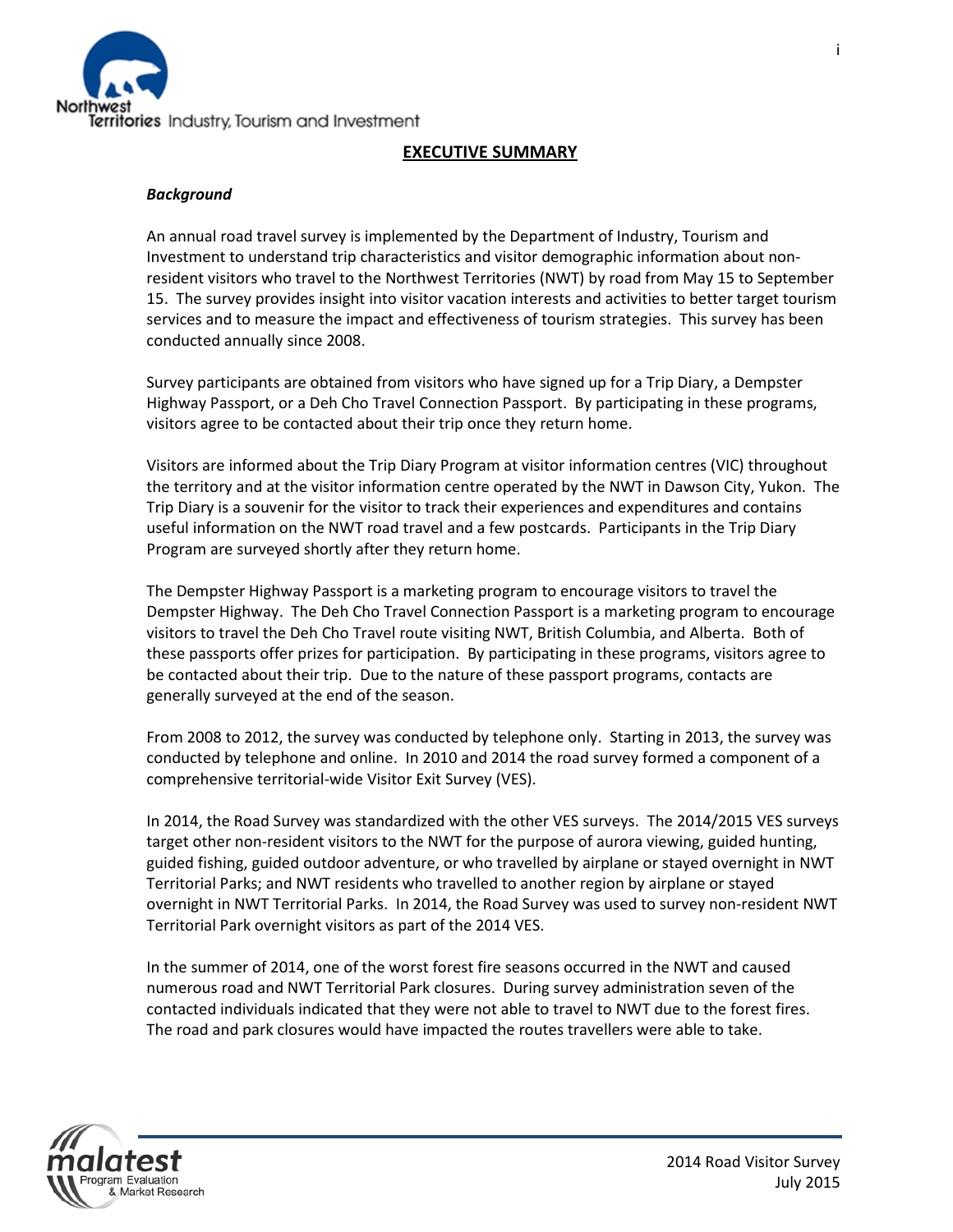

### *Methodology*

The Road Visitor Survey was designed to target non-resident road visitors coming to the NWT.

Visitor contact information was obtained from Trip Diary, Dempster Highway Passport, and Deh Cho Travel Connection Passport from May 15 to September 15.

In 2014, the survey was modified to obtain more information on exposure to Aboriginal tourism and business traveller activities. The 2014 survey was programmed for both telephone and online responses.

The survey sample was provided by ITI on a weekly basis starting in June. The sample included 906 cases. Following cleaning to remove any duplicate cases or incomplete contact information, the sample contained 664 cases.

In total, 445 surveys were completed. The survey was administered between July 14 and December 21, 2014, with a valid response rate of 67%.

Throughout survey administration, the data collected was reviewed, cleaned, and coded as appropriate. Data was reviewed for outliers and illogical/inconsistent responses. The survey data was then weighted by the 2014 NWT Territorial Parks' overnight visitor population.

Three types of analysis were conducted: factor analysis, segmentation analysis, and driver analysis. Along with cross-tabulations and descriptive statistics, this analysis described visitor activities, visitor preferences, visitor segments, and satisfaction.

#### *Overall Survey Findings*

## *Trip Characteristics*

On average, visitors spent 5.9 nights in the NWT, with no statistically significant difference between return visitors and first time visitors. Visitors typically travelled in groups of two (55%); often with their spouse and most commonly cited Yellowknife or Inuvik as their primary destination.

#### *Trip Planning*

Most visitors arrived by car or truck (70%); approximately one fifth (23%) of visitors drove a recreational vehicle (RV). Very few cited trade or RV shows as a source for planning their trip; six trade shows were attended by visitors in 2014. Visitors typically use the internet to plan their trip and considered Yukon, Alberta and British Columbia as alternative destinations.

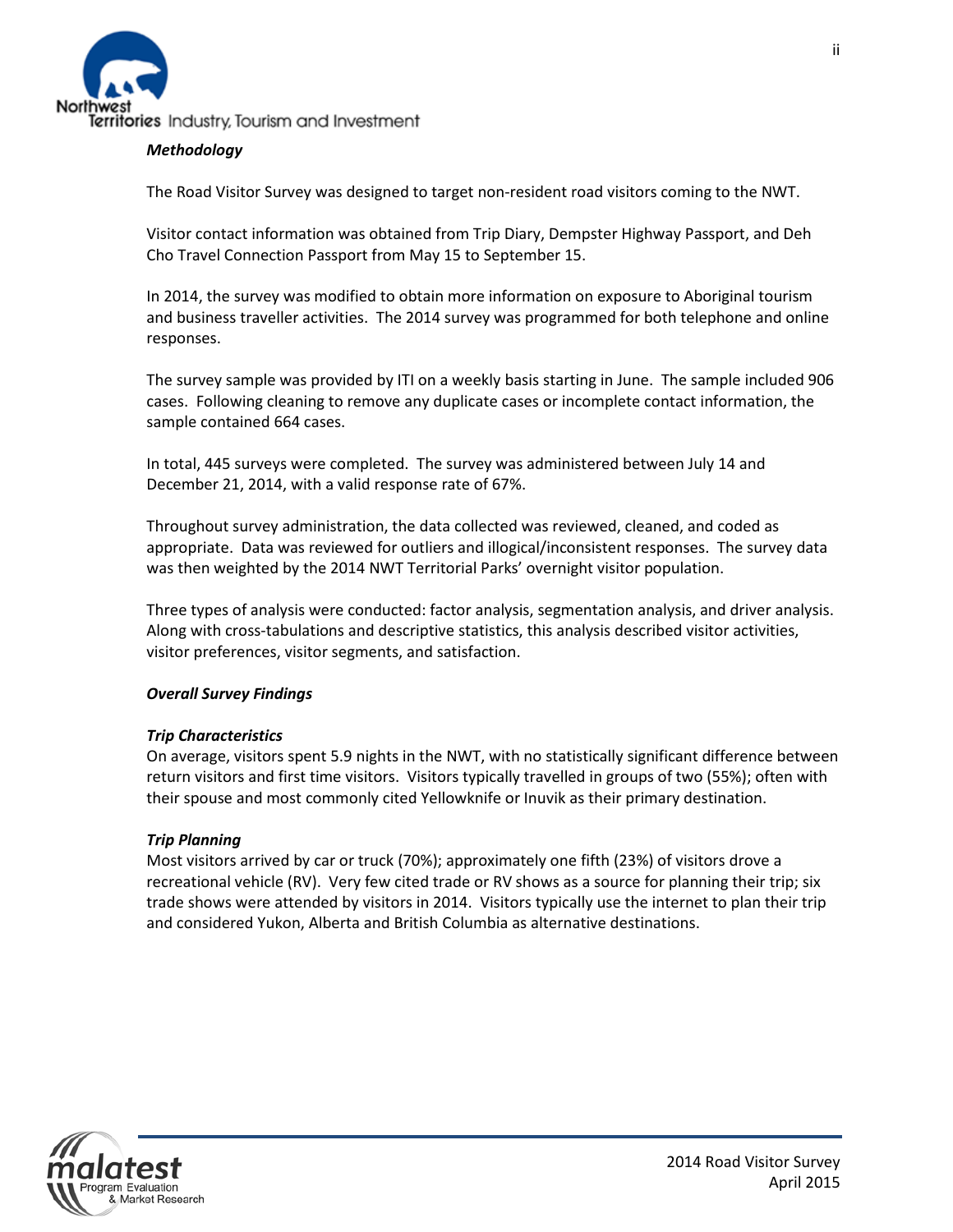

# *Arctic Air*

Arctic Air was influential in the choice to travel to the NWT for 30% of visitors who had seen at least one episode of the show.

# *Trip Activities and Satisfaction*

Overall, visitors were highly satisfied with their trip and the majority (61%) plan to return to NWT. The three most popular activities were sightseeing (78%), photography (66%), and wildlife viewing (65%). More visitors participated in unguided activities in comparison to the same activity with a guide.

## *Deh Cho Travel Connection Loop*

The percentage of visitors that were familiar with the Deh Cho Travel Loop was 49% while 27% travelled the Loop. The number of visitors who indicated they travelled the Loop (27%) was the lowest compared to previous years. Almost half (48%) of visitors were unaware of the Loop, although 81% indicated they travelled to communities on the Loop which suggests a large portion may not have known if they had travelled the Loop. Those that indicated that they did not travel the Loop commonly reported that they did not have time or it was too far out of the way.

## *Aboriginal Tourism*

Participation in Aboriginal tourism decreased from 64% in 2013 to 31% in 2014. The most common Aboriginal tourism activities were visiting Aboriginal cultural events, viewing Aboriginal cultural display and experiencing traditional Aboriginal cuisine. Visitors that did not participate in Aboriginal tourism commonly indicated they had insufficient time. In comparison to 2013, fewer visitors reported that they were not aware of what was available or that they were not interested in 2014.

#### *Travel Expenditures*

In 2014, visitors spent \$1,023 per person, per trip, on average. Visitors spent significantly more on travel to NWT than previous years and slightly more on alcohol and dining compared to previous years. All other expenditure categories saw a decrease compared to previous years.

## *2014 Visitor Segments*

Six visitor groups were identified in 2014. They are:

- Outdoor Adventurers: *Enjoy extreme adventure and unguided tours;*
- Comfort Seekers: *Search for the comforts of home;*
- Cultural Connoisseurs: *Participate in Aboriginal and cultural activities*;
- Roaming Retirees: *Seek quiet and safe Northern adventure at low-cost;*
- Social Sightseers: *Look for luxury while visiting family and friends*; and
- Wilderness Wanderers: *Desire a relaxing break from work in the wilderness, without a guide.*

All groups remained relatively the same as 2013; therefore, the same group names were used in 2014.



iii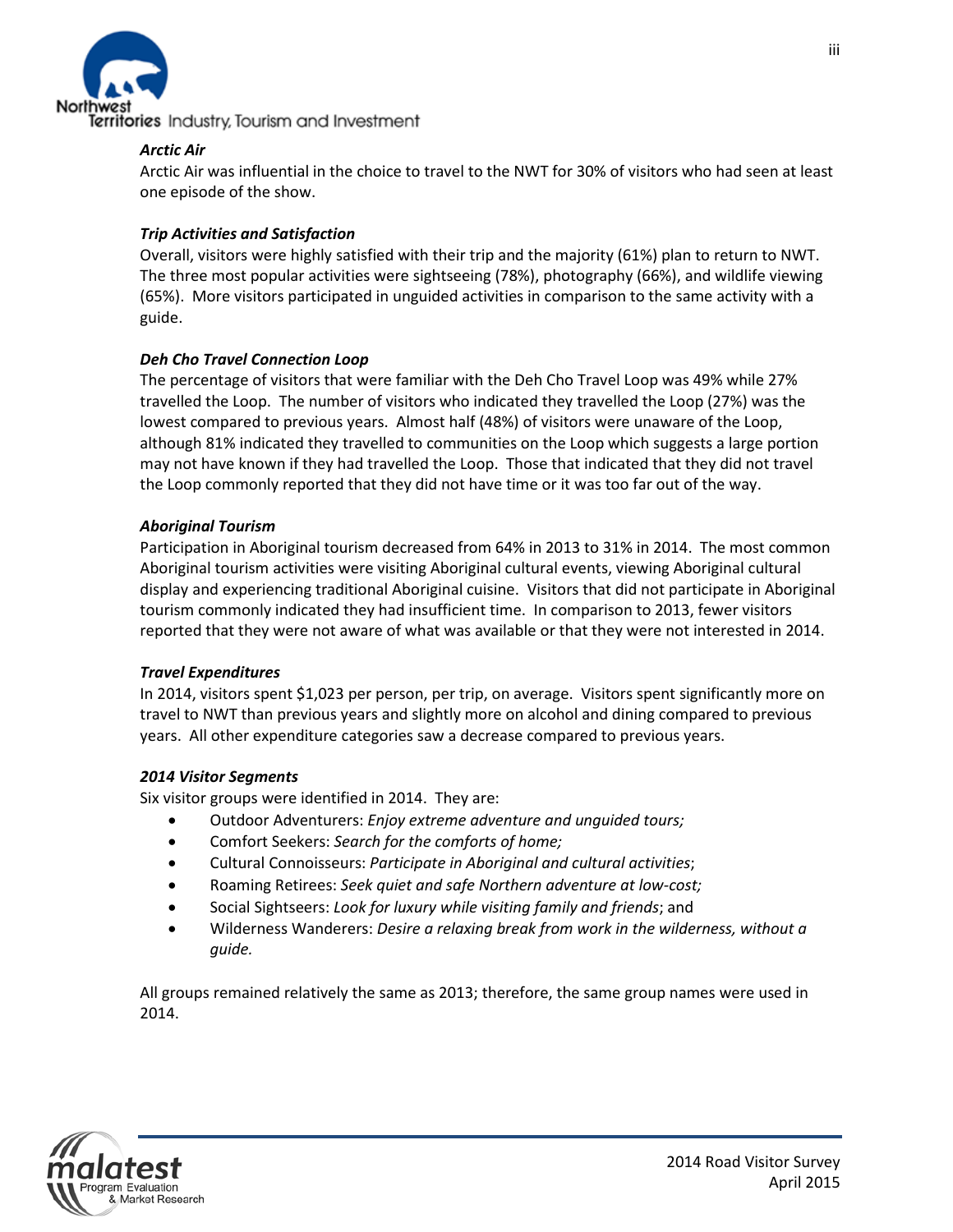

#### *Relationships between Visitor Preferences*

Factor analysis produced five factors which described visitor preferences in meaningful ways. These five factors were:

- Mediated experiences;
- Nature experiences (new in 2014);
- Physical challenges (new in 2014);
- Travel ease (new in 2014); and
- Souvenir shopping (new in 2014).

#### *New and Emerging Segments*

Business travellers were 1% of visitors in 2014. The majority added extra days to their business trip for leisure tourism. They tended to travel on their own or in groups of five or ten and prefer activities without a guide.

#### *Trends, Conclusions and Recommendations*

Changes in tourism illustrated that visitors were spending more time planning their trip compared to trip planning in 2013. Use of online resources for trip planning increased again in 2014.

Many visitors were unaware of the Deh Cho Travel Loop which resulted in low rates of respondents reporting they travelled the loop.

Participation in Aboriginal tourism decreased from 64% in 2013 to 31% in 2014. The decrease in Aboriginal tourism activities was not the result of disinterest or visitors being unaware of available activities as interest and awareness rates have increased since 2013. Questions in the 2014 survey were modified from the 2013 survey to capture exposure to Aboriginal languages as well.

High overall trip satisfaction (average rating 4.69 out of five) and limited variance with satisfaction with various aspects of their trip indicates that visitors are receiving the experience they plan for when travelling to NWT.

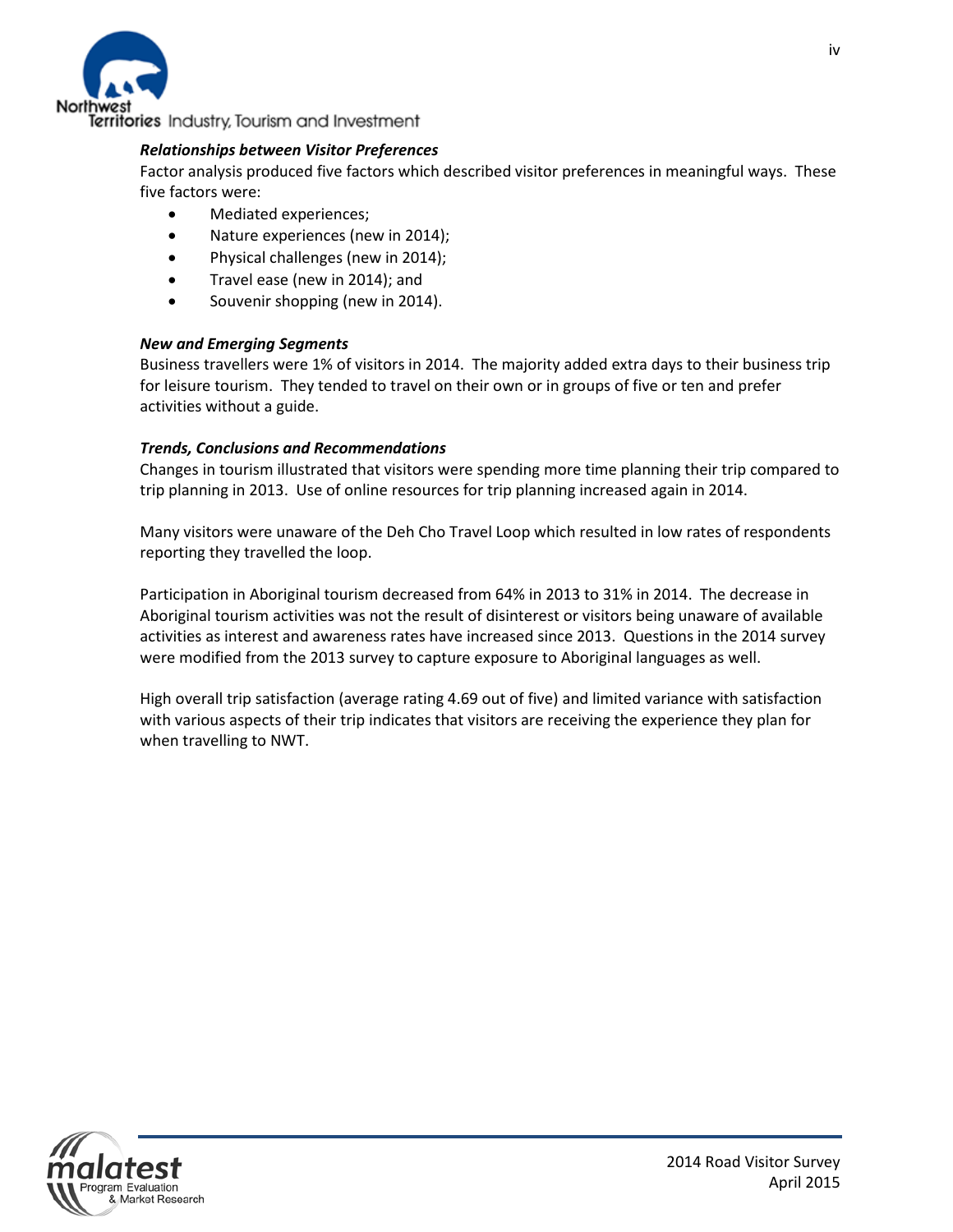

## **TABLE OF CONTENTS**

| <b>SECTION 1:</b>  |                                                        |  |
|--------------------|--------------------------------------------------------|--|
| <b>SECTION 2:</b>  |                                                        |  |
| 2.1                | Survey Design.                                         |  |
| 2.2                |                                                        |  |
| 2.3                |                                                        |  |
| 2.4                |                                                        |  |
| 2.5                |                                                        |  |
| 2.6                |                                                        |  |
| 2.7                |                                                        |  |
| 2.8                |                                                        |  |
| <b>SECTION 3:</b>  |                                                        |  |
| 3.1                |                                                        |  |
| 3.2                |                                                        |  |
| 3.3                |                                                        |  |
| 3.4                |                                                        |  |
| 3.5                |                                                        |  |
| <b>SECTION 4:</b>  |                                                        |  |
| <b>APPENDIX A:</b> | 2014 ROAD VISITOR SURVEY (with descriptive statistics) |  |
| <b>APPENDIX B:</b> | <b>FACTOR ANALSYSIS SCREE PLOT AND EIGENVALUES</b>     |  |
| <b>APPENDIX C:</b> | <b>DRIVER ANALYSIS</b>                                 |  |
| <b>APPENDIX D:</b> | <b>CALL OUTCOMES BY INTERCEPT POINT</b>                |  |
| <b>APPENDIX E:</b> | <b>COMPARISON OF SEGMENT DEMOGRAPHICS AND TRIP</b>     |  |
|                    | <b>CHARACTERISTICS</b>                                 |  |

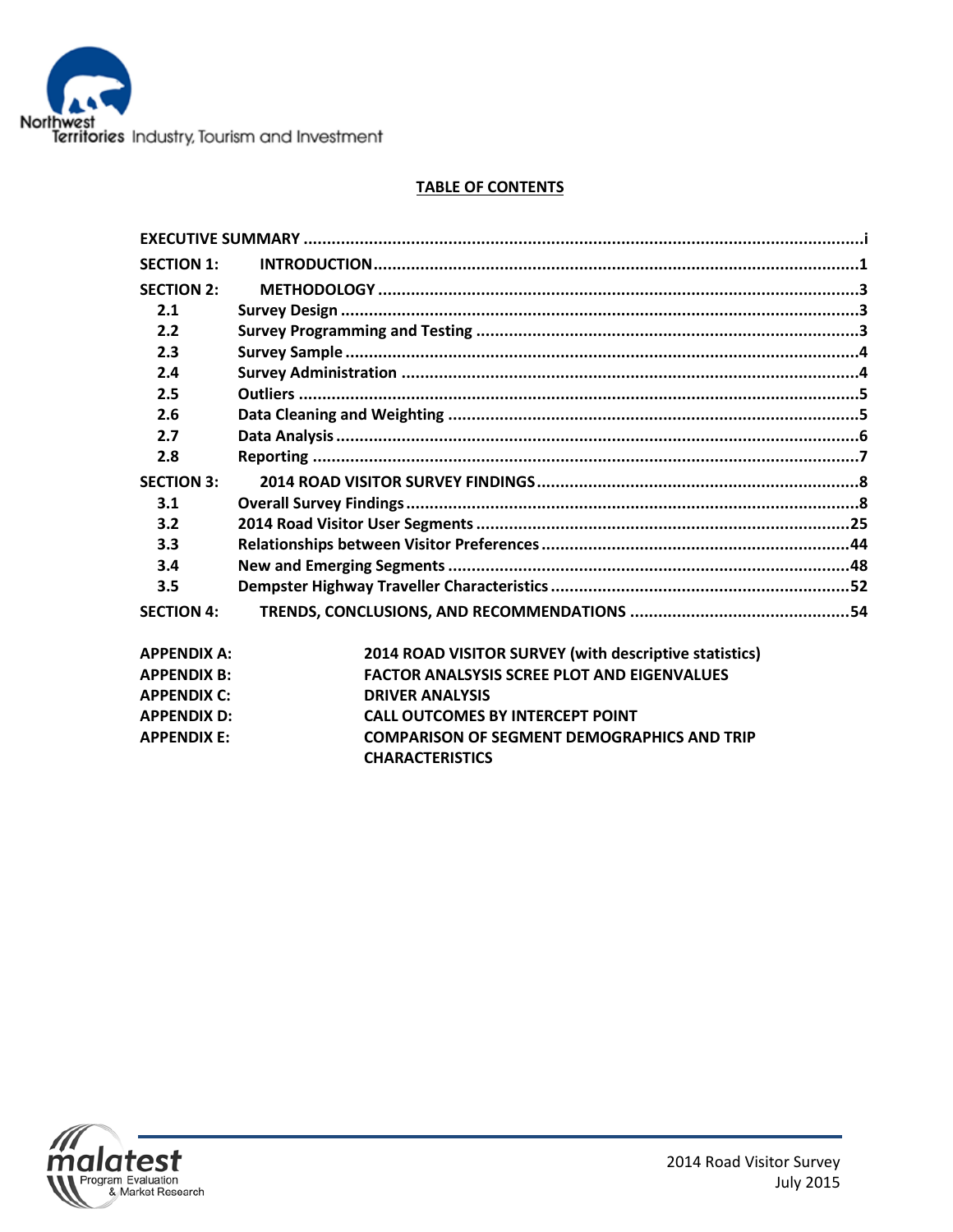

# <span id="page-6-0"></span>**SECTION 1: INTRODUCTION**

#### **Context**

The Department of Industry, Tourism, and Investment (ITI) provides quality programs and services that promote and encourage NWT economic prosperity and community self-reliance. ITI is also responsible for developing, maintaining, and operating NWT Territorial Parks and some tourism facilities such as visitor centres and interpretive displays. ITI works closely with Northwest Territories Tourism and provides support to the NWT tourism industry in the areas of marketing, research, training, and product development.

In 2011, ITI introduced a new plan for tourism in the NWT. *Tourism 2015: New Directions for a Spectacular Future* outlined the following goals:

- Increase tourism revenues to \$130 million by 2015/2016;
- Increase community support for tourism;
- Grow the Aboriginal tourism sector;
- Increase tourism industry revenues and profitability;
- Expand the number of businesses and tourism products offered in NWT;
- Improve the business skill of tourism business owners and managers;
- Leverage parks and campgrounds as tourism products to attract new visitors to the NWT;
- Enhance the hospitality of the tourism workforce; and
- $\bullet$  Integrate the Arts and Crafts sector more fully into the tourism industry.<sup>[1](#page-6-1)</sup>

The Tourism 2015 Research and Planning program supports these goals by conducting regular surveys, analysis and market research to ensure relevant and timely information is available to the tourism industry, government and other tourism stakeholders. The Road Visitor Survey program is implemented by ITI and provides longitudinal data to monitor visitor travel to the NWT by road.

Information from the Road Visitor Travel Survey is used to understand trends in visitation and visitor satisfaction with services provided in the NWT. Survey findings provide important information to individual tourism operators in the NWT and those interested in developing a tourism business. Visitor profiles assist tourism operators in planning business expansion and modification to services so as to meet the needs and expectations of visitors. Survey findings allow individual tourism operators to plan effective, timely, and targeted marketing campaigns.

Survey findings also support ITI in understanding progress made towards objectives outlined in the Tourism 2015 Plan; particularly in the areas of Aboriginal tourism, and hospitality of the tourism workforce. The *2014 Road Visitor Survey* findings will provide guidance to ITI for future investment.

<span id="page-6-1"></span> $1$  2011. Northwest Territories Industry, Tourism and Investment. Tourism 2015: New Directions for a Spectacular Future.

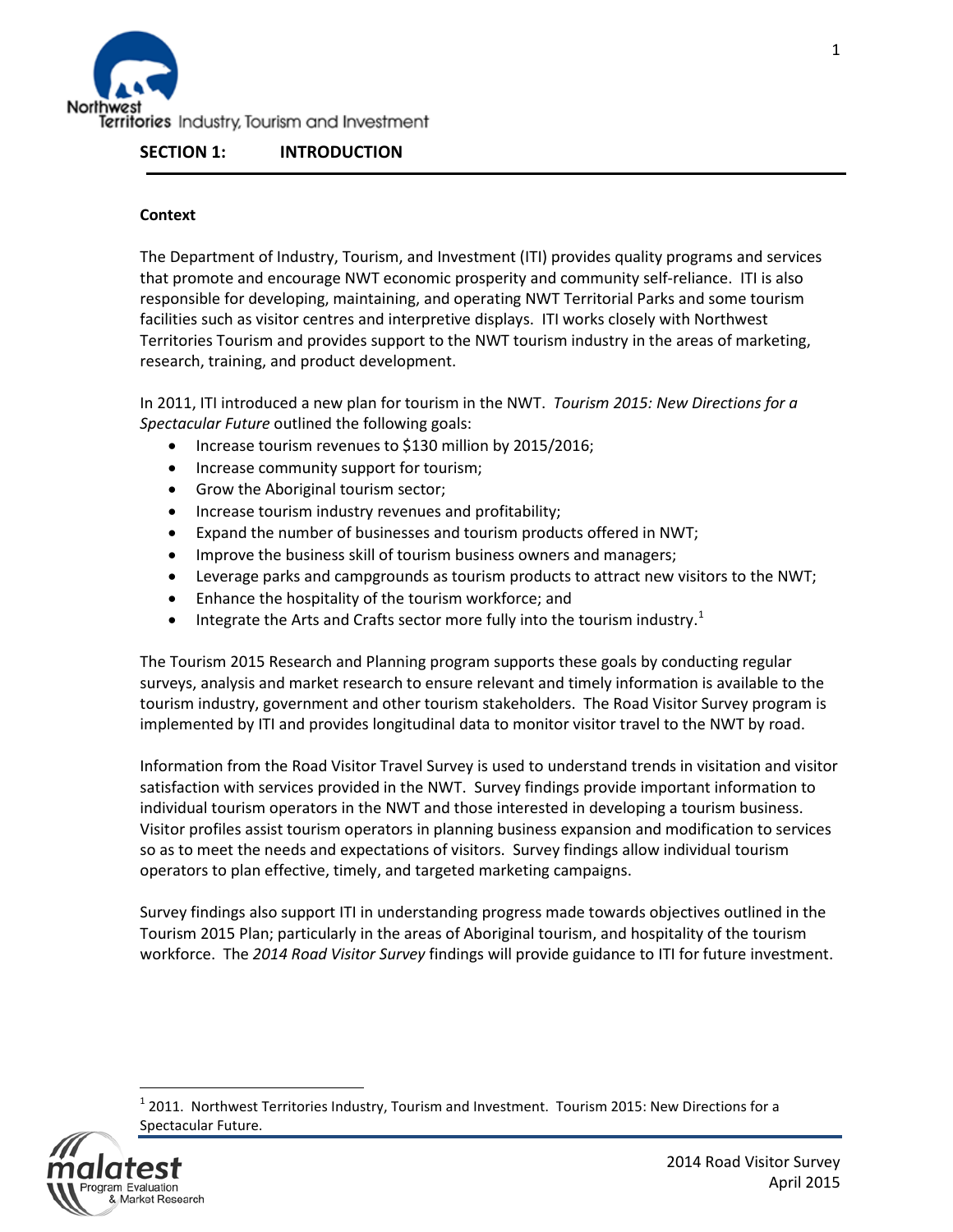

#### **Background**

An annual road travel survey is conducted to understand trip characteristics and visitor demographic information about non-resident visitors who travel to the NWT by road between May 15 and September 15. The survey provides insight into visitor vacation interests and activities to better target tourism services and to measure the impact and effectiveness of tourism strategies. This survey has been conducted annually since 2008.

Survey participants are obtained from visitors who have signed up for a Trip Diary, a Dempster Highway Passport, or a Deh [Cho Travel Connection Passport.](http://dehchotravel.ca/contest/how.php) By participating in these programs, visitors agree to be contacted about their trip once they return home.

Visitors are informed about the Trip Diary program at visitor information centres (VIC) throughout the territory and at the visitor information centre operated by the NWT in Dawson City. The Trip Diary is a souvenir for the visitor to track their trip experiences and expenditures and contains useful information on the NWT road travel and a few postcards. Participants in the Trip Diary Program are surveyed shortly after they return home.

The Dempster Highway Passport is a marketing program to encourage visitors to travel the Dempster Highway. The Deh Cho Travel Connection Passport is a marketing program to encourage visitors to travel the Deh Cho Travel route through NWT, British Columbia, and Alberta. Both of these Passports offer prizes for participation. By participating in these programs, visitors agree to be contacted about their trip. Due to the nature of these Passport programs, contacts are generally surveyed at the end of the season.

For the first five years of the program, information was collected in the form of an 18 minute telephone survey. In 2014, the survey was modified, made available to visitors either by telephone or online and revised to include questions about participation in Aboriginal tourism activities so as to inform progress towards ITI's Aboriginal Tourism Engagement strategy developed in 2010. Additionally, analysis of visitor satisfaction was expanded in 2014.

Profiles of NWT's visitors are developed from the Road Visitor Survey results. The profiles outline the types of activities visitors participate in, their spending patterns and the reasons for choosing NWT as a destination. In 2013, analysis identified the following visitor segments: Social Sightseers, Outdoor Adventurers, Vocation Voyagers, Roaming Retirees, Comfort-Seekers, and Cultural Connoisseurs.

In 2014, data was analyzed to determine whether these groups are still prominent and whether there are any new and emerging visitor groups.

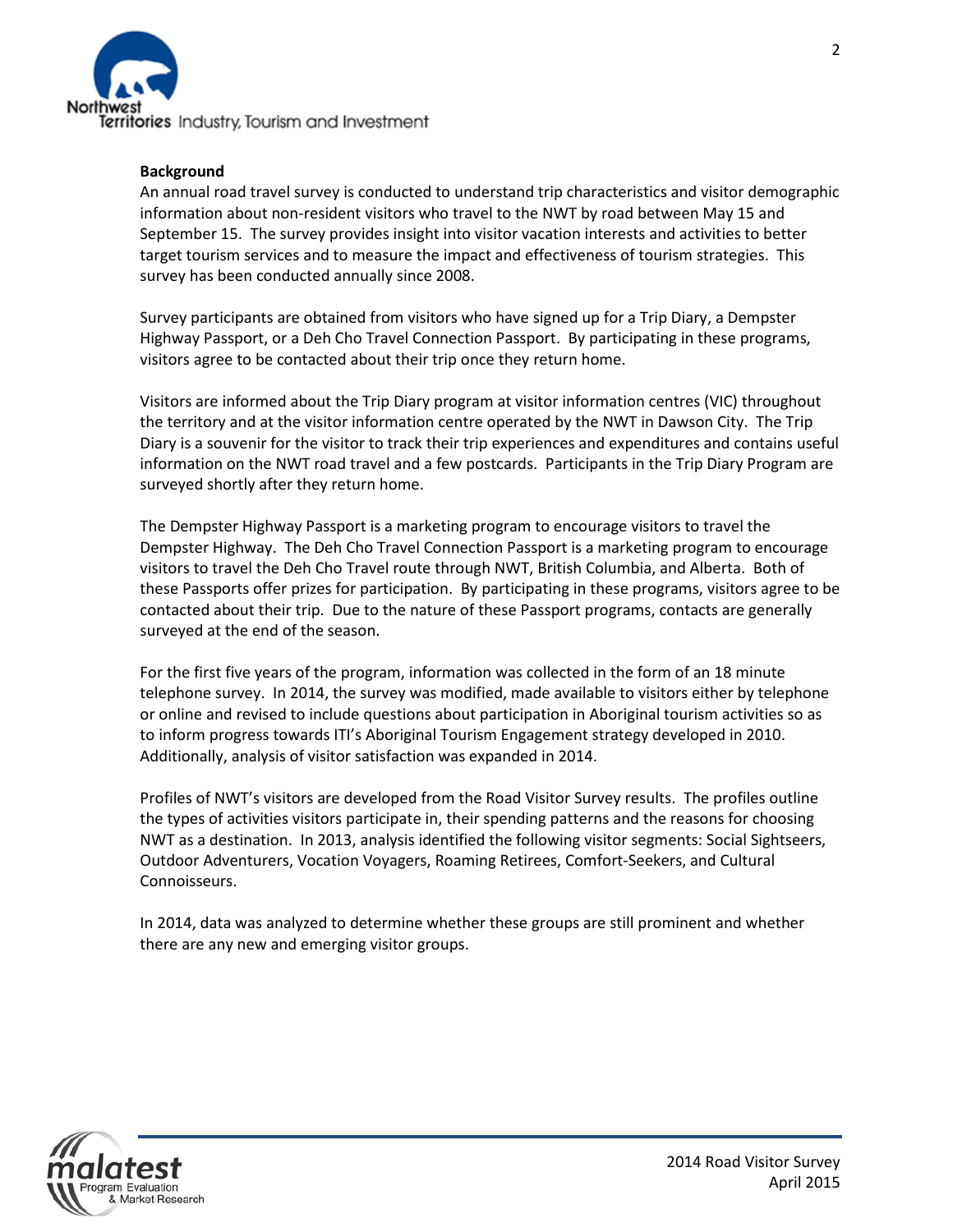

# <span id="page-8-0"></span>**SECTION 2: METHODOLOGY**

# <span id="page-8-1"></span>**2.1 Survey Design**

The survey instrument that was used in 2013 was reviewed and modified. The 2014 survey still targeted road travellers; however the questions for business traveller and on Aboriginal tourism were expanded. As in 2013, a screening question was used to disqualify air travellers from completing the survey.

Questions added to the survey related to:

- Towns, lodges or parks visited;
- Business travel activities and who was responsible for arrangement; and
- Exposure to Aboriginal languages during the visit.

Questions removed related to:

• Company or organization that sponsors the Arctic Air television show.

As a result of the changes to the survey, the survey length was increased from 18 to 23 minutes. The modified Road Visitor Survey is provided in **Appendix A**.

#### <span id="page-8-2"></span>**2.2 Survey Programming and Testing**

The survey was programmed into CallWeb, Malatest's CATI/CAWI computerized surveying system for both online and telephone administration. CallWeb was programmed to:

- Track respondents within the database by call disposition and set calling queues based on number of times called and other call disposition variables;
- Flag outlier data and/or illogical responses during the interview process. Specifically, for questions on expenses, CallWeb prompted the interviewer to ask about expenses that were outside of the ranges provided by ITI. This prompt appeared on screen for those who completed the survey online only if their responses were outside of the range; and
- Set timing fields by question to more closely monitor the length of the survey or individual survey components/modules (seconds or minutes).

A quality assurance audit was completed to ensure that on the programmed survey, survey questions appeared in the proper sequence. Testing also verified that out of range values could not be entered.

Full survey administration was preceded by a training session with survey staff and a field test. The field test was completed on July 14, 2014. A total of ten survey completions were obtained via telephone during the field test. No changes were made to the survey based on the results of the field test.

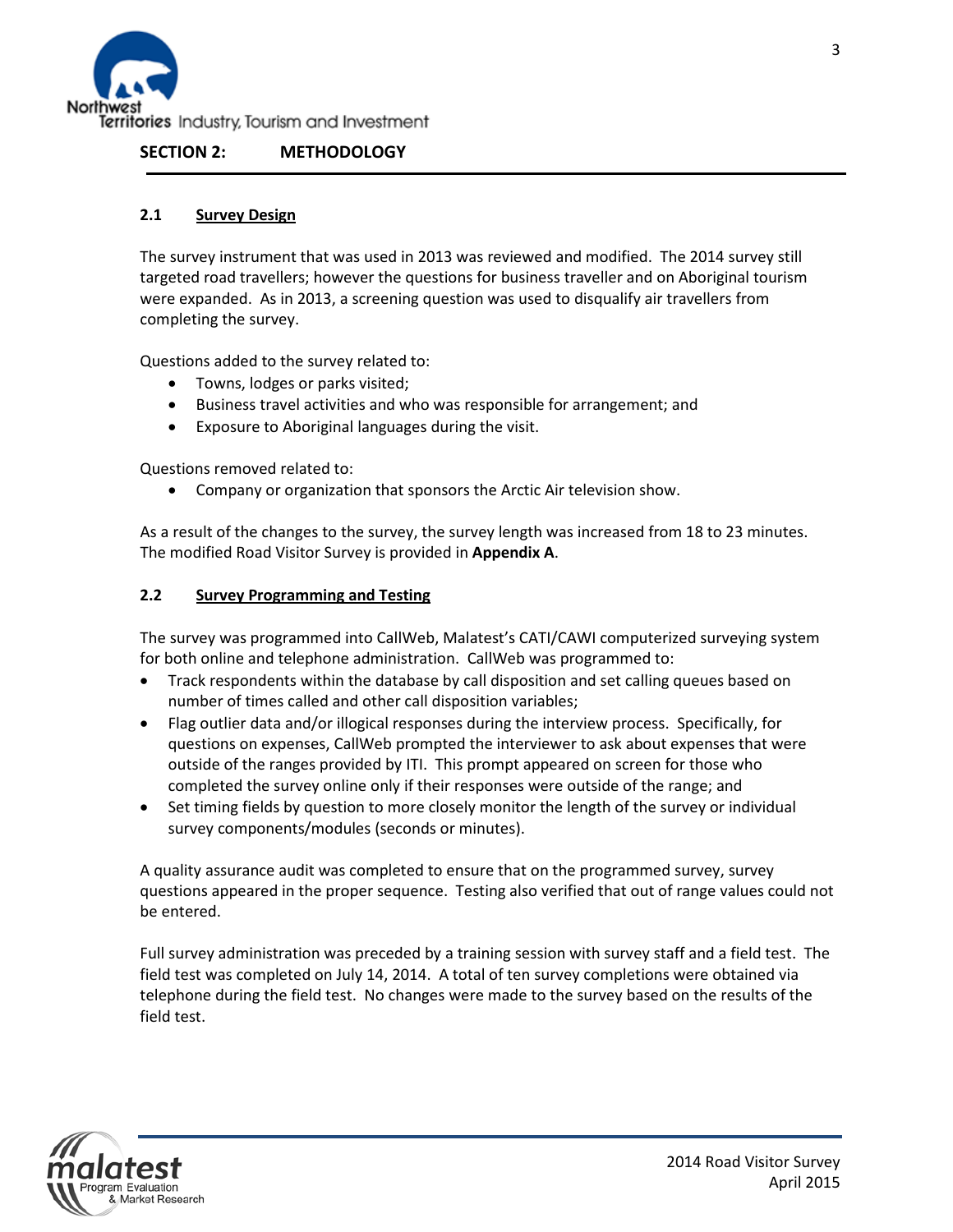# <span id="page-9-0"></span>**2.3 Survey Sample**

The survey sample was provided by ITI. The sample consisted of visitors that received a Trip Diary or Passport in the NWT. Prior to and during survey administration, between June and December 2014, ITI provided the Trip Diary contacts. Sample from the other locations (Deh Cho Travel Connection Loop and the Dempster Highway) were received in October and November for the entire season.

| <b>Figure 2-1: Sample Completions</b>                   |            |            |  |  |  |
|---------------------------------------------------------|------------|------------|--|--|--|
| Trip Diary - Visitor Information Centre Intercept Point | 2013       | 2014       |  |  |  |
| 60 <sup>th</sup> Parallel                               | 43% (259)  | 54% (239)  |  |  |  |
| Dempster Delta                                          | 16% (95)   | 9% (39)    |  |  |  |
| Fort Simpson                                            | 3% (19)    | $3\% (11)$ |  |  |  |
| Hay River                                               | $2\%$ (14) | n/a        |  |  |  |
| Inuvik                                                  | n/a        | $2\%$ (8)  |  |  |  |
| Yellowknife                                             | 8% (48)    | 22% (100)  |  |  |  |
| <b>Passport Programs</b>                                |            |            |  |  |  |
| Deh Cho Connection - Passport                           | 16% (95)   | $3\%$ (15) |  |  |  |
| Dempster Highway Passport - Dawson City                 | 12% (74)   | 7% (33)    |  |  |  |
| <b>Total Sample Size</b>                                | 603        | 445        |  |  |  |

The sample was cleaned by removing incomplete and duplicate records. Overall, Malatest received 906 cases from ITI. After removing duplicate cases, those with missing contact information, air travellers, and residents of NWT, the final eligible sample included 664 cases.

The following steps were taken to contact incomplete records or those with incorrect information:

- Cases that included wrong numbers or that were not in service underwent a directory assistance search to try to get the proper contact information;
- Cases where a 'return home date' was not provided were called in October and November; and
- Cases that provided an email but no phone number were invited to participate via email.

## <span id="page-9-1"></span>**2.4 Survey Administration**

Full survey administration began on July 14, 2014, and was completed on December 21, 2014. While the survey was available to be administered in over 20 languages, only English, French, Mandarin, Cantonese and German were requested by visitors. The valid response rate for this survey was 67%.

The 2014 administration was the second year in which the Road Visitor Survey was available online. Eleven respondents provided their email contact address only and, therefore, were only surveyed online.



4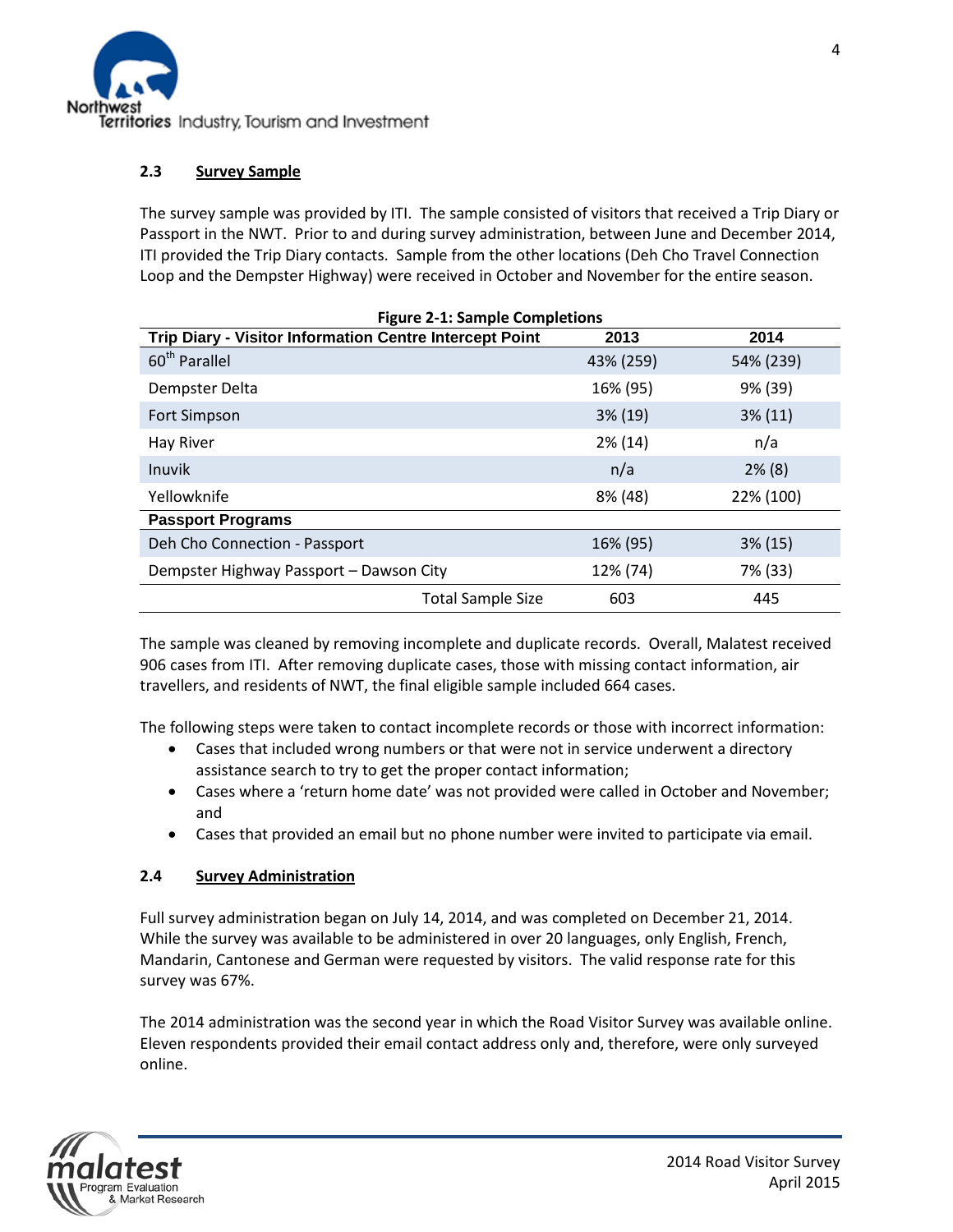

For the 2014 Road Visitor Survey, 445 surveys were completed, 317 of which were completed by telephone and 128 online. Figure 2-2 outlines the final call outcomes for the sample.

| Figure 2-2: 2014 Road Visitor Survey Sample Record       | <b>Overall</b> |
|----------------------------------------------------------|----------------|
| <b>Completions</b>                                       |                |
| Completed telephone (317) and online (128)               | 445            |
| <b>Non-Qualifiers</b>                                    |                |
| Respondent is from NWT                                   | 19             |
| Respondent arrived by air                                | 43             |
| Could not make it to NWT (Forest Fires)                  | 7              |
| Picked up a passport but did not visit NWT               | 7              |
| <b>Invalid Sample</b>                                    |                |
| Wrong number/not in service                              | 136            |
| (Correct number could not be found)                      |                |
| Duplicate record                                         | 24             |
| Respondent is not available during survey administration | 9              |
| <b>Refusals/Not Traceable</b>                            |                |
| Visitor refused to participate                           | 53             |
| Called maximum number of times (8 times)                 | 90             |
| Email invitations were sent- no response received        |                |
| (maximum number of email reminders sent (8))             | 73             |
| <b>TOTAL</b>                                             | 906            |

Call outcomes for each intercept point for 2013 Trip Diary and 2014 Road Visitor Surveys are presented in **Appendix D**.

## <span id="page-10-0"></span>**2.5 Outliers**

Data was reviewed for outliers and illogical/inconsistent responses not detected by CallWeb or the surveyor during administration. Continuous variables were analyzed using box plots to identify outliers. Cases that constituted outliers were larger than three standard deviations from the mean. Six cases were removed from the total number of nights spent in the NWT and ten cases were removed from the total number of travel companions. The outlier analysis was applied to expenses per person. Six cases were removed from amount spent on taxis and shuttles; five cases from amount spent on apartment or house rentals and buying groceries; four cases removed from amount spent on arts and crafts, taxidermy, and airfare to NWT; three cases removed from amount spent on alcohol; two cases from camping expenses and other expenses; one case from souvenir expenses and dining. All other expenses did not have outliers greater than three standard deviations from the mean.

## <span id="page-10-1"></span>**2.6 Data Cleaning and Weighting**

Throughout survey administration, the data collected was reviewed, cleaned, and coded as appropriate. Data was reviewed for outliers and illogical/inconsistent responses not caught by CallWeb or the surveyor during administration.

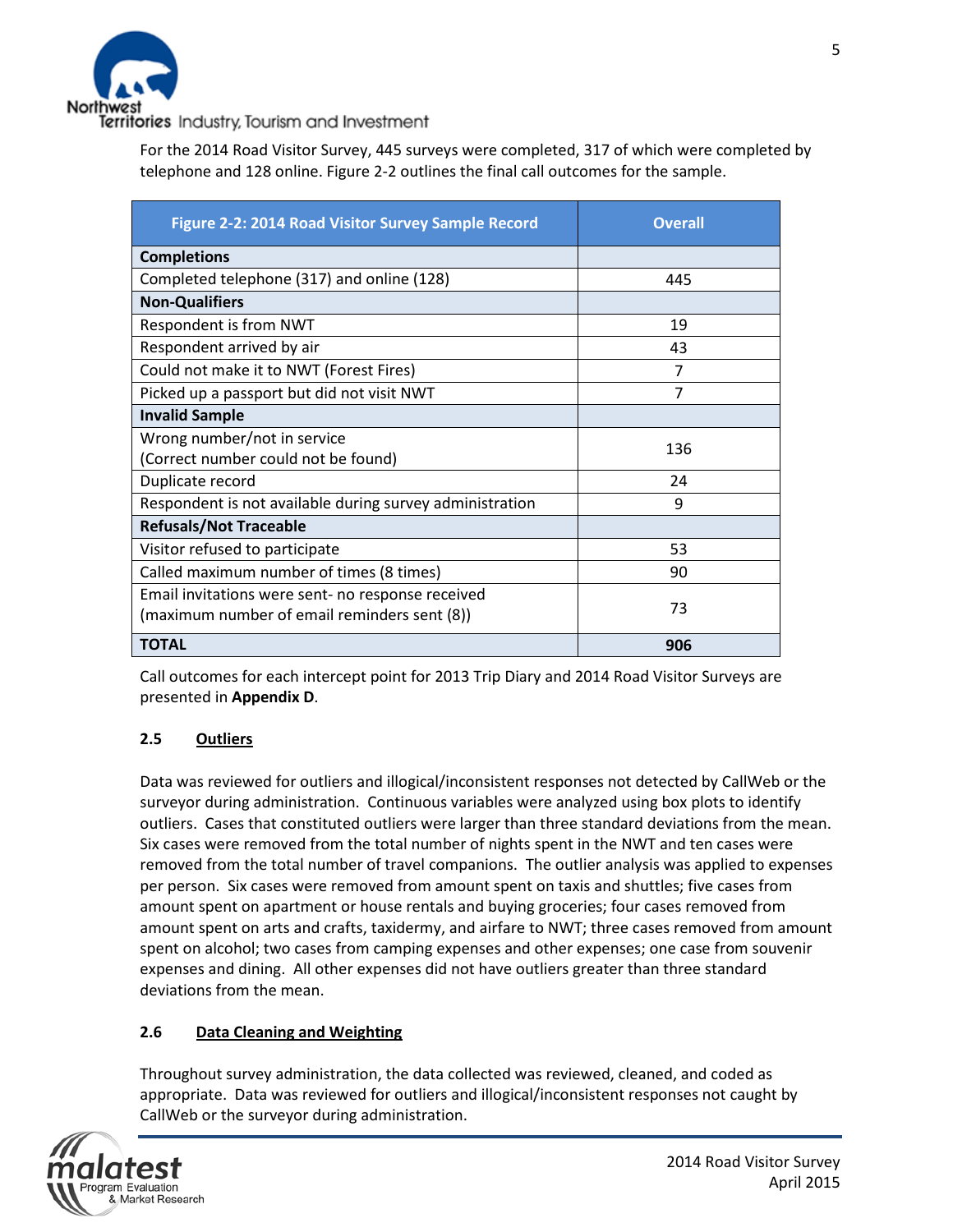Data weighting was conducted in order to align the sample with the actual population of travellers within the NWT. Weighting was conducted along two strata of interest: a) country of origin and b) intercept point (i.e., the location at which Road Visitor participants picked up their trip diaries). Country of origin was simplified into three categories: Canadian, American, and other international travellers. Intercept was simplified into two categories: Dempster and South NWT. Population data was provided by ITI, based on the reported nationalities of visitors to NWT parks during 2014. Population data for intercept points was based on the complete population of travellers who participated in the Trip Diary or Passport programs in 2014.

The weighting procedure used in 2014 differed from that used in 2013. Therefore comparisons between 2013 and 2014 data should be made cautiously.

# <span id="page-11-0"></span>**2.7 Data Analysis**

Analysis of the cleaned survey data included a variety of statistical methods, tests, and models. All statistical analysis was conducted using SPSS 19.

All variables were first inspected using descriptive statistics, including frequencies for categorical variables and means and standard deviations for continuous variables. Descriptive findings for all survey questions are presented in **Appendix A** of this report.

Comparative analyses, including cross-tabulations and comparisons of means, were used to identify differences in attitudes, values, activities, and other areas of interest between different respondent groups. Where appropriate, tests of significance, including Chi-squared tests for crosstabs and ANOVA tables with eta-squared scores for means comparisons, were conducted to ensure the validity of the comparisons. Only statistically significant comparative analyses have been reported.

# <span id="page-11-1"></span>**2.7.1 Segmentation Analysis**

Segmentation analysis was conducted by means of the SPSS K-means clustering procedure. The segmentation analysis was designed to group similar respondents together based on specific criteria. The variables used for the segmentation analysis were questions C24a-i and C25a-o. These questions require respondents to rate the importance of various trip characteristics. Segmentation analysis was first conducted using 2014 data only, in order to determine whether similar segments to the analyses run in previous years would be evident, or whether 2014 visitors demonstrated emerging patterns or characteristics that differed from previous years' aggregated data.

K-means clustering was run using several different cluster models. Ultimately, as in previous years, six clusters were found to be most representative of the respondent groups. Each of the six segments was examined closely to determine its defining attributes, and cross-tabulations and comparisons of means were used to profile each segment.

The findings of the segmentation analysis, along with detailed profiles for each segment, are presented in **Section 3.2** of this report.

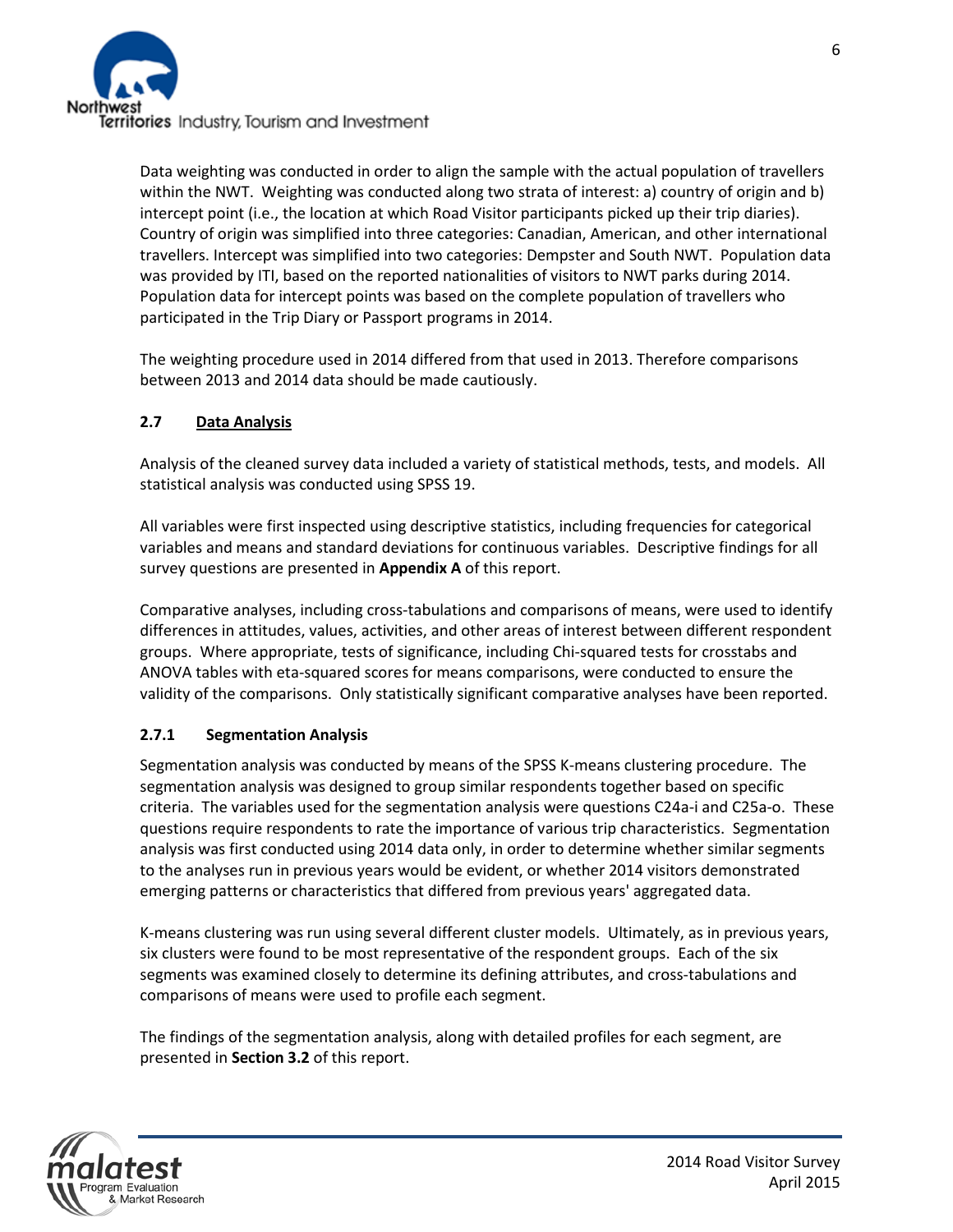

# **2.7.2 Factor Analysis**

A factor analysis was conducted, based on the importance of 23 attributes to respondents' decisions regarding vacation destinations. These attributes were measured in questions C24a-i and C25a-o. These questions ask visitors to rate the importance of various trip characteristics. Four factors were identified which collectively explain meaningful aspects of travellers' preferences. Each of the four factors is described and discussed in **Section 3.3** of this report, and the influences of the various factors are identified throughout the findings wherever they are relevant.

In keeping with previous years' methods, the factor analysis employed principal axis factoring with an oblique rotation method. The strength of the factor analysis was assessed using the Kaiser-Meyer Olkin Measure of Sampling Adequacy, and the significance of the factor analysis was tested using Bartlett's Test of Sphericity with a significance threshold of .05.

Five factors were found to have eigenvalues greater than 1.1. The scree plot and full listing of eigenvalues and explained variance are provided in **Appendix B**. The first factor was excluded from the analysis due to the fact that all variables loaded positively on it. Furthermore, the seventh factor was also eliminated due to the fact only one variable loaded negatively on it. The five factors identified are: organized experiences, nature experiences, fair weather, physical challenges, and shopping and entertainment. These are further described in **Section 3.3**.

# **2.7.3 Driver Analysis**

In order to conduct driver analysis, which employ multiple regression analyses to identify key drivers which affect or predict variables of interest, the dependent variables being predicted must have sufficient variance. Furthermore, the independent variables must not be highly correlated in order to determine the specific contributions of individual variables in predicting the dependent variable. A coefficient matrix revealed that the independent variables had high levels of correlation and high ratings of overall satisfaction was present among respondents which resulted in a standard deviation of only 0.61 for this dependent variable. The low variance and presence of multicollinearity limited the ability of multiple regression to predict variance. These limitations precluded the use of driver analysis for this report, which is further described in **Appendix C**.

## <span id="page-12-0"></span>**2.8 Reporting**

This report presents all relevant and significant findings revealed by the analyses described above. Where possible, visitor characteristics have been compared to those from previous Trip Diary reports.

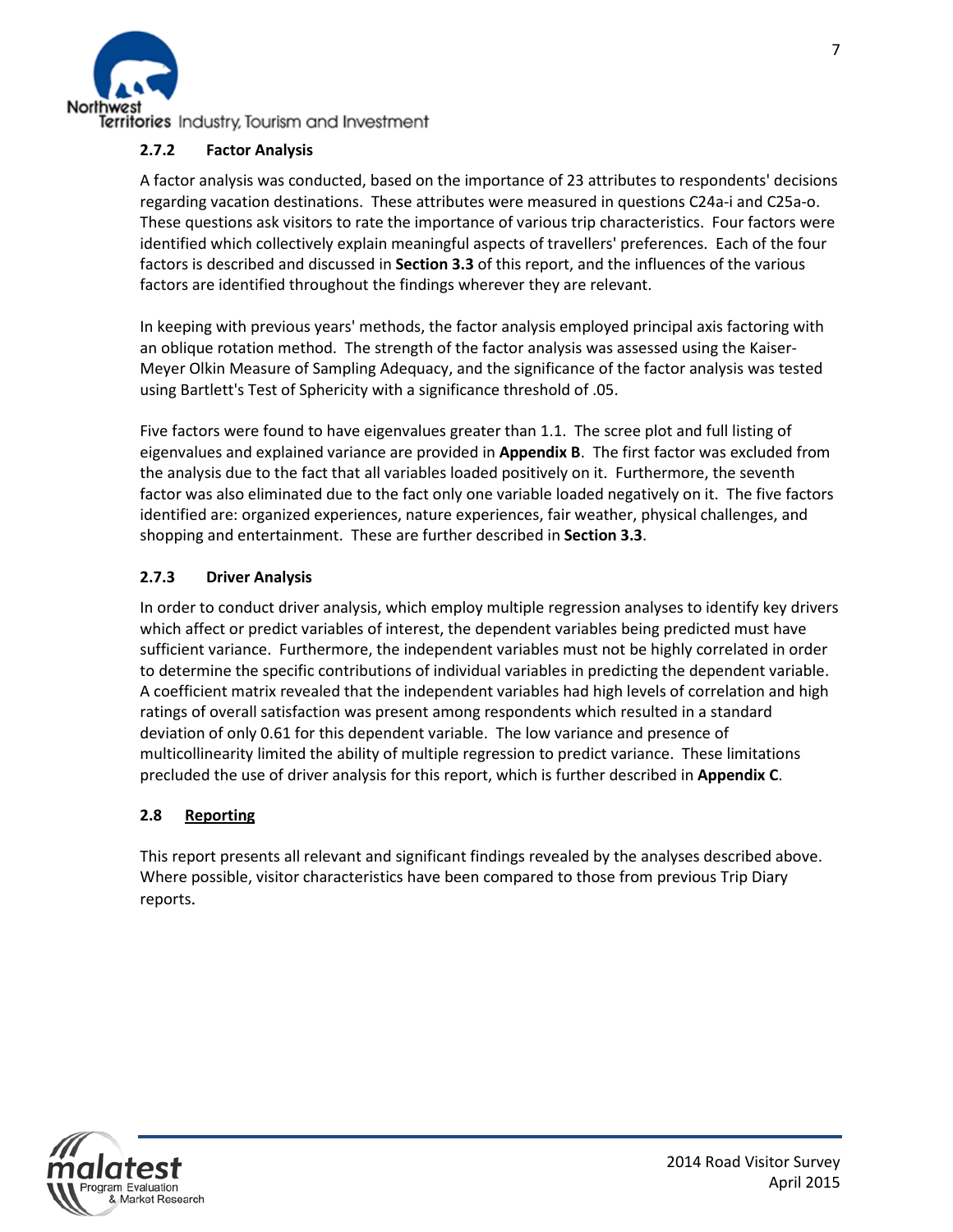

# <span id="page-13-0"></span>**SECTION 3: 2014 ROAD VISITOR SURVEY FINDINGS**

# <span id="page-13-1"></span>**3.1 Overall Survey Findings**

The Road Visitor Survey was completed by visitors from Canada, the United States of America (U.S.), and other international locations. Among 2014 respondents, after data weighting, 96% were from Canada, 3% were from U.S, and 1% were from other countries. The majority of respondents (69%) were first-time visitors to NWT, while 3[2](#page-13-2)% were return travellers.<sup>2</sup> Among first time visitors, the majority (59%) indicated they plan to visit NWT again, while 27% were not sure.<sup>[3](#page-13-3)</sup>

| <b>Province/State/Country</b> | <b>Percent of Visitors</b> |
|-------------------------------|----------------------------|
| Alberta                       | 41%                        |
| <b>British Columbia</b>       | 25%                        |
| Ontario                       | 18%                        |
| Saskatchewan                  | 3%                         |
| Manitoba                      | 2%                         |
| Quebec                        | 2%                         |
| Yukon                         | 1%                         |
| <b>New Brunswick</b>          | 1%                         |
| Kentucky                      | 1%                         |
| Connecticut                   | 1%                         |
| Alaska                        | $>1\%$                     |
| Washington                    | $>1\%$                     |
| Virginia                      | $>1\%$                     |
| Germany                       | $>1\%$                     |
| Switzerland                   | $>1\%$                     |
| Netherlands                   | $>1\%$                     |
| Israel                        | $>1\%$                     |

**Figure 3-1: Respondent Origins**

Source: 2014 Road Visitor Survey QD1b n = 439.

## **3.1.1 Trip Characteristics**

The majority of visitors (72%) reported that they spent a week or less in the NWT. Visitors reported spending an average of 5.9 nights in the NWT. $<sup>4</sup>$  $<sup>4</sup>$  $<sup>4</sup>$  For Dempster Highway traveller characteristics, see</sup> sectio[n 3.5.](#page-57-0)

<span id="page-13-4"></span><span id="page-13-3"></span><span id="page-13-2"></span><sup>4</sup> Source 2014 Road Visitor Survey QA1 n=449. N<445 due to removal of outliers.



<sup>&</sup>lt;sup>2</sup> Source: 2014 Road Visitor Survey QA2 n=445.<br><sup>3</sup> Source: 2014 Road Visitor Survey QA2, QA10 n=330.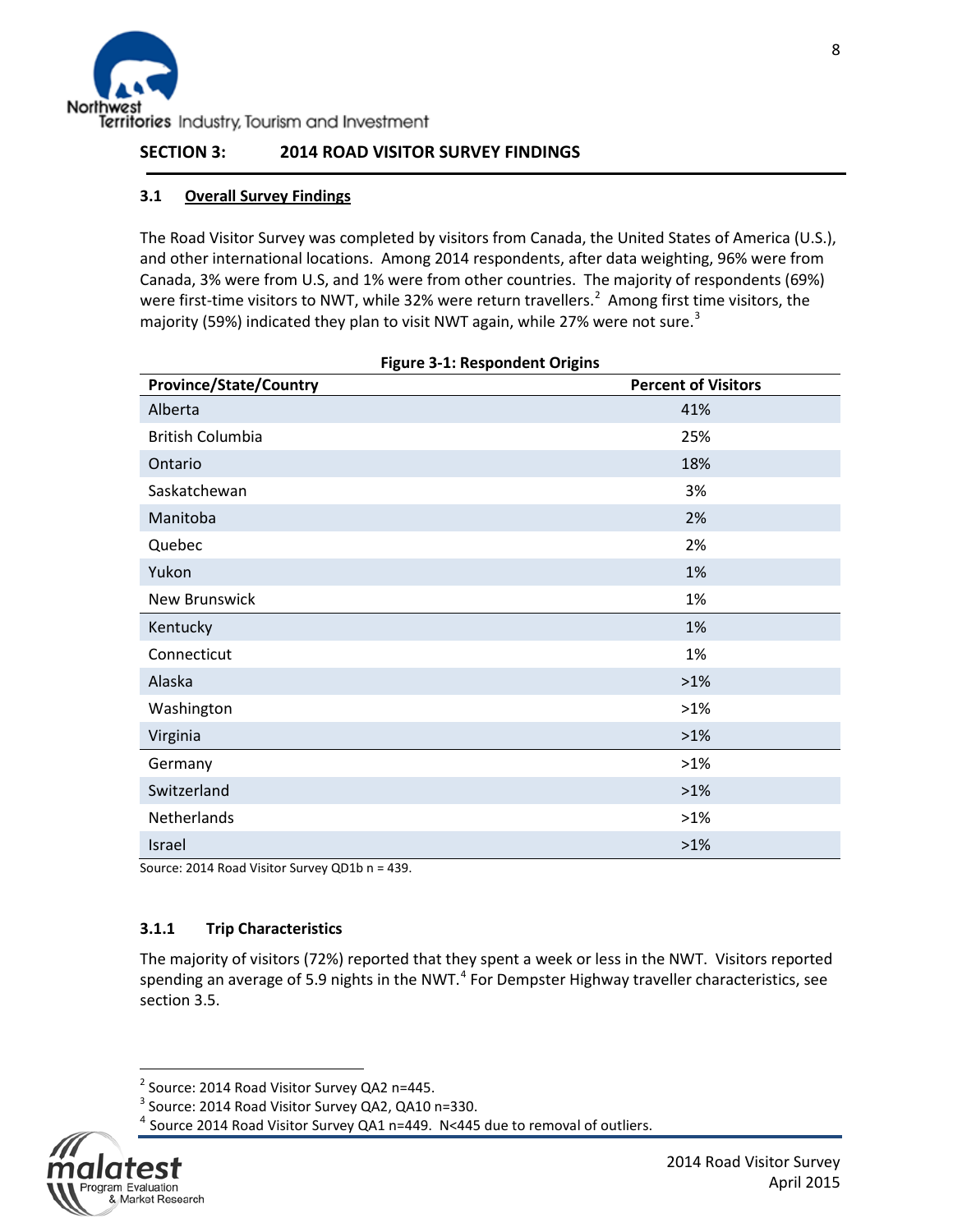

| Figure 3-2: Number of Nights Spent in NWT |      |      |      |        |      |  |
|-------------------------------------------|------|------|------|--------|------|--|
| <b>Number of Nights</b>                   | 2010 | 2011 | 2012 | 2013   | 2014 |  |
| Day trip                                  | 2%   | 4%   | 1%   | $>1\%$ | 1%   |  |
| One to Seven Nights                       | 74%  | 72%  | 70%  | 67%    | 72%  |  |
| Eight to 14 Nights                        | 20%  | 17%  | 22%  | 25%    | 24%  |  |
| 15 to 21 Nights                           | 3%   | 5%   | 4%   | 5%     | 4%   |  |
| Longer than 21 Nights                     | 1%   | 2%   | 3%   | 3%     | 0%   |  |

Source: 2014 Road Visitor Survey, QA1 n = 439. n<445 due to removal of outliers. 2013 Trip Diary Survey, QA1 n = 603. 2012 Trip Diary Q2, n=440. 2011 Trip Diary Q2, n=758. 2010 Trip Diary Q2 n=544.

Overall, more respondents indicated that Yellowknife (57%) and Inuvik (14%) were the primary destination for their trip to NWT than any other destination (see Figure 3-3). Respondents who stated that Inuvik or Yellowknife was their primary destination indicated that, always wanting to visit; wilderness, isolation, landscape or wildlife; general touring; and general interest were their top reasons for choosing to visit the NWT. $5$ 

| Figure 3-3: Visitors' Top Ten Primary NWT Destinations |      |        |  |  |
|--------------------------------------------------------|------|--------|--|--|
| <b>Destination</b>                                     | 2013 | 2014   |  |  |
| Yellowknife                                            | 40%  | 57%    |  |  |
| Inuvik                                                 | 29%  | 14%    |  |  |
| Hay River                                              | 7%   | 7%     |  |  |
| Dempster Highway                                       | 4%   | 3%     |  |  |
| Tuktoyaktuk                                            | 6%   | 3%     |  |  |
| <b>Wood Buffalo National Park</b>                      | 1%   | 2%     |  |  |
| <b>Fort Smith</b>                                      | 2%   | 2%     |  |  |
| Nahanni National Park                                  | 0%   | 2%     |  |  |
| Fort Simpson                                           | 2%   | 1%     |  |  |
| <b>Fort Providence</b>                                 | 2%   | $>1\%$ |  |  |

Source: 2014 Road Visitor Survey, QA3 n = 445. 2013 Trip Diary Survey, QA3, QA9 n = 603 Note: Percentages do not add to 100% because only the top ten destinations were reported

Survey results indicate that 81% of road visitors visited communities on the Deh Cho Travel Connection Loop. The remaining 19% travelled in the Beaufort Delta region of the NWT visiting locations such as Tuktoyaktuk, Eagle Plains, Inuvik, and Fort McPherson.

#### **Figure 3-4: Regional Visitation**

| Region                                                | 2014 |
|-------------------------------------------------------|------|
| Travelled to communities in the Beaufort Delta Region | 19%  |
| Travelled to communities on the Deh Cho Loop          | 81%  |
| $S_0$ urso: 2014 Boad Visitor Survoy $0.112R - 115$   |      |

Source: 2014 Road Visitor Survey, QA1a n = 445.

<sup>5</sup> Source 2014 Road Visitor QA7 n=445

<span id="page-14-0"></span>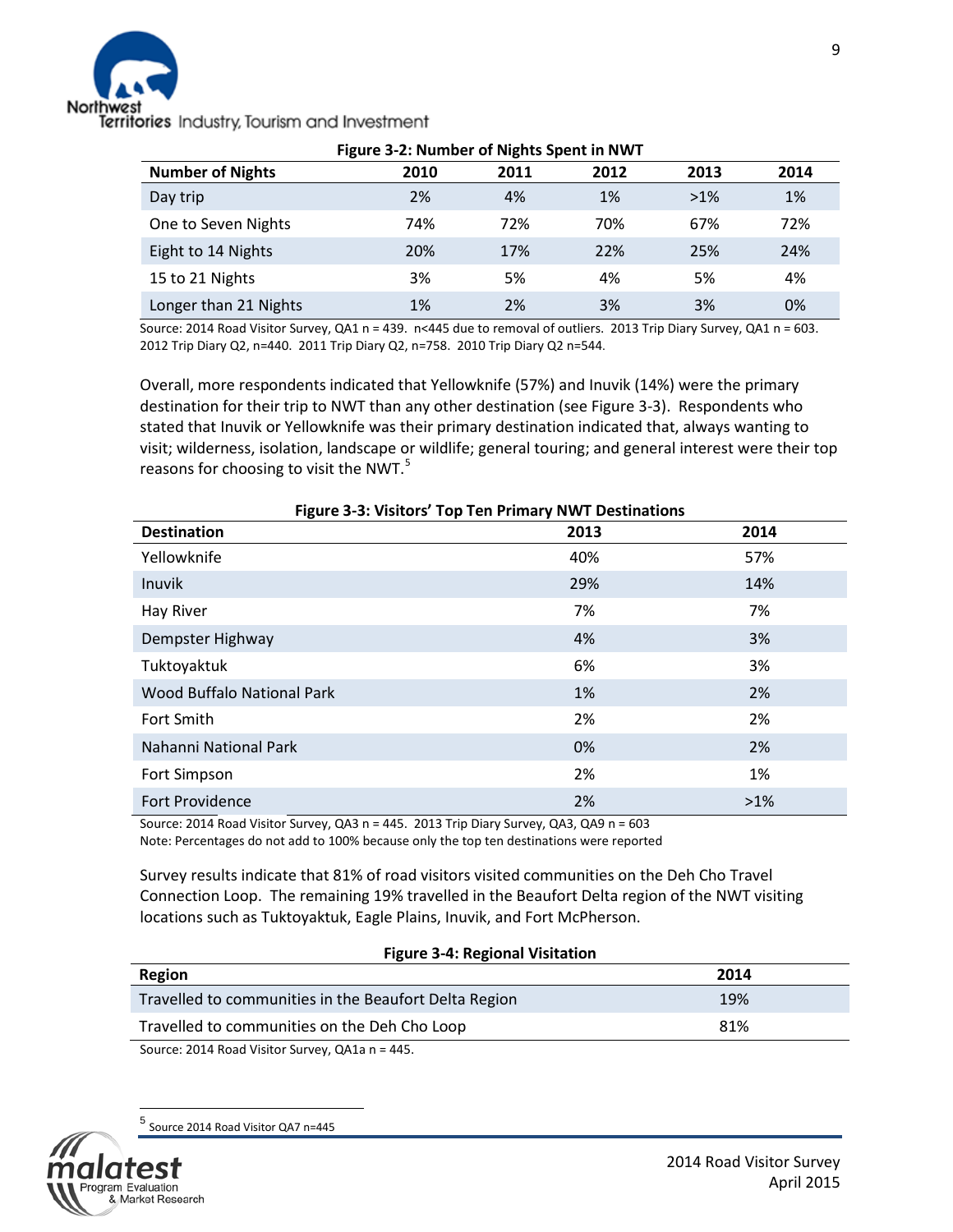

#### **3.1.2 Trip Planning**

Most visitors travelled in groups of three or less, with the majority (55%) travelling in groups of two.<sup>[6](#page-15-0)</sup> Some visitors (9%) travelled in groups of six or more. Visitors tended to travel with their spouses (51%), with friends (30%) and as a family (21%). The remaining visitors travelled individually (6%) or with co-workers  $(1\%)$ .<sup>[7](#page-15-1)</sup>

Visitors were asked to identify their top three reasons for visiting NWT. The most common reason identified was having always wanted to visit NWT (55%). Some visitors also reported choosing general interest (36%), wilderness, isolation, landscape or wildlife (32%), general touring (31%), visiting friends or relatives (21%), culture or history (15%), and natural phenomenon, event or attraction (12%).<sup>[8](#page-15-2)</sup> The results were consistent with the 2013 survey, as always wanted to visit, general interest, and general touring were among the top reasons selected.<sup>[9](#page-15-3)</sup>

In 2014, almost one-quarter of visitors (23%) travelled by recreational vehicle.  $10$  Four percent of visitors who travelled by recreational vehicle attended an RV show. These visitors attended either the Toronto Outdoor Adventure Show or the Quartzite Arizona RV Show.<sup>[11](#page-15-5)</sup> Figure 3-5 displays the modes of transportation reported by visitors.

| <b>Figure 3-5: Mode of Transportation</b> |      |      |      |      |        |  |  |
|-------------------------------------------|------|------|------|------|--------|--|--|
| <b>Mode of Transportation</b>             | 2010 | 2011 | 2012 | 2013 | 2014   |  |  |
| Car/Truck                                 | 69%  | 62%  | 66%  | 65%  | 68%    |  |  |
| RV                                        | 24%  | 30%  | 25%  | 29%  | 23%    |  |  |
| <b>Bus</b>                                | 4%   | 4%   | 3%   | 1%   | 7%     |  |  |
| Motorcycle                                | 1%   | 2%   | 4%   | 1%   | 2%     |  |  |
| <b>Bicycle</b>                            | n/a  | n/a  | n/a  | 4%   | $>1\%$ |  |  |
| Other                                     | 2%   | 3%   | 3%   | 0%   | 0%     |  |  |
| Total                                     | 100% | 100% | 100% | 100% | 100%   |  |  |

Source: Road Visitor Survey, QS3 n = 445. 2013 Trip Diary Survey QS3 n=603. 2012 Trip Diary Survey Q6 n=433. 2011 Trip Diary Survey Q6 n=731. 2010 Trip Diary Survey Q6 n=510.

Note: Those that arrived by air are not included.

<span id="page-15-5"></span><span id="page-15-4"></span><span id="page-15-3"></span><span id="page-15-2"></span><span id="page-15-1"></span><span id="page-15-0"></span><sup>11</sup> Source: 2014 Road Visitor Survey QC22a n=2 and QS3 n=445



<sup>6</sup> Source: 2014 Road Visitor Survey QA6b n=445.

 $7$  Source: 2014 Road Visitor Survey QA6a n=445 Note: Percentages are greater than 100 because respondents were able to select multiple responses. This was not a multiple response question 2006-2012.

<sup>8</sup> Source: 2014 Road Visitor Survey QA7 n=445

<sup>&</sup>lt;sup>9</sup> Source: 2013 Trip Diary Survey Final Report.

<sup>&</sup>lt;sup>10</sup> Source: 2014 Road Visitor Survey QS3 n=445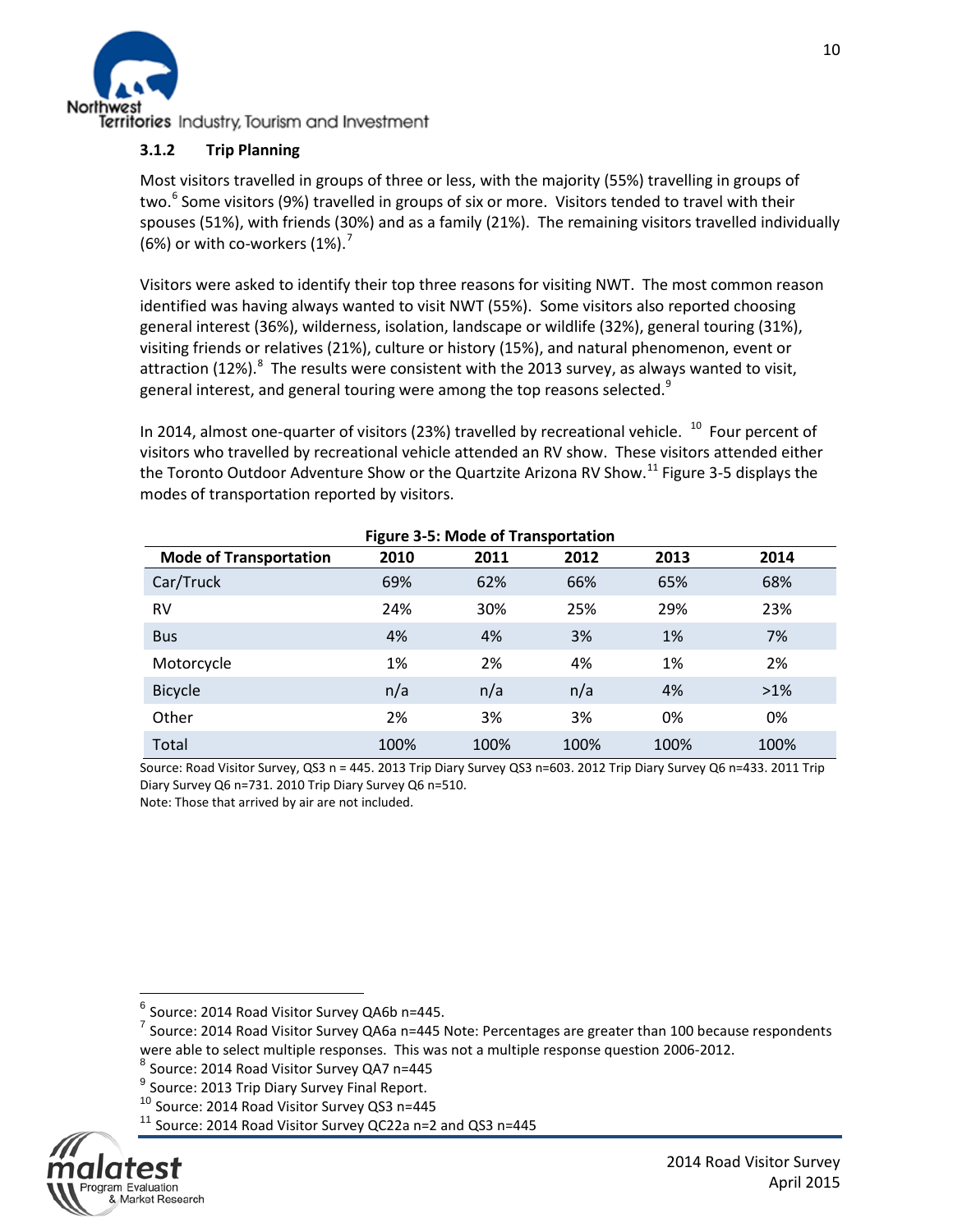

As in 2013, in 2014 most visitors also did not consider visiting other locations. Locations that were commonly considered include the Yukon, Alberta, British Columbia, and Alaska. Considering the close proximity of the Yukon and the similarities in the available activities this result is logical. Figure 3-6 indicates the other destinations considered.

| Figure 3-6: Other Destinations Considered in Trip Planning |                            |  |  |  |
|------------------------------------------------------------|----------------------------|--|--|--|
| <b>Destination</b>                                         | <b>Percent of Visitors</b> |  |  |  |
| None                                                       | 50%                        |  |  |  |
| Yukon                                                      | 25%                        |  |  |  |
| Alberta                                                    | 24%                        |  |  |  |
| <b>British Columbia</b>                                    | 22%                        |  |  |  |
| Alaska                                                     | 14%                        |  |  |  |
| <b>Other Canadian Provinces</b>                            | 6%                         |  |  |  |
| Other U.S States                                           | 2%                         |  |  |  |
| Atlantic Canada                                            | 1%                         |  |  |  |
| Outside of Canada and U.S.                                 | $>1\%$                     |  |  |  |

Source: Road Visitor Survey, QA4 n = 445.

Note: The total percentage is greater than 100 because respondents were able to provide multiple responses.

Visitors to the NWT reported planning their trip 9.7 months in advance, on average, and made a firm decision on travelling to the NWT 5.2 months in advance, on average.<sup>[12](#page-16-0)</sup> This average was slightly higher than the results reported in 2013, indicating that visitors planned their trips further from the time they travelled to the NWT.<sup>[13](#page-16-1)</sup>

Of the many sources visitors used to plan their trip the most common source was the internet, 77%, up from 70% in 2013. For a complete breakdown of sources used in trip planning, see Figure 3-6 (next page). Similar to last year, the most common website used was [www.SpectacularNWT.com](http://www.spectacularnwt.com/) (21%). In comparison to 2013, the number of visitors that used the word of mouth increased (17% to 39%) and the number that used brochures, posters, or maps decreased (43% to 32%). As illustrated in Figure 3-7, more visitors relied on the word of mouth, NWT Explorers Guide, auto clubs, and the Milepost than last year when planning their trip.<sup>[14](#page-16-2)</sup>

<span id="page-16-2"></span><span id="page-16-1"></span><span id="page-16-0"></span><sup>&</sup>lt;sup>13</sup> Source: 2014 Road Visitor Survey QC21 n=445 and 2013 Trip Diary Survey Q21



 $12$  Source: 2014 Road Visitor Survey QC21a n=440, due to exclusion of business travellers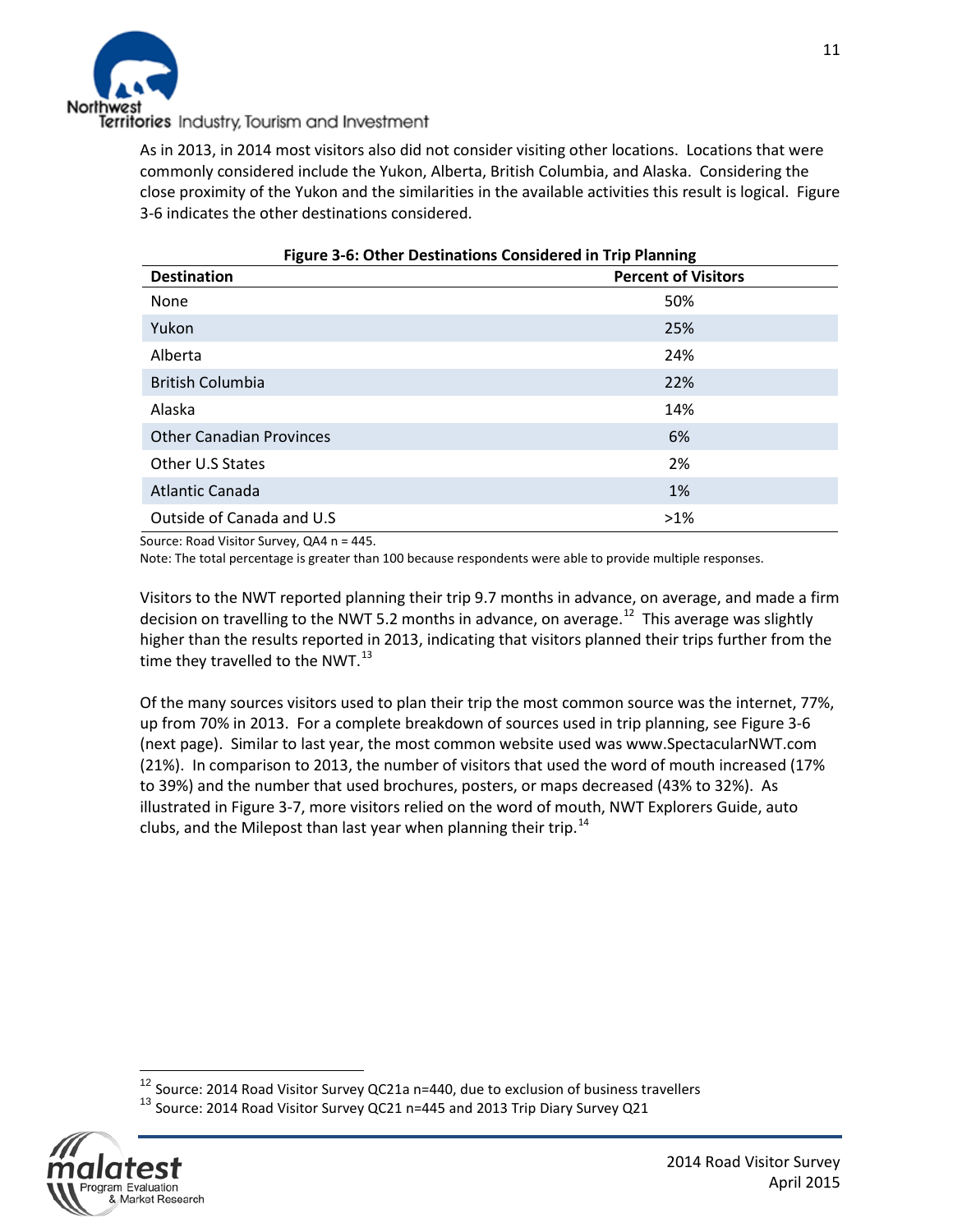

| Figure 3-7: Top Sources used for Trip Planning |                                      |     |     |     |     |  |
|------------------------------------------------|--------------------------------------|-----|-----|-----|-----|--|
| Source                                         | 2014<br>2011<br>2012<br>2013<br>2010 |     |     |     |     |  |
| Internet (general)                             | 55%                                  | 62% | 76% | 70% | 77% |  |
| Word of mouth                                  | 31%                                  | 32% | 38% | 17% | 39% |  |
| Brochures, posters or maps                     | 36%                                  | 39% | 41% | 43% | 32% |  |
| The Milepost                                   | 29%                                  | 26% | 22% | 29% | 22% |  |
| Travel guidebooks                              | 29%                                  | 23% | 26% | 30% | 30% |  |
| <b>NWT Explorers Guide</b>                     | 22%                                  | 22% | 22% | 16% | 21% |  |
| SpectacularNWT.com                             | 20%                                  | 16% | 27% | 27% | 21% |  |
| NWTParks.com                                   | n/a                                  | n/a | n/a | 12% | 18% |  |
| Auto clubs                                     | 15%                                  | 13% | 19% | 4%  | 18% |  |

Source: 2014 Road Visitor Survey, QC22 n = 440. n>445 due to business travellers (5) being excluded. 2013 Trip Diary Survey QS3 n=603. 2012 Trip Diary Survey Q6 n=440. 2011 Trip Diary Survey Q6 n=758. 2010 Trip Diary Survey Q6 n=544. Note: The total percentage is greater than 100 because respondents were able to select multiple sources. 'Internet' includes all websites reported visited by Visitors including social media.

# **3.1.3 Arctic Air's Impact on Trip Planning**

In 2014, 55% of visitors indicated they had watched at least one episode of Arctic Air.<sup>[15](#page-17-0)</sup> The extent to which visitors had watched Arctic Air is presented in Figure 3-8.

| Figure 3-8: Extent Visitors Watch Arctic Air |      |        |  |  |
|----------------------------------------------|------|--------|--|--|
|                                              | 2013 | 2014   |  |  |
| Watched an entire season                     | 6%   | 13%    |  |  |
| Watched several episodes                     | 27%  | 26%    |  |  |
| Watched one episode                          | 6%   | 15%    |  |  |
| Never watched Arctic Air                     | 52%  | 44%    |  |  |
| Don't know                                   | 8%   | 1%     |  |  |
| No response                                  | 1%   | $>1\%$ |  |  |

Source: Road Visitor Survey, QC23a n=440, n<445 due to business travelers being excluded. Source: Trip Diary Survey, QC23a n=603.

Approximately 7% of those who had watched Arctic Air stated that the show was very influential and 23% stated that it was somewhat influential in their decision to travel to the NWT.<sup>[16](#page-17-1)</sup>

## **3.1.4 Trip Activities and Satisfaction**

Overall, visitors were highly satisfied with their trip to the NWT. When asked to rate their satisfaction on a scale of one to five, where five is very satisfied, the average response was 4.69. $^{17}$  $^{17}$  $^{17}$ The majority of visitors (61%) also stated that they planned to visit the NWT again while 26% were

<span id="page-17-2"></span><span id="page-17-1"></span><span id="page-17-0"></span><sup>17</sup> Source: 2014 Road Visitor Survey QA9 n=445.



<sup>15</sup> Source: 2014 Road Visitor Survey QC23a n=445.

<sup>16</sup> Source: Road Visitor Survey QC23b n=174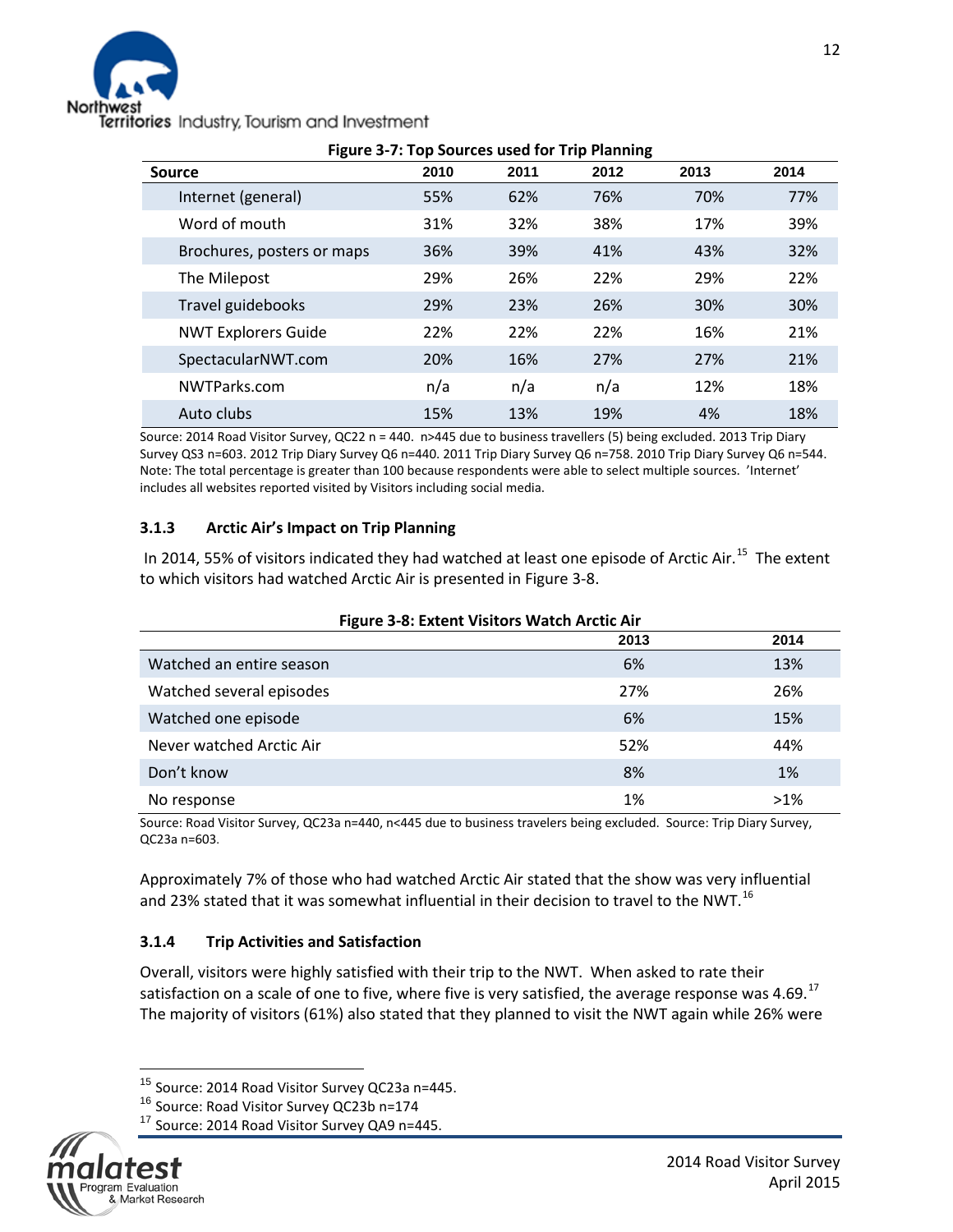

not sure.<sup>[18](#page-18-0)</sup> Visitors who planned to visit the NWT again had an average overall satisfaction of 4.79 with no respondent providing a score of less than 3. The majority of respondents who intended to return to the NWT had a post-secondary education (74%) (college/technical diploma or university degree) and were retired (41%) or had a professional occupation (21%). Furthermore, they were most commonly between the ages of 55 and 64 (30%), female (58%) and had annual household incomes of between \$50,000 and \$70,000 (19%). Among visitors who did not intend to return to the NWT 85% were female, 61% had less than a college or technical diploma, 66% were retired and 28% had annual household incomes of over \$50,000 to \$70,000<sup>[19](#page-18-1)</sup>.

Due to high levels of satisfaction amongst all visitors, statistical analyses were unable to determine the key drivers of trip satisfaction.

Figure 3-9 illustrates the percent of visitors who were either satisfied or very satisfied with the primary activities that attracted them to visit the NWT. The figure also provides the overall average level of satisfaction with these primary activities. Visitors who travelled to the NWT specifically for aurora viewing and guided fishing, were highly satisfied with the experience, rating the activities on average 5 out of 5. Visitors who did view the northern lights, but did not list it as their primary reason for visiting the NWT, rated the activity an average 3.79 out of 5 (see Figure 3-11).<sup>[20](#page-18-2)</sup> While this is a positive rating, it was the activity with the second lowest mean rating of satisfaction. The lower ratings of satisfaction were most likely reported because the northern lights are difficult to see in the summer due to extended daylight hours.

<span id="page-18-2"></span><span id="page-18-1"></span><span id="page-18-0"></span><sup>&</sup>lt;sup>20</sup> Source: Road Visitor Survey QC29d n=31.



<sup>18</sup> Source: 2014 Road Visitor Survey QA10 n=445.

<sup>19</sup> Source: 2014 Road Visitor Survey QA10 n=38 and QD3 n=38, D4 n=38.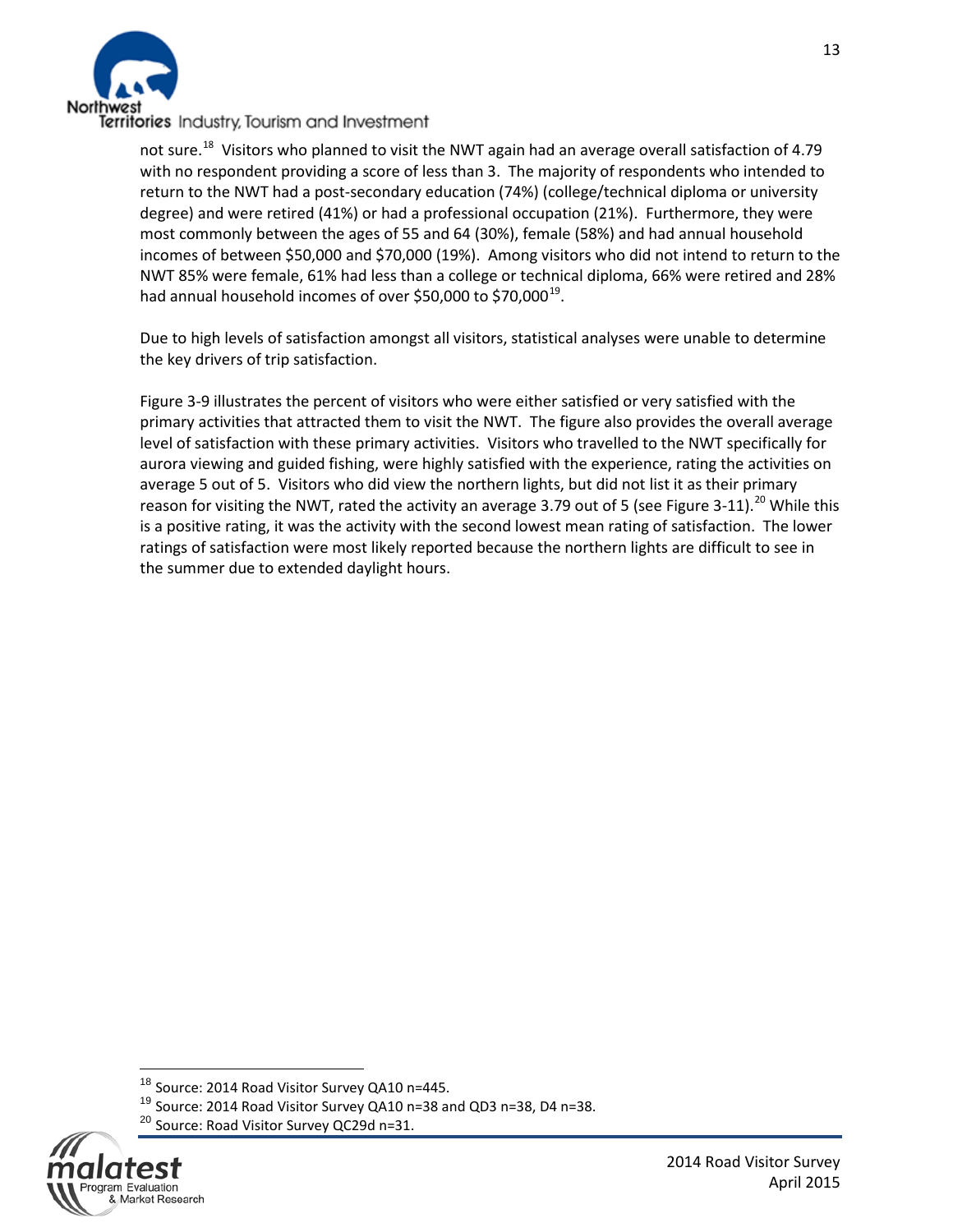

As illustrated in Figure 3-9, visitors who travelled for hunting reasons had the lowest average satisfaction, with only 82% of visitors being satisfied with this activity.

| Figure 3-9: Satisfaction with Activities that Attract Visitors to NWT |                                    |                             |  |  |  |  |
|-----------------------------------------------------------------------|------------------------------------|-----------------------------|--|--|--|--|
| <b>Percent of Visitors</b>                                            |                                    |                             |  |  |  |  |
| <b>Activity</b>                                                       | <b>Satisfied or Very Satisfied</b> | <b>Average Satisfaction</b> |  |  |  |  |
|                                                                       | with Activity                      |                             |  |  |  |  |
| <b>Aurora Viewing</b>                                                 | 100%                               | 5.00                        |  |  |  |  |
| <b>Guided Fishing</b>                                                 | 100%                               | 5.00                        |  |  |  |  |
| Visiting Friends or Relatives                                         | 100%                               | 4.87                        |  |  |  |  |
| Unguided Outdoor Adventure                                            | 99%                                | 4.69                        |  |  |  |  |
| Other                                                                 | 99%                                | 4.68                        |  |  |  |  |
| Culture or History                                                    | 99%                                | 4.67                        |  |  |  |  |
| <b>Unguided Fishing</b>                                               | 99%                                | 4.41                        |  |  |  |  |
| Natural Phenomenon, Event, or Attraction                              | 99%                                | 4.85                        |  |  |  |  |
| <b>Guided Outdoor Adventure</b>                                       | 96%                                | 4.48                        |  |  |  |  |
| Wilderness, Isolation, Landscape or Wildlife                          | 96%                                | 4.61                        |  |  |  |  |
| <b>General Interest</b>                                               | 92%                                | 4.53                        |  |  |  |  |
| <b>General Touring</b>                                                | 91%                                | 4.69                        |  |  |  |  |
| <b>Hunting</b>                                                        | 82%                                | 4.51                        |  |  |  |  |

Source: 2014 Road Visitor Survey, QA7, QA8 n = 95-6 Note: Percentage of visitors satisfied with activity represents respondents who reported "satisfied" or "very satisfied".

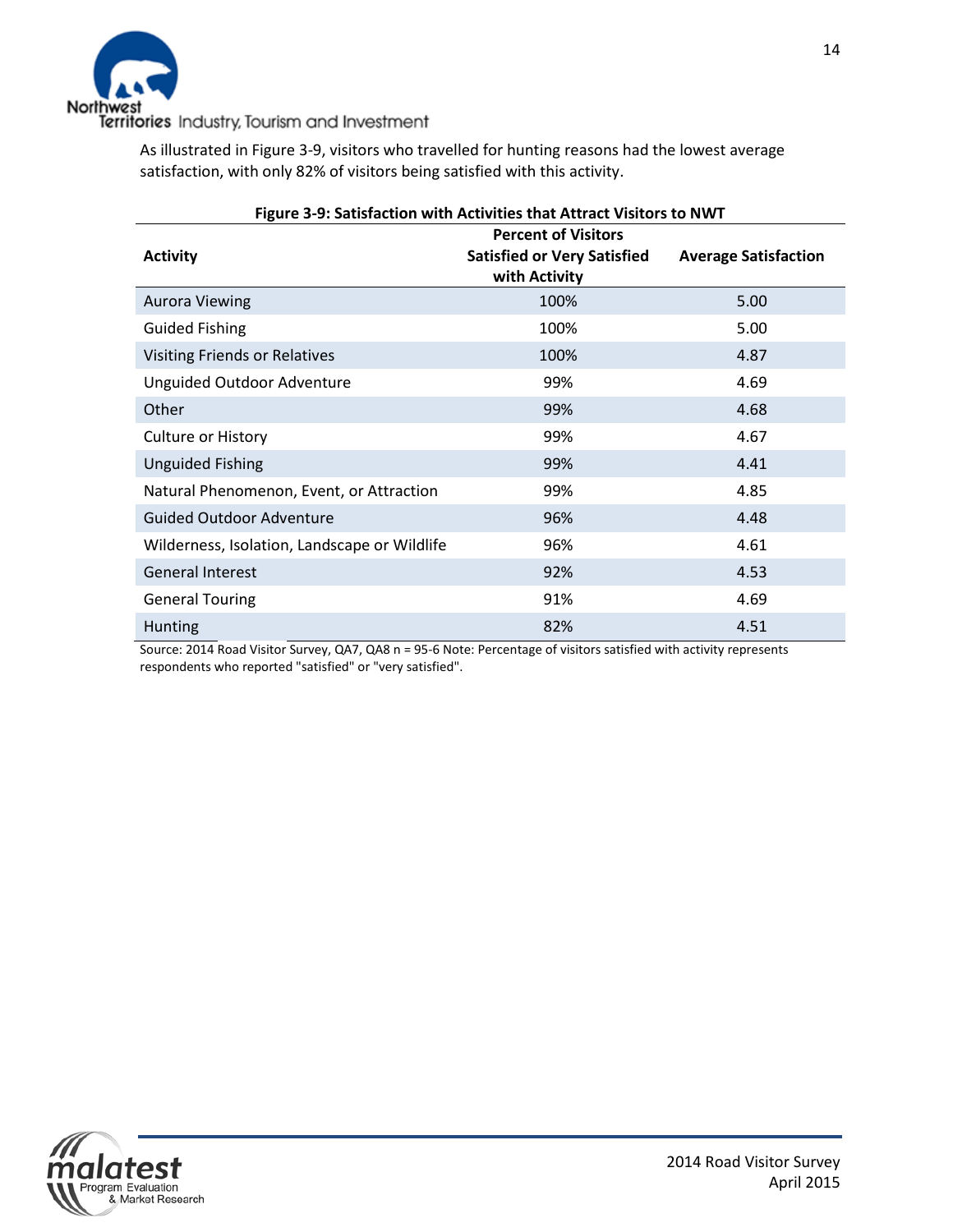

Figure 3-10 outlines the primary reason visitors travelled to the NWT. The most common primary reason provided by respondents was always wanted to visit (33%) while no respondent travelled to NWT primarily for guided fishing.<sup>[21](#page-20-0)</sup>

| Figure 3-10: Main Driver for Travel          |        |        |  |  |
|----------------------------------------------|--------|--------|--|--|
| <b>Activity</b>                              | 2013   | 2014   |  |  |
| Always Wanted to Visit                       | 27%    | 33%    |  |  |
| <b>Visiting Friends or Relatives</b>         | 11%    | 16%    |  |  |
| <b>General Interest</b>                      | 28%    | 14%    |  |  |
| <b>General Touring</b>                       | 6%     | 7%     |  |  |
| Wilderness, Isolation, Landscape or Wildlife | 6%     | 6%     |  |  |
| Culture or History                           | $>1\%$ | 3%     |  |  |
| Natural Phenomenon, Event, or Attraction     | 3%     | 3%     |  |  |
| <b>Unguided Fishing</b>                      | 0%     | 2%     |  |  |
| Unguided Outdoor Adventure                   | $>1\%$ | 1%     |  |  |
| <b>Hunting</b>                               | 0%     | 1%     |  |  |
| <b>Business Travel</b>                       | 1%     | 1%     |  |  |
| <b>Guided Outdoor Adventure</b>              | 1%     | $>1\%$ |  |  |
| <b>Guided Fishing</b>                        | 1%     | 0%     |  |  |
| <b>Aurora Viewing</b>                        | n/a    | 0%     |  |  |

Source: 2014 Road Visitor Survey, QA7=1, n = 445 Note: Percentage of visitors who reported activity as the top reason for their trip.

Sightseeing and photography were the most commonly reported activities in 2014 (see Figure 3-11). Other popular activities included wildlife viewing, camping, historical site visits, museum visits, and restaurants with northern cuisine. As in 2013, the least common activity in 2014 was hunting. Figure 3-11 presents participation frequencies and average satisfaction levels.

Sightseeing and photography were the top two most common trip activities and had among the highest levels of satisfaction. Moreover, the most important trip considerations for respondents were outstanding scenery and viewing wildlife. Showcasing NWT scenery through photo tours or photo contests and displaying images on social media such as Twitter, Pinterest, Facebook and Instagram could help promote the most popular activities visitors participated in.



<span id="page-20-0"></span>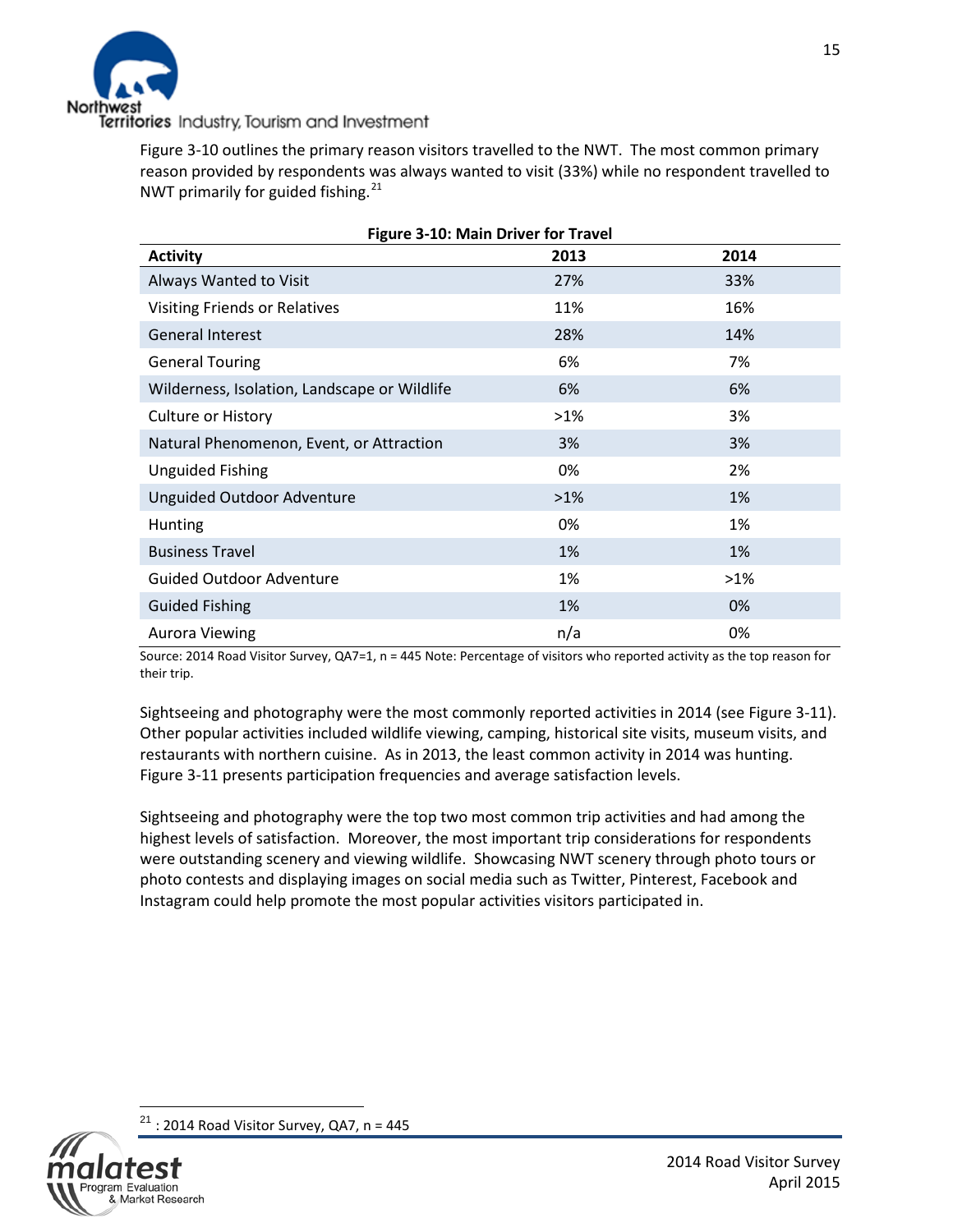

| Figure 3-11: Visitor Satisfaction with Trip Activities |                            |                             |  |  |
|--------------------------------------------------------|----------------------------|-----------------------------|--|--|
| <b>Activity</b>                                        | % of Visitors Participated | <b>Average Satisfaction</b> |  |  |
| Sightseeing                                            | 78%                        | 4.51                        |  |  |
| Photography                                            | 66%                        | 4.55                        |  |  |
| <b>Wildlife Viewing</b>                                | 65%                        | 4.50                        |  |  |
| <b>Historical Site Visits</b>                          | 63%                        | 4.37                        |  |  |
| <b>Museum Visits</b>                                   | 63%                        | 4.50                        |  |  |
| <b>Buffalo Viewing</b>                                 | 59%                        | 4.54                        |  |  |
| Camping                                                | 56%                        | 4.40                        |  |  |
| <b>Restaurant with Northern Cuisine</b>                | 54%                        | 4.14                        |  |  |
| Shopping                                               | 54%                        | 3.91                        |  |  |
| <b>Hiking</b>                                          | 48%                        | 4.47                        |  |  |
| Art Gallery Visit                                      | 47%                        | 4.29                        |  |  |
| <b>Unguided Walking Tour</b>                           | 41%                        | 4.34                        |  |  |
| <b>Unguided Vehicle Town Tour</b>                      | 38%                        | 4.27                        |  |  |
| <b>Bird Watching</b>                                   | 28%                        | 4.10                        |  |  |
| <b>Unguided Fishing</b>                                | 21%                        | 4.47                        |  |  |
| Boating, Cruising, or Sailing                          | 19%                        | 4.38                        |  |  |
| Art, Music, or Film Festival                           | 18%                        | 4.33                        |  |  |
| Airplane or Helicopter Tour                            | 16%                        | 4.76                        |  |  |
| <b>Guided Walking Tour</b>                             | 12%                        | 4.77                        |  |  |
| Canoeing, Kayaking, or Rafting                         | 9%                         | 4.62                        |  |  |
| <b>Viewing Northern Lights</b>                         | 7%                         | 3.79                        |  |  |
| <b>Guided Vehicle Town Tour</b>                        | 6%                         | 4.73                        |  |  |
| <b>Biking</b>                                          | 6%                         | 4.46                        |  |  |
| Golfing                                                | 5%                         | 3.28                        |  |  |
| <b>Guided Fishing</b>                                  | 4%                         | 4.32                        |  |  |
| <b>Unguided Hunting</b>                                | 1%                         | 4.74                        |  |  |
| <b>Guided Hunting</b>                                  | 1%                         | 4.72                        |  |  |

Source: 2014 Road Visitor Survey, QC28, C29a-o, QC30a-m n=440.

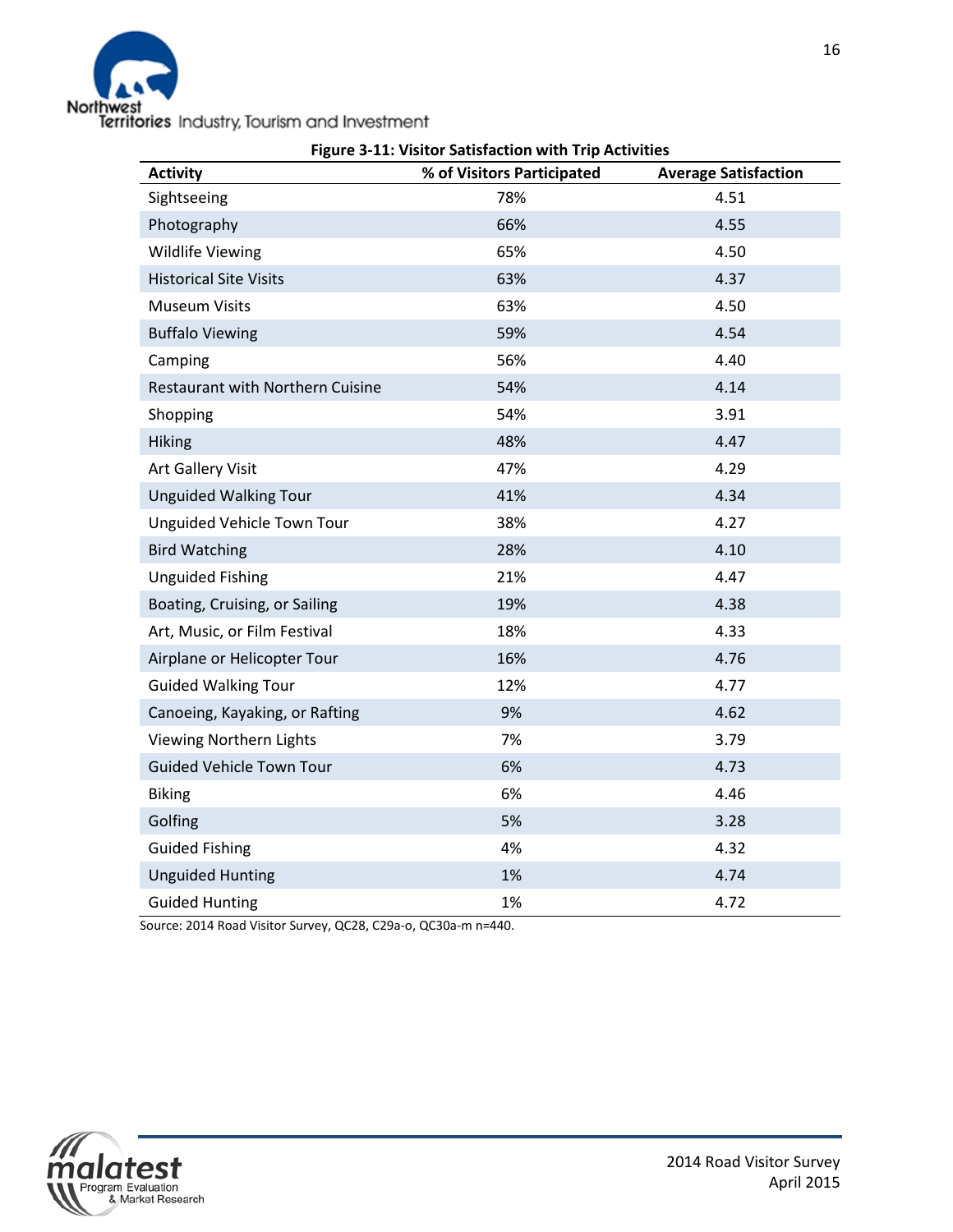

With the exception of hunting, unguided activities tended to be more popular than guided activities (see Figure 3-12).

| <b>Figure 3-12: Participation in Guided and Unguided Activities</b> |     |     |  |  |
|---------------------------------------------------------------------|-----|-----|--|--|
| Guided<br><b>Unguided</b>                                           |     |     |  |  |
| <b>Fishing</b>                                                      | 4%  | 21% |  |  |
| <b>Walking Tours</b>                                                | 12% | 41% |  |  |
| <b>Vehicle Town Tours</b>                                           | 6%  | 38% |  |  |
| <b>Hunting</b>                                                      | 1%  | 1%  |  |  |

Source: 2014 Road Visitor Survey, QC29a-o and C30a-; n=440

## **3.1.5 Deh Cho Travel Connection Loop – 2014**

Deh Cho is the Dene name for the Mackenzie River and means "Big River".<sup>[22](#page-22-0)</sup> The Deh Cho Travel Connection Loop connects Alberta, British Columbia, and the NWT. Figure 3-13 provides a map of the Deh Cho Travel Connection Loop.



Approximately 27% of visitors reported that they were familiar and travelled the Deh Cho Loop in 2014. Twenty-three percent indicated that they were familiar with it, but did not travel the Loop this year. Among visitors who did not travel the Loop, but were familiar with it 48% were repeat visitors. Visitors driving from Alberta to the NWT will drive on a portion of the Loop. In 2014, approximately 48% of visitors were not familiar with the Loop, but 27% of road visitors indicated they travelled the Loop. The majority (81%) of road travellers indicated they visited locations on the

<span id="page-22-1"></span><span id="page-22-0"></span><sup>&</sup>lt;sup>23</sup> Deh Cho Travel Connection Loop <http://www.canadream.com/dehcho/>



<sup>&</sup>lt;sup>22</sup> 2013. Deh Cho Travel Connection. [http://dehchotravel.ca/learn\\_more/history.php](http://dehchotravel.ca/learn_more/history.php)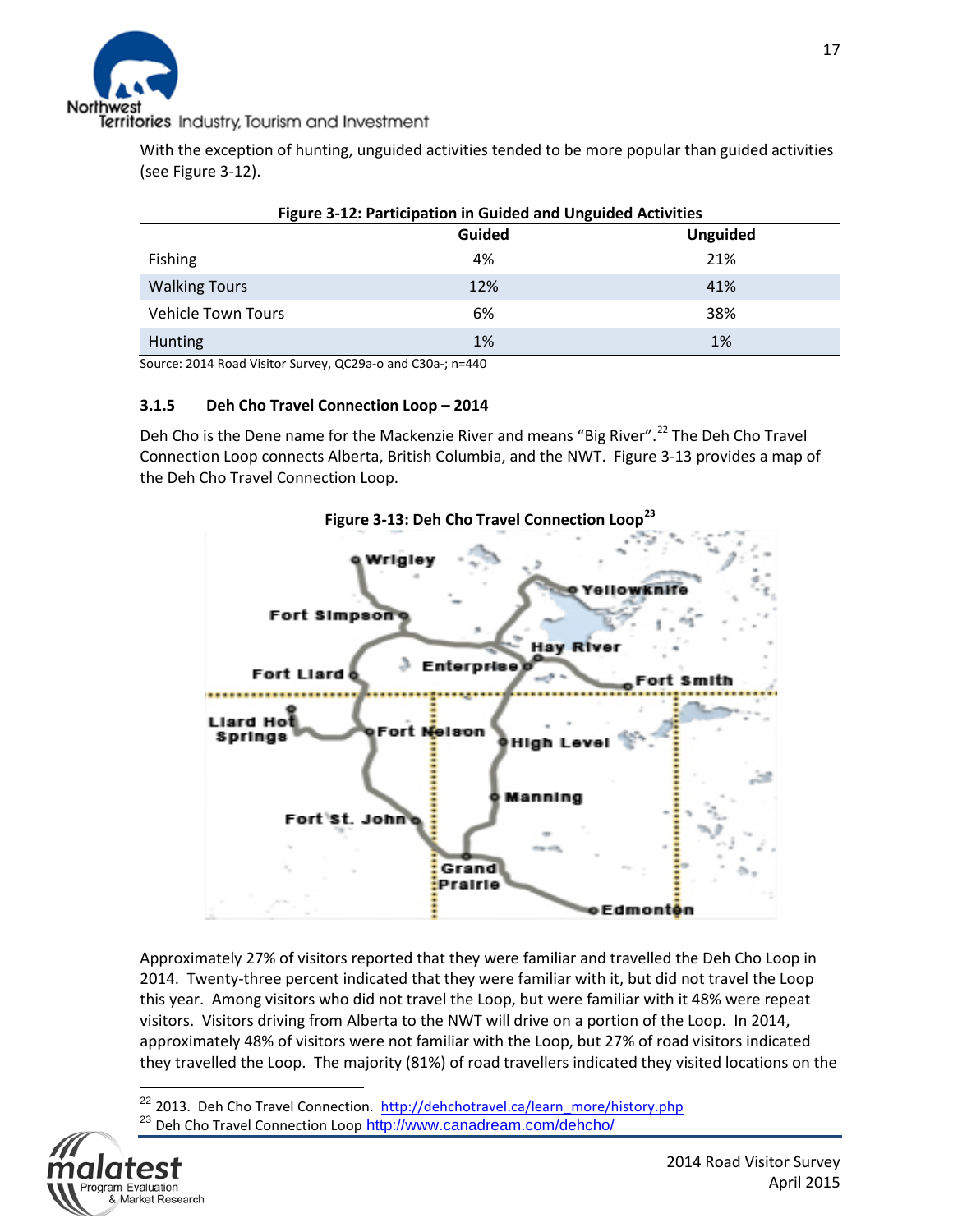

Deh Cho Connection Loop which indicates that the majority of respondents were unaware of the loop.

In 2014, the percentage of visitors reporting they travelled the Deh Cho Loop was the lower than 2013 and the lowest among years on record (see Figure 3-14).





Source: Trip Diary Survey 2006-2012 Q94, 2013 QC26a n=566, 2014 Road Visitor Survey Q26 n=441

The three most common reasons for not travelling the Deh Cho Loop were:

- Did not have time (49%);
- Too far out of the way (29%); and
- Other (12%).

Given the large number of visitors who reported they were not familiar with the Deh Cho Loop, the marketing strategy for this region should be reviewed.

No statistically significant or noteworthy differences in demographic information and trip characteristics were found between those who did and did not travel the Deh Cho Loop in 2014. Road and park closures caused by the forest fires in 2014 may be the reason for the low percentage of visitors who travelled the Loop. Campgrounds were a more common type of accommodation used by those who travelled the Loop (73%), compared to those who did not travel the Loop but were familiar with it (45%); while, hotels or motels were more commonly used by those who did not travel the Loop (48%) compared to those who travelled the Loop (31%). Moreover, roadside pullout (20%) accommodations were more common amongst those who travelled the Loop, compared to those who did not travel the Loop (10%).

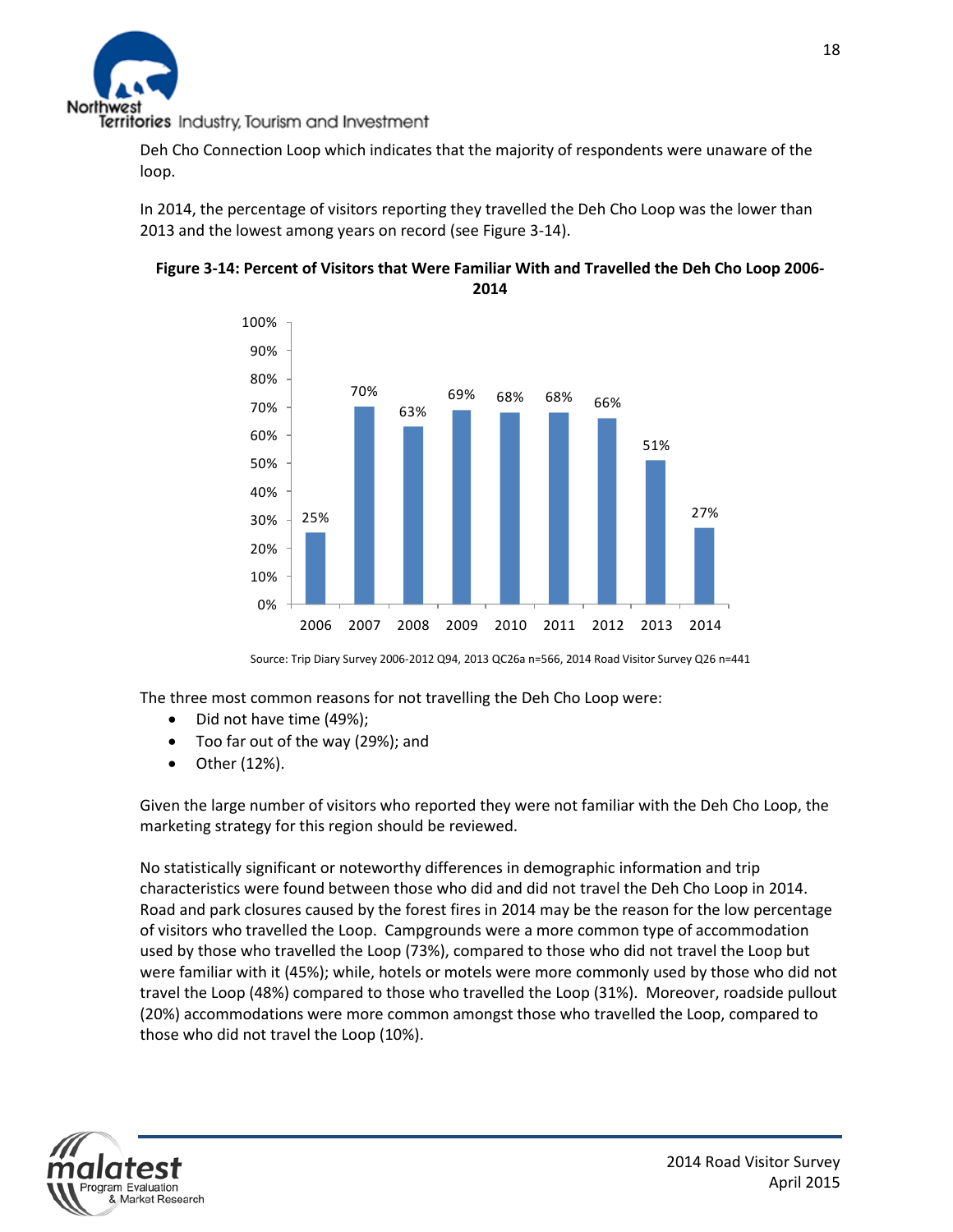

# **3.1.6 Aboriginal Tourism Activities**

Over the past few years, ITI has been working to advance and develop Aboriginal tourism in the NWT. This includes addressing the growing demands for tourism products based on authentic Aboriginal culture.<sup>[24](#page-24-0)</sup> Between 2009 and 2011, approximately 30% of visitors participated in Aboriginal tourism activities each year. Participation in Aboriginal tourism decreased from 64% in 2013 to 31% in 2014 (see Figure 3-15). Prior to 2014, Aboriginal tourism had increased each year from 24% in 2010 to a high of 64% in 2013. The questions regarding Aboriginal tourism in the 2014 Road Visitor Survey were modified from previous survey years which may have impacted the results.



**Figure 3-15: Participation in Aboriginal Tourism 2009-2014**

Source: 2014 Road Visitor Survey QC31 n=440 and 2012. Kisquared. Trip Diary Phone Survey Final Report Note: The Aboriginal Tourism question was added to the survey in 2009.

Respondents who participated in Aboriginal tourism were more commonly female (65%), over the age of 55 (69%), university graduates (58%) (Undergraduate or graduate), and had an annual household income of between \$50,000 and \$70,000 (24%).<sup>[25](#page-24-1)</sup>

<sup>24</sup> 2014. Government of Northwest Territories Industry, Tourism and Investment. Aboriginal Tourism.<br>http://www.iti.gov.nt.ca/content/aboriginal-tourism  $n^{25}$  2014 Road Visitor Survey, QD2, QD3, QD4, QD5, QD8 n=190.

<span id="page-24-1"></span><span id="page-24-0"></span>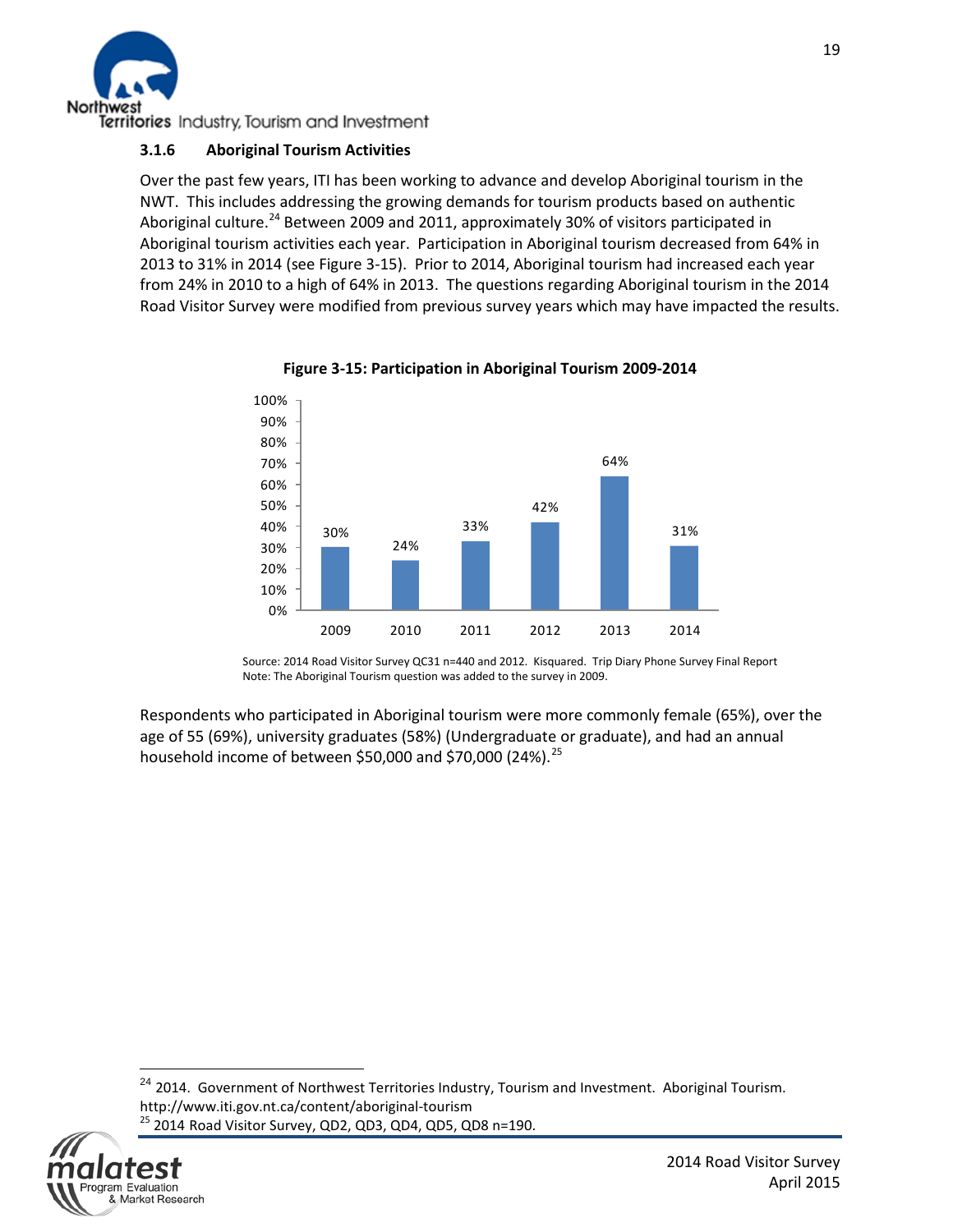| Characteristic           | <b>Categories</b>                           | Percentage |
|--------------------------|---------------------------------------------|------------|
| Gender                   | Male                                        | 35%        |
|                          | Female                                      | 65%        |
| Age                      | Under 19                                    | 2%         |
|                          | $20-34$ years                               | 9%         |
|                          | 35-44 years                                 | 8%         |
|                          | 45-54 years                                 | 13%        |
|                          | 55-64 years                                 | 34%        |
|                          | Over <sub>65</sub>                          | 35%        |
| <b>Country of Origin</b> | Canada                                      | 95%        |
|                          | <b>USA</b>                                  | 2%         |
|                          | International                               | 2%         |
| <b>Education</b>         | Less than high school                       | 4%         |
|                          | High school                                 | 9%         |
|                          | Some technical<br>college/university        | 4%         |
|                          | College/technical diploma or<br>certificate | 25%        |
|                          | University degree<br>(undergraduate)        | 39%        |
|                          | University degree (graduate)                | 19%        |
| <b>Household Income</b>  | Under \$30,000                              | 9%         |
|                          | \$30,000 to \$49,999                        | 14%        |
|                          | \$50,000 to \$69,999                        | 24%        |
|                          | \$70,000 to \$89,999                        | 20%        |
|                          | \$90,000 to \$119,999                       | 14%        |
|                          | Over \$120,000                              | 20%        |

| Figure 3-16: Demographics of Respondents who Participated in Aboriginal Tourism |  |  |
|---------------------------------------------------------------------------------|--|--|
|                                                                                 |  |  |

Source: 2014 Road Visitor Survey, QD2, QD3, QD4, QD5, QD8 n=105-137.

Visitors were asked to indicate the Aboriginal tourism activities in which they participated (see Figure 3-17). The most popular Aboriginal tourism activity was visiting a cultural event, celebration or performance (67% of those that participated in Aboriginal tourism). Viewing an Aboriginal cultural display was also a popular activity, with 55% of visitors participating.<sup>[26](#page-25-0)</sup>

 $26$  Percentages are of those that participated in Aboriginal tourism.

<span id="page-25-0"></span>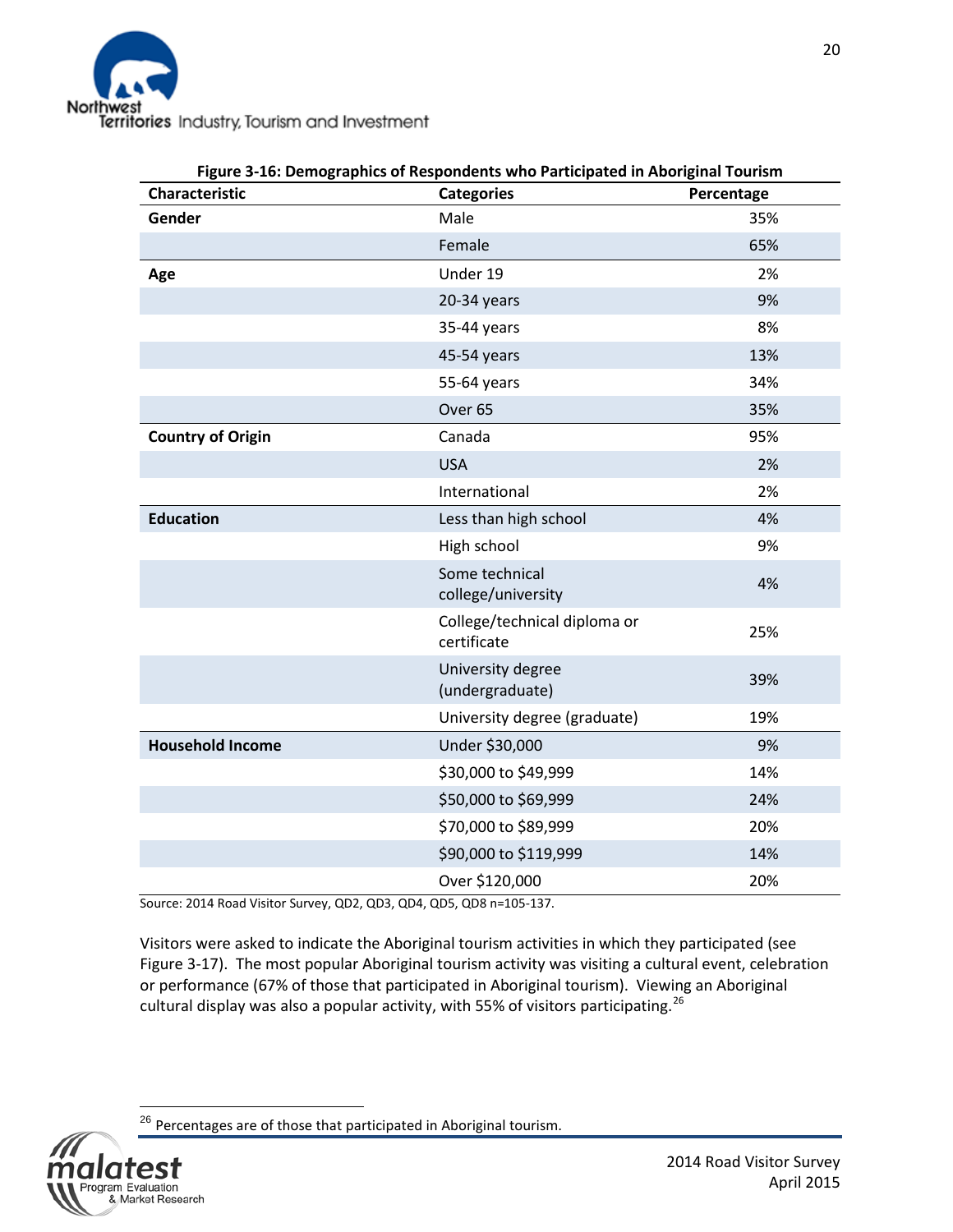

| $1.891C3 1.7370180180101 10001300 110000000$                        |                            |  |  |
|---------------------------------------------------------------------|----------------------------|--|--|
|                                                                     | <b>Percent of Visitors</b> |  |  |
| <b>Participated in Aboriginal Tourism</b>                           | 31%                        |  |  |
| Visited Aboriginal cultural events, celebrations<br>or performances | 67%                        |  |  |
| Viewed an Aboriginal cultural display                               | 55%                        |  |  |
| Experienced traditional Aboriginal foods                            | 38%                        |  |  |
| Aboriginal cultural craft activities                                | 21%                        |  |  |
| Took a guided interpretive tour                                     | 18%                        |  |  |
| Other                                                               | 15%                        |  |  |
| Did not participate in Aboriginal activities                        | 67%                        |  |  |

**Figure 3-17: Aboriginal Tourism Activities**

Source: Road Visitor Survey, QC34b n=137

Note: The total percentage is greater than 100 because respondents were able to select multiple responses.

Cross-tabulations determined differences in visitors who did and did not participate in Aboriginal tourism. The following are statistically significant differences and describe three groups that were more likely to participate in Aboriginal tourism:

- Visitors who travelled by bus (68%) compared to 29% who travelled by car or truck and 32% who travelled by recreational vehicle.
- Visitors whose primary destination was Tuktoyaktuk (71%) or Inuvik (52%), compared to visitors who travelled to Yellowknife (23%) or Hay River (13%). Those who visited Yellowknife as their primary destination commonly did not participate in Aboriginal tourism due to unavailability (31%), and lack of awareness of what was available (27%). Hay River visitors common reasons for not participating in Aboriginal tourism activities were not having enough time (51%), could not find what they were looking for (33%), and unaware of what was available (33%).
- Visitors who participated in guided outdoor adventure (80%) compared to 31% of those who did not.
- Visitors who participated travelled for culture or history (51%) compared to 28% of those who did not.

Across all 2014 NWT visitors the most common reason cited for not participating in Aboriginal tourism was insufficient time.<sup>[27](#page-26-0)</sup> Figure 3-18 describes the reasons visitors gave for not participating in Aboriginal tourism. Compared to 2013, percentage of visitors not participating due to lack of interest or being unaware of activity decreased. This suggests that visitors are becoming increasingly aware of Aboriginal activities and would be willing to participate given they had the time. Activities or events being unavailable increased in 2014 which may be the result of the NWT forest fires.

<sup>27</sup> Source: 2014 Road Visitor Survey QC35 n=246

<span id="page-26-0"></span>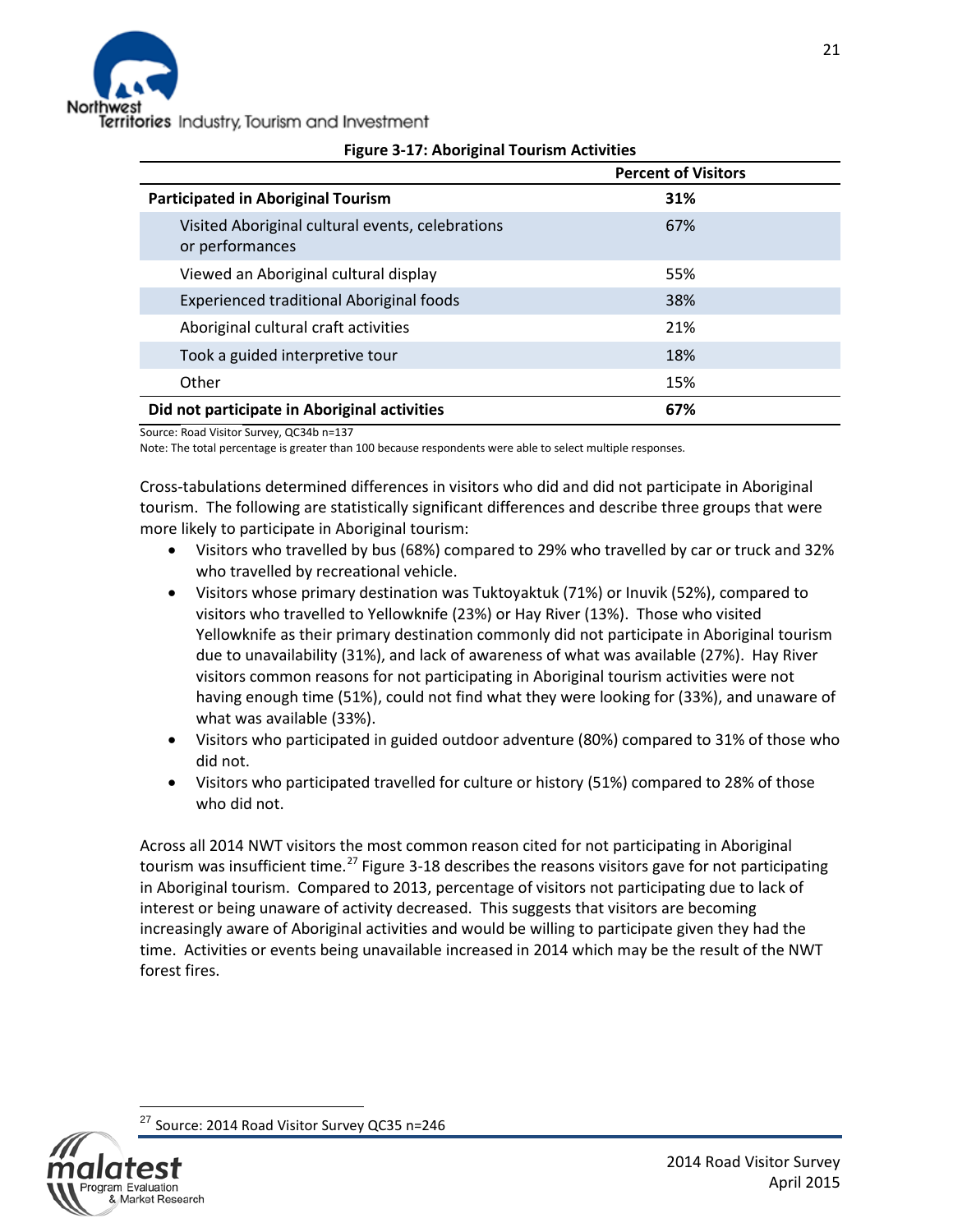

|                                               | -    | -    |      |      |      |
|-----------------------------------------------|------|------|------|------|------|
|                                               | 2010 | 2011 | 2012 | 2013 | 2014 |
| I did not have enough time                    | 38%  | 35%  | 33%  | 32%  | 31%  |
| was not aware of what was available           | 35%  | 26%  | 32%  | 29%  | 26%  |
| The activity/event was not available          | 33%  | 32%  | 21%  | 16%  | 27%  |
| was not interested                            | 8%   | 10%  | 10%  | 15%  | 14%  |
| I could not find what I was looking for       | 2%   | 5%   | 9%   | 4%   | 13%  |
| The activity/event was difficult to<br>access | 2%   | 3%   | 1%   | 3%   | 2%   |

#### **Figure 3-18: Reasons for Not Participating in Aboriginal Tourism Activities 2010-2014**

Source: Road Visitor Survey, QC35 n=296

Note: Only percentages greater than one (1%) are reported in the above figure. In 2013, visitors only selected one response. Visitors selected multiple responses in 2014.

#### **3.1.7 Travel Expenditures**

On average, visitors spent \$1,025 per person, per trip in 2014. This is an increase of \$363 compared to the 2013 average. Average expenditures per person per trip between 2010 and 2014 are outlined in Figure 3-18 and average expenditures per person per night between 2013 and 2014 are outlined in Figure 3-19.

Expenditures in 2014 increased substantially compared to the previous four years. The high expenditures can be attributed to the significant increase in cost of travelling to the NWT. Over onethird (38%) of total average expenditures per person was attributed to the cost of travelling to the NWT. The substantial deviation of cost of travel to the NWT from the previous four years indicates there may be issues with the data. Possible explanations for this large increase could be due to input error by respondents or respondents incorporating the cost of their entire trip into travel costs. It is recommended that following iterations of the survey make it clear that the cost of travel only implies cost associated with reaching the NWT by road travel only.

Visitor expenses on tours decreased substantially as guided activities were less popular in 2014 than unguided activities. Moreover, fuel expenses decreased by more than 6% from 2013 as the number of travellers using RVs decreased in 2014 while motorcycle and bus travel increased.

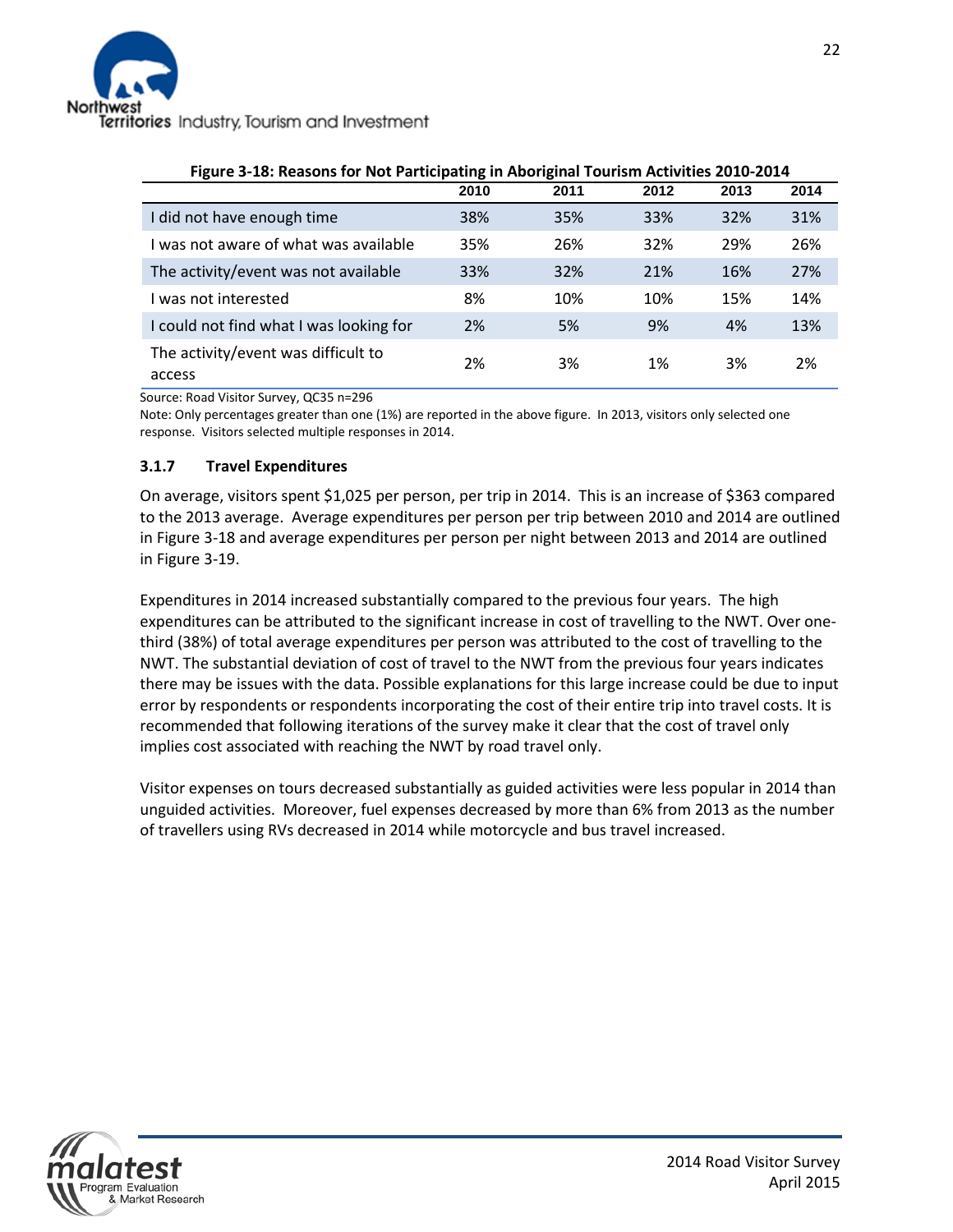

**Figure 3-19: Travel Expenditures Per Person, Per Trip**

| <b>Mean Expenditures</b><br>(per person, per trip) | 2010   | 2011   | 2012   | 2013   | 2014    |
|----------------------------------------------------|--------|--------|--------|--------|---------|
| Pre-paid packages                                  | \$138  | \$379  | \$109  | \$115  | \$130   |
| Hotels and motels                                  | \$81   | \$44   | \$74   | \$65   | \$89    |
| Apartment or house<br>rental                       | \$4    | \$1    | \$2    | \$3    | \$0.04  |
| <b>Bed and Breakfasts</b>                          | \$7    | \$17   | \$10   | \$13   | n/a     |
| Camping                                            | \$27   | \$24   | \$43   | \$36   | \$38    |
| <b>Festivals and events</b>                        | \$4    | \$5    | \$6    | \$2    | \$3     |
| Activities and<br>entertainment                    | \$10   | \$7    | \$10   | \$4    | n/a     |
| Arts and Crafts                                    | \$56   | \$50   | \$51   | \$38   | \$37    |
| Souvenirs                                          | \$36   | \$28   | \$32   | \$32   | \$43    |
| <b>Tours</b>                                       | \$26   | \$30   | \$49   | \$72   | \$10    |
| Taxis and shuttles                                 | \$0.60 | \$0.53 | \$0.58 | \$2.70 | \$0.14  |
| <b>Buying groceries</b>                            | \$40   | \$39   | \$48   | \$32   | \$46    |
| Alcohol                                            | \$10   | \$12   | \$11   | \$5    | \$12    |
| Fuel                                               | \$85   | \$92   | \$132  | \$108  | \$101   |
| <b>Dining</b>                                      | \$60   | \$59   | \$63   | \$42   | \$84    |
| Boat and vehicle rental                            | \$3    | \$4    | \$4    | \$18   | \$3     |
| Travel to NWT                                      | \$16   | \$12   | \$14   | \$12   | \$388   |
| Airfare within NWT                                 | \$52   | \$60   | \$40   | \$27   | \$27    |
| Taxidermy                                          | n/a    | n/a    | n/a    | n/a    | \$0.47  |
| <b>Other Expenditures</b>                          | \$16   | \$22   | \$19   | \$35   | \$13    |
| <b>TOTAL</b>                                       | \$672  | \$886  | \$718  | \$662  | \$1,025 |

Source: Road Visitor Survey QC2-19 n=441, 2013 QC1-19=603, 2012 Kisquared. Trip Diary Phone Survey Final Report

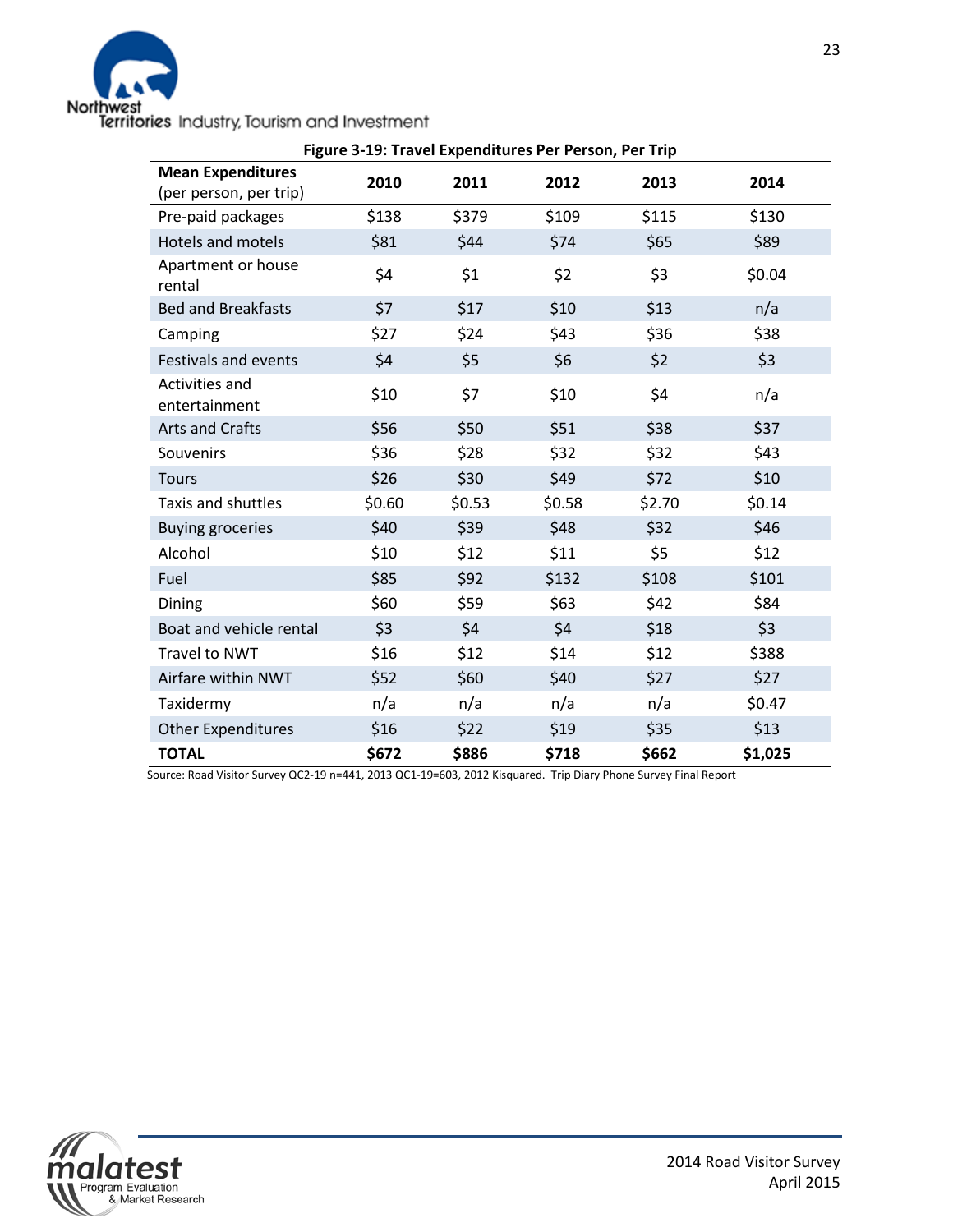

Northwest<br>Territories Industry, Tourism and Investment

As shown in Figure 3-20, per person per night average expenditures dropped slightly in 2014. Expenditures in most categories decreased in 2014 with the exception of travel to NWT, alcohol, and dining.

| Figure 3-20: Travel Expenditures Per Person, Per Night |       |        |  |
|--------------------------------------------------------|-------|--------|--|
| <b>Mean Expenditures</b>                               | 2013  | 2014   |  |
| (per person, per night)                                |       |        |  |
| Pre-paid packages                                      | \$58  | \$39   |  |
| Hotels and motels                                      | \$33  | \$24   |  |
| Apartment or house rental                              | \$2   | \$0.02 |  |
| <b>Bed and Breakfasts</b>                              | \$5   | n/a    |  |
| Camping                                                | \$11  | \$7    |  |
| <b>Festivals and events</b>                            | \$1   | \$0.40 |  |
| Activities and entertainment                           | \$2   | n/a    |  |
| <b>Arts and Crafts</b>                                 | \$15  | \$8    |  |
| Souvenirs                                              | \$13  | \$10   |  |
| <b>Tours</b>                                           | \$46  | \$3    |  |
| Taxis and shuttles                                     | \$1   | \$0.20 |  |
| <b>Buying groceries</b>                                | \$11  | \$9    |  |
| Alcohol                                                | \$2   | \$3    |  |
| Fuel                                                   | \$44  | \$21   |  |
| Dining                                                 | \$18  | \$20   |  |
| Boat and vehicle rental                                | \$9   | \$1    |  |
| Travel to NWT                                          | \$3   | \$96   |  |
| Airfare within NWT                                     | \$13  | \$5    |  |
| Taxidermy                                              | n/a   | \$0.07 |  |
| <b>Other Expenditures</b>                              | \$8   | \$3    |  |
| <b>TOTAL</b>                                           | \$295 | \$250  |  |

<span id="page-29-0"></span>Source: Road Visitor Survey QC2-19 n=440, 2013 QC1-19=603.

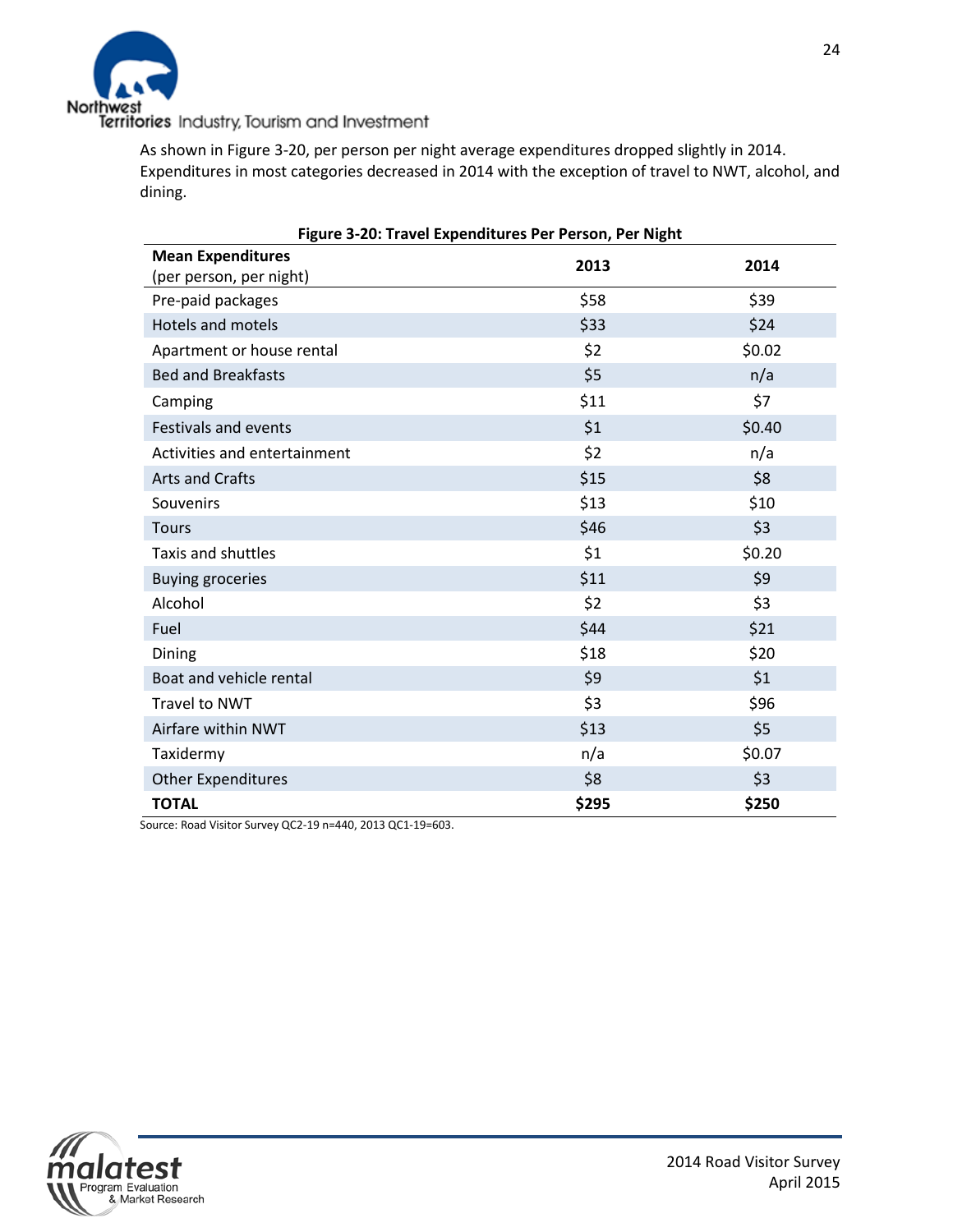

# **3.2 2014 Road Visitor User Segments**

Based on trip characteristics and activities that are important to travellers, visitors were clustered into segments, using the statistical methodology described in Section [2.7.1.](#page-11-1) Each segment is described and discussed below.

The six segments were:

- Social Sightseers: *Enjoy meeting new people and easy travel experiences*;
- Roaming Retirees: *Seek quiet and safe Northern adventure at low-cost;*
- Comfort Seekers: *Search for the comfortable vacation experience;*
- Outdoor Adventurers: *Enjoy physical adventure and unguided tours;*
- Vocation Voyagers*: Desire a relaxing break from work, without a guide; and*
- Cultural Connoisseurs: *Participate in Aboriginal and cultural activities.*

The visitor groups of 2014 closely resemble those of 2013 with some minor differences. The 2013 segment Wilderness Wanderers was replaced with Vocation Voyagers in 2014. Wilderness Wanderers differ from Vocation Voyagers in their preference for nature experiences, however both prefer unguided activities. The segmentation analysis overall suggests the interests and needs of visitors travelling to NWT were consistent from 2013 to 2014. The 2014 visitor segments have been named to match their characteristics and interests. Similarities and differences between 2014 and 2013 visitor segments are discussed further in Section 3.4. The distribution of the 2014 segments is outlined in Figure 3-21.

| <b>I IGUIT 2014 DISTINGULUI UI VISITUI JEGINEITS</b> |                             |  |
|------------------------------------------------------|-----------------------------|--|
|                                                      | <b>Per Cent of Visitors</b> |  |
| Social Sightseers                                    | 24%                         |  |
| <b>Roaming Retirees</b>                              | 19%                         |  |
| <b>Comfort Seekers</b>                               | 18%                         |  |
| <b>Outdoor Adventurers</b>                           | 16%                         |  |
| <b>Vocation Voyagers</b>                             | 14%                         |  |
| <b>Cultural Connoisseurs</b>                         | 9%                          |  |

| Figure 3-21: 2014 Distribution of Visitor Segments |
|----------------------------------------------------|
|----------------------------------------------------|

Source: 2014 Road Visitor Survey, QC24 a-i, C25a-o, C28a-o, C32a-h n=350

Note that visitors who could not be easily categorized into one of these segments were not included in this distribution. These 95 uncategorized visitors are not sufficiently distinct from the average visitor to allow for separate profiling.

Demographic information for individual segments is provided within the description of each segment below. For a complete table of segment demographics and trip characteristics, allowing for easy comparison between segments, see **Appendix E**.

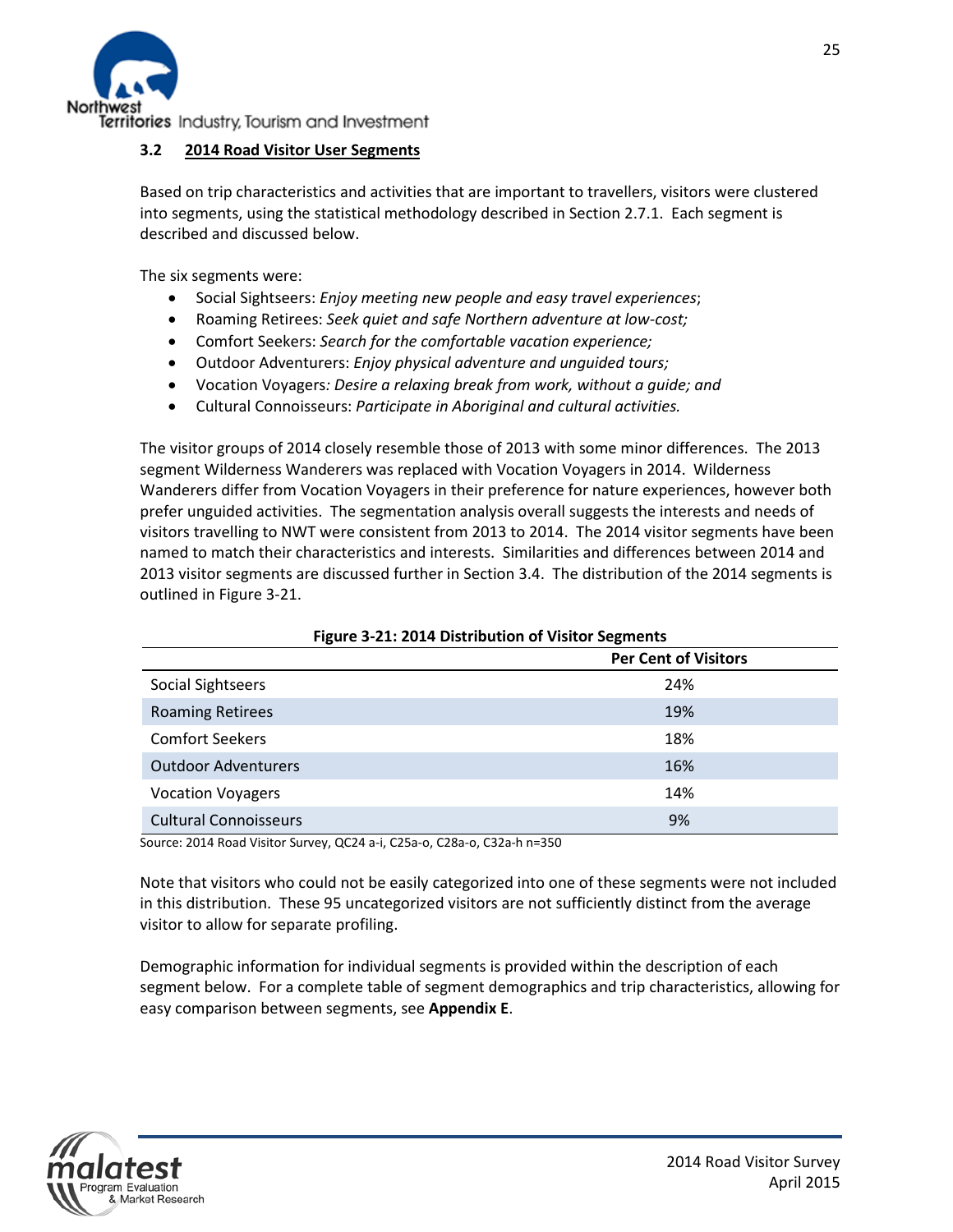

# **3.2.1 Segment 1: Outdoor Adventurers**

# **Who They Are**

Outdoor adventures comprised 16% of the visitors to the NWT in 2014. The majority (81%) have completed post-secondary education (either college or technical diploma or a university degree). <sup>[28](#page-31-0)</sup> Compared to 2013 the 2014 segment did not prefer guided tours. The difference in the results may be due to the fact that in 2014 retirees comprised only 29% of outdoor adventurers as opposed to 44% in 2013. Outdoor Adventurers spent 5.1 nights in the NWT, on average.<sup>[29](#page-31-1)</sup> Outdoor Adventurers made a firm decision to travel 6.2 months in advance.<sup>[30](#page-31-2)</sup> Typically, Outdoor Adventurers travelled in groups of three. [31](#page-31-3)

| <b>Characteristic</b>    | rigule 3-22. Outdoor Auventurer Demographics<br><b>Categories</b> | Percentage |
|--------------------------|-------------------------------------------------------------------|------------|
| Gender                   | Male                                                              | 43%        |
|                          | Female                                                            | 57%        |
| <b>Country of Origin</b> | Canada                                                            | 96%        |
|                          | <b>USA</b>                                                        | 3%         |
|                          | International                                                     | 1%         |
| <b>Education</b>         | Less than high school                                             | 1%         |
|                          | High school                                                       | 9%         |
|                          | Some technical<br>college/university                              | 10%        |
|                          | College/technical diploma or<br>certificate                       | 23%        |
|                          | University degree<br>(undergraduate)                              | 49%        |
|                          | University degree (graduate)                                      | 9%         |
| <b>Household Income</b>  | Under \$30,000                                                    | 13%        |
|                          | \$30,000 to \$49,999                                              | 18%        |
|                          | \$50,000 to \$69,999                                              | 29%        |
|                          | \$70,000 to \$89,999                                              | 13%        |
|                          | \$90,000 to \$119,999                                             | 13%        |
|                          | Over \$120,000                                                    | 15%        |

**Figure 3-22: Outdoor Adventurer Demographics**

Source: 2014 Road Visitor Survey, QD2, QD4, QD7. n = 57.

<sup>31</sup> Source: 2014 Road Visitor Survey QA7i n=65.

<span id="page-31-3"></span><span id="page-31-2"></span><span id="page-31-1"></span><span id="page-31-0"></span>

<sup>&</sup>lt;sup>28</sup> Source: 2014 Road Visitor Survey QD2 n=65.

<sup>29</sup> Source: 2014 Road Visitor Survey QA1 n=65.

<sup>30</sup> Source: 2014 Road Visitor Survey C20 and C21 n=65.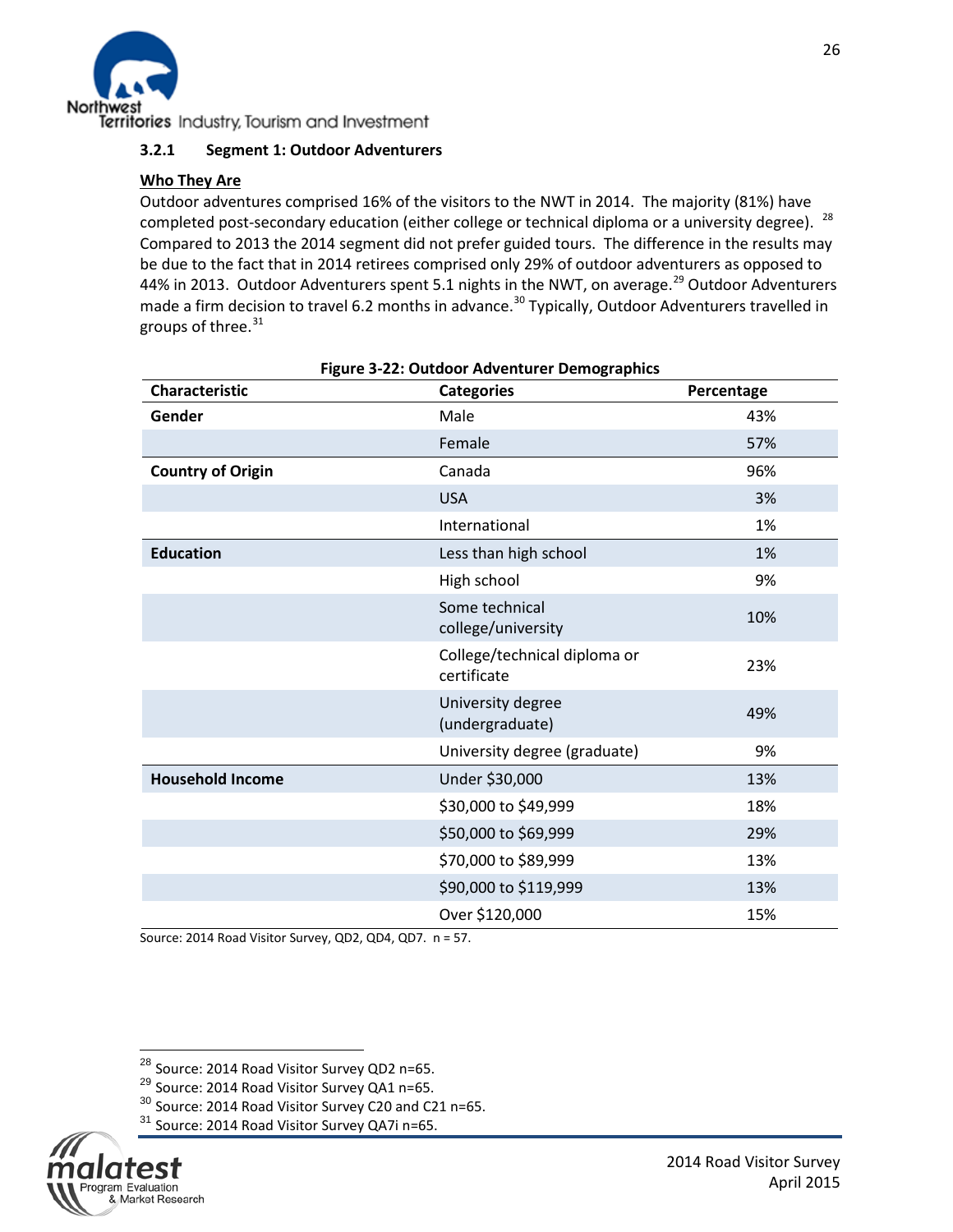

# **Inspirations for Travel**

Outdoor Adventurers most commonly stated wilderness, isolation, landscape or wildlife and always wanting to visit were their primary reason for choosing to visit the NWT. The following figure outlines the important and unimportant trip characteristics for Outdoor Adventurers.

| Figure 3-23: Outdoor Adventurer Interests                                    |                                       |  |
|------------------------------------------------------------------------------|---------------------------------------|--|
| <b>Most Important</b>                                                        | Least Important                       |  |
| <b>Outstanding scenery</b>                                                   | Luxury accommodations                 |  |
| Viewing wildlife                                                             | Package tours to a destination        |  |
| Parks and wilderness areas                                                   | Exciting nightlife and entertainment  |  |
| Sightseeing                                                                  | Number of airline layovers            |  |
| Camping                                                                      | Opportunities to take organized tours |  |
| Physical adventure                                                           | Interest in shopping                  |  |
| Personal safety                                                              | Experiencing nature with a guide      |  |
| Photography                                                                  | Warm, sunny climate                   |  |
| iource: 2014 Road Visitor Survey, OC24 a-h. C25a-o. C28a-o. C32a-h. C27 n=57 |                                       |  |

C24 a-h, C25a-o, C28a-o, C32a-h, C27 n=57

Outdoor Adventurers are best described by the "nature experiences" and "physical challenges" factors. This illustrates the importance of being in nature without a guide and physical adventure or challenges. Warm, sunny climate tends not to be important to these visitors. See Section 3.3 for details on the factor analysis results.

## **Trip Satisfaction and Likelihood to Return to the NWT**

One quarter (25%) of Outdoor Adventurers were return visitors to the NWT, and 76% of this group intended to visit again.<sup>[32](#page-32-0)</sup> On a scale of one to five, where five is very satisfied, the average rating by Outdoor Adventurers was 4.73.<sup>[33](#page-32-1)</sup>

<span id="page-32-1"></span><span id="page-32-0"></span><sup>33</sup> Source: 2014 Road Visitor Survey QA9 n=64.



<sup>32</sup> Source: 2014 Road Visitor Survey QA10 n=65.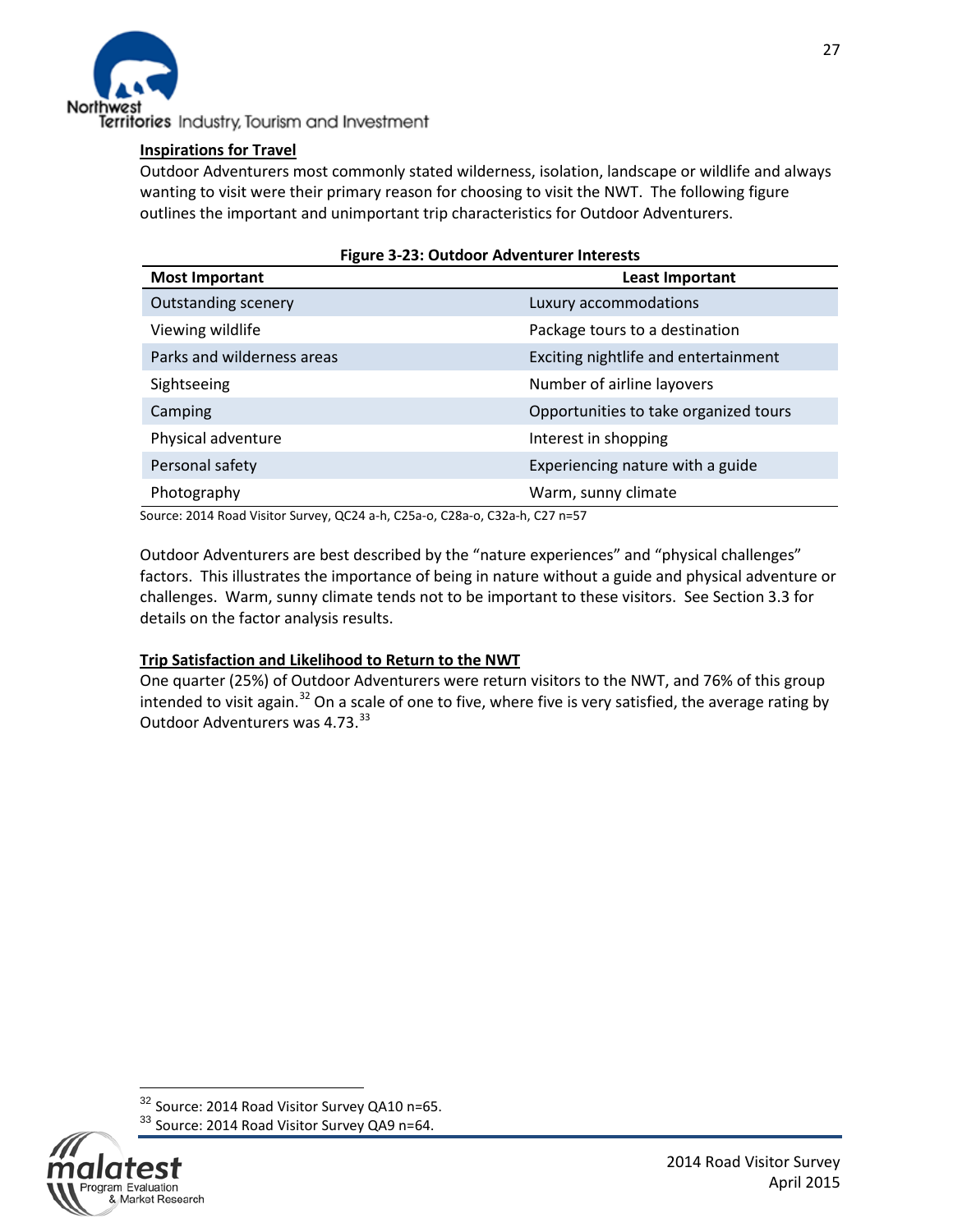

# **Travel Spending Patterns**

Average total costs of Outdoor Adventurers were slightly higher than the average total costs for all visitors in 2014 at \$1,088. Outdoor Adventurers spent the most on groceries, festivals, and fuel. They spent above average amounts on vehicle rentals, camping, arts and crafts, travel to NWT and souvenirs. Outdoor Adventurers spent the least on average on airfare within the NWT, and guided tours.

| Figure 3-24: Outdoor Adventurer Spending Patterns |                             |                             |  |  |
|---------------------------------------------------|-----------------------------|-----------------------------|--|--|
|                                                   | <b>Average Expenditures</b> | <b>Average Expenditures</b> |  |  |
|                                                   | (per person, per night)     | (per person, per trip)      |  |  |
| Pre-paid vacation package                         | \$11                        | \$97                        |  |  |
| <b>Hotels and motels</b>                          | \$20                        | \$81                        |  |  |
| Apartment or house rental                         | \$0                         | \$0                         |  |  |
| Camping                                           | \$8                         | \$48                        |  |  |
| <b>Festivals and events</b>                       | \$1                         | \$4                         |  |  |
| <b>Arts and Crafts</b>                            | \$7                         | \$41                        |  |  |
| Souvenirs                                         | \$18                        | \$52                        |  |  |
| <b>Tours</b>                                      | \$2                         | \$6                         |  |  |
| Taxis and shuttles                                | \$0.03                      | \$0.11                      |  |  |
| Groceries                                         | \$14                        | \$65                        |  |  |
| Alcohol                                           | \$3                         | \$13                        |  |  |
| Fuel                                              | \$29                        | \$150                       |  |  |
| Dining                                            | \$19                        | \$81                        |  |  |
| Boat and vehicle rental                           | \$1                         | \$7                         |  |  |
| Travel to NWT                                     | \$128                       | \$415                       |  |  |
| Airfare within NWT                                | \$4                         | \$14                        |  |  |
| Taxidermy                                         | \$0                         | \$0                         |  |  |
| Other expenses                                    | \$2                         | \$14                        |  |  |
| <b>Average total</b>                              | \$267                       | \$1,088                     |  |  |

Source: 2014 Road Visitor Survey, QC24 a-i, C25a-o, C28a-o, C32a-h, C1-18 n=57

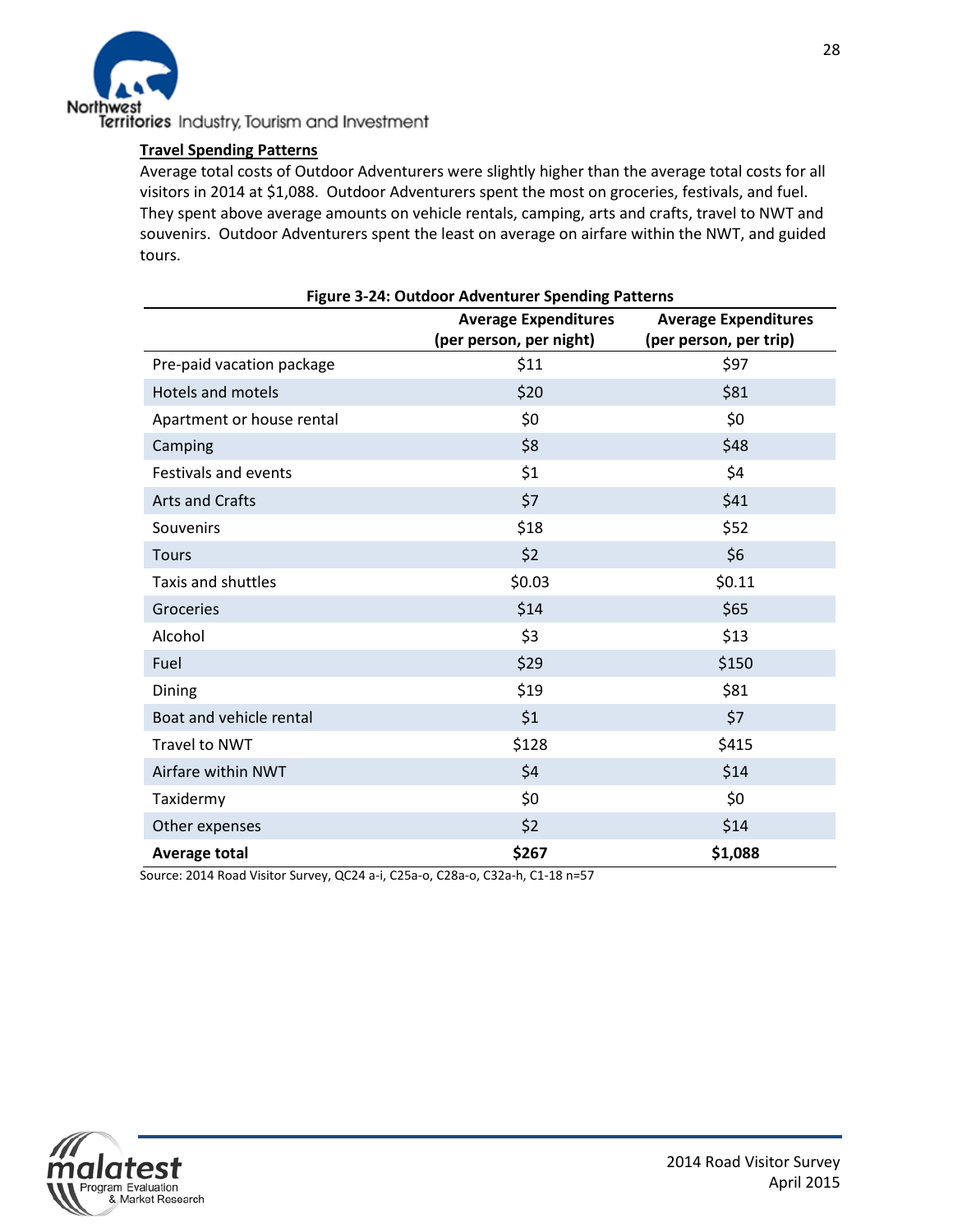

# **3.2.2 Segment 2: Social Sightseers**

# **Who They Are**

Social Sightseers comprised almost one-quarter (24%) of the visitors to the NWT in 2014. They tended to be well-educated, with 69% having a post secondary credential.<sup>[34](#page-34-0)</sup> They were seeking comfort, but luxury accommodations are not important to them when selecting a vacation destination. Social Sightseers were mostly interested in participating in safe activities that were not guided. Social Sightseers tended to travel in groups of 3.2 and spent an average of 5.9 nights in NWT. They also made a firm decision to travel to the NWT 4.2 months before travelling.<sup>[35](#page-34-1)</sup>

| <b>Figure 3-25: Social Sightseers Demographics</b> |                                             |            |  |
|----------------------------------------------------|---------------------------------------------|------------|--|
| Characteristic                                     | <b>Categories</b>                           | Percentage |  |
| Gender                                             | Male                                        | 33%        |  |
|                                                    | Female                                      | 67%        |  |
| <b>Country of Origin</b>                           | Canada                                      | 98%        |  |
|                                                    | <b>USA</b>                                  | 1%         |  |
|                                                    | International                               | 1%         |  |
| <b>Education</b>                                   | Less than high school                       | 3%         |  |
|                                                    | High school                                 | 24%        |  |
|                                                    | Some technical<br>college/university        | 4%         |  |
|                                                    | College/technical diploma or<br>certificate | 22%        |  |
|                                                    | University degree<br>(undergraduate)        | 37%        |  |
|                                                    | University degree (graduate)                | 10%        |  |
| <b>Household Income</b>                            | Under \$30,000                              | 4%         |  |
|                                                    | \$30,000 to \$49,999                        | 23%        |  |
|                                                    | \$50,000 to \$69,999                        | 25%        |  |
|                                                    | \$70,000 to \$89,999                        | 17%        |  |
|                                                    | \$90,000 to \$119,999                       | 12%        |  |
|                                                    | Over \$120,000                              | 20%        |  |

Source: 2014 Road Visitor Survey, QD2, QD4, QD7. n = 85.

<sup>35</sup> Source: Road Visitor Survey QA7 n=70.

<span id="page-34-1"></span><span id="page-34-0"></span>

<sup>&</sup>lt;sup>34</sup> Source: Road Visitor Survey QD1 and QD3 n=70.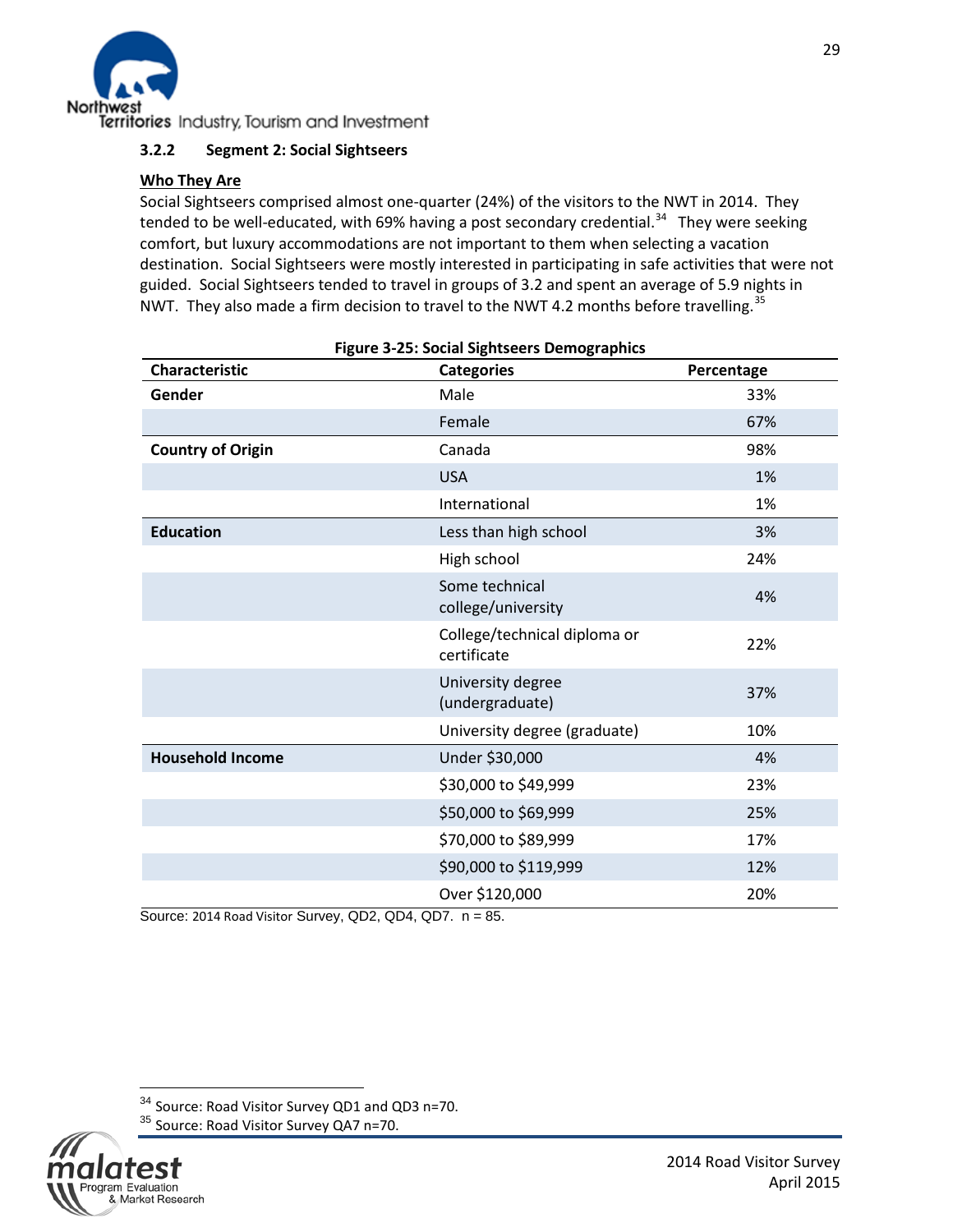

# **Inspirations for Travel**

Social Sightseers selected always wanted to visit, general interest and general touring most often as their primary reasons for travelling to the NWT. As illustrated in Figure 3-26, Social Sightseers tended to be interested in organized vacation experiences such as wildlife viewing. Social Sightseers tended not to be interested in experiencing nature with a guide or exciting nightlife and entertainment activities.

| <b>Figure 3-26: Social Sightseers Profile</b> |                                     |  |  |
|-----------------------------------------------|-------------------------------------|--|--|
| <b>Most Important</b>                         | Least Important                     |  |  |
| <b>Outstanding scenery</b>                    | Luxury accommodations               |  |  |
| Unique or different cultural groups           | Unguided hunting                    |  |  |
| Meeting new people                            | Golfing                             |  |  |
| Relaxing break from work                      | Exciting nightlife or entertainment |  |  |
| Having fun being entertained                  | <b>Guided fishing</b>               |  |  |
| Cleanliness and hygiene                       | Viewing northern lights             |  |  |
| Cost to get to destination                    | Experiencing nature with a guide    |  |  |
| Viewing wildlife                              |                                     |  |  |

Source: 2014 Road Visitor Survey, QC24 a-i, C25a-o, C28a-o, C32a-h n=85

#### **Trip Satisfaction and Likelihood to Return to NWT**

Nearly one-third (32%) of Social Sightseers were return travellers to the NWT, and 71% stated they would return to the NWT.<sup>[36](#page-35-0)</sup> Social Sightseers were highly satisfied with their trip, with an average satisfaction rating of 4.89 out of 5.

<span id="page-35-0"></span>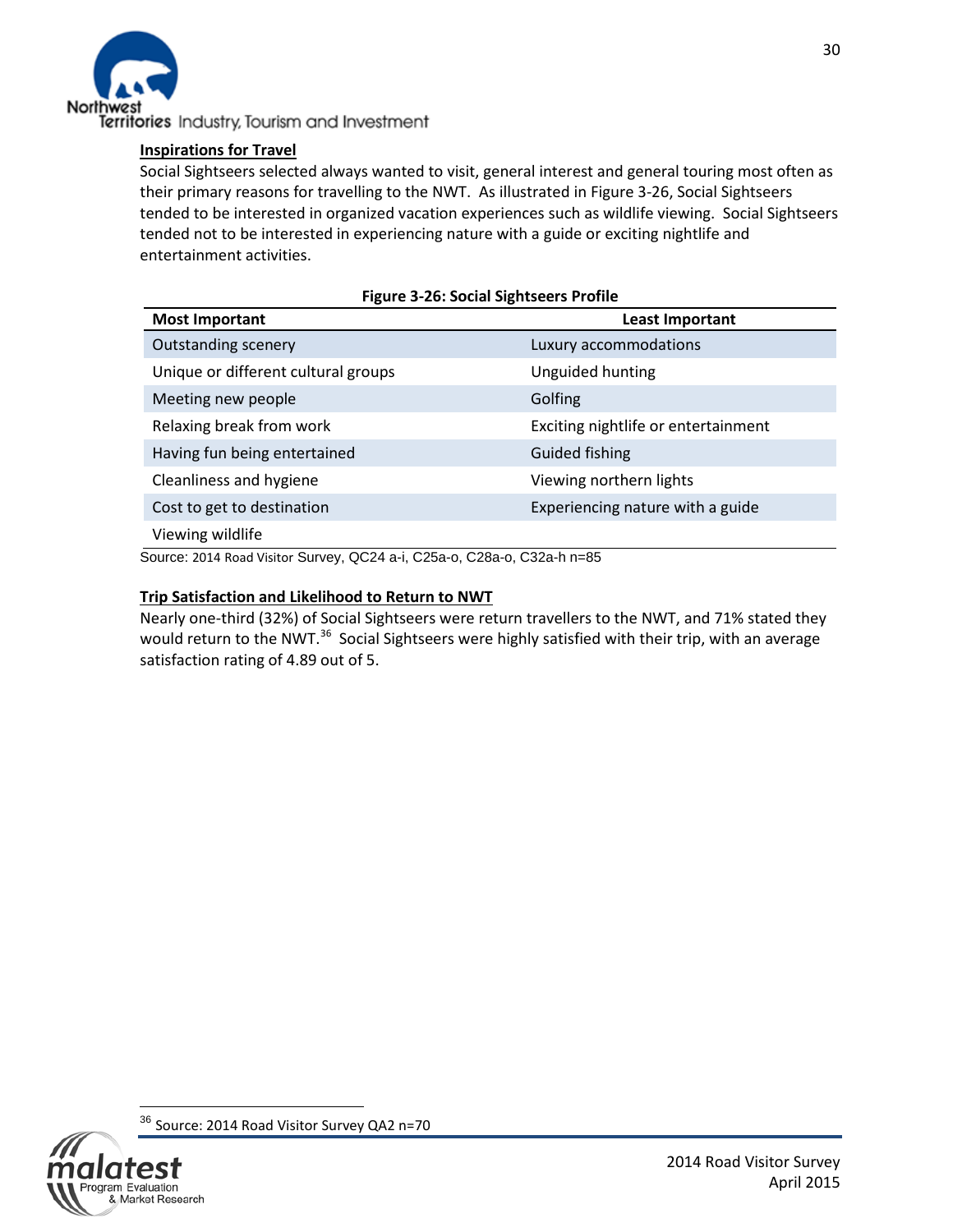

# **Travel Spending Patterns**

Social Sightseers had the highest average expenditures per person and spent more than any other segment on pre-paid vacation packages, dining, souvenirs, apartment rentals, taxidermy, and taxis. This segment spent the least on fuel and less than average on hotels and motels, camping, and other expenditures.

| <b>Figure 3-27: Social Sightseers Travel Expenditures</b> |                             |                             |
|-----------------------------------------------------------|-----------------------------|-----------------------------|
|                                                           | <b>Average Expenditures</b> | <b>Average Expenditures</b> |
|                                                           | (per person, per night)     | (per person, per trip)      |
| Pre-paid vacation package                                 | \$92                        | \$320                       |
| Hotels and motels                                         | \$12                        | \$59                        |
| Apartment or house rental                                 | \$0.10                      | \$0.19                      |
| Camping                                                   | \$4                         | \$25                        |
| <b>Festivals and events</b>                               | \$0.42                      | \$3                         |
| <b>Arts and Crafts</b>                                    | \$6                         | \$37                        |
| Souvenirs                                                 | \$15                        | \$56                        |
| <b>Tours</b>                                              | \$2                         | \$10                        |
| Taxis and shuttles                                        | \$0.06                      | \$0.61                      |
| Groceries                                                 | \$8                         | \$42                        |
| Alcohol                                                   | \$3                         | \$17                        |
| Fuel                                                      | \$14                        | \$74                        |
| Dining                                                    | \$20                        | \$92                        |
| Boat and vehicle rental                                   | \$1                         | \$4                         |
| Travel to NWT                                             | \$59                        | \$339                       |
| Airfare within NWT                                        | \$5                         | \$31                        |
| Taxidermy                                                 | \$0.35                      | \$2                         |
| Other expenses                                            | \$3                         | \$13                        |
| <b>Average total</b>                                      | \$245                       | \$1,125                     |

Source: 2014 Road Visitor Survey, QC24 a-i, C25a-o, C28a-o, C32a-h, C1-18 n=85

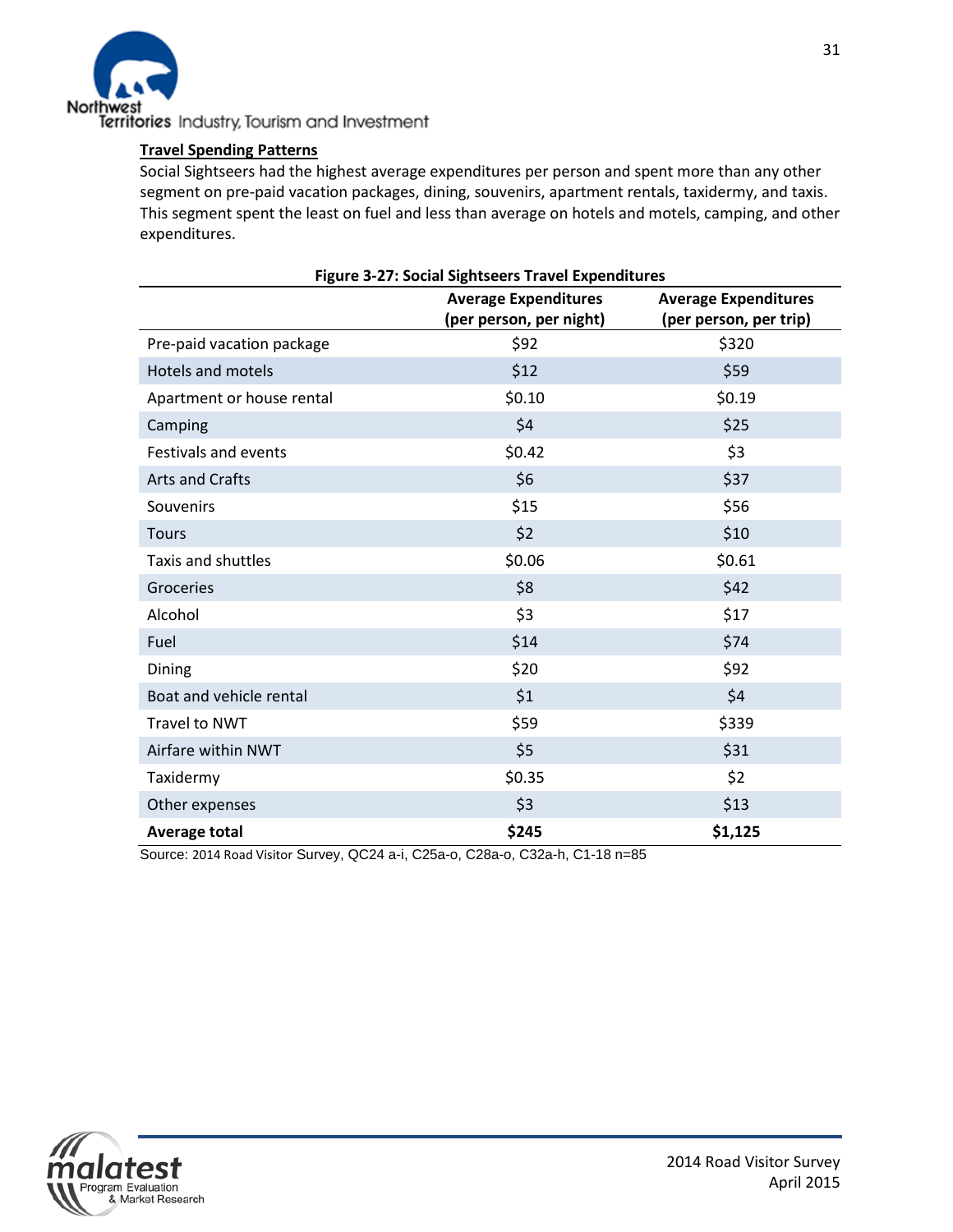

## **3.2.3 Segment 3: Cultural Connoisseurs**

### **Who They Are**

Cultural Connoisseurs were 9% of 2014 visitors. Cultural Connoisseurs are interested in an educational vacation to learn about culture and history. They tend to have graduate or postgraduate educations and professional or trade jobs. Cultural connoisseurs also have the highest percentage of respondents with annual household incomes over \$120,000 (37%). On average, they travel in groups of 2.9.<sup>[37](#page-37-0)</sup> Cultural Connoisseurs made a firm decision to travel to the NWT on average 4.7 months in advance.

| Figure 3-28: Cultural Connoisseur Demographics |                                             |            |
|------------------------------------------------|---------------------------------------------|------------|
| Characteristic                                 | <b>Categories</b>                           | Percentage |
| Gender                                         | Male                                        | 45%        |
|                                                | Female                                      | 55%        |
| <b>Country of Origin</b>                       | Canada                                      | 93%        |
|                                                | <b>USA</b>                                  | 6%         |
|                                                | International                               | 1%         |
| <b>Education</b>                               | Less than high school                       | 0%         |
|                                                | High school                                 | 12%        |
|                                                | Some technical<br>college/university        | 1%         |
|                                                | College/technical diploma or<br>certificate | 30%        |
|                                                | University degree<br>(undergraduate)        | 25%        |
|                                                | University degree (graduate)                | 32%        |
| <b>Household Income</b>                        | Under \$30,000                              | 0%         |
|                                                | \$30,000 to \$49,999                        | 5%         |
|                                                | \$50,000 to \$69,999                        | 24%        |
|                                                | \$70,000 to \$89,999                        | 9%         |
|                                                | \$90,000 to \$119,999                       | 26%        |
|                                                | Over \$120,000                              | 37%        |

**Figure 3-28: Cultural Connoisseur Demographics**

Source: 2014 Road Visitor Survey, QD2, QD4, QD7. n = 30.

### **Inspirations for Travel**

Cultural Connoisseurs had a wide variety of interests. They commonly identified always wanting to visit, wilderness, isolation, landscape or wildlife, and general interest as their primary reasons for travelling to the NWT.<sup>[38](#page-37-1)</sup> Cultural Connoisseurs were not interested in activities that involved a large

<span id="page-37-1"></span><span id="page-37-0"></span><sup>38</sup> Source: Road Visitor Survey QC20 n=48.



<sup>37</sup> Source: Road Visitor Survey QA6a n=48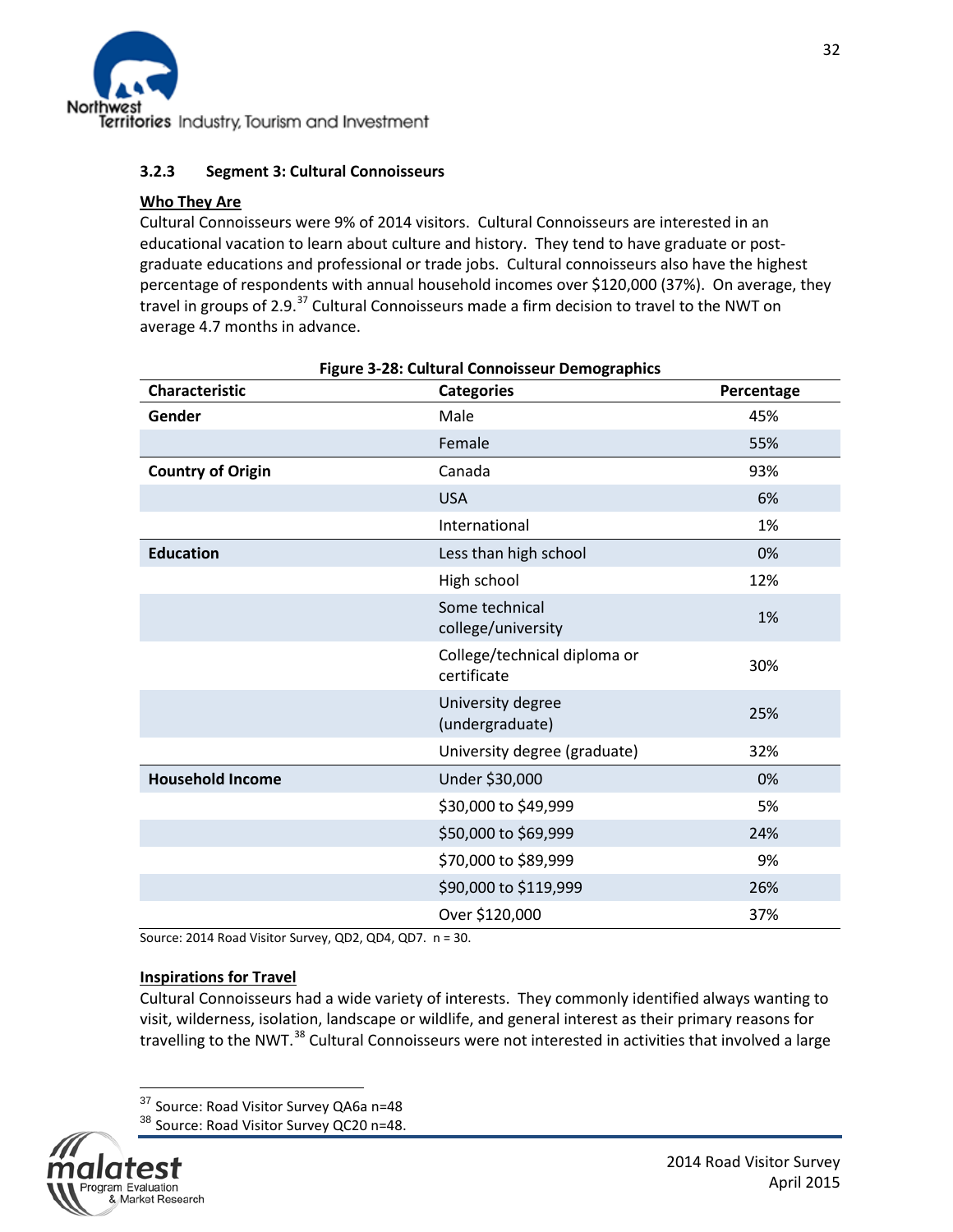

number of people. They preferred activities such as photography, visiting historic sites, hiking, and visiting art galleries. Their interests are further outlined in Figure 3-29.

| <b>Figure 3-29: Cultural Connoisseur Profile</b> |                                  |  |
|--------------------------------------------------|----------------------------------|--|
| <b>Most Important</b>                            | <b>Least Important</b>           |  |
| <b>Outstanding scenery</b>                       | Luxury accommodations            |  |
| Parks and wilderness areas                       | Exciting nightlife entertainment |  |
| Photography                                      | Festivals or sporting events     |  |
| Historic site visits                             | <b>Hunting</b>                   |  |
| Sightseeing                                      | Viewing northern lights          |  |
| Wildlife viewing                                 | Package tours                    |  |
| <b>Hiking</b>                                    |                                  |  |
| Art gallery visit                                |                                  |  |

Source: 2014 Road Visitor Survey, QC24 a-i, C25a-o, C28a-o, C32a-h n=30.

## **Trip Satisfaction and Likelihood to Return to NWT**

In 2014, 14% of Cultural Connoisseurs were return visitors to the NWT.<sup>[39](#page-38-0)</sup> Cultural Connoisseurs rated their satisfaction an average of 4.66 out of 5. In addition, 61% of Cultural Connoisseurs stated that they planned to return to the NWT.<sup>[40](#page-38-1)</sup>

<sup>39</sup> Source: 2014 Road Visitor Survey QA2 n=48

<span id="page-38-1"></span><span id="page-38-0"></span><sup>40</sup> Source: 2014 Road Visitor Survey QA9, QA10 n=48

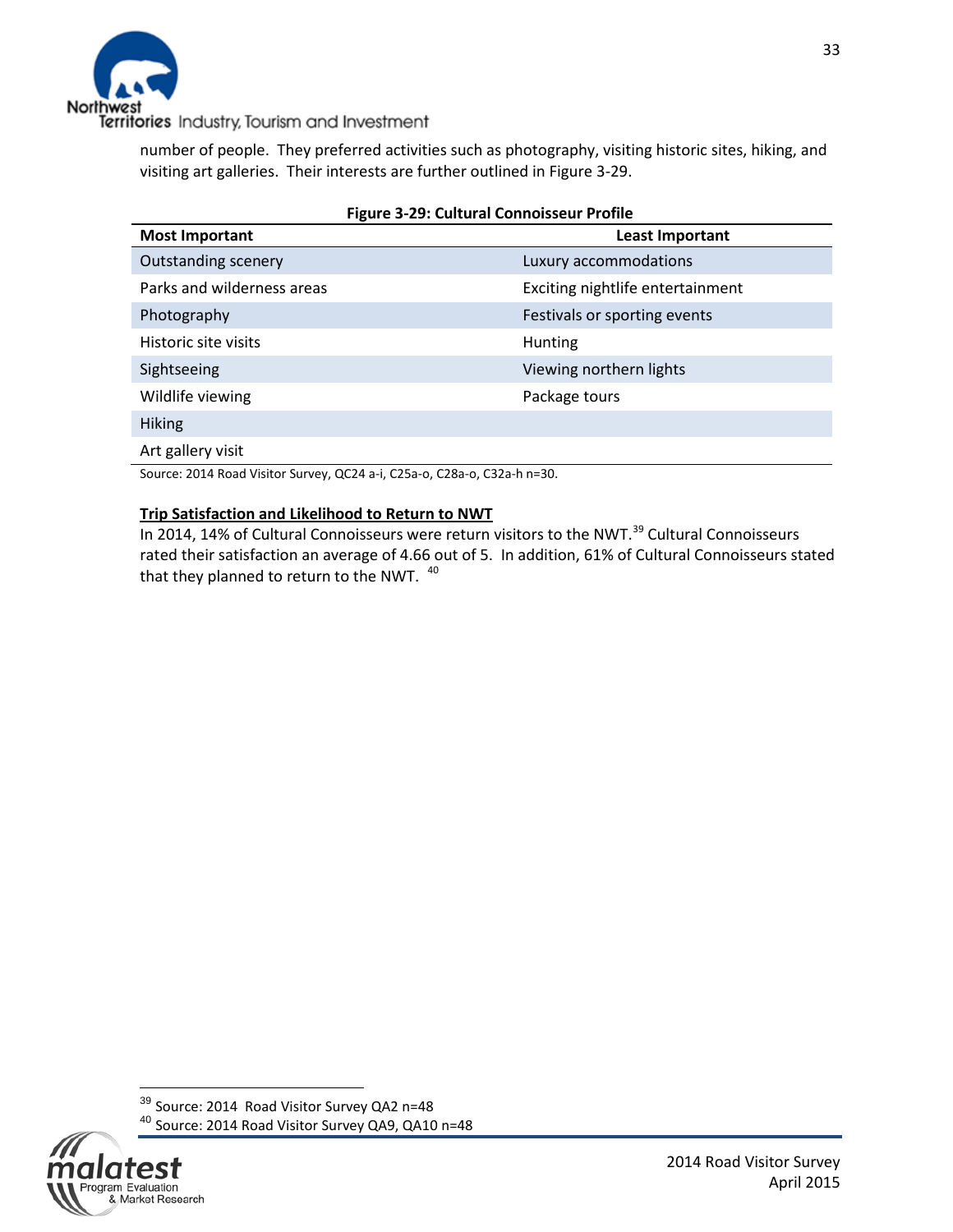

# **Travel Spending Patterns**

In 2014, Cultural Connoisseur had the second lowest average expenditures per person per trip. They did not spend money on apartment rentals, taxis or taxidermy. Instead, Cultural Connoisseurs spent the most on vehicle rentals, alcohol, and arts and crafts. They spent the least on dining, prepaid vacation packages, and less than average on camping, festivals, travel to the NWT, fuel, and other expenses.

| Figure 3-30: Cultural Connoisseur Spending Patterns |                             |                             |
|-----------------------------------------------------|-----------------------------|-----------------------------|
|                                                     | <b>Average Expenditures</b> | <b>Average Expenditures</b> |
|                                                     | (per person, per night)     | (per person, per trip)      |
| Pre-paid vacation package                           | \$7                         | \$15                        |
| <b>Hotels and motels</b>                            | \$37                        | \$105                       |
| Apartment or house rental                           | \$0                         | \$0                         |
| Camping                                             | \$5                         | \$32                        |
| <b>Festivals and events</b>                         | \$0.34                      | \$1                         |
| <b>Arts and Crafts</b>                              | \$10                        | \$52                        |
| Souvenirs                                           | \$9                         | \$45                        |
| <b>Tours</b>                                        | \$7                         | \$18                        |
| <b>Taxis and shuttles</b>                           | \$0                         | \$0                         |
| Groceries                                           | \$9                         | \$46                        |
| Alcohol                                             | \$9                         | \$35                        |
| Fuel                                                | \$25                        | \$79                        |
| <b>Dining</b>                                       | \$20                        | \$73                        |
| Boat and vehicle rental                             | \$2                         | \$11                        |
| Travel to NWT                                       | \$90                        | \$325                       |
| Airfare within NWT                                  | \$7                         | \$33                        |
| Taxidermy                                           | \$0                         | \$0                         |
| Other expenses                                      | \$1                         | \$9                         |
| <b>Average total</b>                                | \$238                       | \$879                       |

Source: 2014 Road Visitor Survey, QC24 a-i, C25a-o, C28a-o, C32a-h, C1-18 n=30.

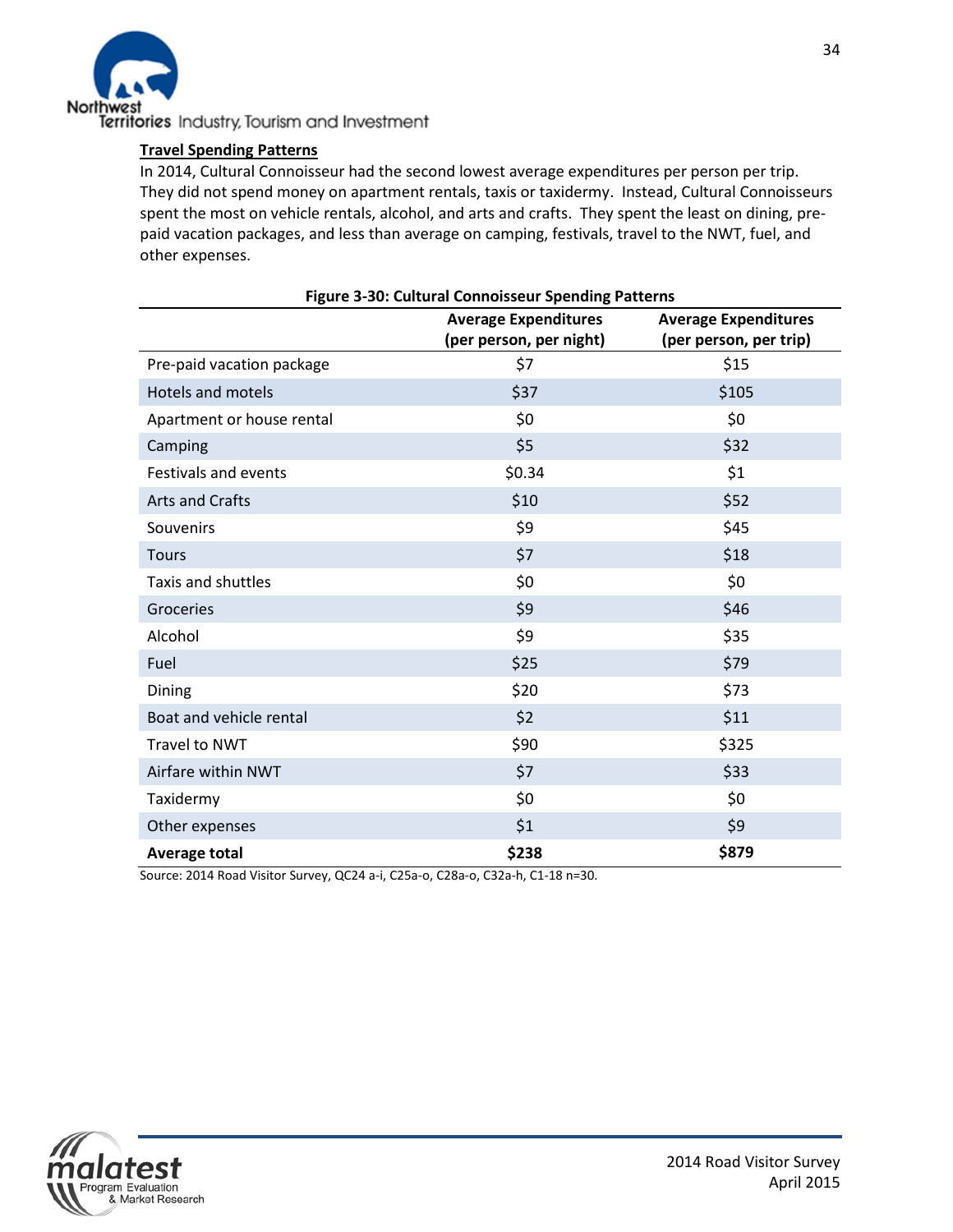

# **3.2.4 Segment 4: Roaming Retirees**

## **Who They Are**

Roaming Retirees represented 19% of the visitors to the NWT in 2014.<sup>[41](#page-40-0)</sup> They were often retired; thus, cost is an important factor for the activities in which they participated. Roaming Retirees tended to travel as a couple (65%), with family (26%) or with friends (15%), very few (1%) travelled alone.<sup>[42](#page-40-1)</sup> On average, they begin planning their trip 10.7 months in advance, and decided to travel to the NWT 5.2 months in advance. $43$ 

| Figure 3-31: Roaming Retiree Demographics |                                             |            |
|-------------------------------------------|---------------------------------------------|------------|
| <b>Characteristic</b>                     | <b>Categories</b>                           | Percentage |
| Gender                                    | Male                                        | 34%        |
|                                           | Female                                      | 66%        |
| <b>Country of Origin</b>                  | Canada                                      | 97%        |
|                                           | <b>USA</b>                                  | 2%         |
|                                           | International                               | 1%         |
| <b>Education</b>                          | Less than high school                       | 17%        |
|                                           | High school                                 | 9%         |
|                                           | Some technical<br>college/university        | 9%         |
|                                           | College/technical diploma or<br>certificate | 20%        |
|                                           | University degree<br>(undergraduate)        | 32%        |
|                                           | University degree (graduate)                | 13%        |
| <b>Household Income</b>                   | Under \$30,000                              | 5%         |
|                                           | \$30,000 to \$49,999                        | 22%        |
|                                           | \$50,000 to \$69,999                        | 26%        |
|                                           | \$70,000 to \$89,999                        | 25%        |
|                                           | \$90,000 to \$119,999                       | 13%        |
|                                           | Over \$120,000                              | 10%        |

Source: 2014 Road Visitor Survey, QD2, QD4, QD7. n = 68.

<span id="page-40-2"></span><span id="page-40-1"></span><span id="page-40-0"></span><sup>43</sup> Source: 2014 Road Visitor Survey QC20 n=73 and Qc21 n=73.



<sup>41</sup> Source: 2014 Road Visitor Survey, QC24 a-i, C25a-o, C28a-o, C32a-h n=73.

<sup>&</sup>lt;sup>42</sup> Source: 2014 Road Visitor Survey QA6a n=73.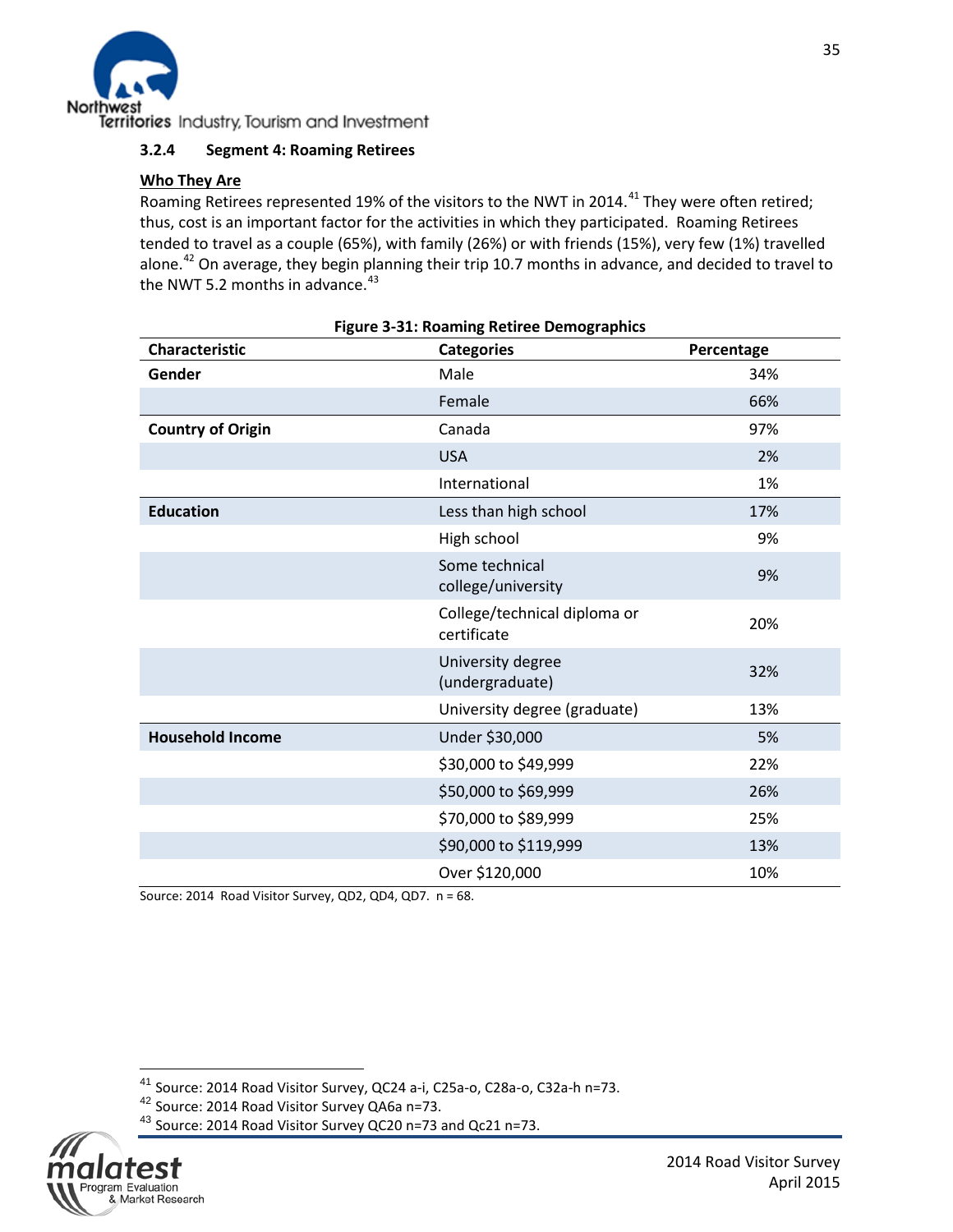

# **Inspirations for Travel**

As illustrated in Figure 3-32, Roaming Retirees tended to prefer cultural activities and unguided activities. They preferred quiet activities such as sightseeing and photography, and are not interested in social activities such as nightlife or festivals, or physical activities such as biking or canoeing.

| <b>Figure 3-32: Roaming Retiree Profile</b>                                                                                                                                                                                                                                                   |                                      |  |
|-----------------------------------------------------------------------------------------------------------------------------------------------------------------------------------------------------------------------------------------------------------------------------------------------|--------------------------------------|--|
| <b>Most Important</b>                                                                                                                                                                                                                                                                         | <b>Least Important</b>               |  |
| Wildlife viewing                                                                                                                                                                                                                                                                              | Exciting nightlife and entertainment |  |
| Sightseeing                                                                                                                                                                                                                                                                                   | Experiencing nature with a guide     |  |
| Learning opportunities                                                                                                                                                                                                                                                                        | Luxury accommodations                |  |
| Personal safety                                                                                                                                                                                                                                                                               | Physical adventure                   |  |
| Photography                                                                                                                                                                                                                                                                                   | <b>Festivals or events</b>           |  |
| Camping                                                                                                                                                                                                                                                                                       | <b>Biking</b>                        |  |
| Historic site visits                                                                                                                                                                                                                                                                          | Canoeing                             |  |
| Museum visits                                                                                                                                                                                                                                                                                 | Personal challenges                  |  |
| $\zeta_{01}$ $\zeta_{01}$ $\zeta_{10}$ $\zeta_{10}$ $\zeta_{11}$ $\zeta_{11}$ $\zeta_{10}$ $\zeta_{11}$ $\zeta_{10}$ $\zeta_{11}$ $\zeta_{10}$ $\zeta_{11}$ $\zeta_{10}$ $\zeta_{11}$ $\zeta_{10}$ $\zeta_{11}$ $\zeta_{10}$ $\zeta_{11}$ $\zeta_{10}$ $\zeta_{11}$ $\zeta_{10}$ $\zeta_{11}$ |                                      |  |

Source: 2014 Road Visitor Survey, QC24 a-i, C25a-o, C28a-o, C32a-h n=68

Roaming Retirees are best described by their lack of interest in "physical challenges" and interest in "nature experiences" and "fair weather" factors. This illustrates that they are looking to be outdoors and prefer good weather and are interested in a comfortable vacation. See Section 3.3 for additional findings from the factor analysis.

# **Trip Satisfaction and Likelihood to Return to the NWT**

In 2014, 39% of Roaming Retirees were return visitors to the NWT.<sup>[44](#page-41-0)</sup> Roaming Retirees were highly satisfied with their visit to the NWT, rating their satisfaction an average of 4.73 out of 5. Two-thirds (66%) of Roaming Retirees plan to return to the NWT.<sup>[45](#page-41-1)</sup>

<span id="page-41-1"></span><span id="page-41-0"></span><sup>45</sup> Source: 2014 Road Visitor Survey QA10 n=67.



<sup>44</sup> Source: 2014 Road Visitor Survey QA2 n=73.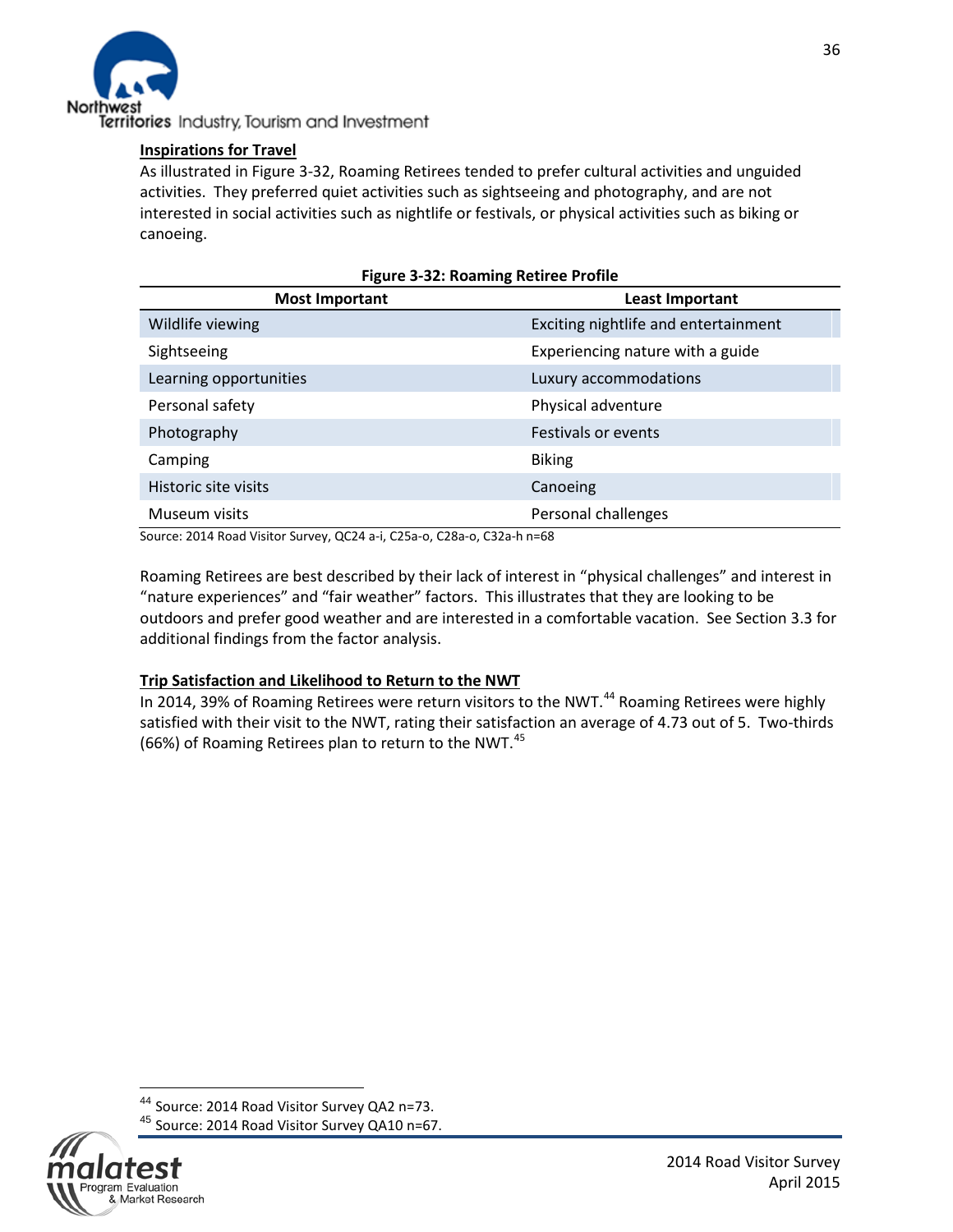

## **Travel Spending Patterns**

Roaming Retirees had the third lowest total average expenditures. Roaming Retirees spent more than average on pre-paid vacation packages, camping, other expenditures, festivals, and fuel. Roaming retirees did not spend money on taxidermy, apartment rentals or taxis and the least on vehicle rentals, alcohol, and arts and crafts. They spent less than average on airfare within the NWT, groceries, hotels, travel to the NWT, and souvenirs.

| <b>Figure 3-33: Roaming Retiree Spending Patterns</b> |                                                        |                                                       |
|-------------------------------------------------------|--------------------------------------------------------|-------------------------------------------------------|
|                                                       | <b>Average Expenditures</b><br>(per person, per night) | <b>Average Expenditures</b><br>(per person, per trip) |
| Pre-paid vacation package                             | \$28                                                   | \$131                                                 |
| Hotels and motels                                     | \$17                                                   | \$53                                                  |
| Apartment or house rental                             | \$0                                                    | \$0\$                                                 |
| Camping                                               | \$9                                                    | \$44                                                  |
| <b>Festivals and events</b>                           | \$1                                                    | \$3                                                   |
| <b>Arts and Crafts</b>                                | \$4                                                    | \$21                                                  |
| Souvenirs                                             | \$8                                                    | \$37                                                  |
| <b>Tours</b>                                          | \$1                                                    | \$7                                                   |
| Taxis and shuttles                                    | \$0                                                    | \$0                                                   |
| Groceries                                             | \$9                                                    | \$45                                                  |
| Alcohol                                               | \$1                                                    | \$7                                                   |
| Fuel                                                  | \$27                                                   | \$137                                                 |
| <b>Dining</b>                                         | \$20                                                   | \$79                                                  |
| Boat and vehicle rental                               | \$1                                                    | \$1                                                   |
| Travel to NWT                                         | \$97                                                   | \$347                                                 |
| Airfare within NWT                                    | \$4                                                    | \$16                                                  |
| Taxidermy                                             | \$0                                                    | \$0                                                   |
| Other expenses                                        | \$3                                                    | \$15                                                  |
| Average total                                         | \$230                                                  | \$943                                                 |

Source: 2014 Road Visitor Survey, QC24 a-i, C25a-o, C28a-o, C32a-h, C1-18 n = 68.

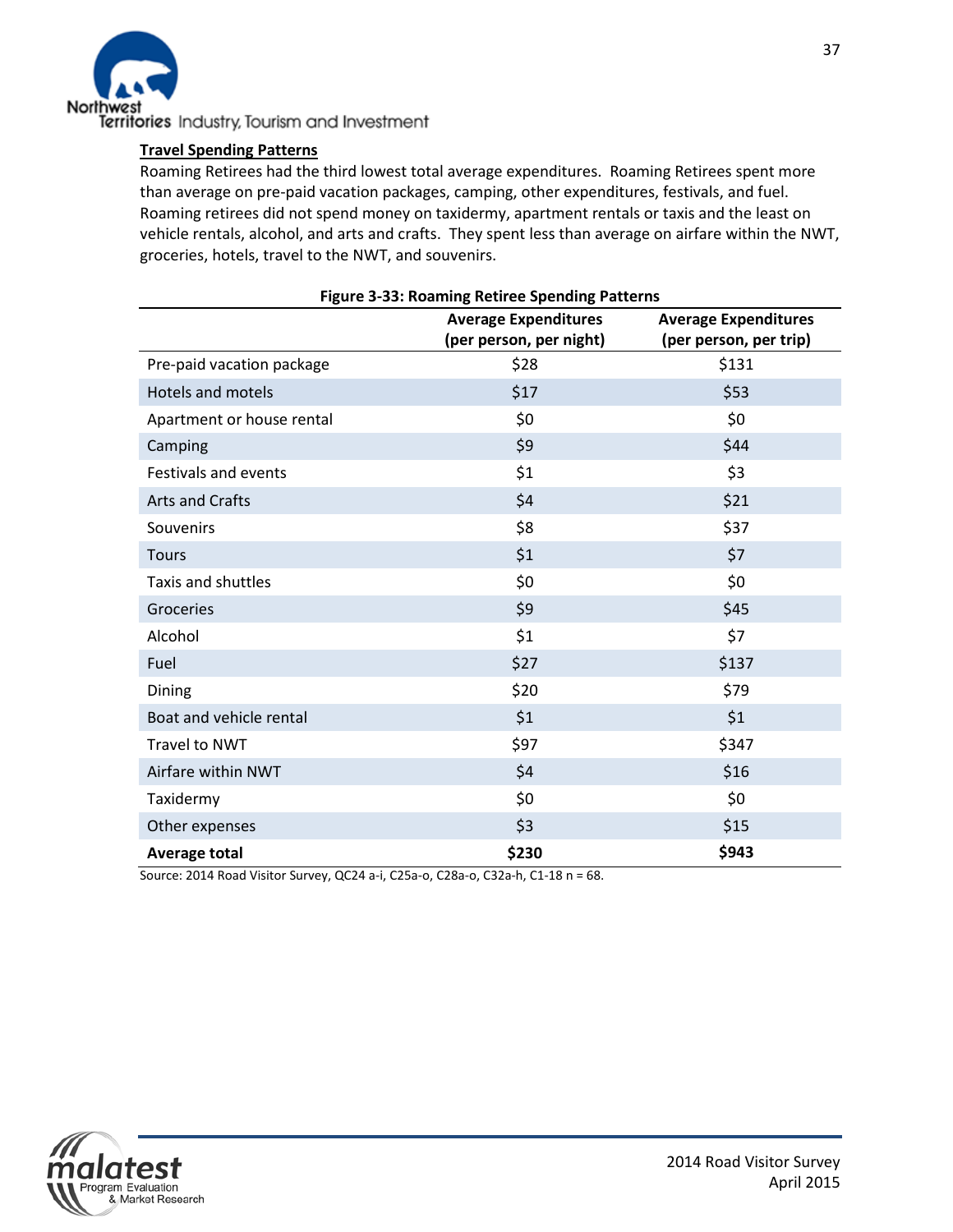

## **3.2.5 Segment 5: Comfort Seekers**

### **Who They Are**

Comfort Seekers accounted for 18% of visitors to the NWT in 2014. They tended to be well-educated and were often retired or employed as a professional.<sup>[46](#page-43-0)</sup> They were seeking comfort, but not luxury, and were mostly interested in participating in safe activities that were not guided. Comfort Seekers tended to travel in groups of 2.9 people and spend 5.4 nights in the NWT on average. [47](#page-43-1)

| Figure 3-34: Comfort Seekers Demographics |                                             |            |
|-------------------------------------------|---------------------------------------------|------------|
| <b>Characteristic</b>                     | <b>Categories</b>                           | Percentage |
| Gender                                    | Male                                        | 40%        |
|                                           | Female                                      | 60%        |
| <b>Country of Origin</b>                  | Canada                                      | 98%        |
|                                           | <b>USA</b>                                  | 2%         |
|                                           | International                               | 1%         |
| <b>Education</b>                          | Less than high school                       | 4%         |
|                                           | High school                                 | 9%         |
|                                           | Some technical<br>college/university        | 12%        |
|                                           | College/technical diploma or<br>certificate | 51%        |
|                                           | University degree<br>(undergraduate)        | 19%        |
|                                           | University degree (graduate)                | 5%         |
| <b>Household Income</b>                   | Under \$30,000                              | 6%         |
|                                           | \$30,000 to \$49,999                        | 15%        |
|                                           | \$50,000 to \$69,999                        | 25%        |
|                                           | \$70,000 to \$89,999                        | 20%        |
|                                           | \$90,000 to \$119,999                       | 19%        |
|                                           | Over \$120,000                              | 15%        |

Source: 2014 Road Visitor Survey, QD2, QD4, QD7. n = 62.

### **Inspirations for Travel**

Comfort Seekers most commonly selected always wanted to visit and general interest as their primary reasons for travel. Furthermore, they had among the highest rate of visitors who travel for the purpose of visiting friends or family (28%) compared to any other segment. Comfort Seekers were not concerned with warm, sunny climate and the cost of travel was not important to them. Comfort Seekers had the lowest participation rate in Aboriginal tourism than any other segment

<span id="page-43-1"></span><span id="page-43-0"></span><sup>&</sup>lt;sup>47</sup> Source: 2014 Road Visitor Survey OA7 n=45.



<sup>46</sup> Source: 2014 Road Visitor Survey QD1 and QD3 n=45.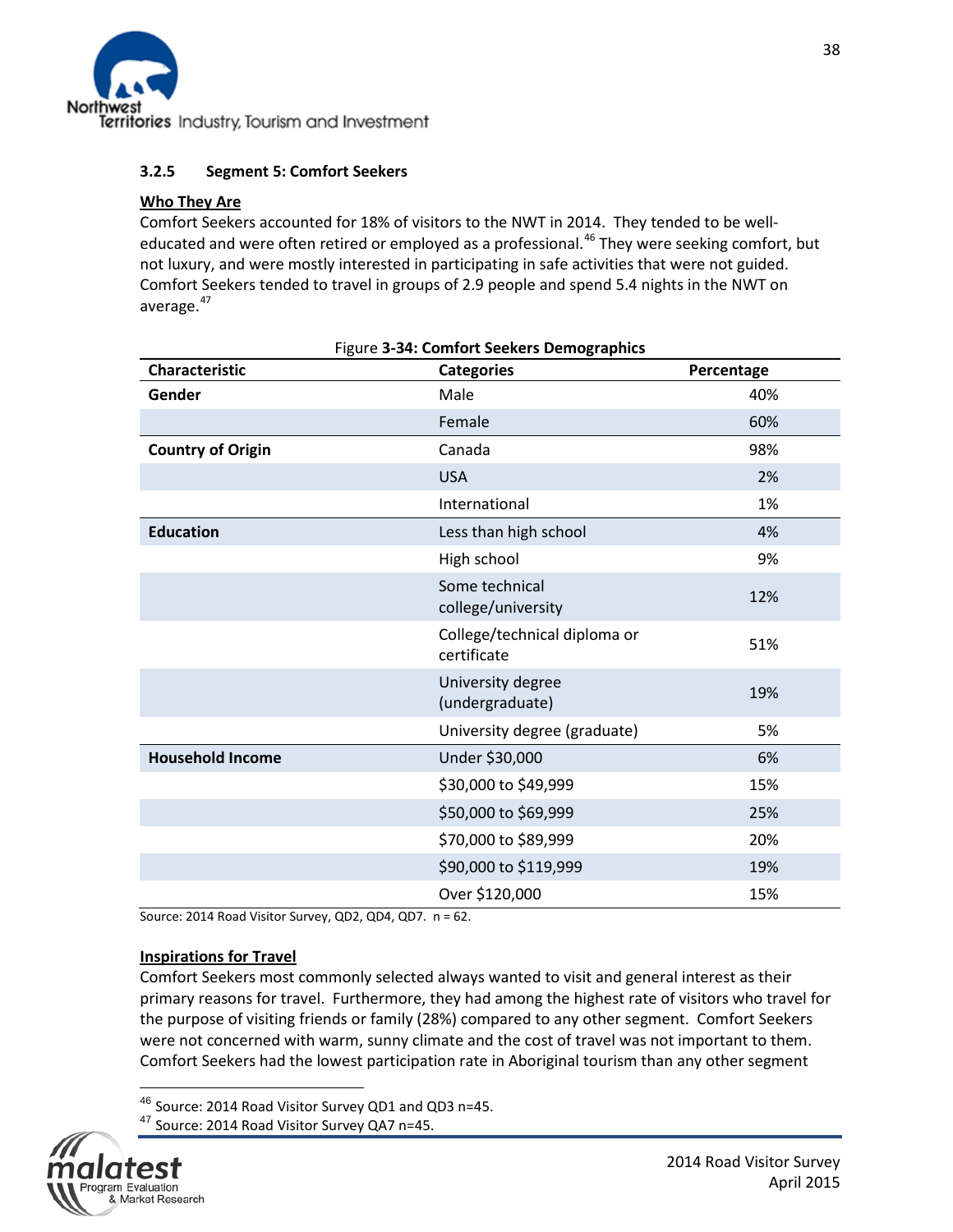

(6%).<sup>[48](#page-44-0)</sup> Comfort Seekers preferred relaxing activities such as historic site visits and sightseeing, as opposed to personal challenges for their trip (Figure 3-35).

| <b>Figure 3-35: Comfort Seekers Profile</b>     |                                      |  |
|-------------------------------------------------|--------------------------------------|--|
| <b>Most Important</b><br><b>Least Important</b> |                                      |  |
| Sightseeing                                     | Golfing                              |  |
| Photography                                     | Experiencing nature with a guide     |  |
| <b>Outstanding scenery</b>                      | Unique or different cultural groups  |  |
| Relaxing break from work                        | Personal challenges                  |  |
| <b>Buffalo viewing</b>                          | Number of airline transfers          |  |
| Cleanliness                                     | Package tours to a destination       |  |
| Historic site visit                             | Luxury accommodations                |  |
| Museum visits                                   | Exciting nightlife and entertainment |  |

Source: 2014 Road Visitor Survey, QC24 a-h, C25a-o, C28a-o, C32a-h n=62.

Comfort Seekers are best described by their lack of interest in the "physical challenges" and "nature experiences" factors. See Section 3.3 for more details on the factor analysis.

## **Trip Satisfaction and Likelihood to Return to the NWT**

More than one-third (37%) of Comfort Seekers were return travellers to the NWT and 45% stated they would return to the NWT which was the lowest of any group.<sup>[49](#page-44-1)</sup> Comfort Seekers were highly satisfied with their trip, with an average satisfaction rating of 4.41 out of 5.

<span id="page-44-1"></span><span id="page-44-0"></span><sup>49</sup> Source: 2014 Road Visitor Survey QA2 n=106



<sup>48</sup> Source: 2014 Road Visitor Survey QC31 n=107.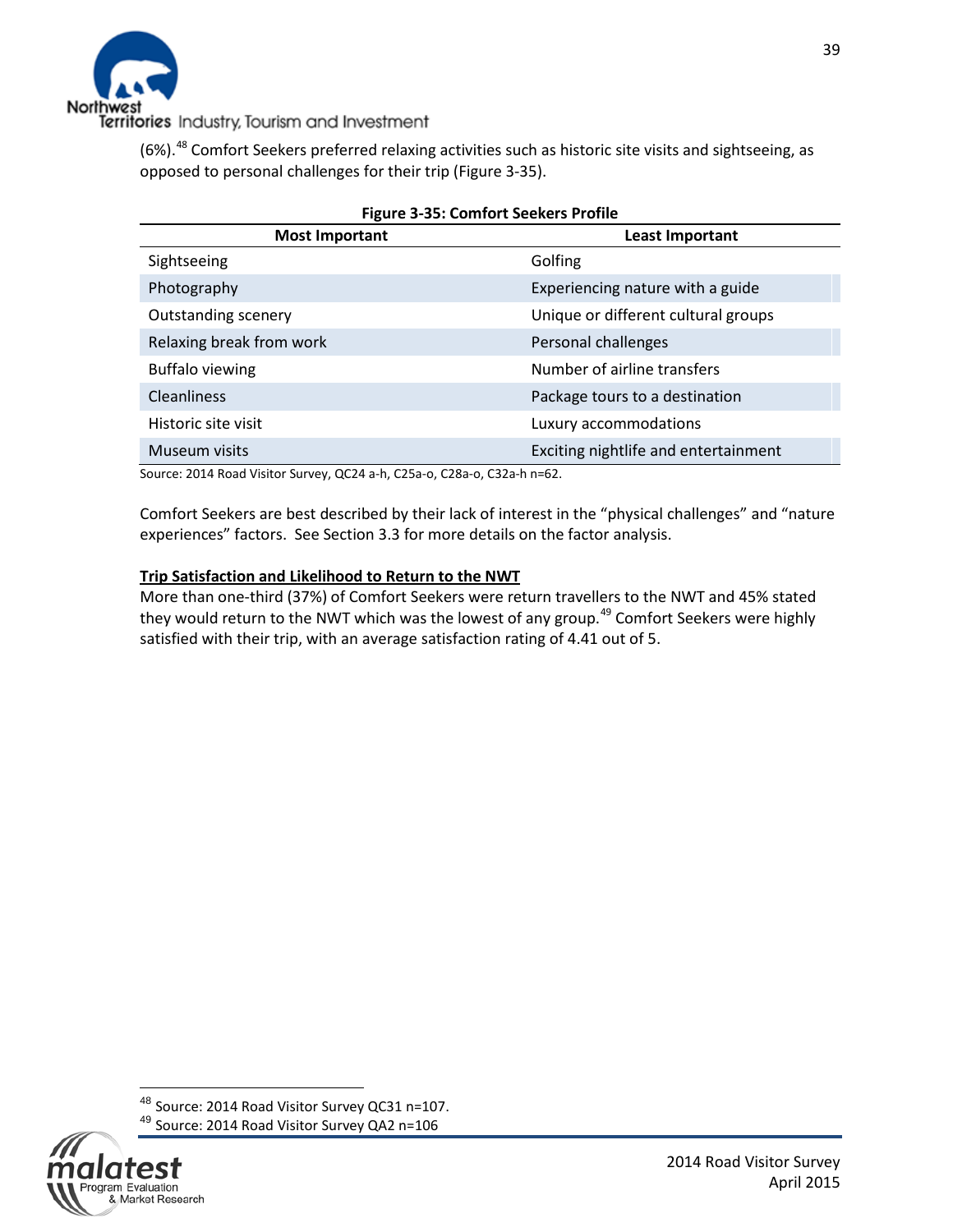

## **Spending Patterns**

Comfort Seekers' spending patterns were the lowest of any of the visitor segments, with visitors from this segment spending an average of \$827 per person per trip. Comfort Seekers spent the least on travelling to the NWT, groceries, and camping. They spent most on hotels, and other expenditures and more than average on airfare within the NWT, and dining.

| Figure 3-36: Comfort Seekers Spending Patterns |                             |                             |
|------------------------------------------------|-----------------------------|-----------------------------|
|                                                | <b>Average Expenditures</b> | <b>Average Expenditures</b> |
|                                                | (per person, per trip)      | (per person, per night)     |
| Pre-paid vacation package                      | \$8                         | \$33                        |
| Hotels and motels                              | \$40                        | \$151                       |
| Apartment or house rental                      | \$0                         | \$0                         |
| Camping                                        | \$5                         | \$25                        |
| <b>Festivals and events</b>                    | \$0.07                      | \$1                         |
| <b>Arts and Crafts</b>                         | \$6                         | \$29                        |
| Souvenirs                                      | \$7                         | \$39                        |
| <b>Tours</b>                                   | \$3                         | \$9                         |
| Taxis and shuttles                             | \$0                         | \$0                         |
| Groceries                                      | \$6                         | \$36                        |
| Alcohol                                        | \$2                         | \$10                        |
| Fuel                                           | \$15                        | \$85                        |
| Dining                                         | \$20                        | \$83                        |
| Boat and vehicle rental                        | \$0.50                      | \$4                         |
| Travel to NWT                                  | \$66                        | \$266                       |
| Airfare within NWT                             | \$7                         | \$35                        |
| Taxidermy                                      | \$0                         | \$0                         |
| Other expenses                                 | \$4                         | \$21                        |
| <b>Average Total</b>                           | \$190                       | \$827                       |

Source: 2014 Road Visitor Survey, QC24 a-i, C25a-o, C28a-o, C32a-h, C1-18 n = 62.

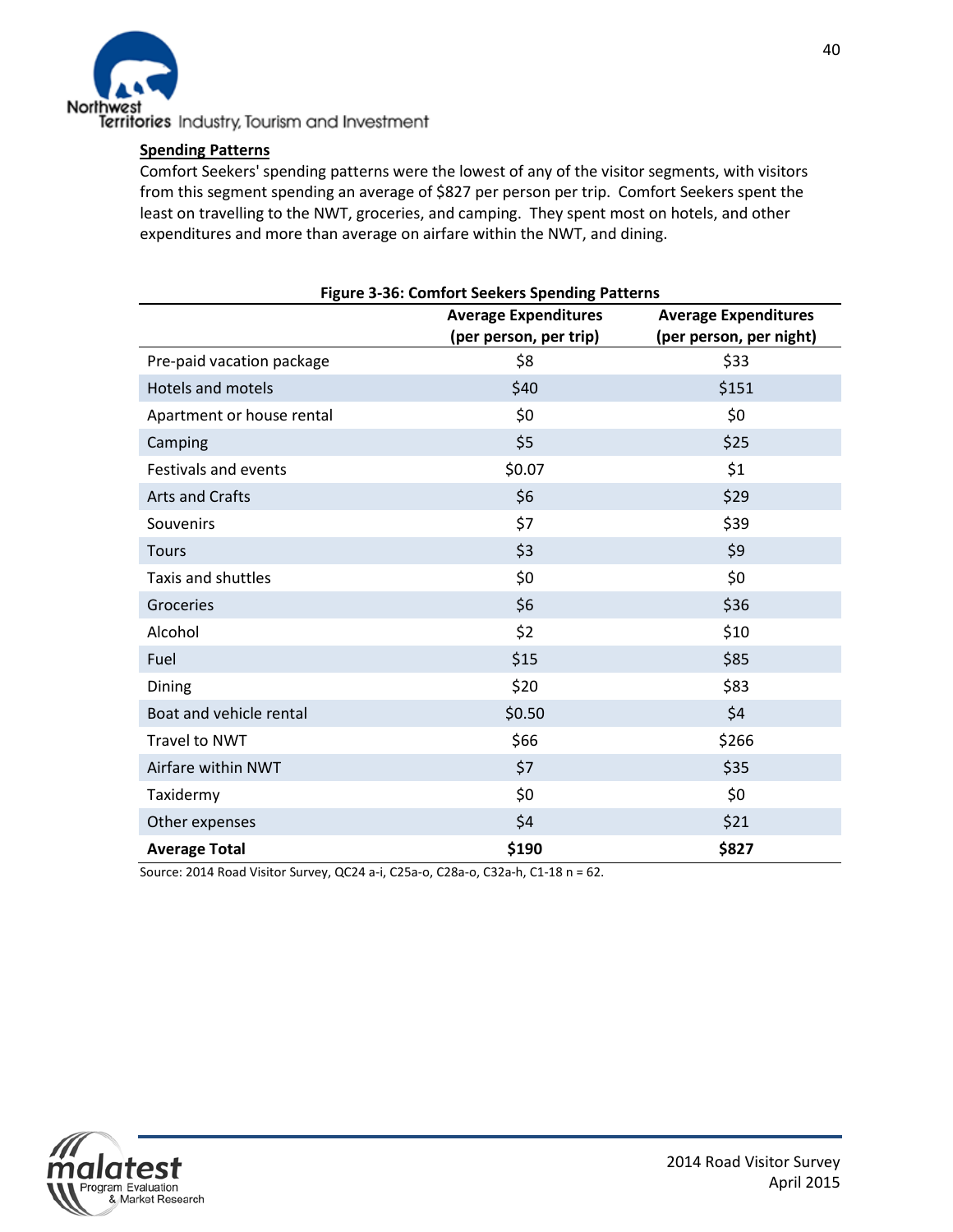

# **3.2.6 Segment 6: Vocation Voyagers**

# **Who They Are**

Vocation Voyagers accounted for 14% of visitors to the NWT in 2014. Common professions for Vocation Voyagers were retired, educator, management and self-employed.<sup>[50](#page-46-0)</sup> Vocation Voyagers had high annual household incomes with 21% making over \$120,000 per year. In 2014, most Vocation Voyagers (93%) originated from Canada; however, larger shares of Vocation Voyagers come from the U.S. (5%) or international locations (2%) compared to the average.<sup>[51](#page-46-1)</sup> The average group size for Vocation Voyagers was 2.4. [52](#page-46-2)

Vocation Voyagers' average stay in the NWT was 5.9 nights. They begin planning their trip an average of 9.5 months ahead and made a firm decision to travel to the NWT 8.2 months in advance, approximately 3 months longer than the average of all other visitors.<sup>[53](#page-46-3)</sup> This suggests that Vocation Voyagers are less spontaneous and make a firm decision to travel well before other visitor segments. [54](#page-46-4)

<span id="page-46-4"></span><span id="page-46-3"></span><span id="page-46-2"></span><span id="page-46-1"></span><span id="page-46-0"></span><sup>54</sup> Source: 2014 Road Visitor Survey QC20 and C21 n=60.



 $\overline{a}$ 

<sup>&</sup>lt;sup>51</sup> Source: 2014 Road Visitor Survey Region n=60.

<sup>52</sup> Source: 2014 Road Visitor Survey QA6a n=60.

<sup>53</sup> Source: 2014 Road Visitor Survey QC21 n=60.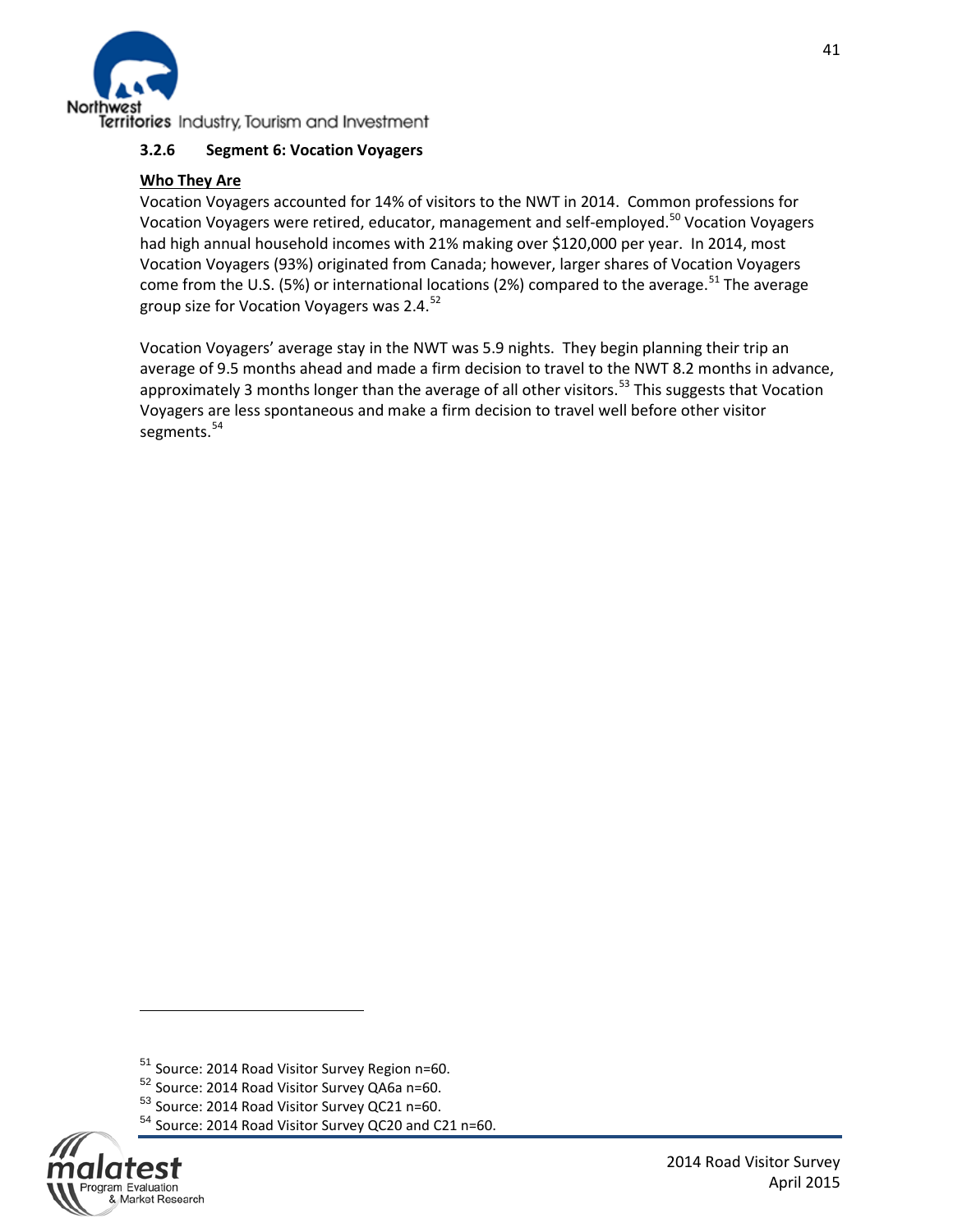

| <b>Figure 3-37: Vocation Voyagers Demographics</b> |                                             |            |
|----------------------------------------------------|---------------------------------------------|------------|
| <b>Characteristic</b>                              | <b>Categories</b>                           | Percentage |
| Gender                                             | Male                                        | 37%        |
|                                                    | Female                                      | 63%        |
| <b>Country of Origin</b>                           | Canada                                      | 93%        |
|                                                    | <b>USA</b>                                  | 5%         |
|                                                    | International                               | 2%         |
| <b>Education</b>                                   | Less than high school                       | 0%         |
|                                                    | High school                                 | 6%         |
|                                                    | Some technical<br>college/university        | 6%         |
|                                                    | College/technical diploma or<br>certificate | 29%        |
|                                                    | University degree<br>(undergraduate)        | 32%        |
|                                                    | University degree (graduate)                | 27%        |
| <b>Household Income</b>                            | Under \$30,000                              | 2%         |
|                                                    | \$30,000 to \$49,999                        | 11%        |
|                                                    | \$50,000 to \$69,999                        | 28%        |
|                                                    | \$70,000 to \$89,999                        | 24%        |
|                                                    | \$90,000 to \$119,999                       | 14%        |
|                                                    | Over \$120,000                              | 21%        |

Source: 2014 Road Visitor Survey, QD2, QD4, QD7. n = 48.



42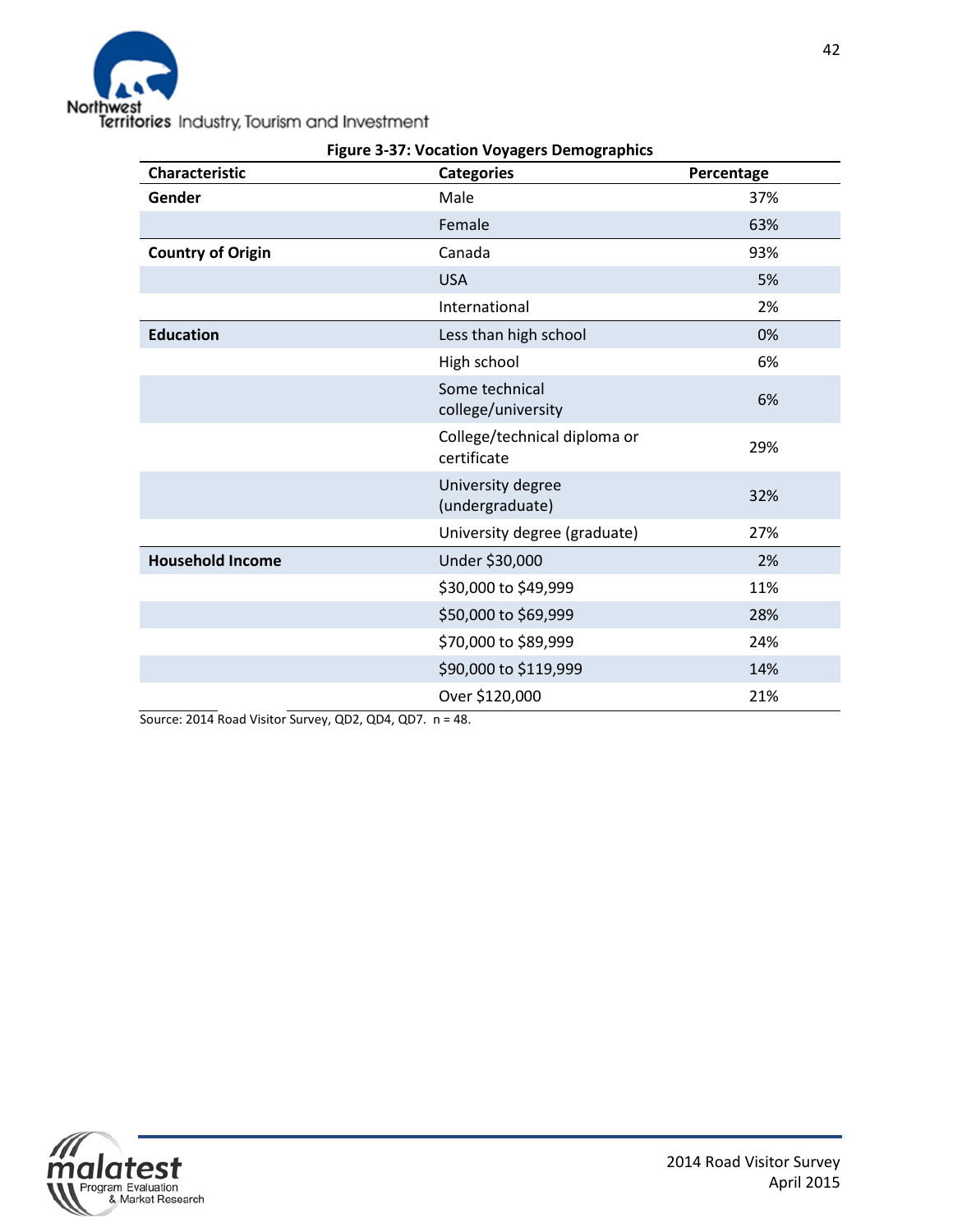

# **Inspirations for Travel**

Vocation Voyagers indicated that always wanting to visit and general interest were the most common primary reasons for travelling to the NWT.<sup>[55](#page-48-0)</sup> They prefer unguided tours, viewing wildlife, and historic site visits among other quiet activities. Vocation Voyagers were not interested in shopping, experiencing nature with a guide or guided tours. Figure 3-38 illustrates the activities Vocation Voyagers were and were not interested in.

| <b>Figure 3-38: Vacation Wanderer Profile</b> |                                      |  |
|-----------------------------------------------|--------------------------------------|--|
| <b>Most Interested</b>                        | <b>Least Interested</b>              |  |
| Parks and wilderness areas                    | Exciting nightlife and entertainment |  |
| Viewing wildlife                              | Luxury accommodations                |  |
| Museum visits                                 | Experiencing nature with a guide     |  |
| Camping                                       | Guided tours                         |  |
| Unguided vehicle town tour                    | Golfing                              |  |
| <b>Hiking</b>                                 | Shopping                             |  |
| Photography                                   | <b>Guided Fishing</b>                |  |
| Historic site visits                          |                                      |  |

Source: 2014 Road Visitor Survey, QC24 a-h, C25a-o, C28a-o, C32a-h n = 48.

In 2014, 33% of Vocation Voyagers participated in Aboriginal tourism, suggesting a relatively limited interest in Aboriginal tourism for this visitor segment.<sup>[56](#page-48-1)</sup>

## **Trip Satisfaction and Likelihood to Return to the NWT**

Vocation Voyagers were very satisfied with their trip. Their average rating of trip satisfaction was 4.53 out of 5.<sup>[57](#page-48-2)</sup> In 2014, 32% of Vocation Voyagers were return visitors to the NWT and 46% of Vocation Voyagers plan to return.<sup>[58](#page-48-3)</sup>

<span id="page-48-3"></span><span id="page-48-2"></span><span id="page-48-1"></span><span id="page-48-0"></span><sup>&</sup>lt;sup>58</sup> Source: 2014 Road Visitor Survey QA10 n=60



<sup>55</sup> Source: 2014 Road Visitor Survey QA7 n=60.

<sup>56</sup> Source: 2014 Road Visitor Survey QC34a n=59

<sup>57</sup> Source: 2014 Road Visitor Survey QA9 n=59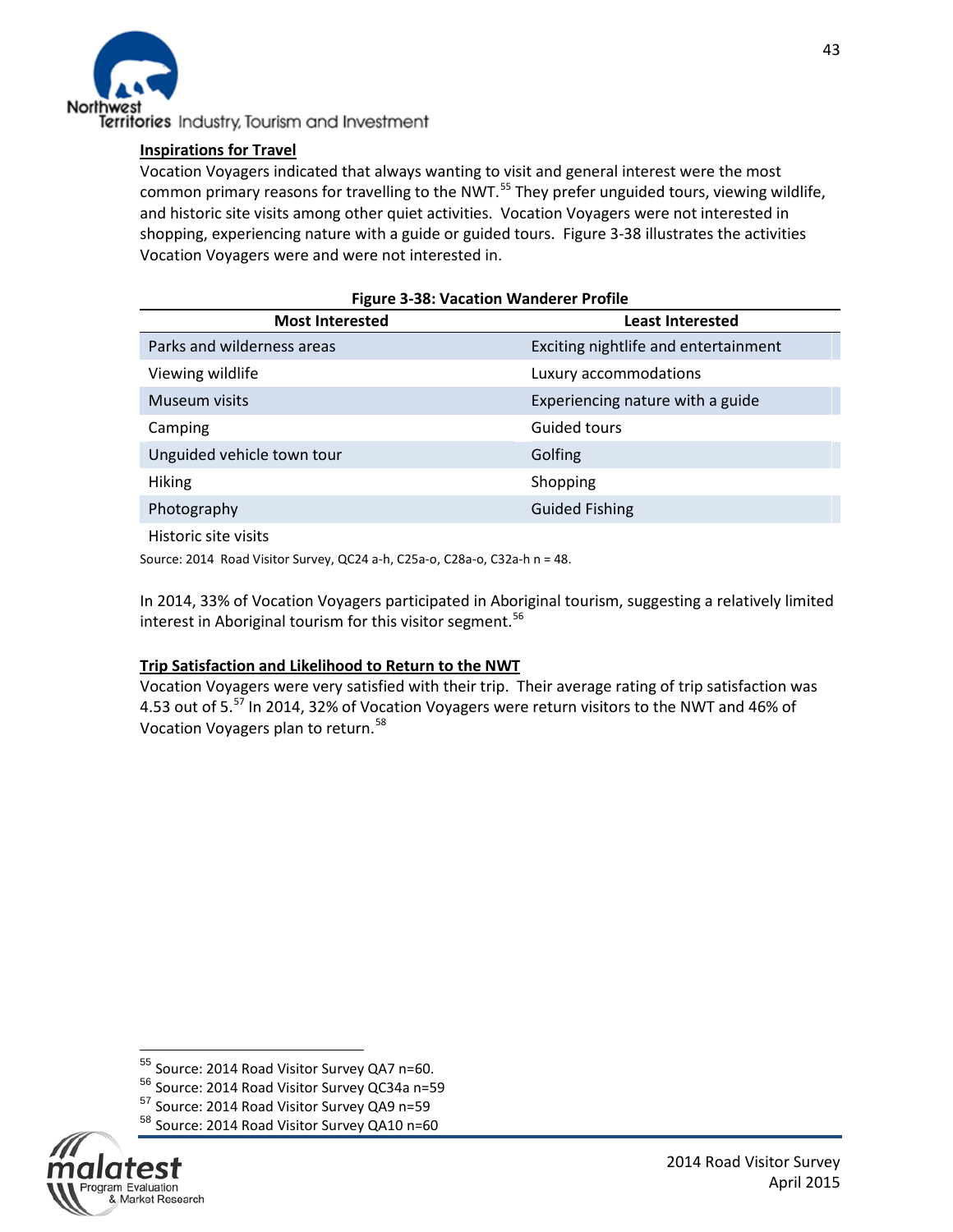

## **Spending Patterns**

Vocation Voyagers had higher than average total per person, per trip expenditures at \$1,121. None of the Vocation Voyagers in 2014 spent money on renting an apartment or house or spent money on taxis or taxidermy. Vocation Voyagers spent more than average on airfare within the NWT, camping, tours, and travel to the NWT. Vocation Voyagers spent the least on hotels and motels, festivals, souvenirs, and other expenses.

| <b>Figure 3-39: Vacation Wanderer Spending Patterns</b> |                                                            |                        |  |  |  |  |
|---------------------------------------------------------|------------------------------------------------------------|------------------------|--|--|--|--|
|                                                         | <b>Average Expenditures</b><br><b>Average Expenditures</b> |                        |  |  |  |  |
|                                                         | (per person, per night)                                    | (per person, per trip) |  |  |  |  |
| Pre-paid vacation package                               | \$67                                                       | \$69                   |  |  |  |  |
| <b>Hotels and motels</b>                                | \$20                                                       | \$44                   |  |  |  |  |
| Apartment or house rental                               | \$0                                                        | \$0\$                  |  |  |  |  |
| Camping                                                 | \$9                                                        | \$56                   |  |  |  |  |
| <b>Festivals and events</b>                             | \$0.23                                                     | \$0.46                 |  |  |  |  |
| <b>Arts and Crafts</b>                                  | \$7                                                        | \$23                   |  |  |  |  |
| Souvenirs                                               | \$7                                                        | \$34                   |  |  |  |  |
| <b>Tours</b>                                            | \$8                                                        | \$25                   |  |  |  |  |
| Taxis and shuttles                                      | \$0                                                        | \$0\$                  |  |  |  |  |
| Groceries                                               | \$10                                                       | \$50                   |  |  |  |  |
| Alcohol                                                 | \$2                                                        | \$8                    |  |  |  |  |
| Fuel                                                    | \$27                                                       | \$103                  |  |  |  |  |
| <b>Dining</b>                                           | \$20                                                       | \$83                   |  |  |  |  |
| Boat and vehicle rental                                 | \$0.20                                                     | \$2                    |  |  |  |  |
| Travel to NWT                                           | \$170                                                      | \$565                  |  |  |  |  |
| Airfare within NWT                                      | \$5                                                        | \$51                   |  |  |  |  |
| Taxidermy                                               | \$0                                                        | \$0                    |  |  |  |  |
| Other expenses                                          | \$2                                                        | \$8                    |  |  |  |  |
| <b>Average total</b>                                    | \$354                                                      | \$1,121                |  |  |  |  |

Source: 2014 Road Visitor Survey, QC24 a-i, C25a-o, C28a-o, C32a-h, C1-18 n = 48.

## **3.3 Relationships between Visitor Preferences**

Factor analysis produced five factors which described visitor preferences in meaningful ways. These five factors, based on interpretation of the variables that load most highly on each, were:

- Organized experiences;
- Nature experiences;
- Fair weather;
- Physical challenges; and
- Shopping and entertainment.

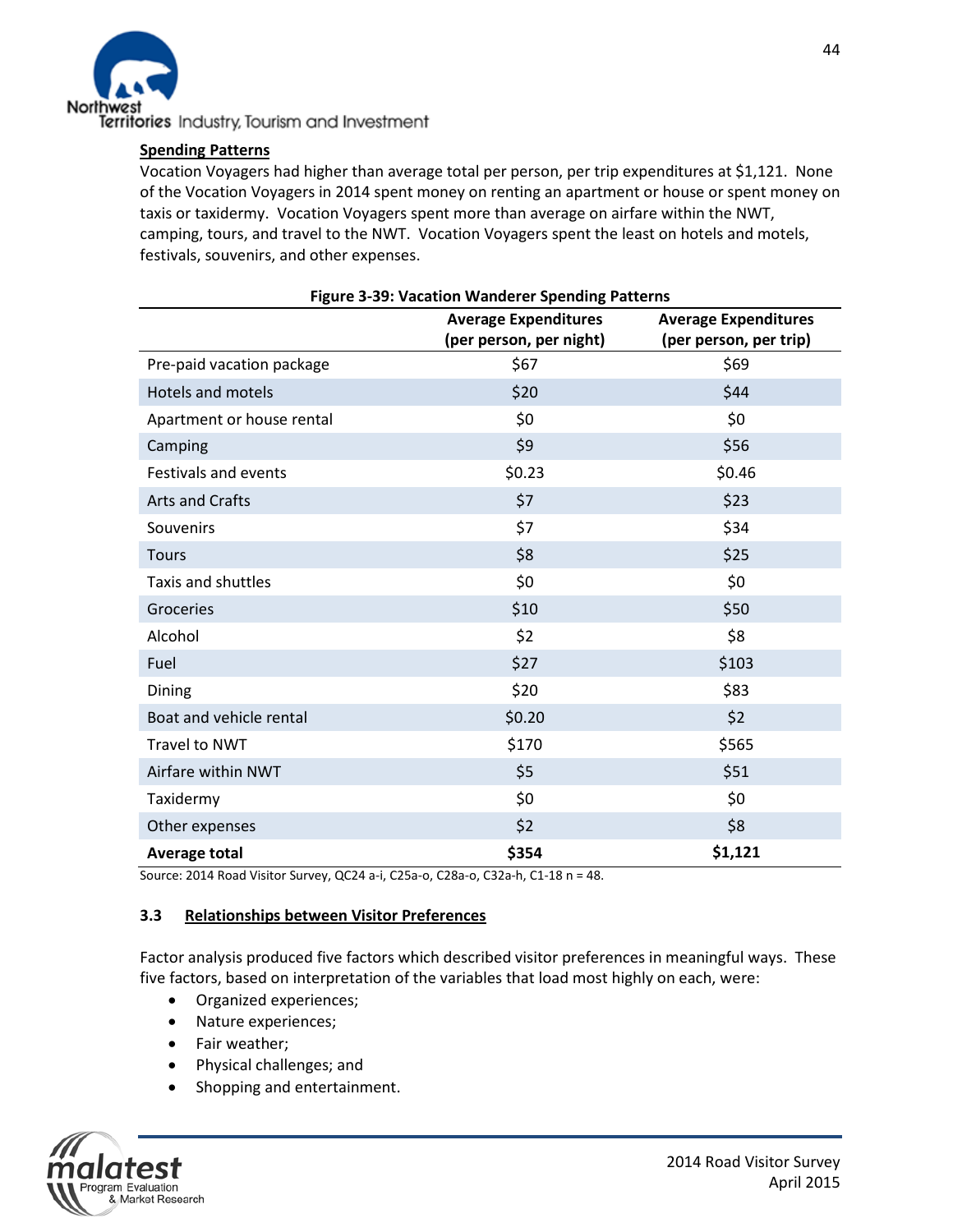

## **3.3.1 Organized Experiences**

Individuals who were seeking organized experiences value opportunities to explore and experience the NWT through comfortable, organized activities and tours. Two variables load positively on this factor, they include "opportunities to take organized tours" (.372) and "package tours to a destination" (.362).

Comparative analyses (cross-tabulations and comparisons of averages) suggest that organized experiences are most important to visitors who travelled to the NWT for aurora viewing, wilderness, and natural phenomenon.

Cross-tabulations show that organized experiences best describe Comfort Seekers. Social Sightseers value organized experiences the least. Factor scores in Figure 3-40 determine the extent to which each visitor segment values organized experiences. A positive factor score, such as that for Comfort Seekers, and Vocation Voyagers determines that they are interested in organized experiences. Negative factor scores illustrate the lack of importance of organized experiences to Social Sightseers and Cultural Connoisseurs.

| <b>Figure 3-40: Organized Experiences Factor Score</b> |                   |                       |  |  |  |
|--------------------------------------------------------|-------------------|-----------------------|--|--|--|
|                                                        | <b>Interested</b> | <b>Not Interested</b> |  |  |  |
| <b>Comfort Seekers</b>                                 | 0.611             |                       |  |  |  |
| <b>Vocation Voyagers</b>                               | 0.367             |                       |  |  |  |
| <b>Outdoor Adventurers</b>                             | 0.155             |                       |  |  |  |
| <b>Roaming Retirees</b>                                | 0.104             |                       |  |  |  |
| <b>Cultural Connoisseurs</b>                           |                   | $-0.563$              |  |  |  |
| <b>Social Sightseers</b>                               |                   | $-0.653$              |  |  |  |

Source: 2014 Road Visitor Survey, n=348

### **3.3.2 Nature Experiences**

The second factor, "nature experiences", describes an interest in experiencing nature. Factor two was characterized by high positive loadings from "physical adventure" (.627), "parks and wilderness areas" (.573), "viewing wildlife" (.502), "learning opportunities" (.405), and "outstanding scenery" (.457). "Unique or different cultural groups" also loaded positively (.316) on this factor.

Comparative analyses suggest that this factor was important for travellers interested in guided fishing, unguided outdoor adventure, wilderness, isolation, landscape or wildlife or natural phenomenon. Nature experiences were also more important to younger travellers, aged 20 to 34, with higher levels of education and those who participated in Aboriginal tourism activities.

Nature experiences were less important to visitors who were travelling to visit friends or relatives. Interestingly, nature experiences were also less important to those who are interested in visiting the NWT for aurora viewing. This suggests that some individuals who were seeking wilderness experiences wished to do so without seeing the northern lights.

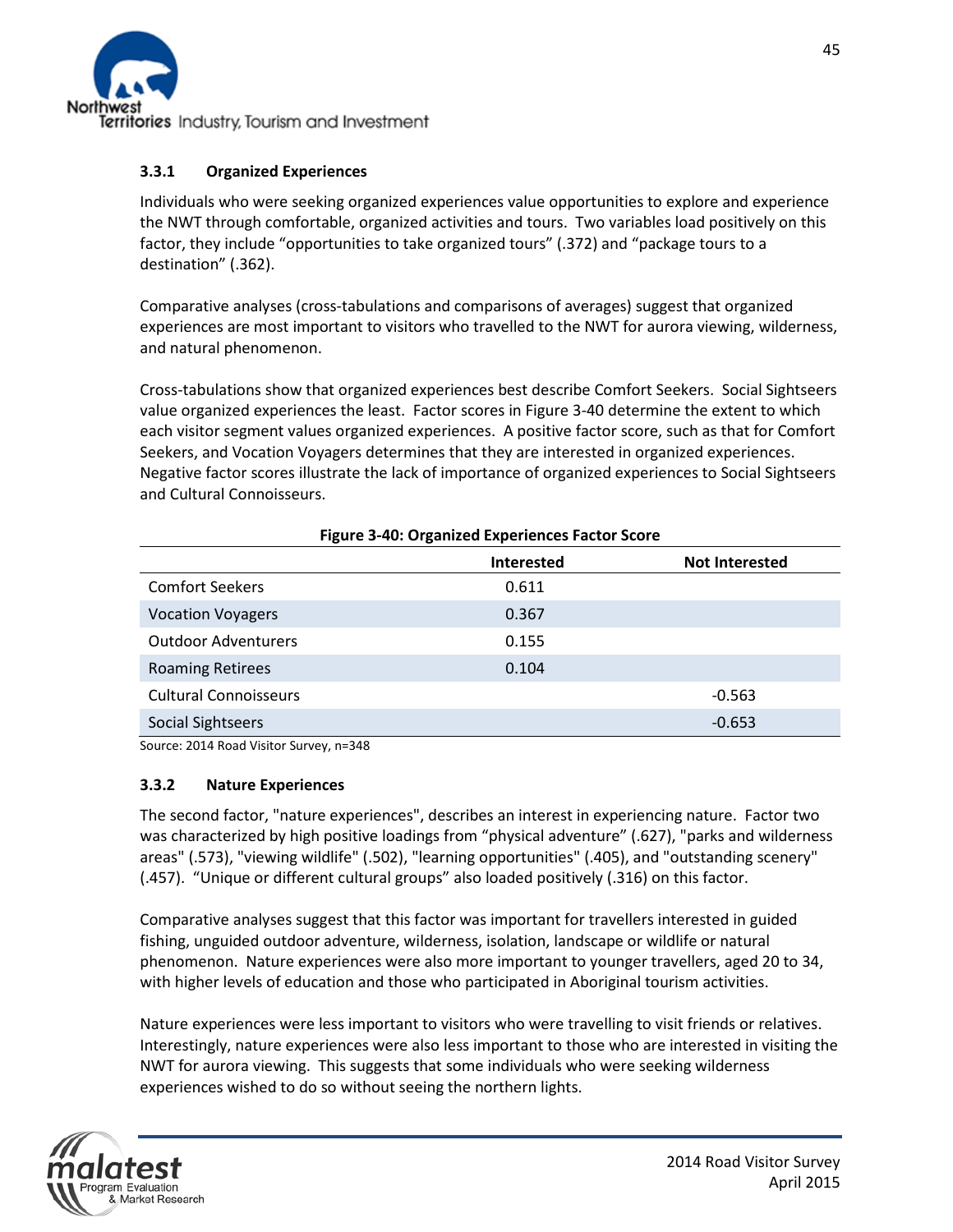

As illustrated in Figure 3-41, the nature experiences factor best described Outdoor Adventurers and Roaming Retirees while Comfort Seekers were least interested in nature experiences.

| <b>Figure 3-41: Nature Experiences Factor Score</b> |            |                       |  |  |  |
|-----------------------------------------------------|------------|-----------------------|--|--|--|
|                                                     | Interested | <b>Not Interested</b> |  |  |  |
| <b>Outdoor Adventurers</b>                          | 0.539      |                       |  |  |  |
| <b>Roaming Retirees</b>                             | 0.109      |                       |  |  |  |
| Social Sightseers                                   | 0.194      |                       |  |  |  |
| <b>Cultural Connoisseurs</b>                        |            | $-0.147$              |  |  |  |
| <b>Comfort Seekers</b>                              |            | $-0.718$              |  |  |  |
| <b>Vocation Voyagers</b>                            |            | $-0.106$              |  |  |  |

Source: 2014 Road Visitor Survey, n=348

## **3.3.3 Fair Weather**

"Fair weather" represented a warm, sunny climate and reliable weather when travelling. The two variables which loaded positively on this factor were "reliable weather" (.364), and "warm, sunny climate" (.309).

Fair weather was most important to visitors who were travelling for guided fishing, aurora viewing, or who were visiting friends and family. Canadian travellers and those who have visited the NWT before were also more likely to see travel ease as important. This factor was less important to visitors from the U.S. or other international locations, and is also less important to men than women.

Travel ease was most important to Social Sightseers which is evident by their high average spending on pre-paid vacation packages. Vocation Voyagers value easy travel the least.

| Figure 3-42: Fair Weather Factor Score     |          |  |  |  |  |  |  |  |
|--------------------------------------------|----------|--|--|--|--|--|--|--|
| <b>Not Interested</b><br><b>Interested</b> |          |  |  |  |  |  |  |  |
| 0.857                                      |          |  |  |  |  |  |  |  |
| 0.106                                      |          |  |  |  |  |  |  |  |
| 0.013                                      |          |  |  |  |  |  |  |  |
|                                            | $-0.068$ |  |  |  |  |  |  |  |
|                                            | $-0.547$ |  |  |  |  |  |  |  |
|                                            | $-1.220$ |  |  |  |  |  |  |  |
|                                            |          |  |  |  |  |  |  |  |

Source: 2014 Road Visitor Survey, n=348

## **3.3.4 Physical Challenges**

The "physical challenges" factor, is related to outdoor physical adventure and personal challenges. Travellers who find this factor important are interested in activities that challenge them physically and personally. The two variables that load most highly on this factor were: "physical adventure" (.465), "personal challenges" (.382), "cost to get to destination (.358), and "cost of accommodation and meals" (.347).

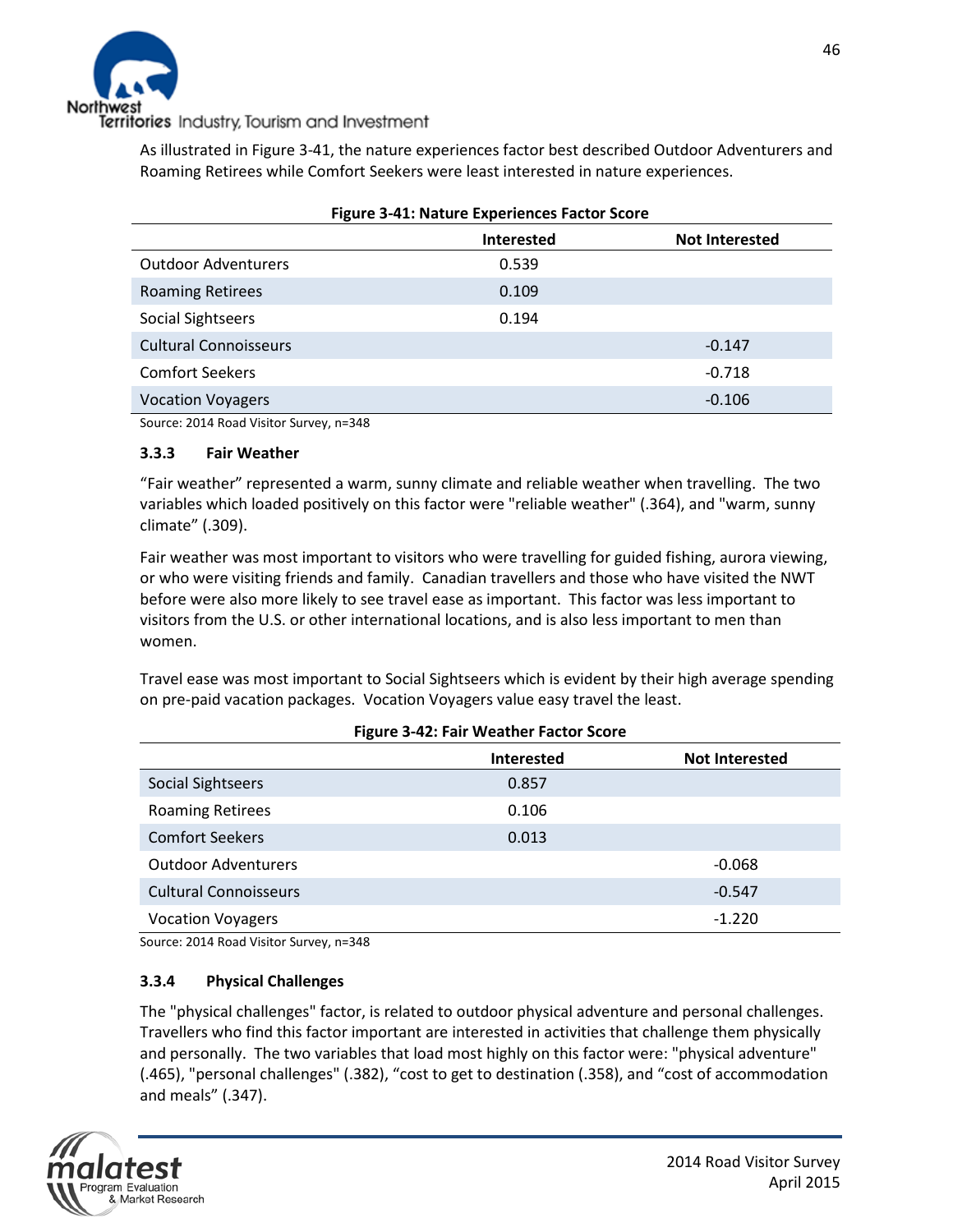

Comparative analyses show that physical challenges are most important to male travellers, students, travellers who work in retail sales or self employed. Physical challenges are less important to those who are 55 and older, retired or unemployed.

Similarly to the findings from the segmentation analysis, cross-tabulations found that Outdoor Adventurers are best described by physical challenges. Roaming Retirees and Comfort Seekers were least interested in physical challenges.

| <b>Figure 3-43: Physical Challenges Factor Score</b> |                   |                       |  |  |  |  |
|------------------------------------------------------|-------------------|-----------------------|--|--|--|--|
|                                                      | <b>Interested</b> | <b>Not Interested</b> |  |  |  |  |
| <b>Outdoor Adventurers</b>                           | 0.898             |                       |  |  |  |  |
| <b>Cultural Connoisseurs</b>                         | 0.591             |                       |  |  |  |  |
| Social Sightseers                                    | 0.500             |                       |  |  |  |  |
| <b>Roaming Retirees</b>                              |                   | $-0.677$              |  |  |  |  |
| <b>Comfort Seekers</b>                               |                   | $-0.644$              |  |  |  |  |
| <b>Vocation Voyagers</b>                             |                   | $-0.511$              |  |  |  |  |

Source: 2014 Road Visitor Survey, n=348

## **3.3.5 Shopping and Entertainment**

The "Shopping and entertainment" factor indicated travellers who were interested in purchasing goods while travelling. Positive factors were "interest in shopping" (.366) and "exciting nightlife and entertainment" (.332).

Souvenir shopping was most important to visitors who were travelling for unguided outdoor adventure, and hunting. Visitors who worked in retail and International travellers were more likely to see souvenir shopping as important. This factor was less important to visitors from the U.S. and was also less important to men than women.

Souvenir shopping was most important to Social Sightseers given their high average per person spending on souvenirs and arts and crafts. Vocation Voyagers valued souvenir shopping the least.

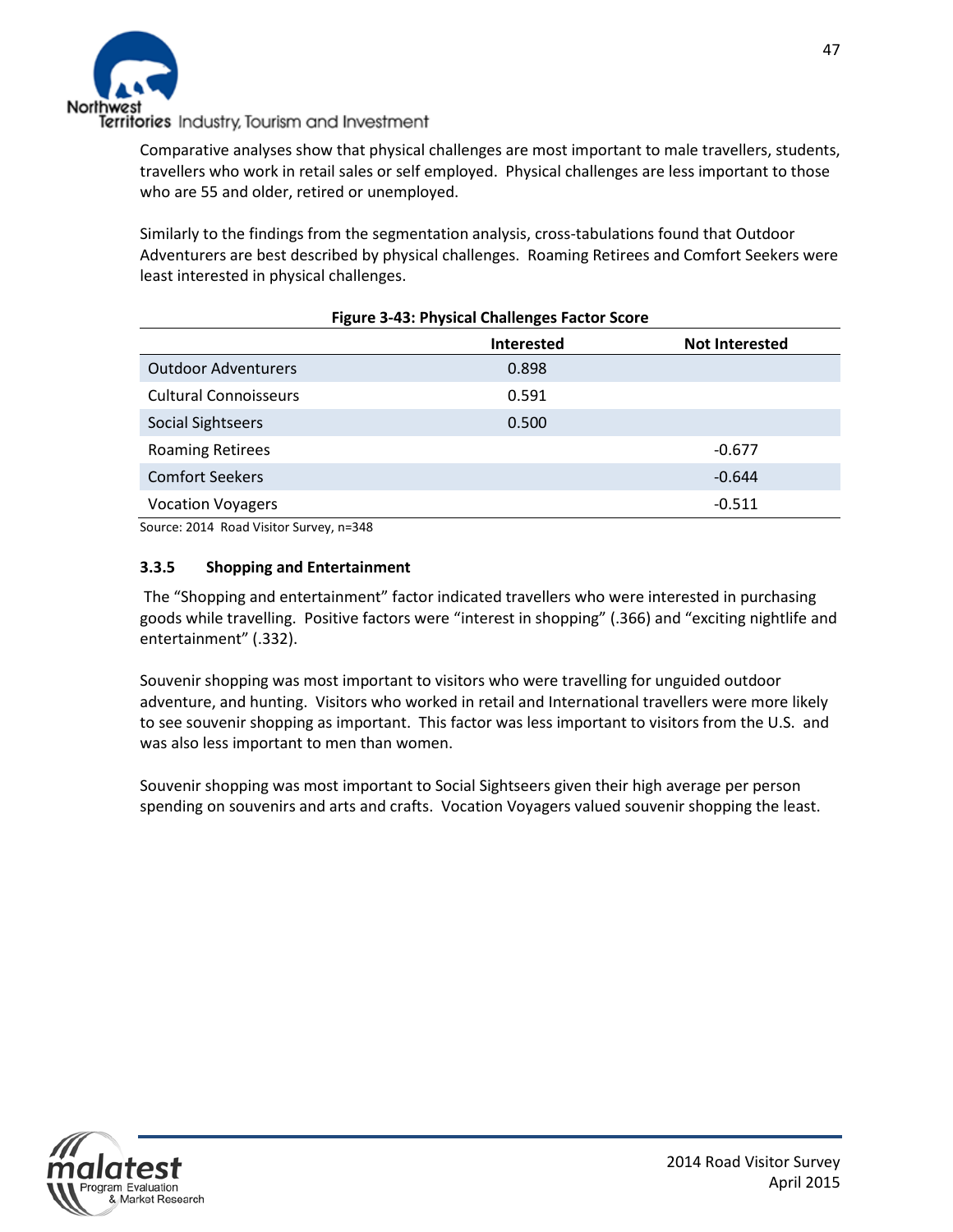

## **Figure 3-44: Shopping and Entertainment Factor Score**

|                              | Interested | <b>Not Interested</b> |
|------------------------------|------------|-----------------------|
| <b>Vocation Voyagers</b>     | 1.283      |                       |
| <b>Comfort Seekers</b>       | 0.080      |                       |
| <b>Cultural Connoisseurs</b> | 0.439      |                       |
| Outdoor Adventurer           |            | $-0.321$              |
| Social Sightseers            |            | $-0.586$              |
| <b>Roaming Retirees</b>      |            | $-0.196$              |

Source: 2014 Road Visitor Survey, n=348

## **3.4 New and Emerging Segments**

## **3.4.1 Business Travellers**

In 2014, 2% of Road Visitors were travelling for business purposes.<sup>[59](#page-53-0)</sup> Of those visitors, 55% added extra days onto their business trip to tour the NWT.<sup>[60](#page-53-1)</sup> Business travellers' primary destinations were Inuvik and Yellowknife.<sup>[61](#page-53-2)</sup> They travelled alone or in groups of five to ten and spent 3.8 nights in the NWT, on average. $62$  Business travellers reported participating in the following activities:

- Sightseeing
- Wildlife viewing: including buffalo viewing, and bird watching;
- Museums or arts activities: including visiting an art gallery, museum, or art, music, or film festival;
- Hiking and guided tours;
- Shopping; and
- Eating Aboriginal cuisine.

Business travellers tended to participate in activities that could be done independently or in groups, such as guided tours, boating, or camping.<sup>[63](#page-53-4)</sup>

<span id="page-53-4"></span><span id="page-53-3"></span><span id="page-53-2"></span><span id="page-53-1"></span><span id="page-53-0"></span>

48

 $^{59}$  Source: 2014 Road Visitor Survey QA7 n=445<br> $^{60}$  Source: 2014 Road Visitor Survey QB1 n=5.

<sup>&</sup>lt;sup>61</sup> Source: 2014 Road Visitor Survey QA3 n=5.<br><sup>62</sup> Source: 2014 Road Visitor Survey QA7i and A1 n=5.<br><sup>63</sup> Source: 2014 Road Visitor Survey QA7i and C24 n=5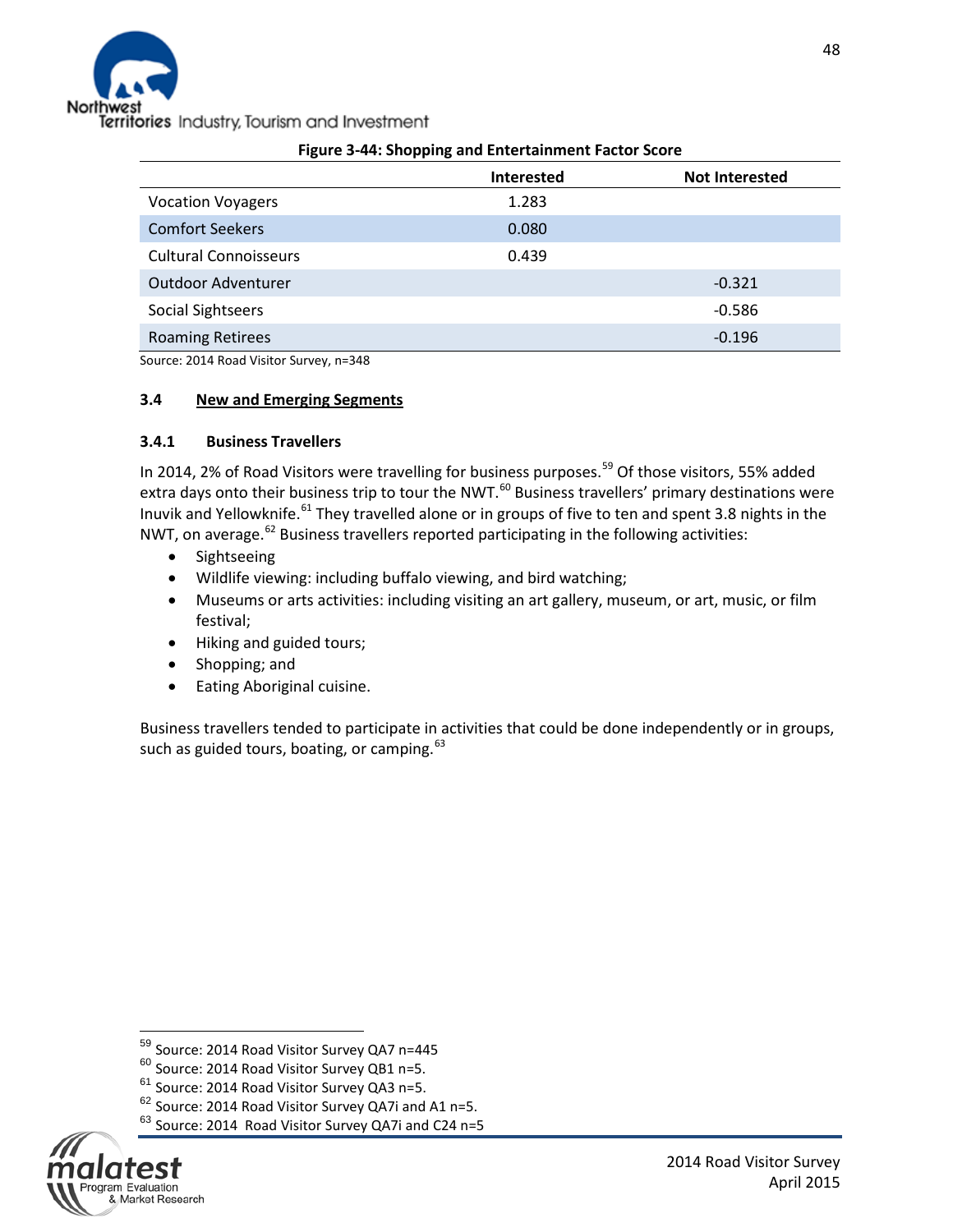

# **3.4.2 Changes to Existing Segments[64](#page-54-0)**

The visitor segments identified in 2014 differ only slightly from those identified in 2013.

### Comfort Seekers

Comfort Seekers were similar in the activities they were not interested in, however fewer travelled internationally and they planned their trip further in advance.

| Figure 3-45. Companison or Computed Seekers                           |                                                                                                                                   |            |                                                                                                                 |                                                                     |            |      |
|-----------------------------------------------------------------------|-----------------------------------------------------------------------------------------------------------------------------------|------------|-----------------------------------------------------------------------------------------------------------------|---------------------------------------------------------------------|------------|------|
|                                                                       |                                                                                                                                   | 2013       |                                                                                                                 |                                                                     | 2014       |      |
| Country of Origin                                                     | Canada                                                                                                                            | <b>USA</b> | Int.                                                                                                            | Canada                                                              | <b>USA</b> | Int. |
|                                                                       | 64%                                                                                                                               | 15%        | 21%                                                                                                             | 98%                                                                 | 2%         | 1%   |
| <b>Trip Planning</b><br>(start thinking about trip; firm<br>decision) | 8.7 months, 4.2 months                                                                                                            |            |                                                                                                                 | 7.8 months, 4.8 months                                              |            |      |
| Activities not interested in                                          | Outdoor adventure<br>Luxury accommodations<br>Exciting nightlife                                                                  |            |                                                                                                                 | Guided vehicle town tour<br>Unguided hunting<br>Guided walking tour |            |      |
| Activities interested in                                              | <b>Guided tours</b><br>Learning opportunities<br><b>Wildlife Viewing</b><br>Comfortable/convenient<br>travel<br>Low budget travel |            | Photography<br>Museum Visit<br>Sightseeing<br>Wildlife viewing<br><b>Buffalo viewing</b><br>Historic site visit |                                                                     |            |      |

### **Figure 3-45: Comparison of Comfort Seekers**

Source: 2014 Road Visitor Survey, QC24 a-h, C25a-o, C28a-o, C32a-h, C1-18 n=62 and 2012 Trip Diary User Segmentation Study.

<sup>64</sup> Weighting for 2014 Road Visitor Survey Report was different than in the 2013 Trip Diary Survey

<span id="page-54-0"></span>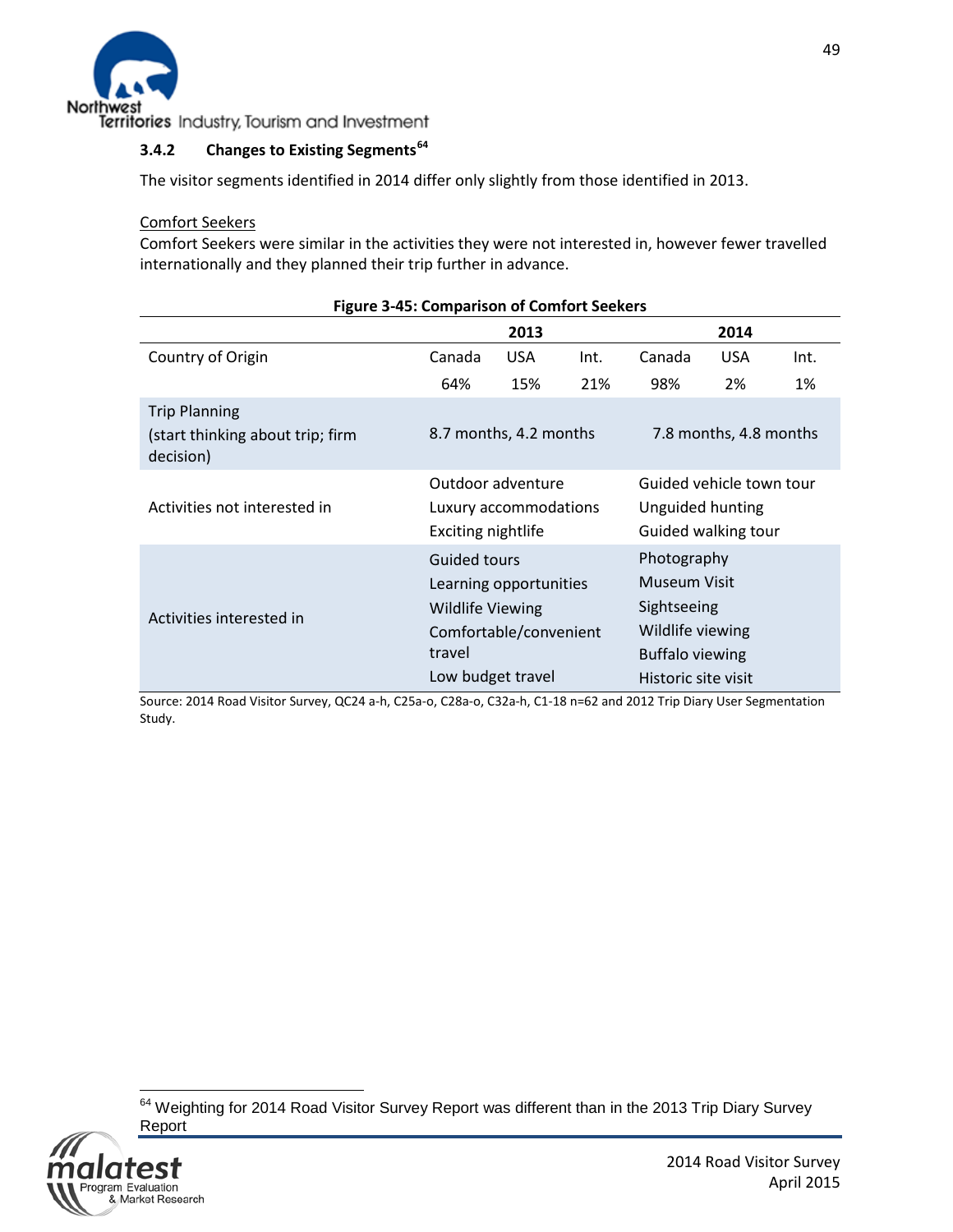

## Cultural Connoisseurs

Cultural Connoisseurs from 2014 were similar to those in 2015 in level of education, annual income, travel partners (family), and interest in arts and culture. However, fewer Cultural Connoisseurs participated in Aboriginal Tourism in 2014 than 2013. They also differed in trip motivators and country of origin (see Figure 3-46).

| <b>Figure 3-46: Comparison of Cultural Connoisseurs</b>        |                                                               |            |                                                                                               |                        |            |      |
|----------------------------------------------------------------|---------------------------------------------------------------|------------|-----------------------------------------------------------------------------------------------|------------------------|------------|------|
|                                                                |                                                               | 2013       |                                                                                               |                        | 2014       |      |
| Country of Origin                                              | Canada                                                        | <b>USA</b> | Int.                                                                                          | Canada                 | <b>USA</b> | Int. |
|                                                                | 70%                                                           | 5%         | 25%                                                                                           | 93%                    | 6%         | 1%   |
| Trip planning<br>(start thinking about trip, firm<br>decision) | 9.4 months, 6.8 months                                        |            |                                                                                               | 7.6 months, 4.7 months |            |      |
| <b>Trip Motivators</b>                                         | General interest<br>Unguided adventure<br>Culture and history |            | Always wanted to visit<br>Wilderness, isolation,<br>landscape or wildlife<br>General interest |                        |            |      |

Source: 2014 Road Visitor Survey, QC24 a-i, C25a-o, C28a-o, C32a-h, C1-18 n=48

### Vocation Voyagers

In 2014, Vocation Voyagers made a firm decision 8.2 months in advance on average (see Figure 3- 47) which was further ahead than all other visitor segments. This illustrates that Vocation Voyagers were less spontaneous in 2014. Vocation Voyagers also differed in trip motivators and intent to return. In 2014, a lower portion of Vocation Voyagers reported that they planned on returning to the NWT. Vocation Voyagers rated the importance of experiencing nature with a guide and opportunities to take a guided tour 1.5 out of 5 on average, these ratings were similar to 2013.

| Figure 3-47: Comparison of Wilderness Wanderers and Vocation Voyagers |                                            |            |                  |                                                                           |            |      |
|-----------------------------------------------------------------------|--------------------------------------------|------------|------------------|---------------------------------------------------------------------------|------------|------|
|                                                                       |                                            | 2013       |                  |                                                                           | 2014       |      |
| Country of Origin                                                     | Canada                                     | <b>USA</b> | Int.             | Canada                                                                    | <b>USA</b> | Int. |
|                                                                       | 70%                                        | 11%        | 19%              | 93%                                                                       | 5%         | 2%   |
| Trip planning habits<br>(start thinking about trip, firm<br>decision) | 6.6 months, 5.1 months                     |            |                  | 9.5 months, 8.2 months                                                    |            |      |
| <b>Trip Motivators</b>                                                | General Interest<br><b>General Touring</b> |            | General Interest | Always wanted to visit<br>Wilderness, isolation,<br>landscape or wildlife |            |      |
| Percent of return visitors<br>Percent planning to return              | 30%<br>52%                                 |            | 32%<br>46%       |                                                                           |            |      |

Source: 2014 Road Visitor Survey, QC24 a-h, C25a-o, C28a-o, C32a-h, C1-18 n= 48 and 2013 Trip Diary Survey.

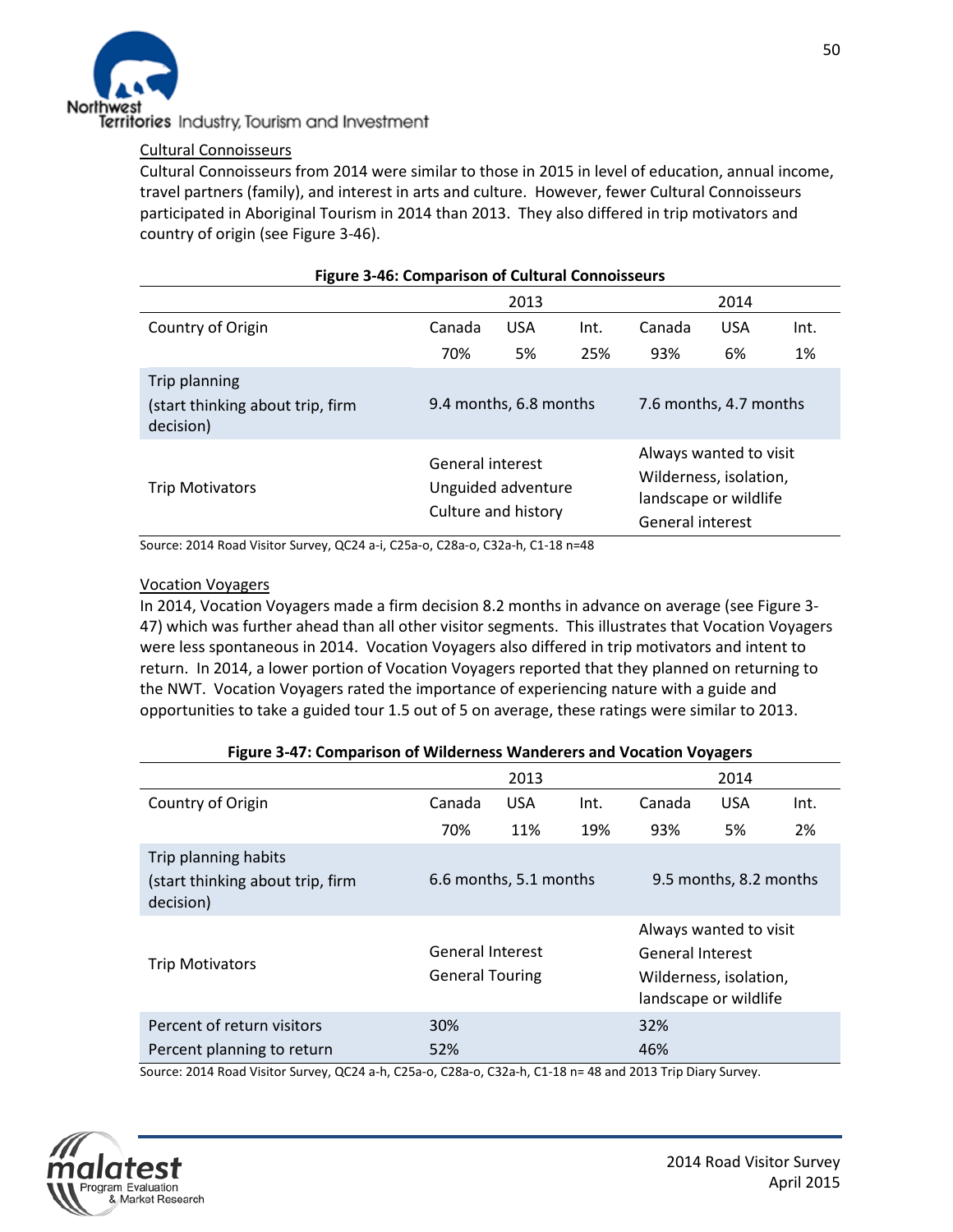

## Social Sightseers

Social Sightseers in 2014 and 2013 had small proportions of American visitors. In 2014, Social Sightseers preferred to participate in viewing wildlife and meeting new people. They also travelled in smaller groups and were more budget-conscious than Sociable Sightseers in 2013.

| <b>Figure 3-48: Comparison of Social Sightseers</b>                   |                                                                                 |            |                                                                                  |                                            |            |      |
|-----------------------------------------------------------------------|---------------------------------------------------------------------------------|------------|----------------------------------------------------------------------------------|--------------------------------------------|------------|------|
|                                                                       |                                                                                 | 2013       |                                                                                  | 2014                                       |            |      |
| Country of Origin                                                     | Canada                                                                          | <b>USA</b> | Int.                                                                             | Canada                                     | <b>USA</b> | Int. |
|                                                                       | 93%                                                                             | 2%         | 5%                                                                               | 98%                                        | 1%         | 1%   |
| Trip planning habits<br>(start thinking about trip, firm<br>decision) | 9.2 months, 3.6 months                                                          |            |                                                                                  | 8.4 months, 4.3 months                     |            |      |
| <b>Trip Motivators</b>                                                | Visiting family or friends<br>General touring                                   |            |                                                                                  | Always wanted to visit<br>General interest |            |      |
| Average Group size                                                    | 4.08                                                                            |            |                                                                                  | 3.2                                        |            |      |
| Activities interested in                                              | Package tours<br>Exciting nightlife<br>Luxury accommodations<br>Organized tours |            | Viewing wildlife<br>Unique or different cultural<br>groups<br>Meeting new people |                                            |            |      |
| Activities not interested in                                          | General touring<br>Camping                                                      |            | <b>Hunting</b><br>Viewing northern lights                                        |                                            |            |      |

**Figure 3-48: Comparison of Social Sightseers**

Source: 2014 Road Visitor Survey, QC24 a-h, C25a-o, C28a-o, C32a-h, C1-18 n=85 and 2013 Trip Diary Survey.

Visitor segments changed slightly in 2014 from 2013, however, it should be noted that the weighting procedure was different in 2014 compared to 2013 therefore any conclusions drawn from the 2014 and 2013 comparisons should be cautioned. In 2014, Social Sightseers accounted for the largest visitor segment and Comfort Seekers were the lowest. In 2013, Outdoor Adventurers were the largest and Vocation Voyagers the smallest visitor segments. Cultural Connoisseurs stayed roughly the same, while Outdoor Adventurers and Comfort Seekers dropped 15% from 2013 to 2014. The largest increases in share of visitors from 2013 to 2014 were for Social Sightseers and Vocation Voyagers, both increasing by 11%.

| <b>Figure 3-49: Visitor Segment Distribution</b>                         |                             |                             |          |  |  |
|--------------------------------------------------------------------------|-----------------------------|-----------------------------|----------|--|--|
| Segment                                                                  | <b>Per Cent of Visitors</b> | <b>Per Cent of Visitors</b> | % Change |  |  |
|                                                                          | 2013                        | 2014                        |          |  |  |
| <b>Roaming Retirees</b>                                                  | 14%                         | 19%                         | $+5%$    |  |  |
| <b>Social Sightseers</b>                                                 | 9%                          | 24%                         | $+15%$   |  |  |
| <b>Outdoor Adventurers</b>                                               | 33%                         | 16%                         | $-17%$   |  |  |
| <b>Vocation Voyagers</b>                                                 | 6%                          | 14%                         | +8%      |  |  |
| <b>Cultural Connoisseurs</b>                                             | 15%                         | 9%                          | -6%      |  |  |
| <b>Comfort Seekers</b>                                                   | 23%                         | 18%                         | -5%      |  |  |
| Source: 2014 Road Visitor Survey, QC24 a-i, C25a-o, C28a-o, C32a-h n=350 |                             |                             |          |  |  |

oram Evaluation & Market Research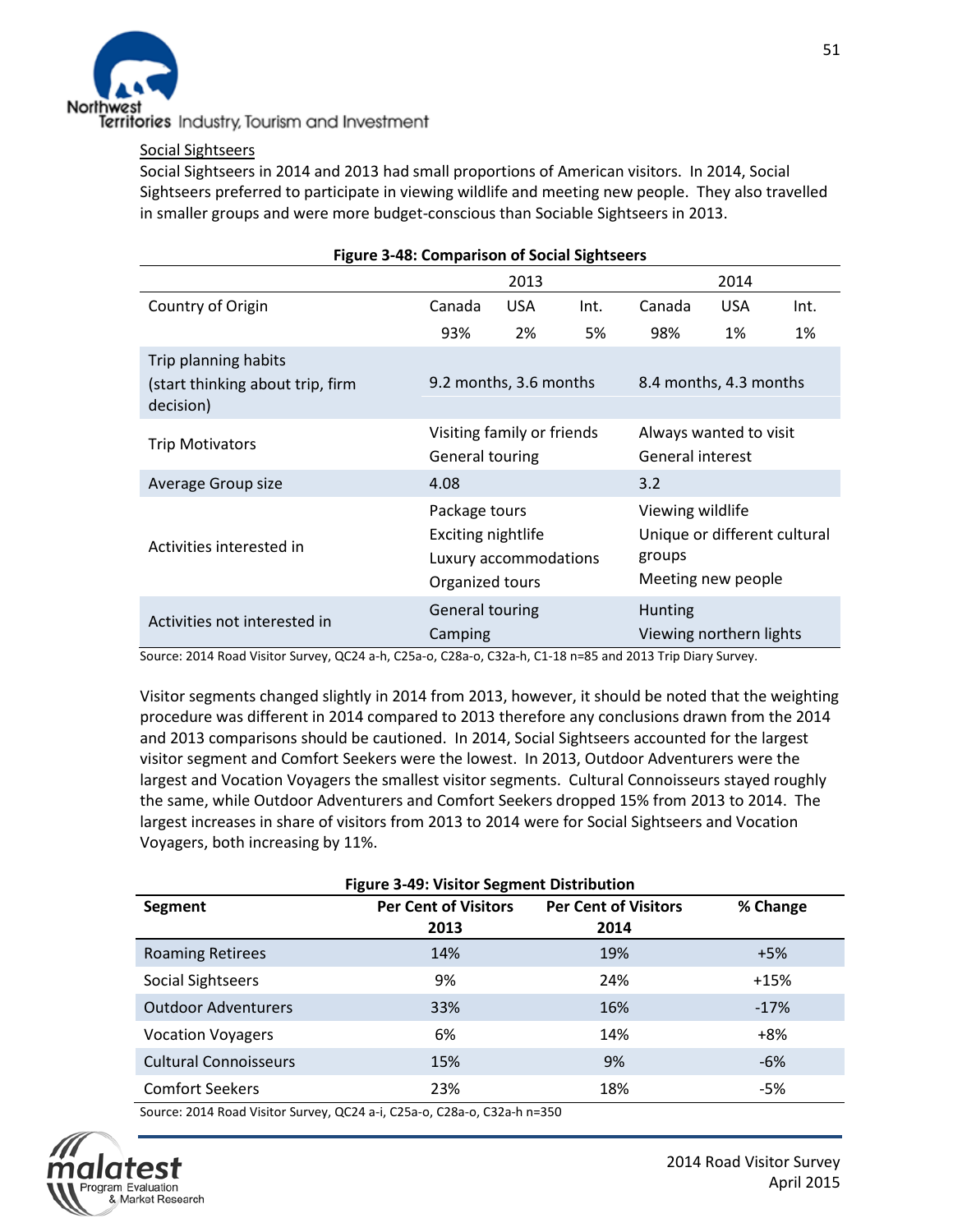

# **3.5 Dempster Highway Traveller Characteristics**

In 2014, 18% of respondents received their Trip Diary or Passport at the Dempster Highway, Dempster Delta, or Inuvik intercept points. The Dempster Highway travellers were less likely than average to be Social Sightseers or Comfort Seekers and were more likely to be Outdoor Adventurers, Cultural Connoisseurs or Vocation Voyagers.

| Figure 3-50: Dempster Highway Traveller Segments                                                               |     |  |  |  |  |  |
|----------------------------------------------------------------------------------------------------------------|-----|--|--|--|--|--|
| <b>Percentage of Dempster Highway</b><br><b>Segment</b><br><b>Travellers</b>                                   |     |  |  |  |  |  |
| <b>Outdoor Adventurers</b>                                                                                     | 20% |  |  |  |  |  |
| <b>Cultural Connoisseurs</b>                                                                                   | 15% |  |  |  |  |  |
| <b>Roaming Retirees</b>                                                                                        | 21% |  |  |  |  |  |
| <b>Vocation Voyagers</b>                                                                                       | 19% |  |  |  |  |  |
| <b>Social Sightseers</b>                                                                                       | 16% |  |  |  |  |  |
| <b>Comfort Seekers</b><br>$S_0$ urco: 2014 Boad Visitor Survey OC24 a i. C25a o. C28a o. C22a h. Location n=67 | 9%  |  |  |  |  |  |

: 2014 Road Visitor Survey, QC24 a-i, C25a-o, C28a-o, C32a-h, Location n=67 Road Visitor

Dempster Highway travellers had higher proportions of visitors from the U.S. (7%) and international locations (4%) compared to the overall visitor averages of 3% from the U.S. and 1% from international locations. Dempster respondents were also more likely to be male (53%).<sup>[65](#page-57-0)</sup>

| <b>Figure 3-51: Dempster Visitors</b> |                                             |            |  |  |  |
|---------------------------------------|---------------------------------------------|------------|--|--|--|
| <b>Characteristic</b>                 | <b>Categories</b>                           | Percentage |  |  |  |
| Gender                                | Male                                        | 53%        |  |  |  |
|                                       | Female                                      | 46%        |  |  |  |
| <b>Country of Origin</b>              | Canada                                      | 90%        |  |  |  |
|                                       | <b>USA</b>                                  | 7%         |  |  |  |
|                                       | International                               | 4%         |  |  |  |
| <b>Education</b>                      | Less than high school                       | 2%         |  |  |  |
|                                       | High school                                 | 11%        |  |  |  |
|                                       | Some technical<br>college/university        | 7%         |  |  |  |
|                                       | College/technical diploma or<br>certificate | 25%        |  |  |  |
|                                       | University degree<br>(undergraduate)        | 34%        |  |  |  |

 $65$  Source: 2014 Road Visitor Survey QD8 n = 142

<span id="page-57-0"></span>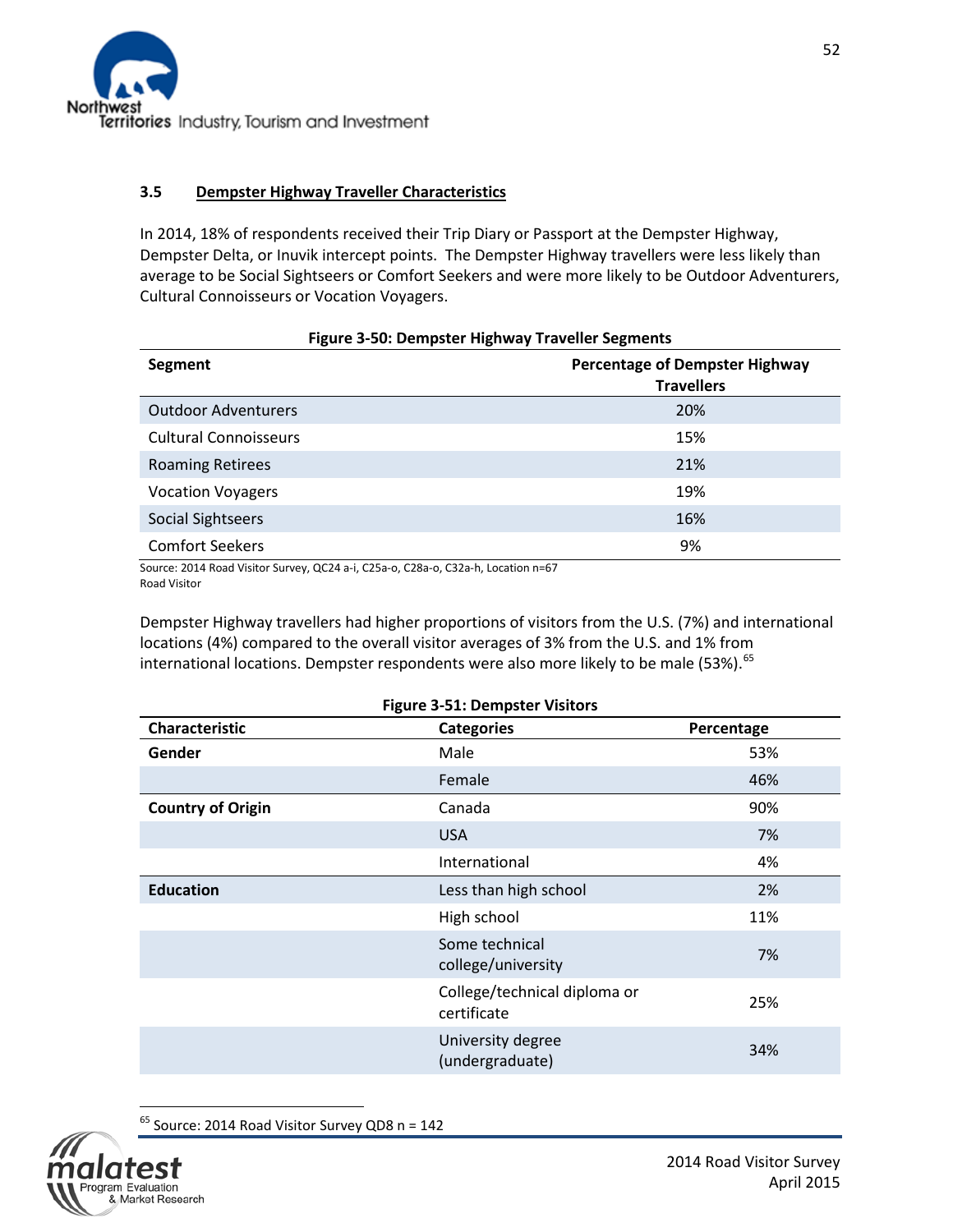

| <b>Characteristic</b>   | <b>Categories</b>            | Percentage |
|-------------------------|------------------------------|------------|
|                         | University degree (graduate) | 20%        |
| <b>Household Income</b> | Under \$30,000               | 7%         |
|                         | \$30,000 to \$49,999         | 17%        |
|                         | \$50,000 to \$69,999         | 20%        |
|                         | \$70,000 to \$89,999         | 23%        |
|                         | \$90,000 to \$119,999        | 21%        |
|                         | Over \$120,000               | 23%        |

Source: 2014 Road Visitor Survey Location, QD2, QD4, QD7. n = 80.

Nearly two-thirds (65%) of Dempster Highway travellers indicated that Inuvik had been their primary travel destination, while 12% reported that the highway itself was their primary destination.<sup>[66](#page-58-0)</sup> Other destinations reported by respondents include Tuktoyaktuk (13%), Yellowknife (5%), Hay River (1%), Fort Providence (1%), and Fort McPherson (1%).

More than two-thirds (69%) of visitors who did not obtain their Passport or Trip Diary from the Dempster or Inuvik intercept point indicated that their primary destination was Yellowknife, while 8% reported Hay River and 3% reported Inuvik or Fort Smith.

Dempster Highway travellers were educated, with 79% holding a college technical diploma or university degree (undergraduate or graduate).<sup>[67](#page-58-1)</sup>

Overall satisfaction of those who travelled the Dempster and those who did not was the same at 4.69 out of 5.

<span id="page-58-1"></span><span id="page-58-0"></span>

 $^{66}$  Source: 2014 Road Visitor Survey QA3 n = 142<br> $^{67}$  Source: 2014 Road Visitor Survey QD2 n = 142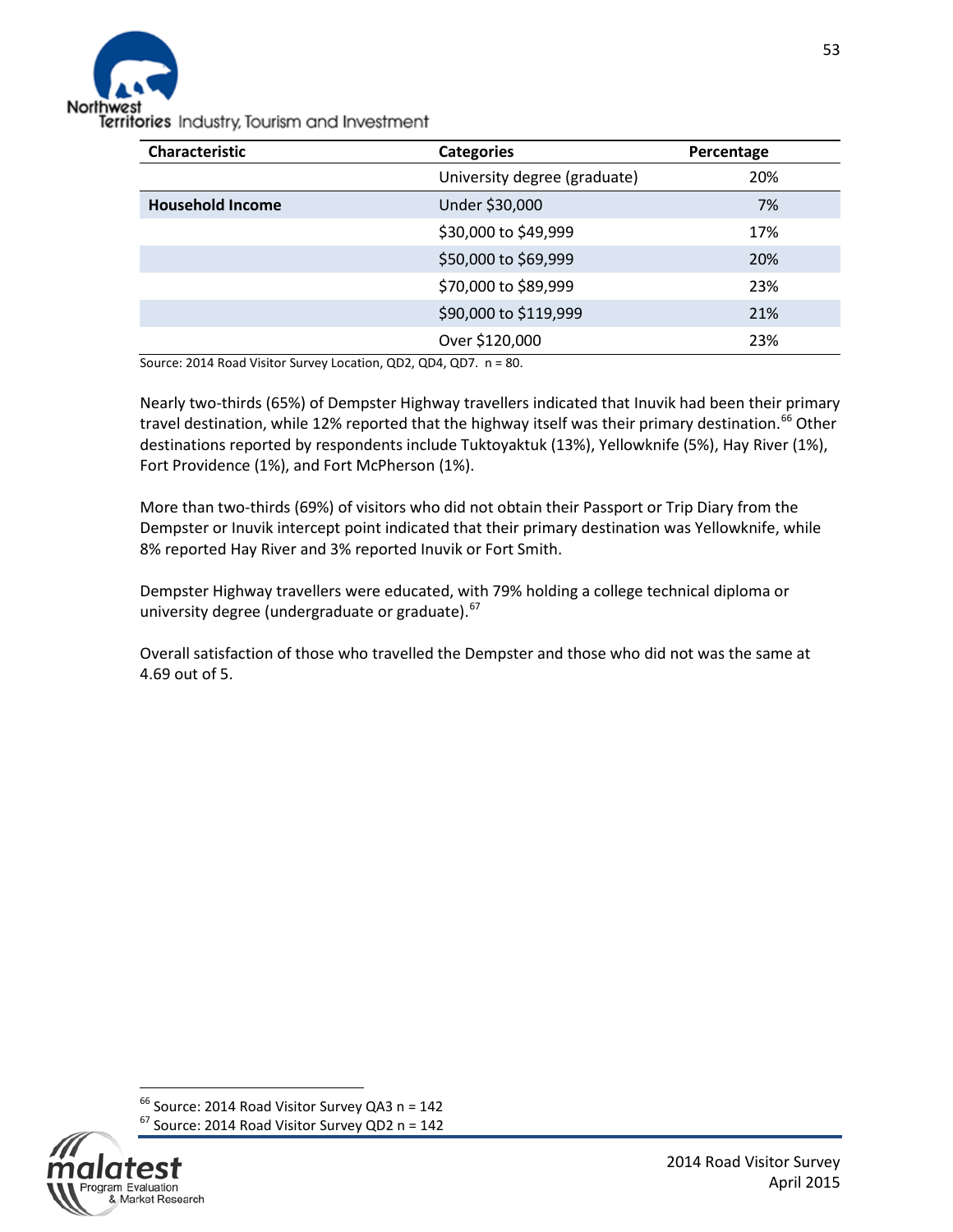

# **SECTION 4: TRENDS, CONCLUSIONS, AND RECOMMENDATIONS**

In 2014, travel group size stayed close to the 2009 to 2013 average group size while nights stayed was lower by one night. Differences in planning time illustrate that visitors spent more time planning their trip in 2014 than in 2013. Trip planning has also moved to predominantly online sources. This suggests that travellers to the NWT are interested in using technology to plan their trip.

Visitors in 2014 participated in unguided activities more than the same activity with a guide. This suggests either that visitors prefer unguided activities or that visitors are often unaware of the opportunity to experience the activity with a guide. ITI should consider monitoring participation to determine whether lack of participation in guided activities is due to visitor preference or visitor awareness.

Visitors were highly satisfied with all aspects of their trip. High satisfaction is an indicator that visitors are receiving the high quality experience they expect when travelling to the NWT. Due to the consistently high satisfaction levels, however, key drivers of satisfaction could not be determined. Ratings of overall satisfaction among respondents resulted in low variation in satisfaction levels (standard deviation was only 0.63), limiting the ability of multiple regression to predict variance. For additional explanation of why key driver analysis could not be conducted, see **Appendix C**.

Future surveys could be modified to further distinguish between levels of satisfaction. For example, the current five-point satisfaction scale could be modified to a ten-point scale on all questions that measure satisfaction (A8, A9, C28a-o, C29a-m). This modification may distinguish levels of satisfaction in order to predict variance and identify drivers of satisfaction. The scales that measure importance would not need to be adjusted from five-point to ten-point scales, but ITI could choose to do so for consistency throughout the survey.

Compared to previous years, 2014 demonstrated a low percentage of visitors' awareness of travelling the Deh Cho Travel Connection Loop. A large number of visitors were unaware of the Loop even though the majority of visitors indicated they visited communities on the Deh Cho Loop.

With the introduction of Aboriginal tourism in the Tourism 2015 plan in 2011, the percentage of visitors who participated in Aboriginal tourism increased from 2011 to 2013. In 2014 Aboriginal tourism was down, however, it was still above the 2010 level. In comparison to 2013, more visitors reported unavailability of an activity or that they could not find the activity as reasons for not participating in Aboriginal tourism. Fewer visitors also reported being not interested or unaware of what was available, indicating that the low participation was not due to disinterest or lack of available activities.

In 2014 photography and sightseeing were among the most common activities visitors participated and also had high levels of satisfaction across all visitor segments. Furthermore, the most important trip considerations for respondents were outstanding scenery and viewing wildlife. These results indicate a marketing and advertisement opportunity for ITI to promote photo contests and tours through the use of social media such as Twitter, Pinterest, Facebook and Instagram.



54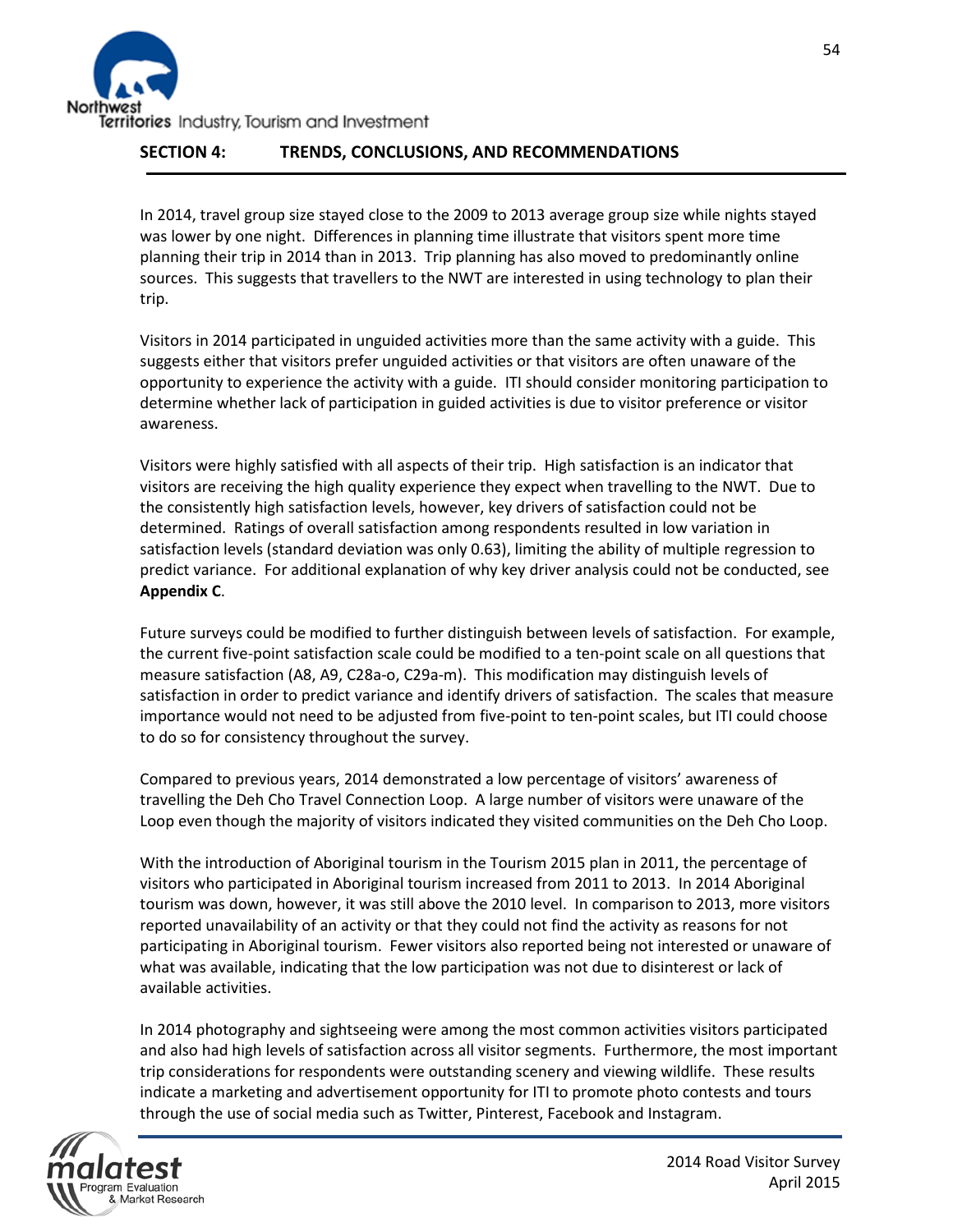

While business travellers are a small percentage (2%) of visitors in 2014, they provide an opportunity to expand tourism through the introduction of available activities and encouragement to return to the NWT. Business travellers are an emerging tourism segment, as the majority added two extra days to their business trip to participate in tourism activities.

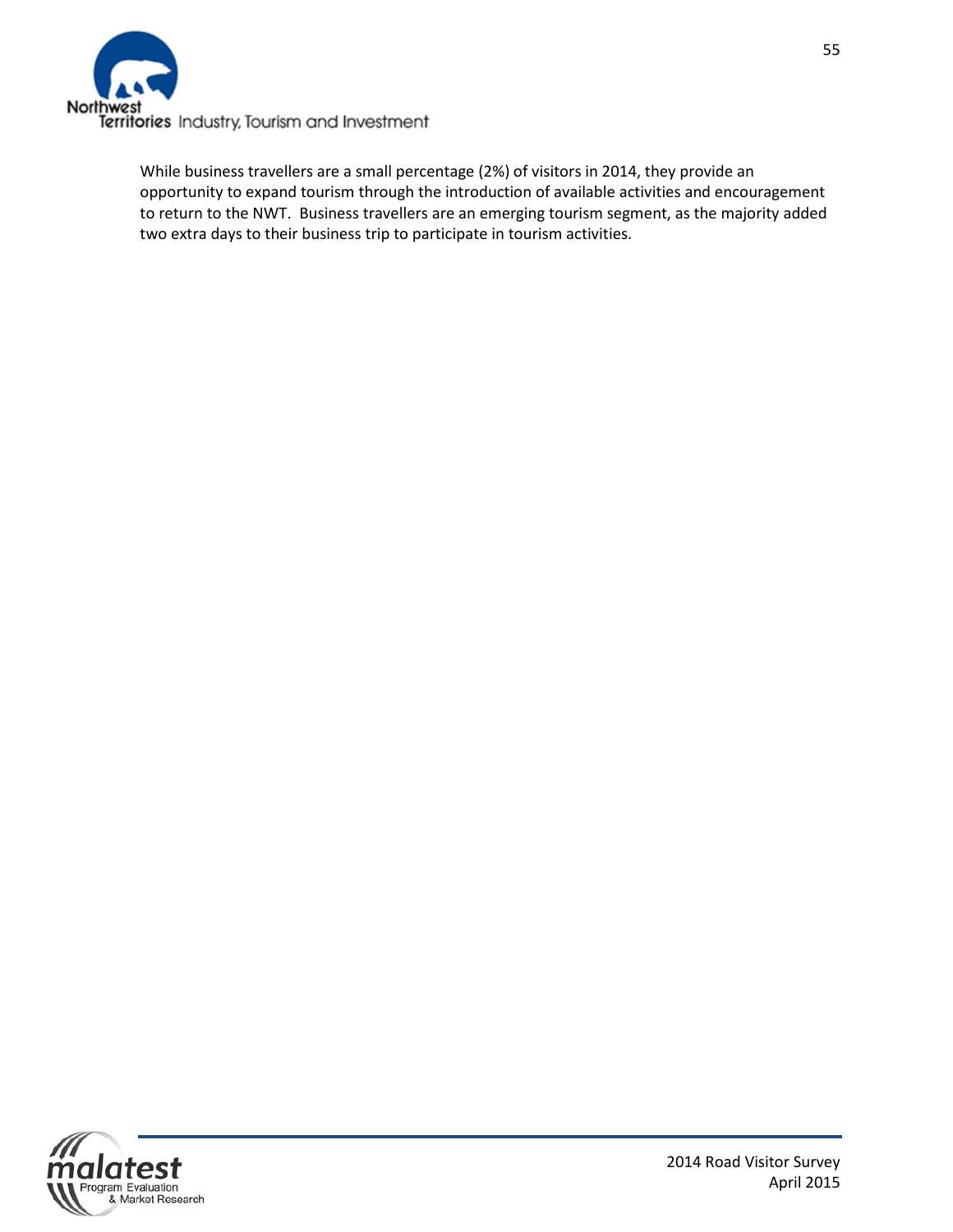

# **APPENDIX A: 2014 ROAD VISITOR SURVEY, WITH DESCRIPTIVE STATISTICS**

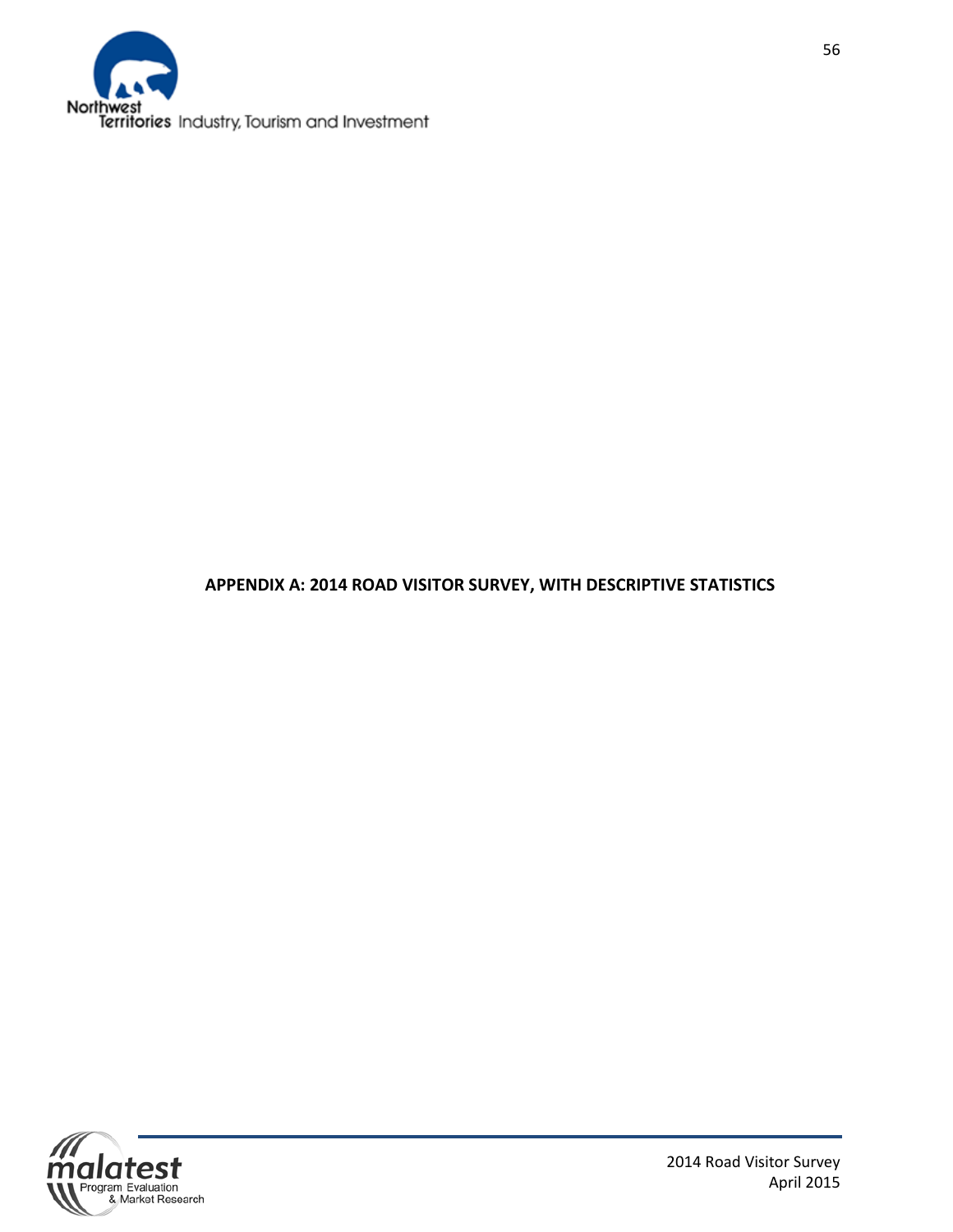

# **GNWT Road Visitor Survey 2014** Appendix A - Survey Marginals<sup>68</sup>

| S2: Before we begin, are you a resident of the Northwest Territories? <b>IF RESPONDENT IS UNSURE,</b><br>ASKIf you were to file an income tax return, would you file in the Northwest Territories? |  |
|----------------------------------------------------------------------------------------------------------------------------------------------------------------------------------------------------|--|
|                                                                                                                                                                                                    |  |
|                                                                                                                                                                                                    |  |
| 98. Don't know                                                                                                                                                                                     |  |
| 99. No response                                                                                                                                                                                    |  |
|                                                                                                                                                                                                    |  |

## If S2= 1, 98, or 99, END SURVEY

### S3: How did you travel to NWT?

| 98. Don't Know  |  |
|-----------------|--|
| 99. No Response |  |

## A. Trip Characteristics

A1: In total, how many nights did you spend in the Northwest Territories?

### **Mean: 5.86**

| 98. Don't Know |
|----------------|

99. No Response

<sup>68</sup> All marginal are weighted and include outliers

<span id="page-62-0"></span>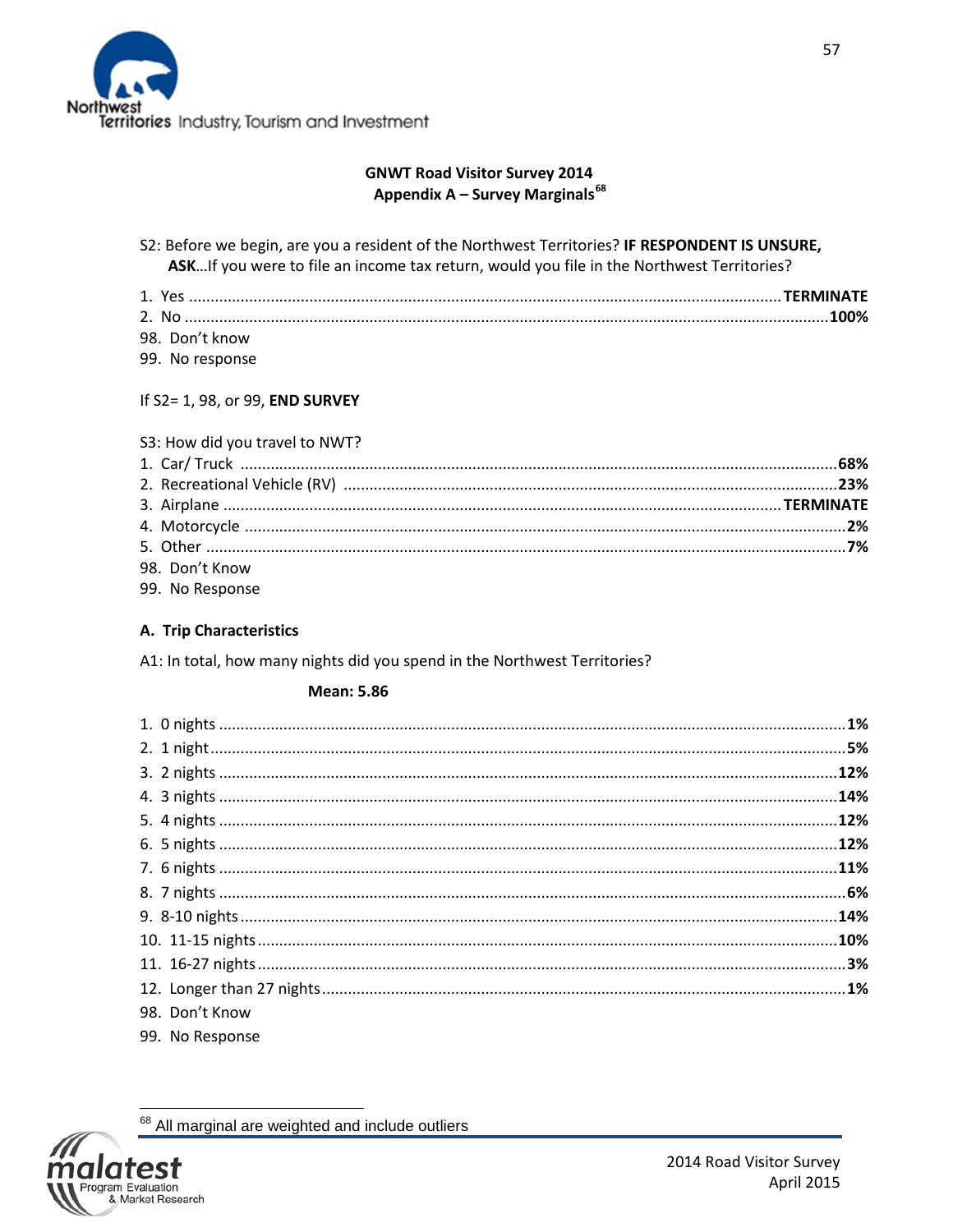

58

| A2. Was this your first trip to NWT?<br>98. Don't Know<br>99. No Response<br>A3. What was your primary destination in NWT? [Do not read] |     |
|------------------------------------------------------------------------------------------------------------------------------------------|-----|
|                                                                                                                                          |     |
|                                                                                                                                          |     |
|                                                                                                                                          |     |
|                                                                                                                                          |     |
|                                                                                                                                          |     |
|                                                                                                                                          |     |
|                                                                                                                                          |     |
|                                                                                                                                          |     |
|                                                                                                                                          |     |
|                                                                                                                                          |     |
|                                                                                                                                          |     |
|                                                                                                                                          |     |
|                                                                                                                                          |     |
|                                                                                                                                          |     |
|                                                                                                                                          |     |
|                                                                                                                                          |     |
|                                                                                                                                          |     |
|                                                                                                                                          |     |
|                                                                                                                                          |     |
|                                                                                                                                          |     |
|                                                                                                                                          |     |
|                                                                                                                                          |     |
|                                                                                                                                          |     |
|                                                                                                                                          |     |
|                                                                                                                                          |     |
|                                                                                                                                          |     |
|                                                                                                                                          |     |
|                                                                                                                                          |     |
|                                                                                                                                          |     |
|                                                                                                                                          |     |
| A4: What other destinations were you considering, when planning your trip? [Do not read]                                                 |     |
|                                                                                                                                          |     |
|                                                                                                                                          |     |
|                                                                                                                                          |     |
|                                                                                                                                          |     |
| $C$ Other $\overline{C}$ states                                                                                                          | 20/ |



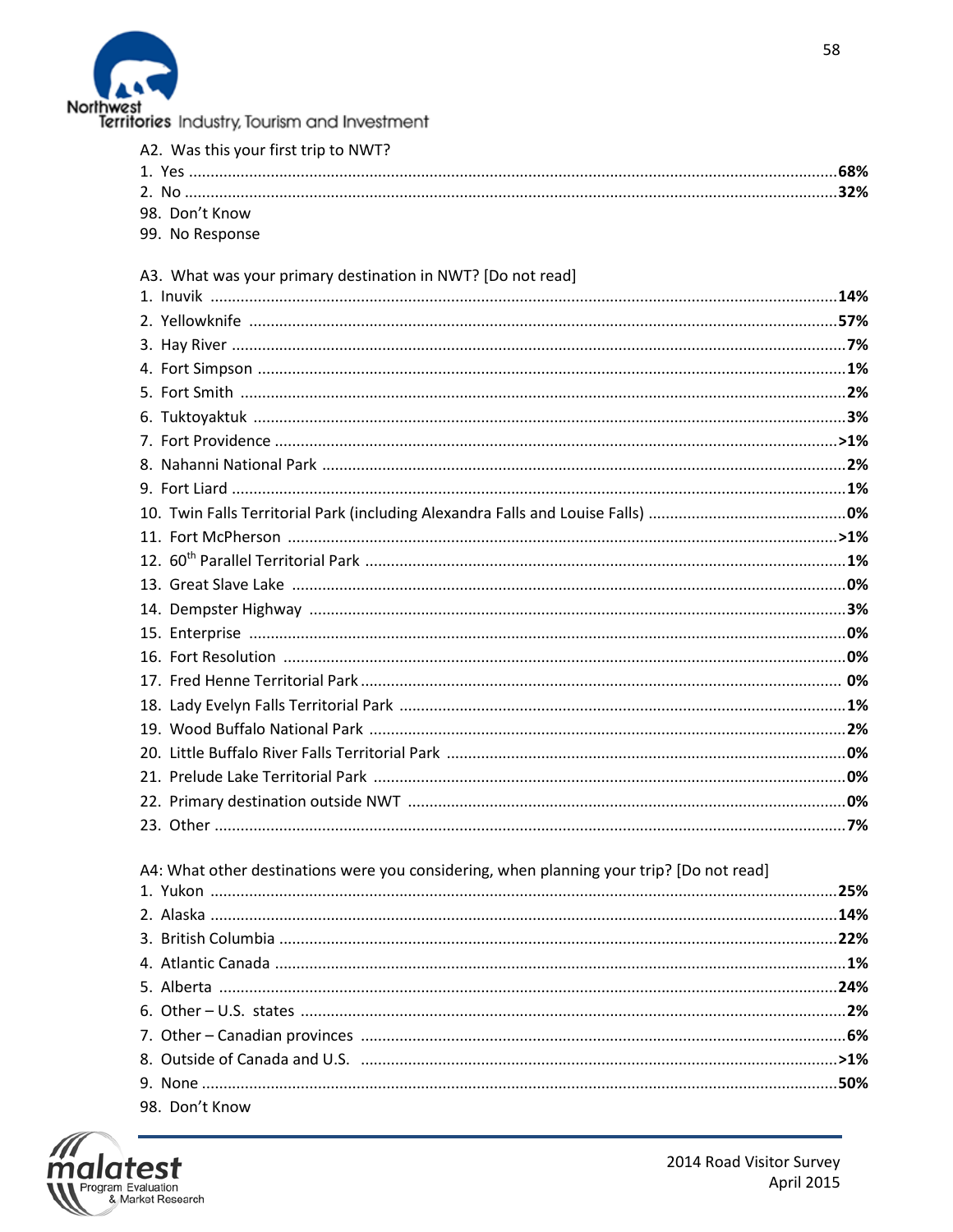

99. Refused

A5: Please tell me what type of accommodations you used on your trip. (Check all that apply)

| 98. Don't Know |  |
|----------------|--|

99. No Response

### A6a: Who were your travel companions?

| 98. Don't Know |  |
|----------------|--|

99. Refused

## A6b: Including yourself, how many people were you traveling with?

| 99. No Response |  |
|-----------------|--|

A7: From the following list, can you please select your top three reasons for choosing to visit NWT? (Rate, 1, 2, 3)



59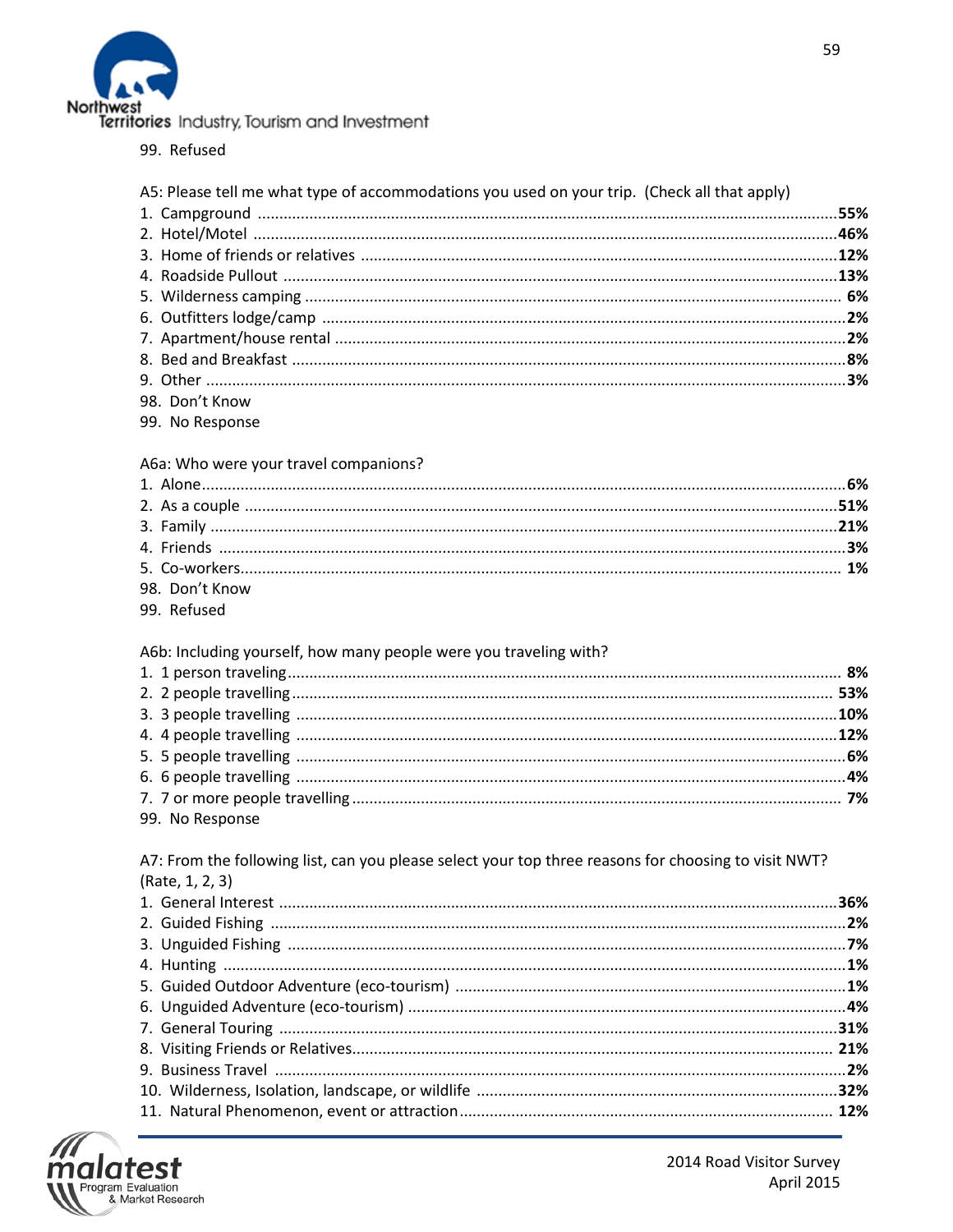

| 98. Don't Know                                                                                                                                                                                                                                                                                                                                                                       |  |
|--------------------------------------------------------------------------------------------------------------------------------------------------------------------------------------------------------------------------------------------------------------------------------------------------------------------------------------------------------------------------------------|--|
| $\overline{a}$ $\overline{a}$ $\overline{b}$ $\overline{c}$ $\overline{c}$ $\overline{c}$ $\overline{c}$ $\overline{c}$ $\overline{c}$ $\overline{c}$ $\overline{c}$ $\overline{c}$ $\overline{c}$ $\overline{c}$ $\overline{c}$ $\overline{c}$ $\overline{c}$ $\overline{c}$ $\overline{c}$ $\overline{c}$ $\overline{c}$ $\overline{c}$ $\overline{c}$ $\overline{c}$ $\overline{$ |  |

99. Refused

A8: On a scale of 1 to 5 where one is very dissatisfied and 5 is very satisfied, Can you please tell me how satisfied you were with the activities you listed as your 'top reasons' for choosing NWT?

|                         | Verv | <b>Dissatisfied</b> |                         | <b>Very</b><br><b>Satisfied</b> |    | DK | <b>NR</b> |  |
|-------------------------|------|---------------------|-------------------------|---------------------------------|----|----|-----------|--|
| a. (Recall reason 1 A9) |      |                     | $\overline{\mathbf{3}}$ | $\sim$ 4                        |    | 98 | 99        |  |
| b. (Recall reason 2 A9) |      | $\overline{2}$      | $\overline{\mathbf{3}}$ | $\overline{4}$                  | 5. | 98 | -99       |  |
| c. (Recall reason 3 A9) |      |                     | 3                       | 4                               |    | 98 | 99        |  |

(Recall not applicable for A7 1, 12 and 9)

A9: On a scale of 1 to 5, where 1 is very dissatisfied and 5 is very satisfied, Can you please tell me how satisfied you were with your trip to NWT?

| <b>Very</b><br><b>Dissatisfied</b> |         | <b>Very</b><br><b>Satisfied</b> |     | DK | NR. |  |
|------------------------------------|---------|---------------------------------|-----|----|-----|--|
|                                    | 1 2 3 4 |                                 | -5. | 98 | qq  |  |
|                                    |         | 1% 1% 2% 22% 74%                |     | 1% | 1%  |  |

A10: Do you plan to visit NWT again?

| 99. No Response |  |
|-----------------|--|

If A10a=2 ask A10b

| A10b. Why not?                                                                                                                                                                                                                                                                                                                                              |
|-------------------------------------------------------------------------------------------------------------------------------------------------------------------------------------------------------------------------------------------------------------------------------------------------------------------------------------------------------------|
| $\begin{array}{r} \rule{0.2cm}{0.1cm} \rule{0.2cm}{0.1cm} \rule{0.2cm}{0.1cm} \rule{0.2cm}{0.1cm} \rule{0.2cm}{0.1cm} \rule{0.2cm}{0.1cm} \rule{0.2cm}{0.1cm} \rule{0.2cm}{0.1cm} \rule{0.2cm}{0.1cm} \rule{0.2cm}{0.1cm} \rule{0.2cm}{0.1cm} \rule{0.2cm}{0.1cm} \rule{0.2cm}{0.1cm} \rule{0.2cm}{0.1cm} \rule{0.2cm}{0.1cm} \rule{0.2cm}{0.1cm} \rule{0.$ |
|                                                                                                                                                                                                                                                                                                                                                             |

## **B. Business Travellers Only (if A7=9 only)**

B1a: Did you add any extra time to your business trip to site see in NWT? (prompt how many extra days?)

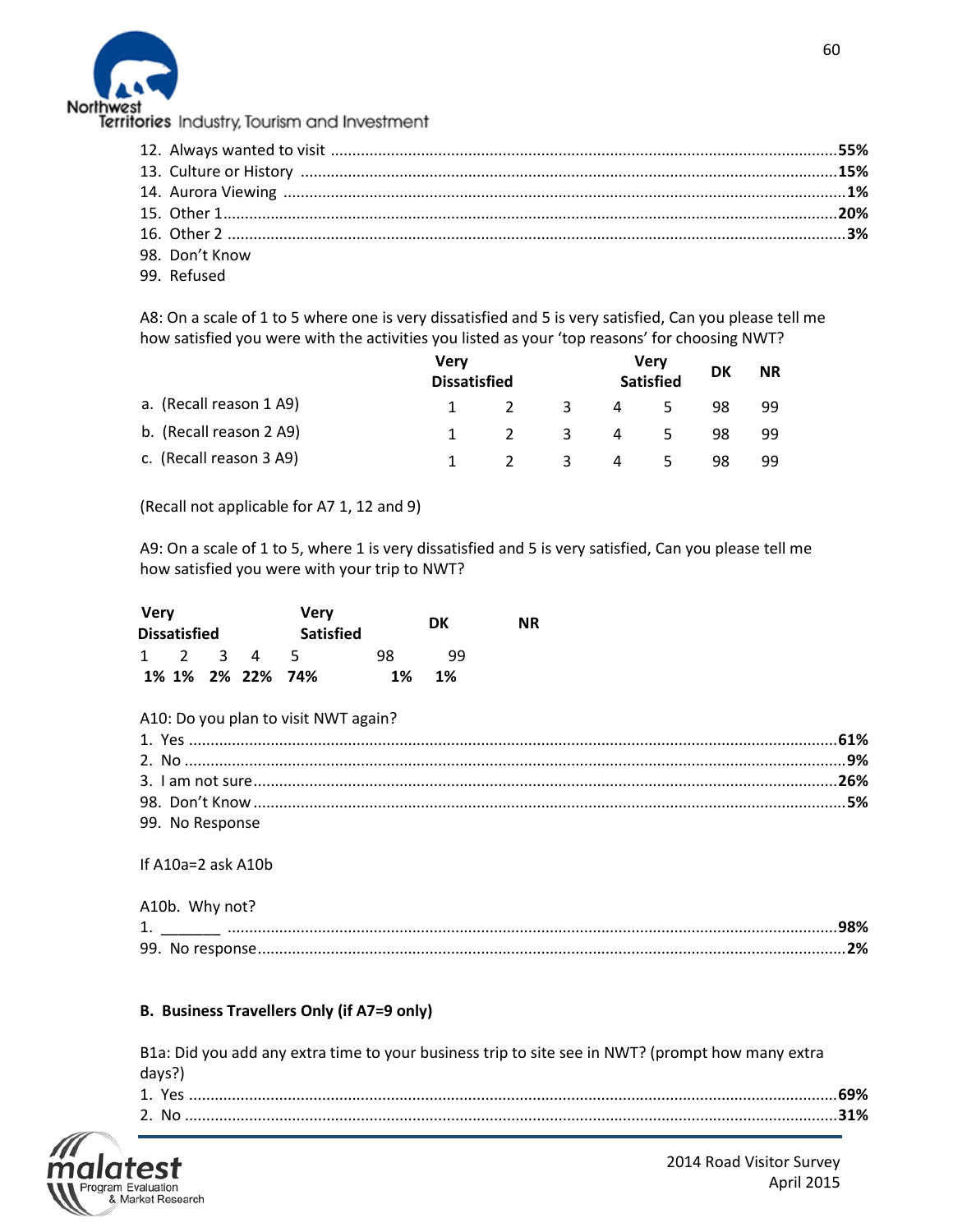|                      |                                                                                                           | 61 |
|----------------------|-----------------------------------------------------------------------------------------------------------|----|
|                      |                                                                                                           |    |
| <b>Northwest</b>     |                                                                                                           |    |
|                      | Territories Industry, Tourism and Investment                                                              |    |
| 98. Don't Know       |                                                                                                           |    |
| 99. No Response      |                                                                                                           |    |
| If B1a=1 ask B1b     |                                                                                                           |    |
|                      | B1b. How many extra days did you add to your trip?                                                        |    |
|                      |                                                                                                           |    |
| 99. No response      |                                                                                                           |    |
|                      |                                                                                                           |    |
|                      | B2: Were any tourism related activities prearranged before you arrived in NWT?                            |    |
|                      |                                                                                                           |    |
|                      |                                                                                                           |    |
| 98. Don't Know       |                                                                                                           |    |
| 99. No Response      |                                                                                                           |    |
| If $B2 = 1$ ask $B3$ |                                                                                                           |    |
|                      | B3. Who organized the activities for you? DO NOT READ, SELECT ONLY ONE                                    |    |
|                      |                                                                                                           |    |
|                      |                                                                                                           |    |
|                      |                                                                                                           |    |
|                      |                                                                                                           |    |
|                      |                                                                                                           |    |
| 98. Don't know       |                                                                                                           |    |
| 99. No response      | B4. From the following list, which tourism related activities did you participate in during your visit to |    |
|                      | NWT? READ LIST, CHECK ALL THAT APPLY                                                                      |    |
|                      |                                                                                                           |    |
|                      |                                                                                                           |    |
|                      |                                                                                                           |    |
|                      |                                                                                                           |    |
|                      |                                                                                                           |    |
|                      |                                                                                                           |    |
|                      |                                                                                                           |    |
|                      |                                                                                                           |    |
|                      |                                                                                                           |    |
|                      |                                                                                                           |    |
|                      |                                                                                                           |    |
|                      |                                                                                                           |    |
|                      |                                                                                                           |    |
|                      |                                                                                                           |    |
|                      |                                                                                                           |    |
|                      |                                                                                                           |    |
|                      |                                                                                                           |    |
|                      |                                                                                                           |    |

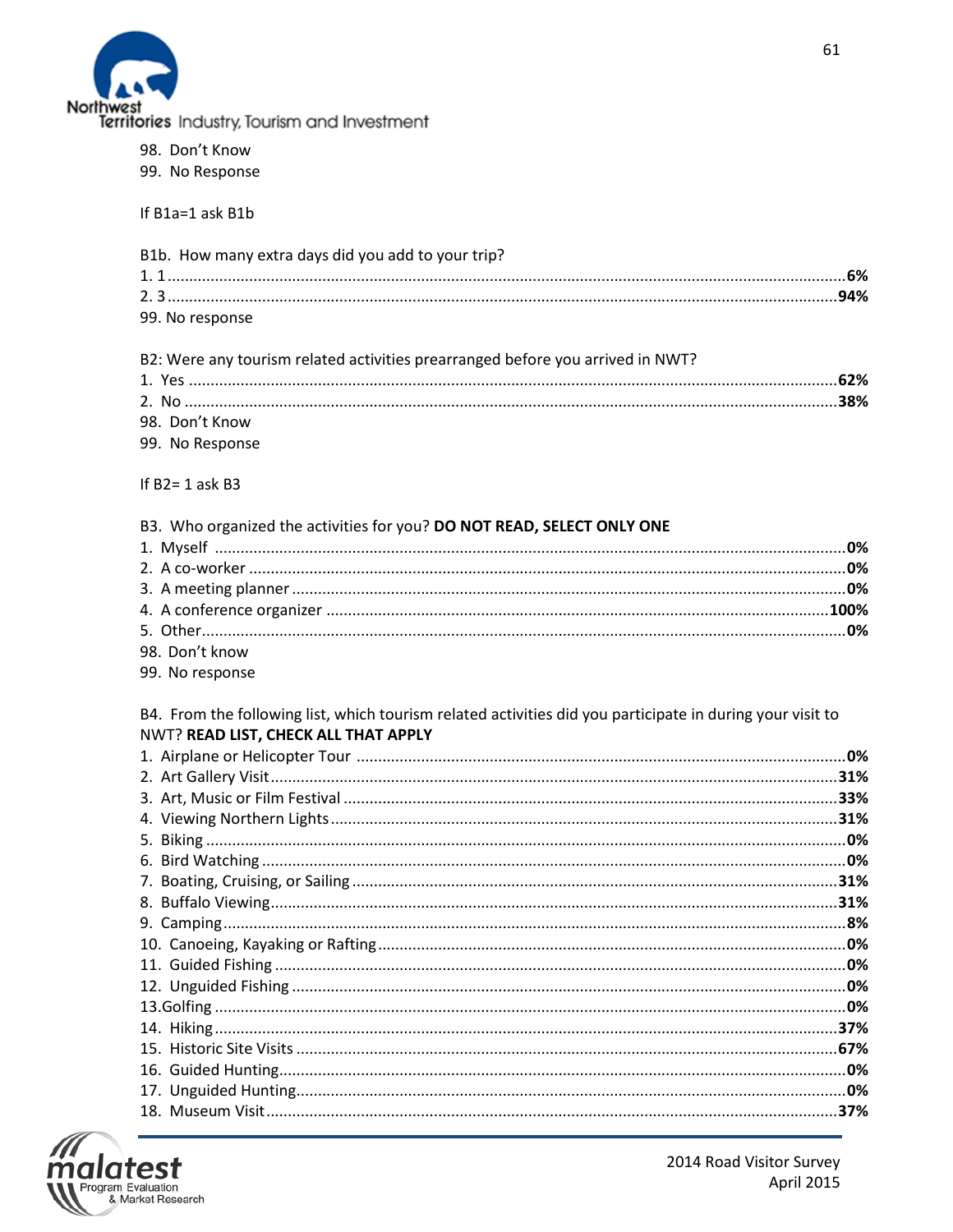

| $\overline{a}$ |  |
|----------------|--|

99. Refused

## **SKIP TO D**

# **C. Leisure Travellers Only (if A7 is not 9)[69](#page-67-0) note: n=440** C1: The following questions are about your trip expenditures. Please indicate whether you wish to report trip expenses for yourself or for your whole travel party. 1. Myself .................................................................................................................................................**31%** 2. Whole travel party ..............................................................................................................................**70%** 99. No Response

Please identify if you had costs associated with your trip and the estimated amount for each of the categories. **READ LIST**

|                                                                                      | \$ 2687 |
|--------------------------------------------------------------------------------------|---------|
| C3: Travel to the NWT (fuel, airfare, etc.) (\$50-\$2500 PER PERSON PER DAY) \$ 1099 |         |
|                                                                                      |         |
|                                                                                      |         |
|                                                                                      |         |
|                                                                                      | \$1006  |
|                                                                                      |         |
|                                                                                      |         |
|                                                                                      |         |
|                                                                                      | \$ 149  |
|                                                                                      |         |
|                                                                                      |         |
|                                                                                      |         |
|                                                                                      |         |
|                                                                                      |         |
|                                                                                      |         |
|                                                                                      | \$800   |

**Note: C2 to C19 are the mean \$ value and do not include respondents who did not enter values.**

<span id="page-67-0"></span> $69$  4 respondents (5 with weighting) reported their primary purpose for travel to NWT was business; therefore they have been excluded in section C.

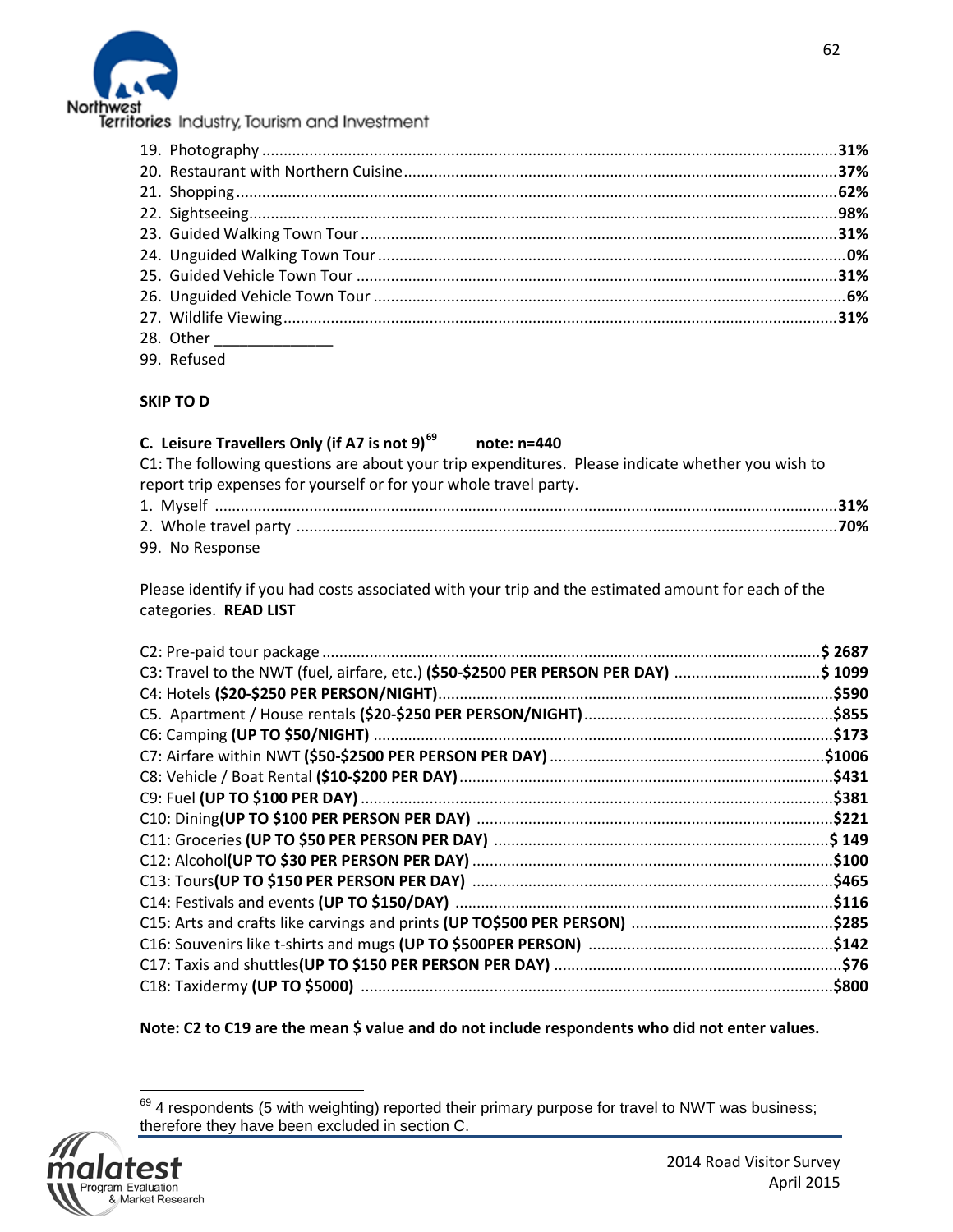

If C2-C18 = less than A1 X minimum rate, or more than A1 X maximum rate prompt:

Typically the rate is (enter rate ranges) are you sure that's how much you spent?

C19: Are there any other expenditures you incurred while traveling *within* the Northwest Territories that has not already been mentioned? If so, what is the total amount of those expenses?

| If $C19 = 1$ ask $C20$<br>note: n=62                                                                                             |                                                                                           |  |
|----------------------------------------------------------------------------------------------------------------------------------|-------------------------------------------------------------------------------------------|--|
| C20: What were these other expenditures primarily?<br>1.                                                                         |                                                                                           |  |
| 98. Don't know<br>99. No response                                                                                                |                                                                                           |  |
| C21a: How many months before your trip did you start thinking about travelling to NWT?                                           |                                                                                           |  |
| note: n=429                                                                                                                      |                                                                                           |  |
|                                                                                                                                  |                                                                                           |  |
| note: n=423                                                                                                                      | C21b: How many months before your trip did you make a firm decision to travel to the NWT? |  |
|                                                                                                                                  |                                                                                           |  |
| C22a: Which of the following sources did you use when planning your trip to the Northwest<br>Territories? (Check all that apply) |                                                                                           |  |
| 1. NWT Explorers Guide21%                                                                                                        |                                                                                           |  |
| 2. The Milepost 22%                                                                                                              | 14. www.SpectacularNWT.com 21%                                                            |  |
|                                                                                                                                  |                                                                                           |  |
| 4. Travel guidebooks 30%                                                                                                         |                                                                                           |  |
| 5. Tourism business/operator9%                                                                                                   |                                                                                           |  |
| 6. Magazine/newspaper ad 4%                                                                                                      | 18. Travel Website (Trip Advisor, Expedia) 12%                                            |  |
| 7. Magazine/newspaper article  4%                                                                                                |                                                                                           |  |
| 8. Word of Mouth 39%                                                                                                             |                                                                                           |  |
| 9. NWT's Tourism 1-800 Number  5%                                                                                                |                                                                                           |  |
| 10. Brochures, posters or maps32%                                                                                                |                                                                                           |  |
|                                                                                                                                  |                                                                                           |  |
| 12. Been here before 19%                                                                                                         |                                                                                           |  |

C22b: Which of the following sources did you use for travel information during your trip to the Northwest Territories? (read list, check all that apply)

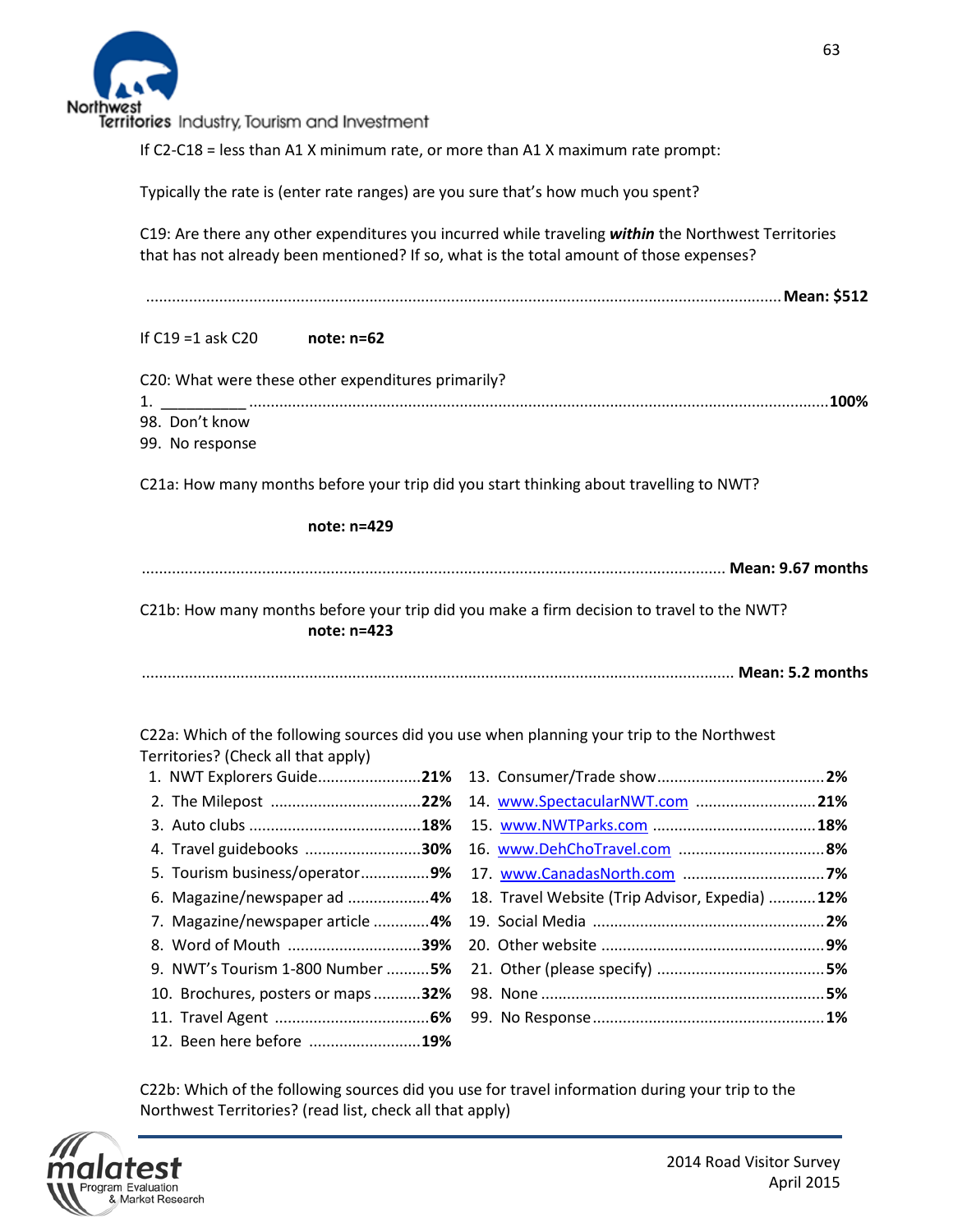

| 1. NWT Explorers Guide19% |  |
|---------------------------|--|
|                           |  |

- 3. Travel guidebooks ...........................**28%** 4. Tourism business/operator................**9%** 5. Visitor information centre ...............**73%** 6. Word of Mouth ...............................**41%** 7. NWT's Tourism 1-800 Number ..........**1%**
- 8. Brochures, posters or maps.............**43%**
- 9. Social media ......................................**1%**

| 11. www.SpectacularNWT.com  4%                |  |
|-----------------------------------------------|--|
|                                               |  |
|                                               |  |
|                                               |  |
| 15. Travel Website (Trip Advisor, Expedia) 2% |  |
| 16. Other website (please specify)  2%        |  |
| 17. Travel app (please specify)  1%           |  |
| 18. Other source (please specify) 10%         |  |
|                                               |  |
|                                               |  |
|                                               |  |

| C23a: Have you watched the show Arctic Air on television? |  |
|-----------------------------------------------------------|--|
|                                                           |  |
|                                                           |  |
|                                                           |  |
|                                                           |  |
|                                                           |  |
|                                                           |  |

| C23c. How influential was Arctic Air in your decision to travel to the NWT? |  |
|-----------------------------------------------------------------------------|--|
|                                                                             |  |
|                                                                             |  |
|                                                                             |  |
| 98. Don't know                                                              |  |
| 99. No Response                                                             |  |

C24: Now I would like to ask you a series of questions about things that travelers may consider when choosing a vacation destination. On a scale of one to five, where one is not at all and five is very important, please tell me how important it is to you. (**Series C**) [70](#page-69-0)

|                                        | Not at all<br>important |     |     | <b>Extremely</b><br>important |     |  |
|----------------------------------------|-------------------------|-----|-----|-------------------------------|-----|--|
| a. Experiencing nature with a guide    | 1                       |     | 3   | 4                             | 5   |  |
|                                        | 39%                     | 17% | 27% | 11%                           | 7%  |  |
|                                        | 1                       | 2   | 3   | 4                             | 5.  |  |
| b. Unique or different cultural groups | 11%                     | 5%  | 26% | 33%                           | 25% |  |
|                                        | 1                       | 2   | 3   | 4                             | 5   |  |
| c. Physical adventure                  | 15%                     | 17% | 25% | 27%                           | 17% |  |

<span id="page-69-0"></span>

 $\overline{a}$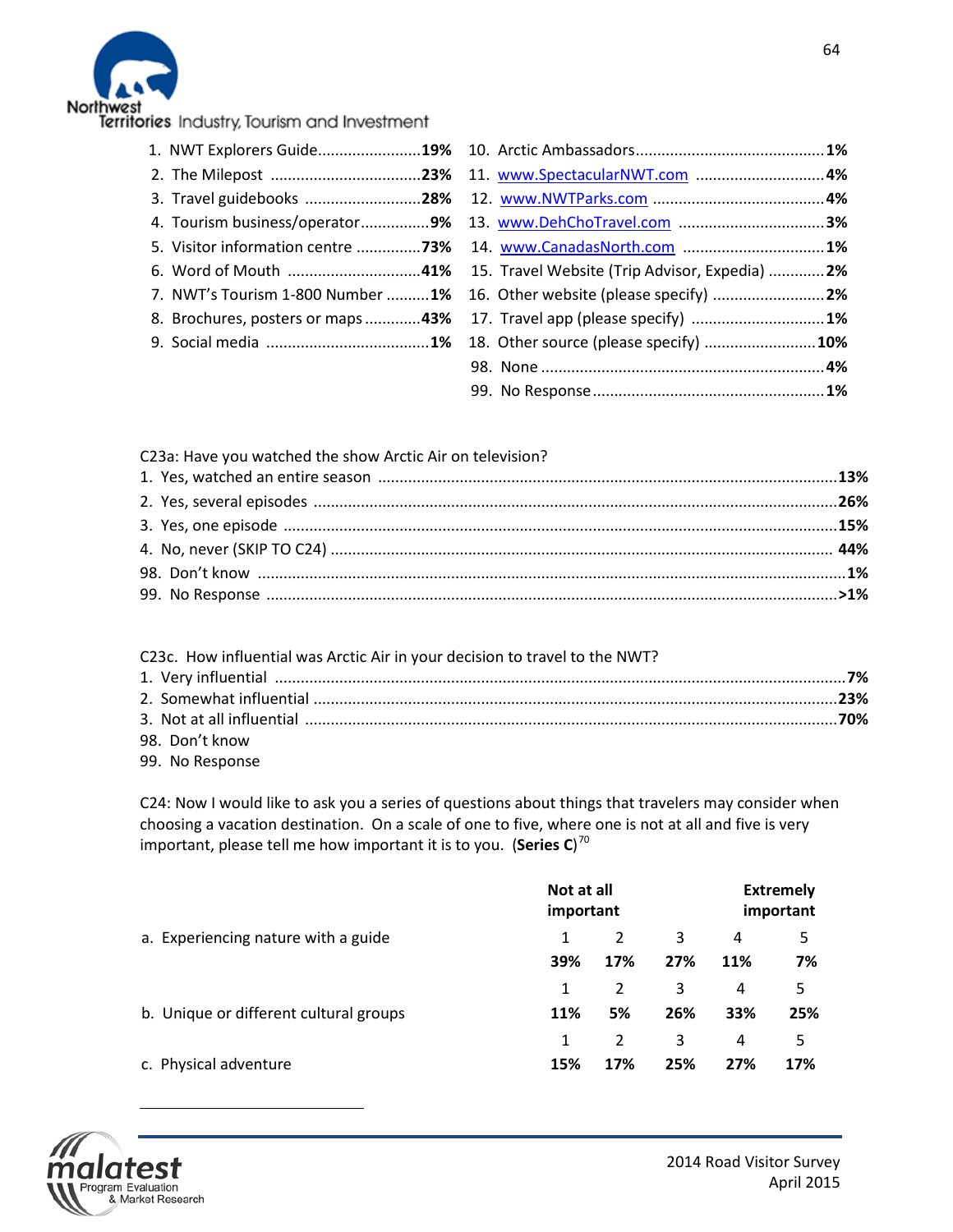

|                                            | 1            | 2              | 3   | 4   | 5   |
|--------------------------------------------|--------------|----------------|-----|-----|-----|
| d. Personal challenges                     | 24%          | 17%            | 23% | 25% | 12% |
|                                            | 1            | 2              | 3   | 4   | 5   |
| e. Learning opportunities                  | 5%           | 5%             | 19% | 37% | 34% |
|                                            | $\mathbf{1}$ | $\overline{2}$ | 3   | 4   | 5   |
| f. Viewing wildlife                        | 2%           | 2%             | 12% | 32% | 52% |
|                                            | 1            | 2              | 3   | 4   | 5   |
| g. Outstanding scenery                     | 1%           | 2%             | 4%  | 27% | 65% |
|                                            | 1            | 2              | 3   | 4   | 5   |
| h. Opportunity to purchase arts and crafts | 17%          | 22%            | 28% | 22% | 11% |
|                                            | 1            | 2              | 3   | 4   | 5   |
| i. Number of airline transfers or layovers | 38%          | 12%            | 18% | 18% | 13% |

C25: On the same scale, please tell me how important is (**Series D**) [71](#page-70-0)

|                                          | not at all<br>important |                |     | <b>Extremely</b><br>important |     |  |
|------------------------------------------|-------------------------|----------------|-----|-------------------------------|-----|--|
| a. meeting new people                    | $\mathbf{1}$            | $\overline{2}$ | 3   | 4                             | 5   |  |
|                                          | 9%                      | 9%             | 26% | 32%                           | 24% |  |
| b. Parks and wilderness areas            | $\mathbf{1}$            | $\overline{2}$ | 3   | 4                             | 5   |  |
|                                          | 2%                      | 4%             | 16% | 34%                           | 45% |  |
| c. Cost of accommodation and meals       | $\mathbf{1}$            | $\overline{2}$ | 3   | 4                             | 5   |  |
|                                          | 7%                      | 9%             | 25% | 36%                           | 23% |  |
| d. Package tours to a destination        | $\mathbf{1}$            | 2              | 3   | 4                             | 5   |  |
|                                          | 34%                     | 21%            | 23% | 14%                           | 8%  |  |
| e. Exciting nightlife and entertainment  | $\mathbf{1}$            | 2              | 3   | 4                             | 5   |  |
|                                          | 49%                     | 24%            | 14% | 12%                           | 2%  |  |
| f. Luxury accommodations                 | $\mathbf{1}$            | 2              | 3   | 4                             | 5   |  |
|                                          | 48%                     | 23%            | 20% | 8%                            | 2%  |  |
| g. Opportunities to take organized tours | $\mathbf{1}$            | 2              | 3   | 4                             | 5   |  |
|                                          | 23%                     | 22%            | 29% | 20%                           | 5%  |  |
| h. Interesting shopping                  | $\mathbf{1}$            | 2              | 3   | 4                             | 5   |  |
|                                          | 21%                     | 22%            | 30% | 20%                           | 7%  |  |
| i. Having fun, being entertained         | $\mathbf{1}$            | 2              | 3   | 4                             | 5   |  |
|                                          | 13%                     | 14%            | 28% | 23%                           | 23% |  |
| j. Personal safety                       | $\mathbf{1}$            | 2              | 3   | 4                             | 5   |  |
|                                          | 3%                      | 3%             | 14% | 28%                           | 52% |  |

<span id="page-70-0"></span>

 $\overline{a}$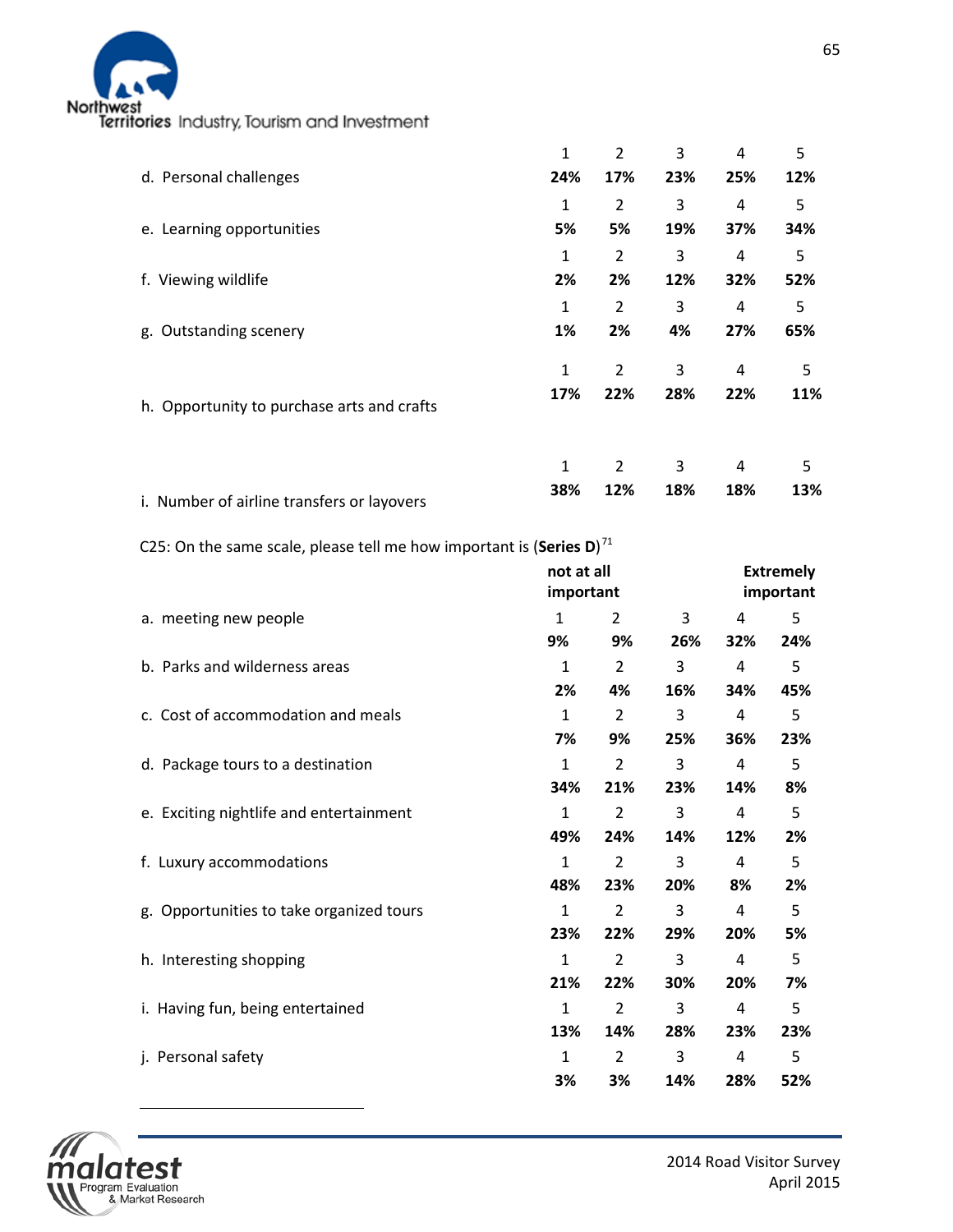

| k. High standards of cleanliness and hygiene | 1   | 2   | 3   | 4   | 5   |
|----------------------------------------------|-----|-----|-----|-----|-----|
|                                              | 2%  | 3%  | 19% | 32% | 44% |
| I. Warm, sunny climate                       | 1   | 2   | 3   | 4   | 5   |
|                                              | 11% | 20% | 39% | 21% | 9%  |
| m. Reliable weather                          | 1   | 2   | 3   | 4   | 5   |
|                                              | 10% | 20% | 34% | 27% | 10% |
| n. Cost to get to destination                | 1   | 2   | 3   | 4   | 5   |
|                                              | 6%  | 9%  | 29% | 38% | 18% |
| o. Relaxing break from work                  | 1   | 2   | 3   | 4   | 5   |
|                                              | 13% | 4%  | 14% | 27% | 43% |

If they picked up their Trip Diary at Deh Cho, skip to C27

| C26: Are you familiar with the Deh Cho Travel Connection Loop? |  |
|----------------------------------------------------------------|--|
|                                                                |  |
|                                                                |  |
|                                                                |  |
|                                                                |  |

# If C26=2 ask C27

| C27: Why didn't you travel the Loop? |  |
|--------------------------------------|--|
|                                      |  |
|                                      |  |
|                                      |  |
|                                      |  |
|                                      |  |
|                                      |  |
|                                      |  |
|                                      |  |
| 98. Don't know                       |  |
| 99. No Response                      |  |

C28. From the following list, can you please let me know which activities you participated in during your visit to NWT? (Check all that apply) 

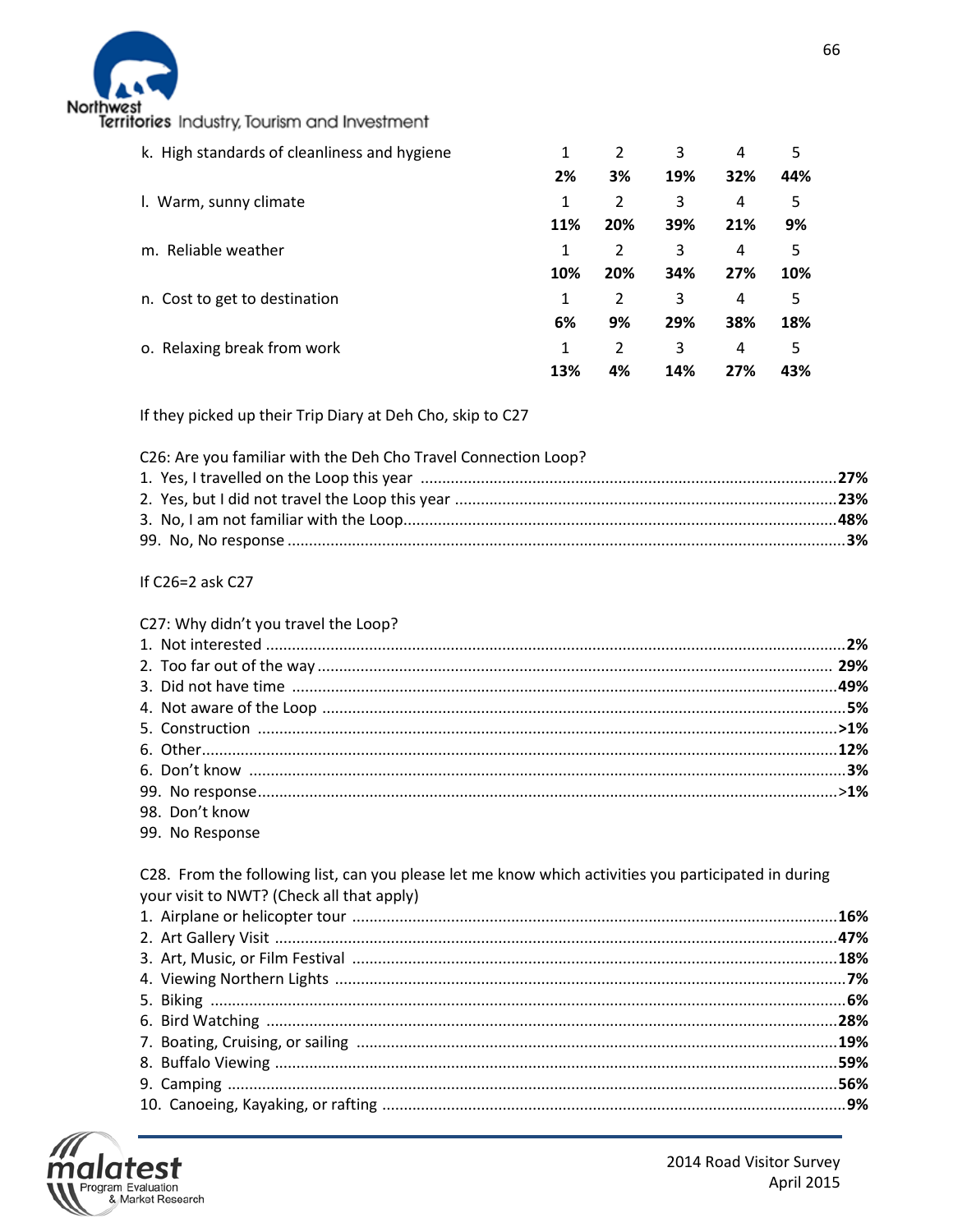

Northwest<br>Territories Industry, Tourism and Investment

C29: Now, using a scale of 1 to 5 where 1 is very dissatisfied and 5 is very satisfied, please rate how satisfied you were with the following activities (Only recall activities checked from C27: 1-14) -(Series A) $^{72}$ 

|                                  | <b>Very</b><br><b>Dissatisfied</b> |                | <b>Very</b><br><b>Satisfied</b> |     |     |
|----------------------------------|------------------------------------|----------------|---------------------------------|-----|-----|
| a. Airplane or helicopter tour   | 1                                  | $\overline{2}$ | 3                               | 4   | 5   |
|                                  | 1%                                 | 0%             | 1%                              | 20% | 79% |
| b. Art Gallery Visit             | 1                                  | $\overline{2}$ | 3                               | 4   | 5   |
|                                  | 0%                                 | 4%             | 14%                             | 33% | 50% |
| c. Art, Music, or Film Festival  | 1                                  | $\overline{2}$ | 3                               | 4   | 5   |
|                                  | 0%                                 | 1%             | 11%                             | 43% | 45% |
| d. Viewing Northern Lights       | 1                                  | $\overline{2}$ | 3                               | 4   | 5   |
|                                  | 7%                                 | 15%            | 23%                             | 2%  | 53% |
| e. Biking                        | 1                                  | $\overline{2}$ | 3                               | 4   | 5   |
|                                  | 0%                                 | 0%             | 11%                             | 32% | 57% |
| f. Bird Watching                 | 1                                  | $\overline{2}$ | 3                               | 4   | 5   |
|                                  | 0%                                 | 1%             | 28%                             | 31% | 40% |
| g. Boating, Cruising, or sailing | 1                                  | 2              | 3                               | 4   | 5   |
|                                  | 0%                                 | 3%             | 12%                             | 31% | 55% |

<span id="page-72-0"></span>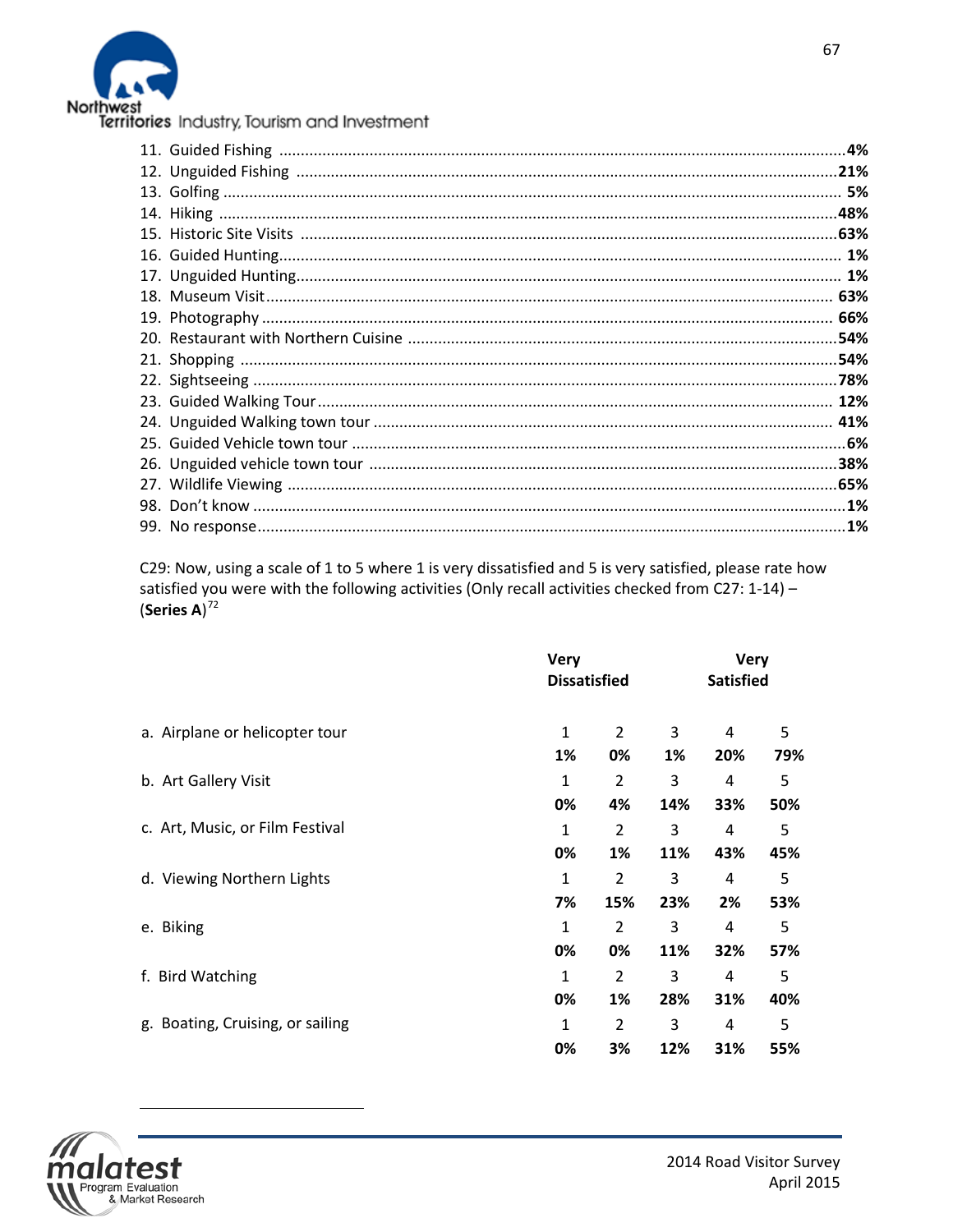Northwest

## Territories Industry, Tourism and Investment

| h. Buffalo Viewing                | 1      | $\overline{2}$ | 3   | 4   | 5   |
|-----------------------------------|--------|----------------|-----|-----|-----|
|                                   | 1%     | 1%             | 8%  | 24% | 66% |
| i. Camping                        | 1      | 2              | 3   | 4   | 5   |
|                                   | 2%     | 2%             | 7%  | 33% | 56% |
| j. Canoeing, Kayaking, or rafting | 1      | 2              | 3   | 4   | 5   |
|                                   | 0%     | 0%             | 0%  | 38% | 62% |
| I. Guided Fishing                 | 1      | 2              | 3   | 4   | 5   |
|                                   | 0%     | 14%            | 14% | 0%  | 73% |
| m. Unguided Fishing               | 1      | $\overline{2}$ | 3   | 4   | 5   |
|                                   | $>1\%$ | 1%             | 18% | 14% | 67% |
| n. Golfing                        | 1      | 2              | 3   | 4   | 5   |
|                                   | 21%    | 0%             | 43% | 2%  | 35% |
| o. Hiking                         | 1      | $\overline{2}$ | 3   | 4   | 5   |
|                                   | 0%     | 2%             | 8%  | 31% | 59% |

C30: Using the same scale again, where 1 is very dissatisfied and 5 is very satisfied, how do you feel about your recent experience with (Only recall activities check C27 15-27) – (**Series B**)

|                                     | <b>Very</b><br><b>Dissatisfied</b> |                | <b>Very Satisfied</b> |     |     |  |  |  |
|-------------------------------------|------------------------------------|----------------|-----------------------|-----|-----|--|--|--|
| a. Historic Site Visits             | $\mathbf{1}$                       | $\overline{2}$ | 3                     | 4   | 5   |  |  |  |
|                                     | 0%                                 | 1%             | 13%                   | 35% | 51% |  |  |  |
| b. Guided Hunting                   | $\mathbf{1}$                       | $\overline{2}$ | 3                     | 4   | 5   |  |  |  |
|                                     | 0%                                 | 0%             | 14%                   | 0%  | 86% |  |  |  |
| c. Unguided Hunting                 | $\mathbf{1}$                       | $\overline{2}$ | 3                     | 4   | 5   |  |  |  |
|                                     | 0%                                 | 0%             | 13%                   | 0%  | 87% |  |  |  |
| d. Museum Visit                     | $\mathbf{1}$                       | $\overline{2}$ | 3                     | 4   | 5   |  |  |  |
|                                     | 1%                                 | 0%             | 9%                    | 30% | 61% |  |  |  |
| e. Photography                      | $\mathbf{1}$                       | $\overline{2}$ | 3                     | 4   | 5   |  |  |  |
|                                     | 0%                                 | 2%             | 7%                    | 26% | 65% |  |  |  |
| f. Restaurant with Northern Cuisine | $\mathbf{1}$                       | $\overline{2}$ | 3                     | 4   | 5   |  |  |  |
|                                     | 1%                                 | 6%             | 15%                   | 34% | 44% |  |  |  |
| g. Shopping                         | $\mathbf{1}$                       | $\overline{2}$ | 3                     | 4   | 5   |  |  |  |
|                                     | 1%                                 | 6%             | 25%                   | 35% | 32% |  |  |  |
| h. Sightseeing                      | $\mathbf{1}$                       | $\overline{2}$ | 3                     | 4   | 5   |  |  |  |
|                                     | 1%                                 | 1%             | 8%                    | 27% | 63% |  |  |  |
| i. Guided Walking Tour              | $\mathbf{1}$                       | $\overline{2}$ | 3                     | 4   | 5   |  |  |  |
|                                     | 0%                                 | 1%             | 1%                    | 19% | 80% |  |  |  |
| j. Unguided Walking town tour       | $\mathbf{1}$                       | $\overline{2}$ | 3                     | 4   | 5   |  |  |  |
|                                     | 0%                                 | 2%             | 13%                   | 36% | 50% |  |  |  |

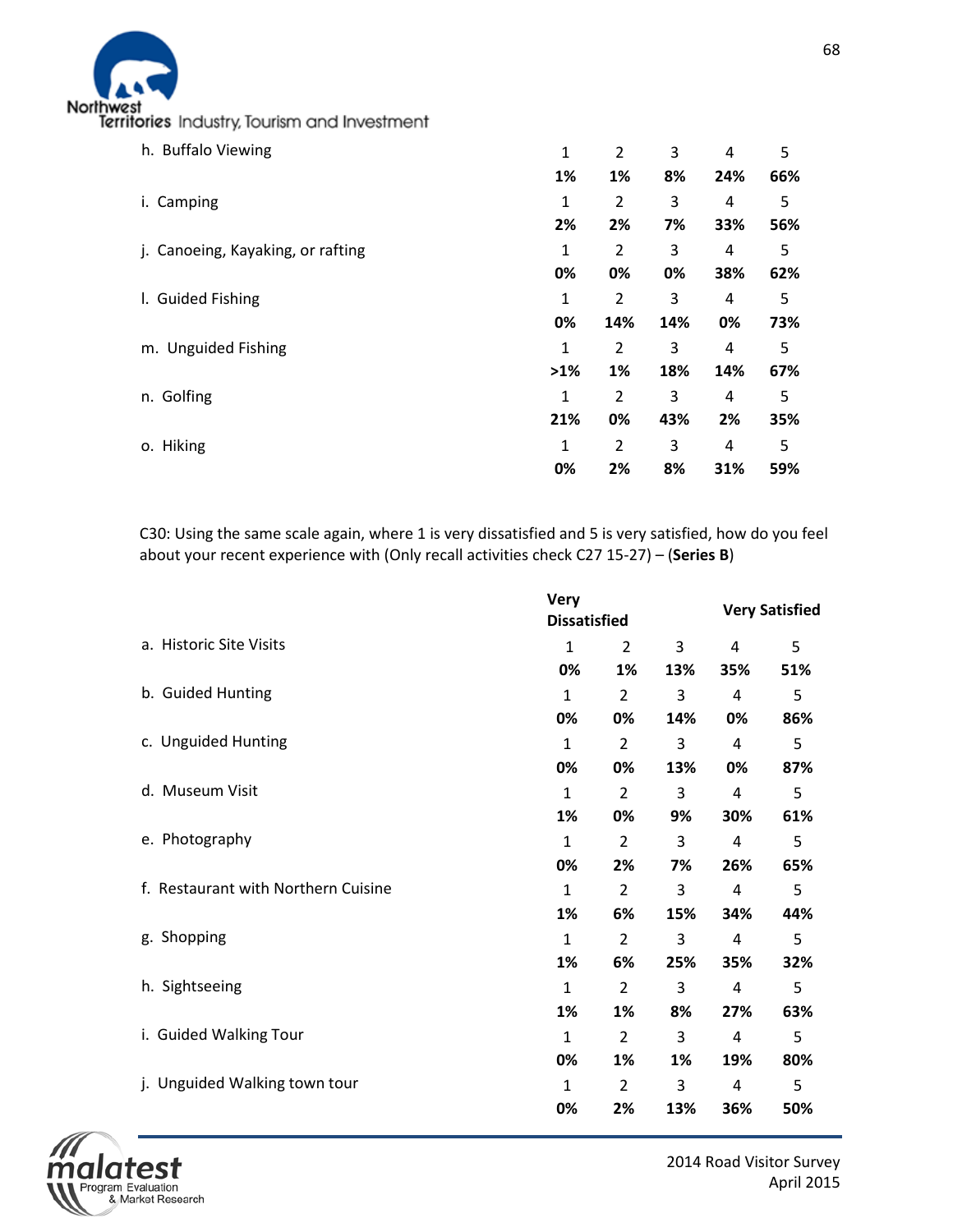

Territories Industry, Tourism and Investment

| k. Guided Vehicle town tour   | $1 \quad$    |                | $2 \t3$      | 4              | 5.  |
|-------------------------------|--------------|----------------|--------------|----------------|-----|
|                               | 0%           | 0%             | 0%           | 27%            | 73% |
| I. Unguided vehicle town tour | $1 \quad$    | $\overline{2}$ | $\mathbf{3}$ | $\overline{4}$ | 5.  |
|                               | $>1\%$       | 2%             | 16%          | 36%            | 47% |
| m. Wildlife Viewing           | $\mathbf{1}$ | $\overline{2}$ | 3            | 4              | 5   |
|                               | 1%           | 2%             | 7%           | 28%            | 63% |

C31: Please identify any other activities you participated in on your trip that were not already mentioned.

| 4. None        |  |
|----------------|--|
| 98. Don't Know |  |

99. No Response

C32a: Were there any activities that you hoped to do, but were not available?

### If C32a=1 ask C32b

| C32b. Which activities?                                                                     |  |
|---------------------------------------------------------------------------------------------|--|
|                                                                                             |  |
|                                                                                             |  |
| C34a: Did you participate in any Aboriginal cultural tourism activities while on this trip? |  |
|                                                                                             |  |
|                                                                                             |  |
|                                                                                             |  |

#### If C34a=1 ask C34b

| C34b. Which activities did you participate in? READ LIST, CHECK ALL THAT APPLY    |  |
|-----------------------------------------------------------------------------------|--|
|                                                                                   |  |
| 2. Viewed an Aboriginal cultural display in a centre, museum, park or gallery 55% |  |
|                                                                                   |  |
|                                                                                   |  |
|                                                                                   |  |
|                                                                                   |  |
|                                                                                   |  |
| 98. Don't Know                                                                    |  |

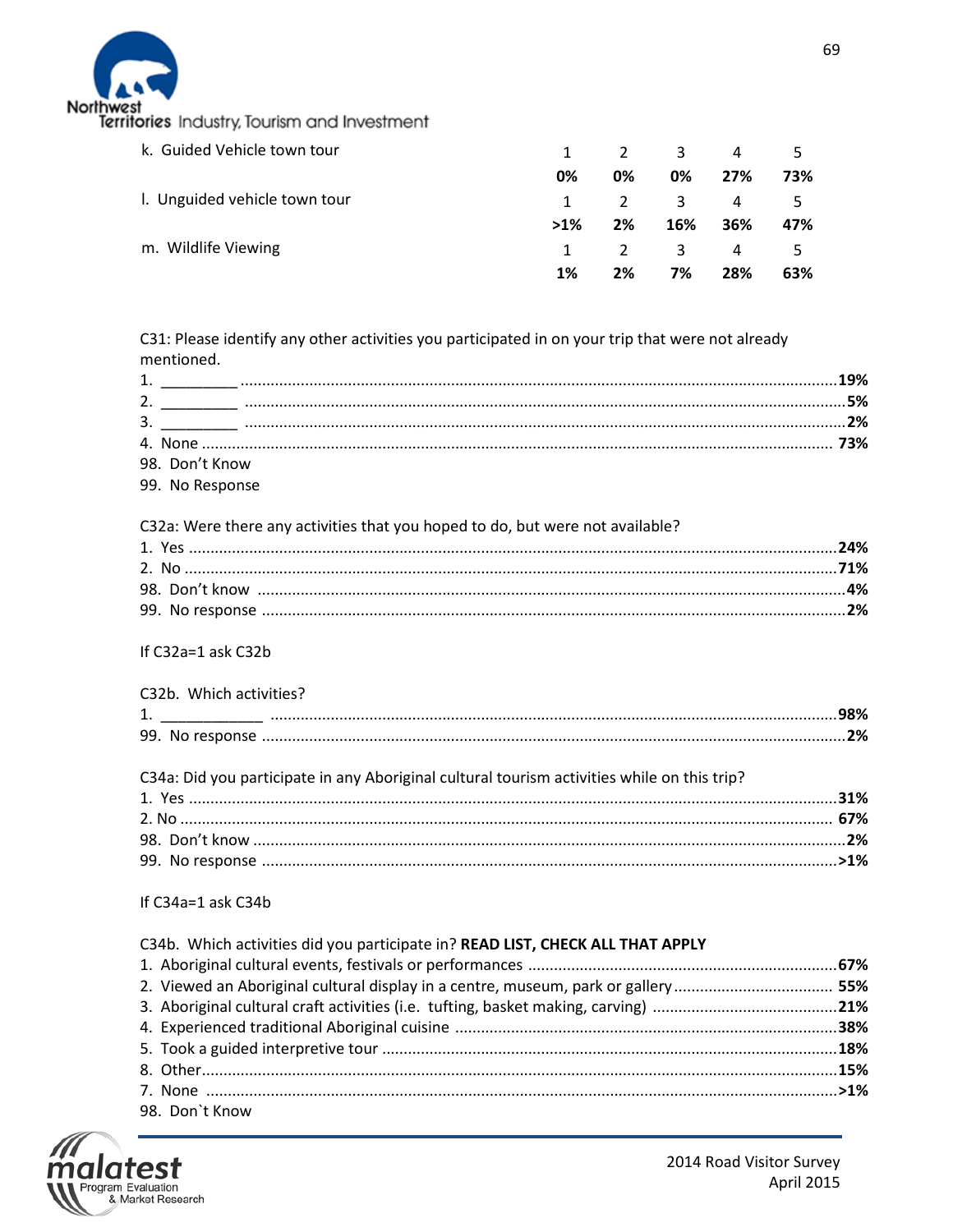

99. No Response

If C34a= 2 ask C35

| C35: Why did you not participate in Aboriginal tourism activities on this trip? |  |
|---------------------------------------------------------------------------------|--|
|                                                                                 |  |
|                                                                                 |  |
|                                                                                 |  |
|                                                                                 |  |
|                                                                                 |  |
|                                                                                 |  |
|                                                                                 |  |
|                                                                                 |  |
|                                                                                 |  |
|                                                                                 |  |
|                                                                                 |  |

| C36. Were you exposed to any written or spoken Aboriginal languages during your trip? READ LIST |  |
|-------------------------------------------------------------------------------------------------|--|
|                                                                                                 |  |
|                                                                                                 |  |
|                                                                                                 |  |
|                                                                                                 |  |
|                                                                                                 |  |
| 99. No response                                                                                 |  |

C37: Based on your experience on this trip to NWT, please rate the following services, products and infrastructure on a scale of 1 to 5, where one is very dissatisfied and 5 is very satisfied please rate the following (**Series E**) [73](#page-75-0) :

|                                                       | <b>Very</b><br><b>Dissatisfied</b> |    |     | <b>Very satisfied</b> |     |
|-------------------------------------------------------|------------------------------------|----|-----|-----------------------|-----|
| a. Service in hotels, motels and bed and breakfasts   | 1                                  | 2  | 3   | 4                     | 5   |
|                                                       | 2%                                 | 1% | 13% | 42%                   | 42% |
| b. Value for your money in hotels, motels and bed and | $\mathbf{1}$                       | 2  | 3   | 4                     | 5   |
| breakfasts                                            | 2%                                 | 9% | 24% | 40%                   | 24% |
| c. Campground service and amenities                   | 1                                  | 2  | 3   | 4                     | 5   |
|                                                       | 1%                                 | 2% | 10% | 32%                   | 55% |
| d. Value for money in campgrounds                     | 1                                  | 2  | 3   | 4                     | 5   |
|                                                       | 2%                                 | 1% | 16% | 24%                   | 58% |
| e. Restaurant service                                 | 1                                  | 2  | 3   | 4                     | 5   |
|                                                       | 3%                                 | 1% | 16% | 43%                   | 38% |

<span id="page-75-0"></span>

 $\overline{a}$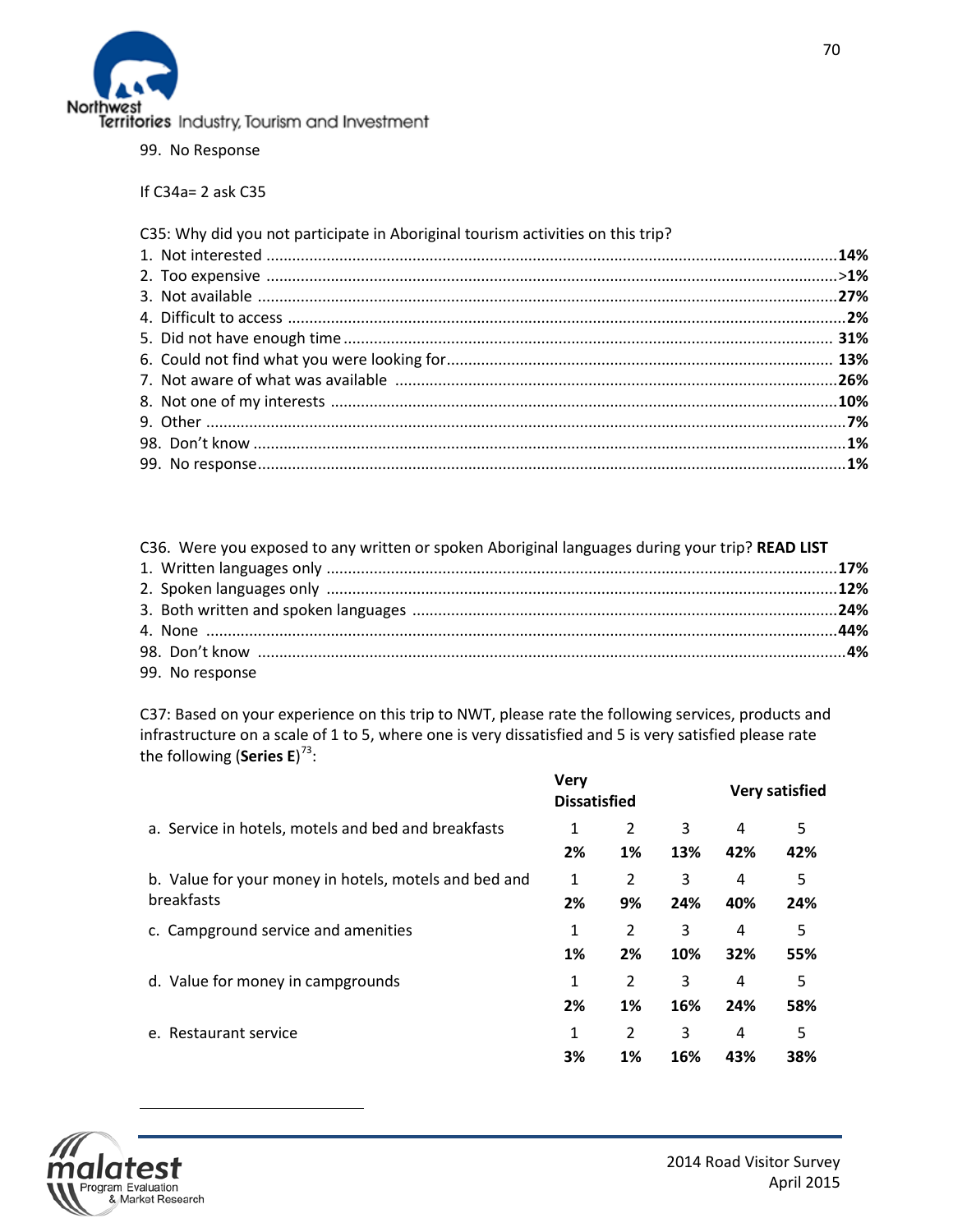

Territories Industry, Tourism and Investment

| f. Value for money at restaurants   | $1 \quad \blacksquare$ |     | 2 3 4       |     | 5.  |
|-------------------------------------|------------------------|-----|-------------|-----|-----|
|                                     | 4%                     | 5%  | 25%         | 43% | 24% |
| g. The selection of arts and crafts | $\mathbf{1}$           |     | $2 \t3 \t4$ |     | 5.  |
|                                     | 1%                     | 3%  | 19%         | 41% | 36% |
| h. The price of arts and crafts     | $\mathbf{1}$           |     | 2 3         | 4   | 5.  |
|                                     | 2%                     | 11% | 37%         | 37% | 13% |

C33: And using the same scale of 1 to 5 where 1 is very dissatisfied and 5 is very satisfied please rate how satisfied you were with each of the following amenities. If you or your party did not experience this service while in the Northwest Territories, please let me know. **(Series F)**

|                               | <b>Very</b><br><b>Dissatisfied</b> |                |     | <b>Very satisfied</b> |     |  |
|-------------------------------|------------------------------------|----------------|-----|-----------------------|-----|--|
| a. Signage                    | 1                                  | $\overline{2}$ | 3   | 4                     | 5   |  |
|                               | 2%                                 | 3%             | 11% | 40%                   | 44% |  |
| b. Roads and highways         | $\mathbf{1}$                       | $\overline{2}$ | 3   | 4                     | 5   |  |
|                               | 5%                                 | 11%            | 29% | 34%                   | 22% |  |
| c. Airports                   | $\mathbf{1}$                       | $\overline{2}$ | 3   | 4                     | 5   |  |
|                               | 0%                                 | 2%             | 9%  | 48%                   | 41% |  |
| d. Visitor centres            | 1                                  | $\overline{2}$ | 3   | 4                     | 5   |  |
|                               | 1%                                 | 0%             | 5%  | 21%                   | 74% |  |
| e. Variety of tours           | $\mathbf{1}$                       | $\overline{2}$ | 3   | 4                     | 5   |  |
|                               | $>1\%$                             | 4%             | 27% | 39%                   | 30% |  |
| f. Cleanliness of towns       | $\mathbf{1}$                       | $\overline{2}$ | 3   | 4                     | 5   |  |
|                               | $>1\%$                             | 2%             | 18% | 42%                   | 37% |  |
| g. Taxis/shuttle availability | $\mathbf{1}$                       | $\overline{2}$ | 3   | 4                     | 5   |  |
|                               | 0%                                 | 2%             | 24% | 23%                   | 52% |  |
| h. Taxi/shuttle service       | 1                                  | $\overline{2}$ | 3   | 4                     | 5   |  |
|                               | 0%                                 | 0%             | 25% | 24%                   | 51% |  |

### **D. Demographics**

- D1: Can you please tell me the where you live?
- a. City?  $\_$
- b. State/Province?\_\_\_\_\_\_\_\_\_\_\_\_\_\_\_
- c. Postal Code?\_\_\_\_\_\_\_\_\_\_\_\_\_\_\_
- 99. No Response

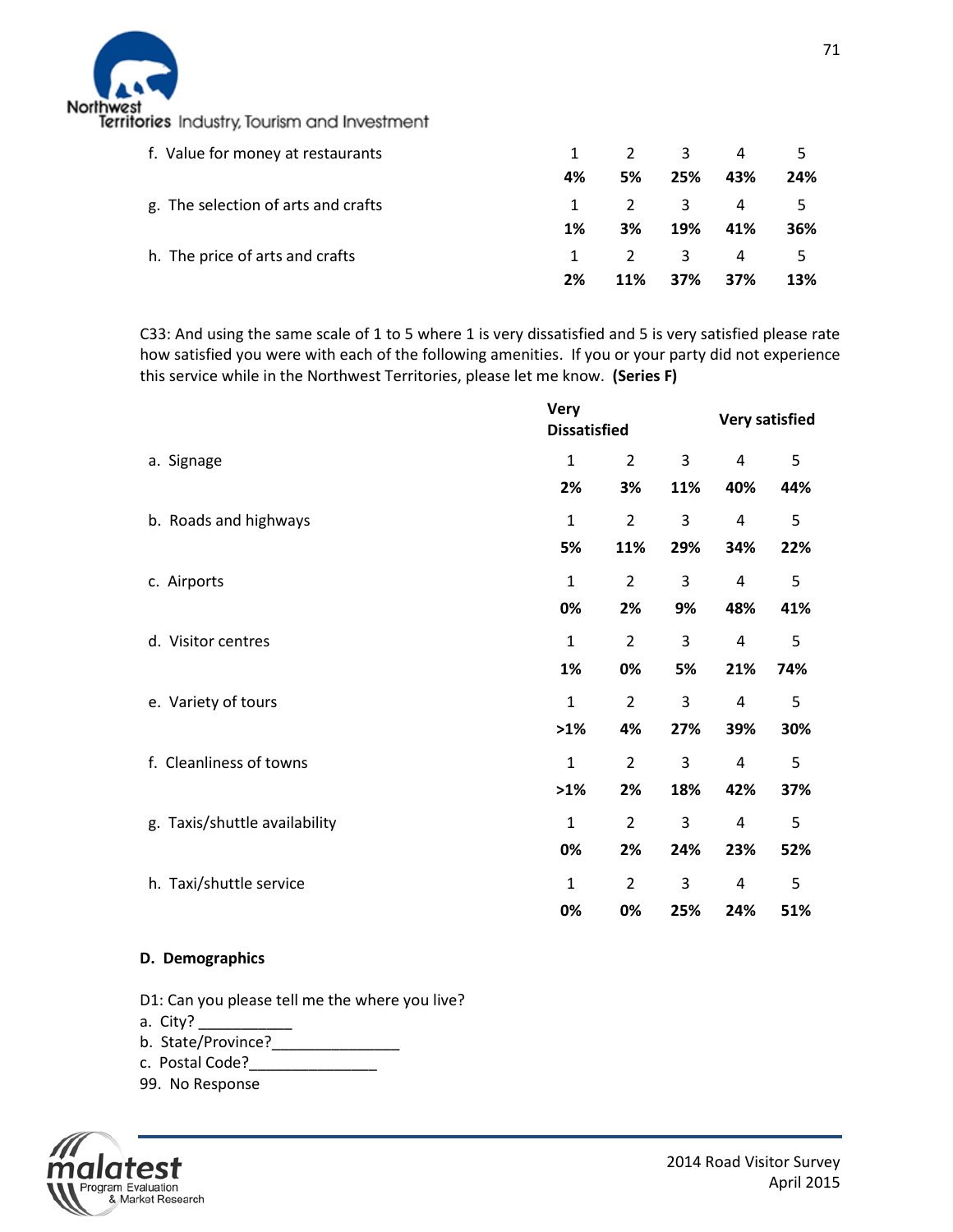

| [Web] Please fill in your address |  |
|-----------------------------------|--|
|-----------------------------------|--|

- a. City?
- b. State/Province?
- c. Postal Code/Zip Code?
- d. And you live in (recall country)
- 99. No Response

| D2: What is the highest education level you have achieved? |  |
|------------------------------------------------------------|--|
|                                                            |  |
|                                                            |  |
|                                                            |  |
|                                                            |  |
|                                                            |  |
|                                                            |  |
|                                                            |  |
|                                                            |  |

### D3: Which category best describes your current occupation? READ LIST 98. Don't Know

D4: In which range is your approximate annual household income? READ LIST

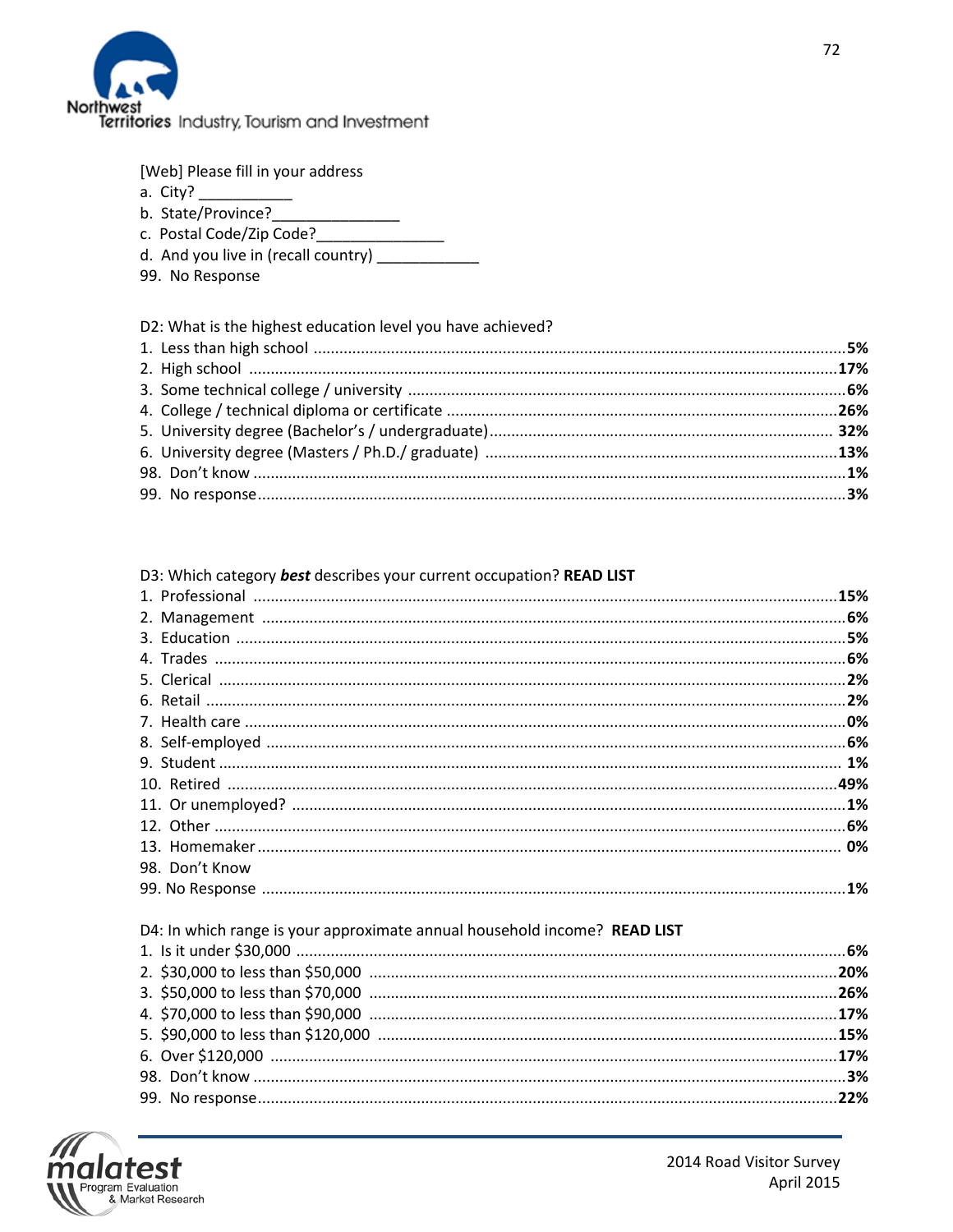

| D5: What age do you fall under? |  |
|---------------------------------|--|
|                                 |  |
|                                 |  |
|                                 |  |
|                                 |  |
|                                 |  |
|                                 |  |
|                                 |  |

D6: Occasionally, we conduct group meetings or follow-up research for Northwest Territories Tourism to discuss various topics. Are you interested in participating in such meetings or research in future?

1. Yes

- 2. No
- 98. Don't Know
- 99. No Response

If D6= Yes Record name and contact information in separate database

D7: Is [RECALL PHONE NUMBER] the correct number to reach you?

### **RECORD GENDER**

Thank you for filling out this survey!

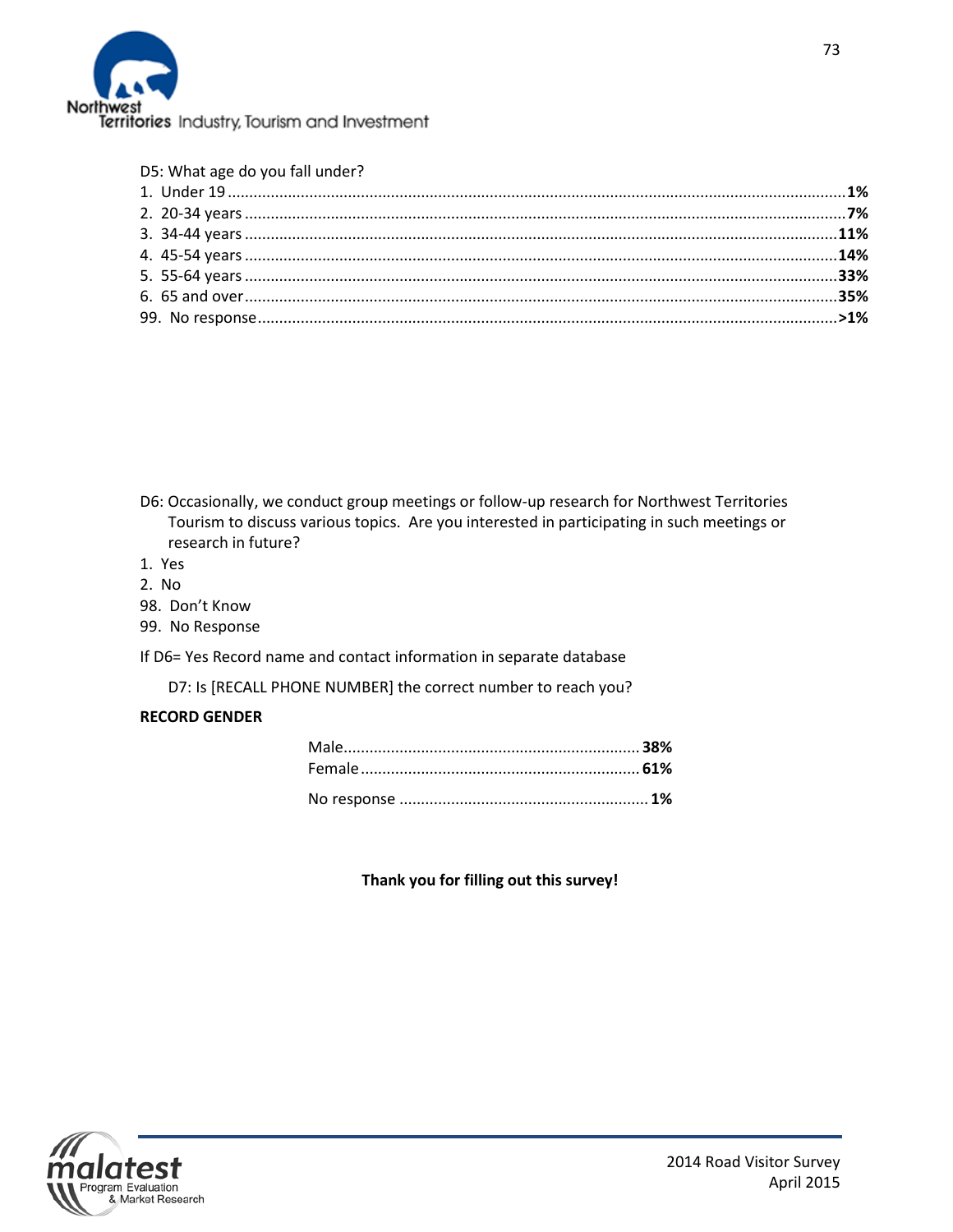

# **APPENDIX B: FACTOR ANALYSIS SCREE PLOT AND EIGENVALUES**

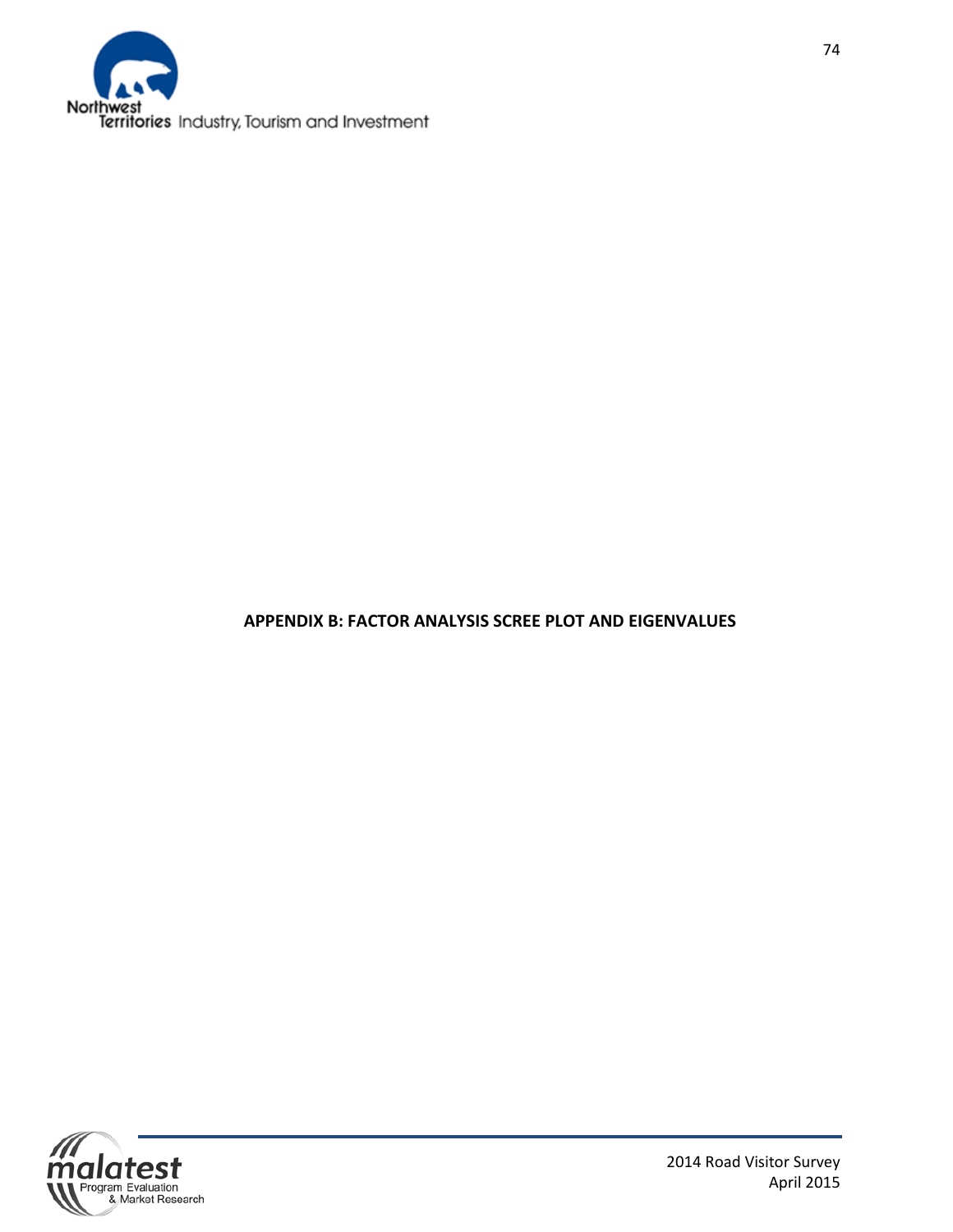

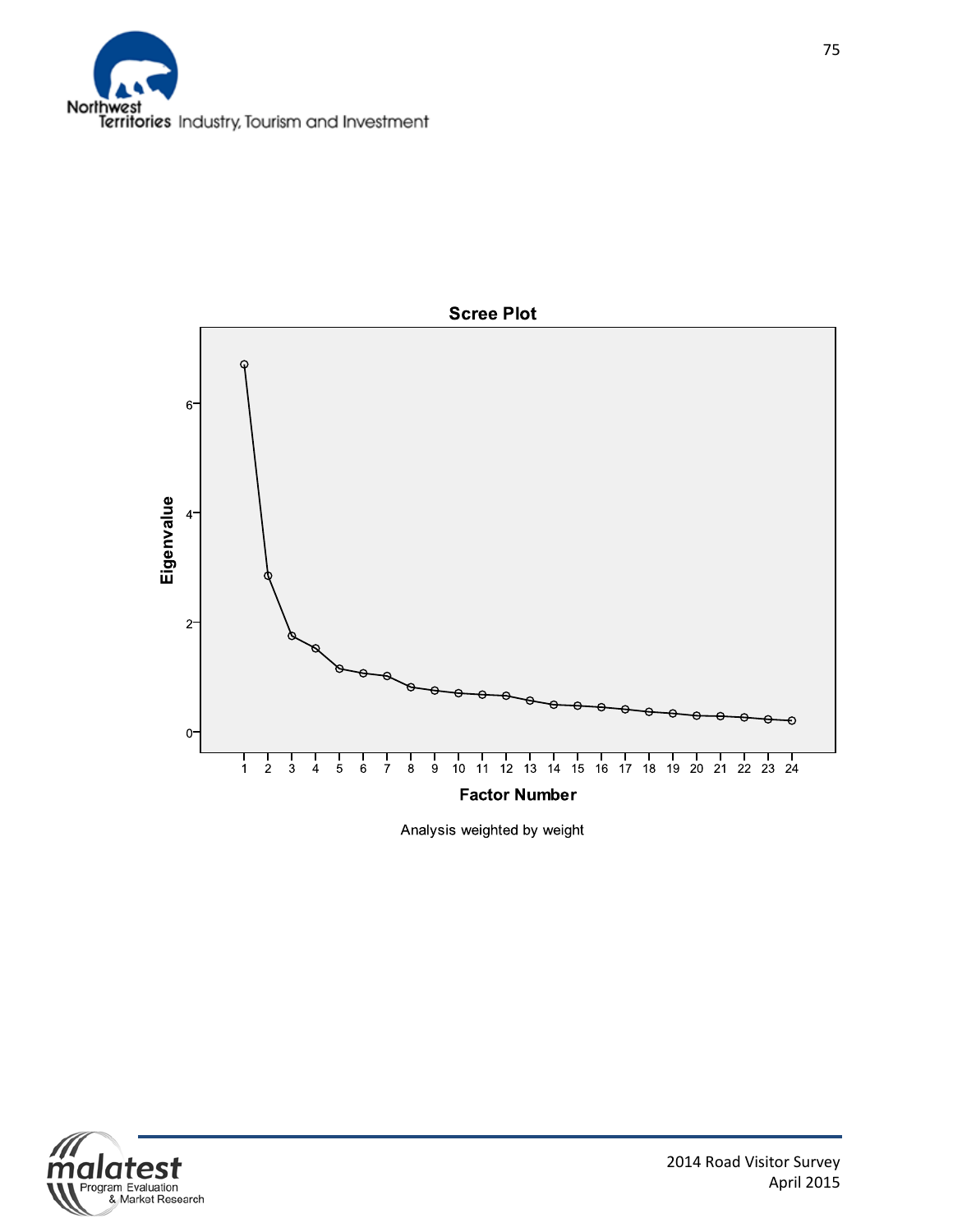

| <b>Figure 2-2: Total Variance Explained</b> |  |  |
|---------------------------------------------|--|--|
|---------------------------------------------|--|--|

|                         |       |                            |              | VIII TUHUHVU LAPIUHIVU |                                            |              | <b>Rotation Sums</b>  |
|-------------------------|-------|----------------------------|--------------|------------------------|--------------------------------------------|--------------|-----------------------|
|                         |       |                            |              |                        |                                            |              | of Squared            |
|                         |       | <b>Initial Eigenvalues</b> |              |                        | <b>Extraction Sums of Squared Loadings</b> |              | Loadings <sup>a</sup> |
| Factor                  | Total | % of Variance              | Cumulative % | Total                  | % of Variance                              | Cumulative % | Total                 |
| $\mathbf{1}$            | 6.714 | 27.977                     | 27.977       | 6.263                  | 26.094                                     | 26.094       | 4.304                 |
| $\overline{c}$          | 2.850 | 11.873                     | 39.850       | 2.437                  | 10.154                                     | 36.248       | 2.373                 |
| 3                       | 1.750 | 7.290                      | 47.139       | 1.335                  | 5.561                                      | 41.809       | 3.593                 |
| $\overline{\mathbf{4}}$ | 1.522 | 6.340                      | 53.479       | 1.089                  | 4.536                                      | 46.345       | 2.525                 |
| $\overline{5}$          | 1.150 | 4.790                      | 58.269       | .705                   | 2.936                                      | 49.281       | 3.439                 |
| $\,6\,$                 | 1.067 | 4.444                      | 62.713       | .646                   | 2.691                                      | 51.972       | 1.922                 |
| $\boldsymbol{7}$        | 1.017 | 4.236                      | 66.949       | .546                   | 2.275                                      | 54.247       | 2.853                 |
| $\bf 8$                 | .812  | 3.384                      | 70.333       |                        |                                            |              |                       |
| 9                       | .751  | 3.129                      | 73.462       |                        |                                            |              |                       |
| 10                      | .702  | 2.926                      | 76.388       |                        |                                            |              |                       |
| 11                      | .676  | 2.816                      | 79.204       |                        |                                            |              |                       |
| 12                      | .655  | 2.731                      | 81.935       |                        |                                            |              |                       |
| 13                      | .567  | 2.361                      | 84.296       |                        |                                            |              |                       |
| 14                      | .491  | 2.047                      | 86.343       |                        |                                            |              |                       |
| 15                      | .473  | 1.970                      | 88.313       |                        |                                            |              |                       |
| 16                      | .446  | 1.859                      | 90.172       |                        |                                            |              |                       |
| $17$                    | .407  | 1.698                      | 91.870       |                        |                                            |              |                       |
| 18                      | .361  | 1.506                      | 93.376       |                        |                                            |              |                       |
| 19                      | .333  | 1.386                      | 94.761       |                        |                                            |              |                       |
| $20\,$                  | .291  | 1.211                      | 95.972       |                        |                                            |              |                       |
| 21                      | .282  | 1.176                      | 97.148       |                        |                                            |              |                       |
| 22                      | .260  | 1.082                      | 98.230       |                        |                                            |              |                       |
| 23                      | .224  | .934                       | 99.164       |                        |                                            |              |                       |
| 24                      | .201  | .836                       | 100.000      |                        |                                            |              |                       |

### **Total Variance Explained**

Extraction Method: Principal Axis Factoring.

a. When factors are correlated, sums of squared loadings cannot be added to obtain a total variance.

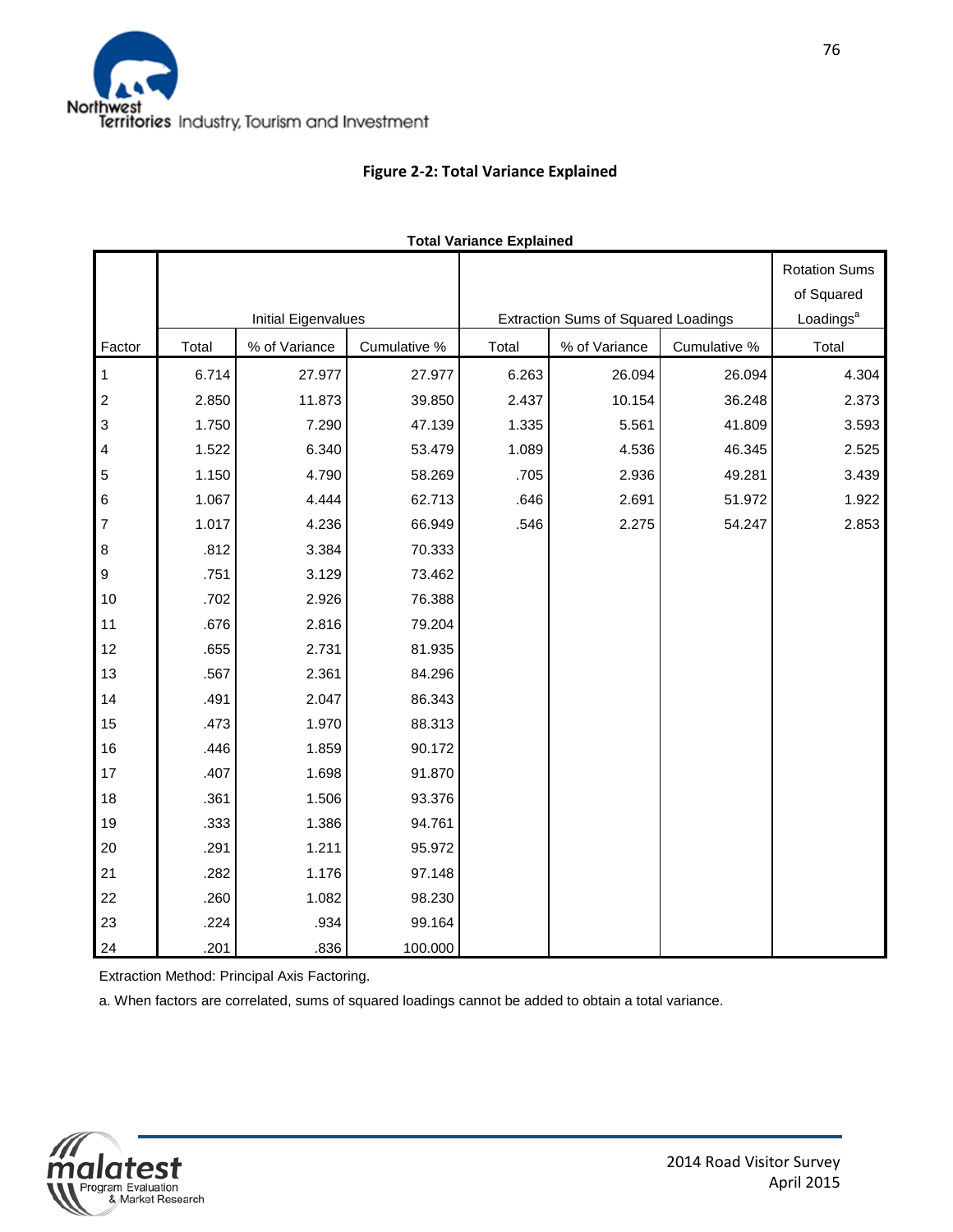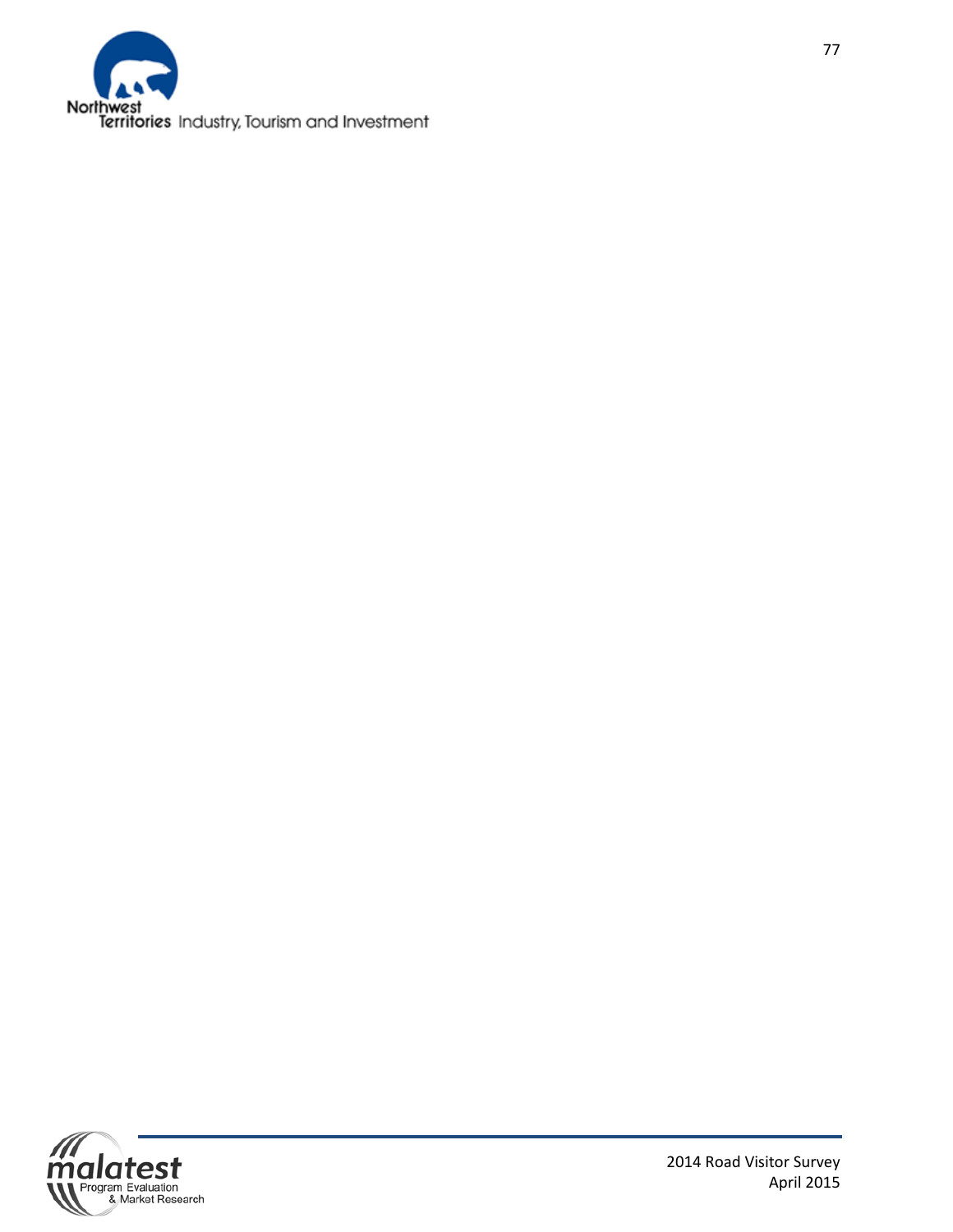

# **APPENDIX C: DRIVER ANALYSIS**



78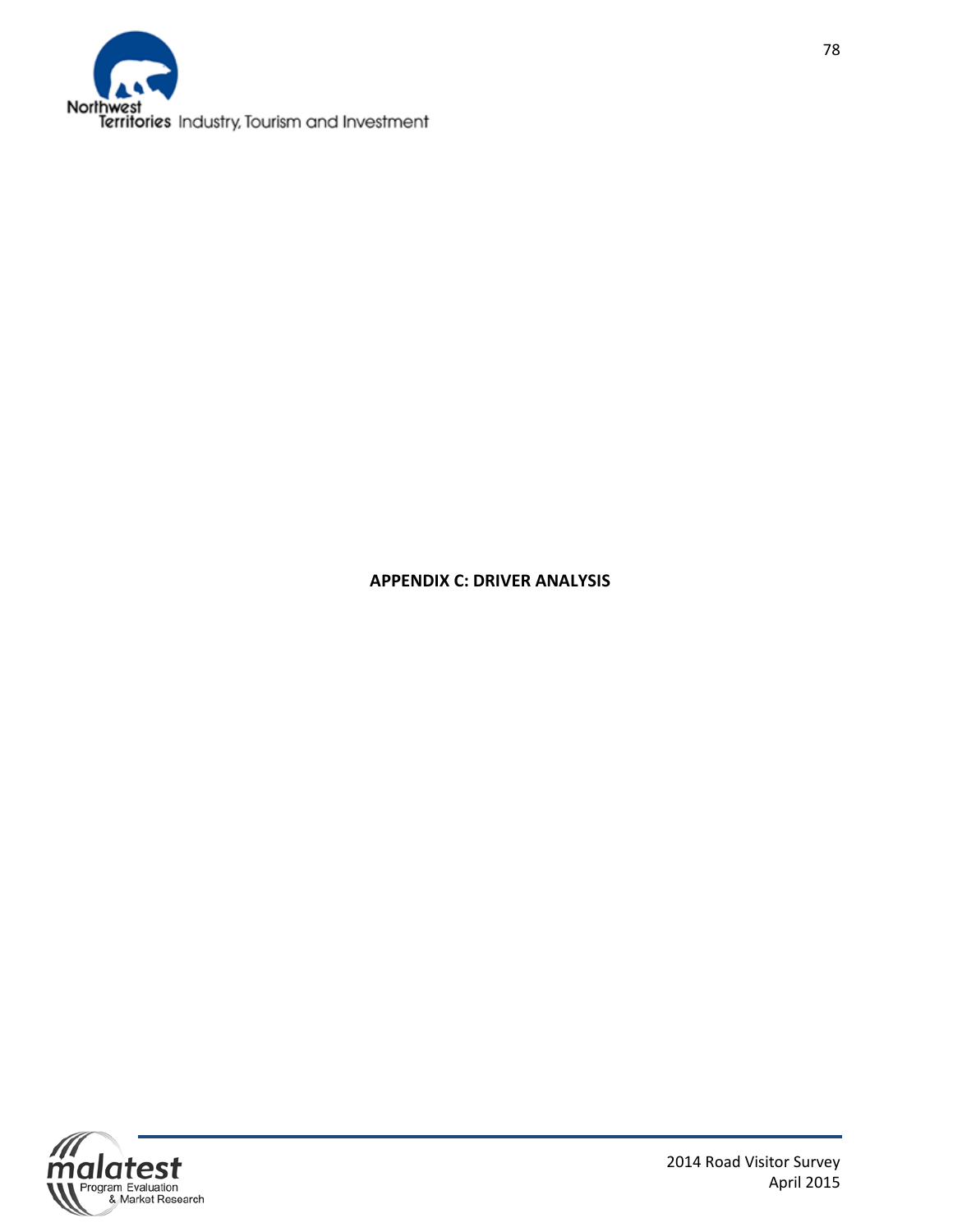

### **Driver Analysis**

The purpose of key driver analysis was to determine the relative impact and importance of different aspects of visitors' or clients' experiences. This information can be used to prioritize improvement strategies based on potential effect on overall satisfaction or other outcomes. Driver analysis is based on multiple regression modelling.

Key driver analysis was an innovative addition to the 2013 Trip Diary Phone Survey analysis and the analysis was conducted again in 2014. Regression models were constructed using overall respondent satisfaction as the dependent variable. A variety of independent variables were explored. The primary independent variables used in constructing the regression models measured respondents' satisfaction with various aspects of their travel experiences within NWT. Additional independent variables which were explored included respondent segment (drawn from the segmentation analysis), first-time visitors, expenditures, and travel destination, among others. Control variables were inserted into the models in various combinations, and included country of origin, gender, income, and education.

No model was found which could predict variation in overall satisfaction in a statistically significant way. Two aspects of the data contributed to the analyses' inability to produce a meaningful driver analysis. First, overall satisfaction ratings were exceptionally high, with respondents reporting a mean satisfaction of 4.71 out of 5. Seventy-four percent of all respondents rated their overall satisfaction 5 out of 5, and less than 2% of respondents rated overall satisfaction as less than 3 out of 5. As a result, the standard deviation for overall satisfaction was only 0.61. Thus, very little variance in satisfaction existed, limiting the ability of multiple regression analysis to predict this variance.

Second, issues with multiple collinearity were present among some of the questions which were intended to serve as independent variables, including the questions asking visitors to rate the importance of trip characteristics and satisfaction with activities they participated in (C28a-n, C29am, and C30a-h). Collinearity occurs when multiple variables are measuring one construct. When high levels of collinearity are present, it is not possible to determine the specific contributions of individual variables in predicting the dependent variable (satisfaction). As a result, models using these questions were unable to achieve statistical significance. The very high satisfaction ratings observed across nearly all satisfaction variables likely contributed to collinearity.



79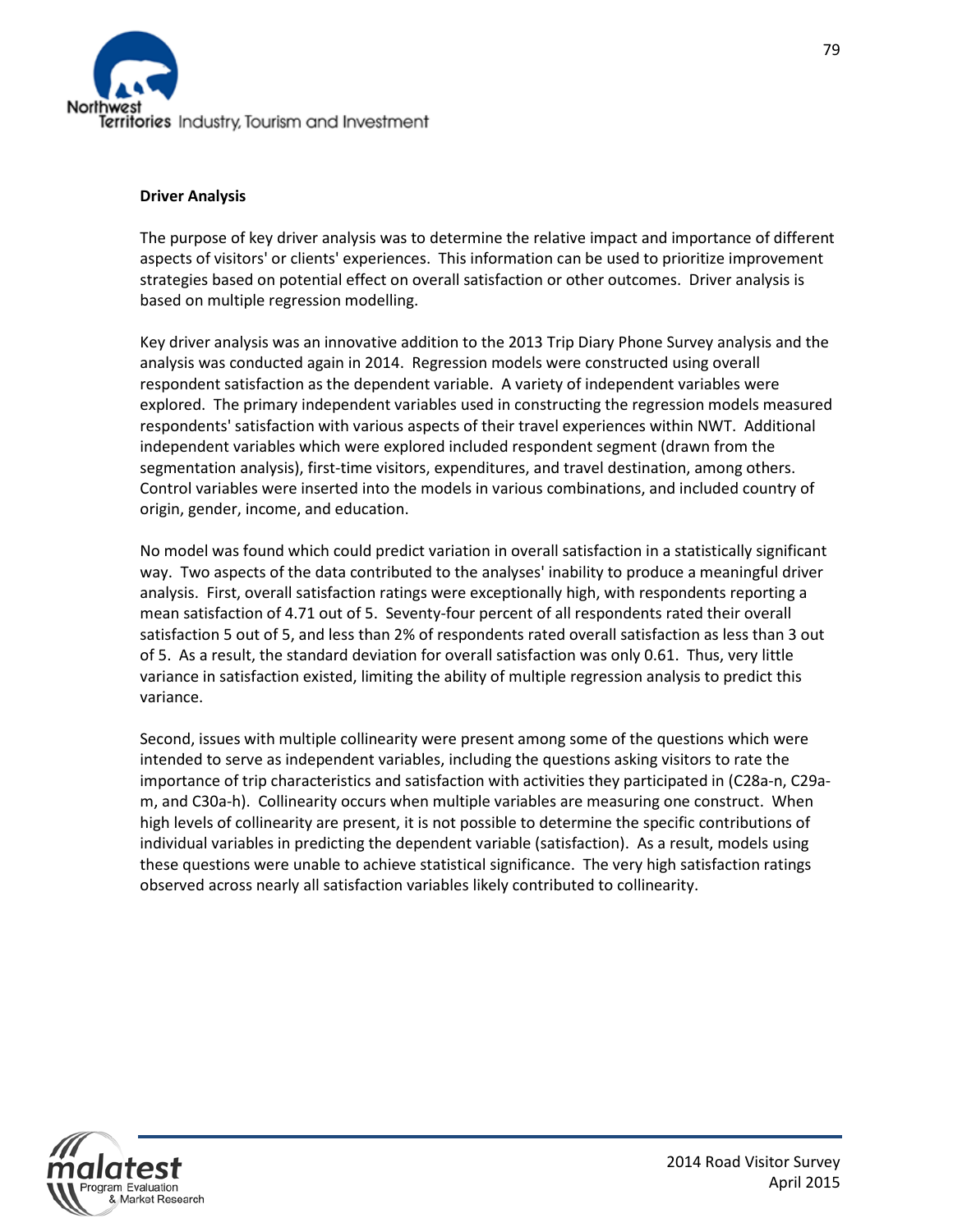

## **APPENDIX D: CALL OUTCOMES BY INTERCEPT POINT**

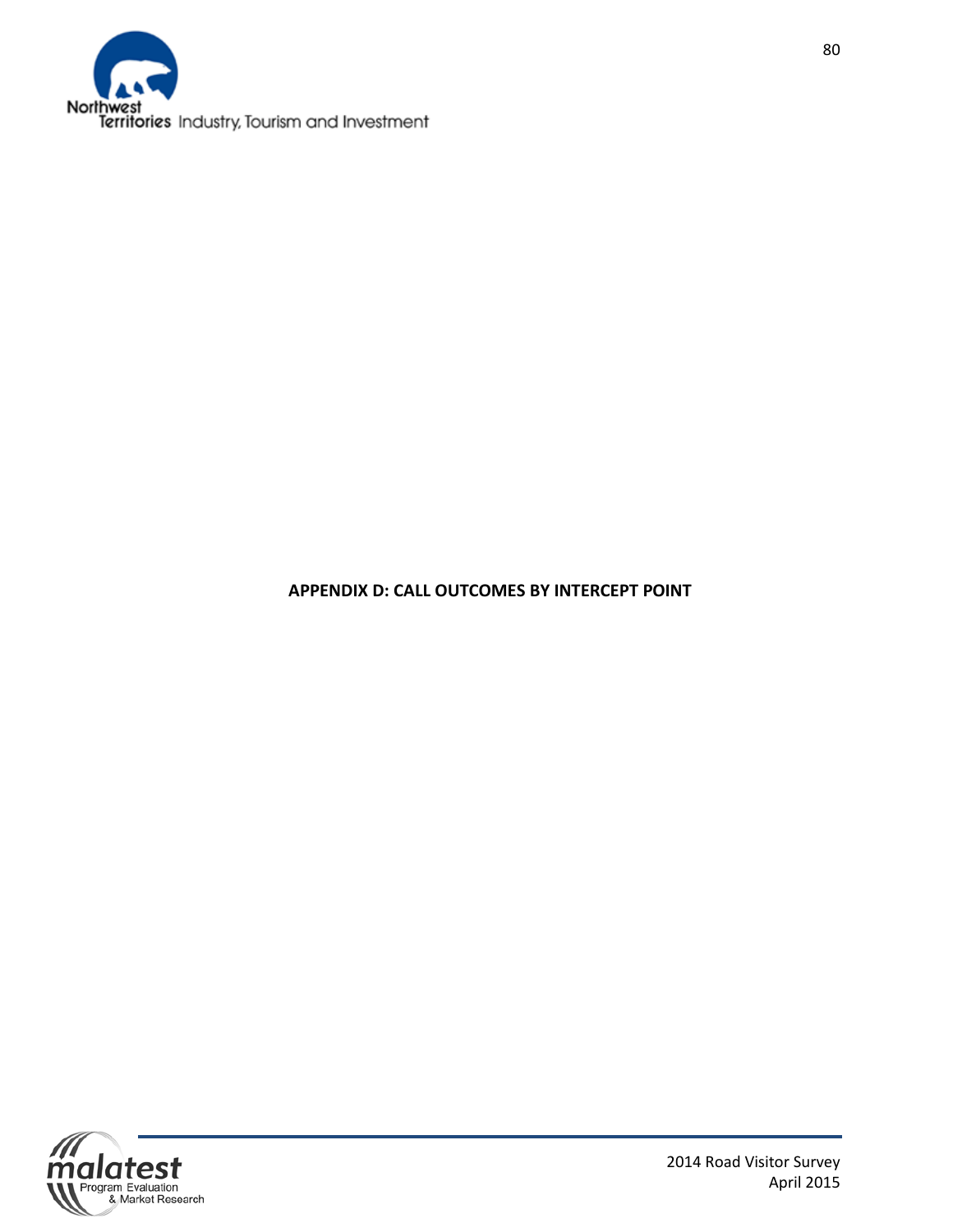

| Table D-1: 60th Parallel - Road Visitor Survey Call Outcomes                                     | 2013     | 2014          |
|--------------------------------------------------------------------------------------------------|----------|---------------|
| <b>Completions</b>                                                                               |          |               |
| Completed telephone and online                                                                   | 297      | 130           |
| <b>Non-Qualifiers</b>                                                                            |          |               |
| Respondent is from NWT or arrived by air                                                         | 19       | 1             |
| <b>Invalid Sample</b>                                                                            |          |               |
| Wrong number/not in service                                                                      | 33       | 12            |
| Duplicate record                                                                                 | 7        | 11            |
| <b>Refusals/Not Traceable</b>                                                                    |          |               |
| Visitor refusal to participate                                                                   | 19       | 7             |
| Called maximum number of times                                                                   | 61       | 14            |
| Respondent stated they prefer to complete survey online,<br>however did not complete the survey. | 0        | 0             |
| Began online but did not finish                                                                  | $\Omega$ | $\Omega$      |
| Email invitations were sent- no response received                                                | 13       | $\mathcal{P}$ |
| <b>TOTAL</b>                                                                                     | 449      | 177           |

| Table D-2: Dempster Delta - Road Visitor Survey Call Outcomes                                    | 2013     | 2014     |
|--------------------------------------------------------------------------------------------------|----------|----------|
| <b>Completions</b>                                                                               |          |          |
| Completed telephone and online                                                                   | 91       | 120      |
| <b>Non-Qualifiers</b>                                                                            |          |          |
| Respondent is from NWT or arrived by air                                                         | 10       | 5        |
| <b>Invalid Sample</b>                                                                            |          |          |
| Wrong number/not in service                                                                      | 15       | 21       |
| Duplicate record                                                                                 | 2        | 3        |
| <b>Refusals/Not Traceable</b>                                                                    |          |          |
| Visitor refusal to participate                                                                   | 3        | 5        |
| Called maximum number of times                                                                   | 23       | 13       |
| Respondent stated they prefer to complete survey online,<br>however did not complete the survey. | 1        | 0        |
| Began online but did not finish                                                                  | $\Omega$ | $\Omega$ |
| Email invitations were sent- no response received                                                | 8        | 14       |
| <b>TOTAL</b>                                                                                     | 153      | 181      |

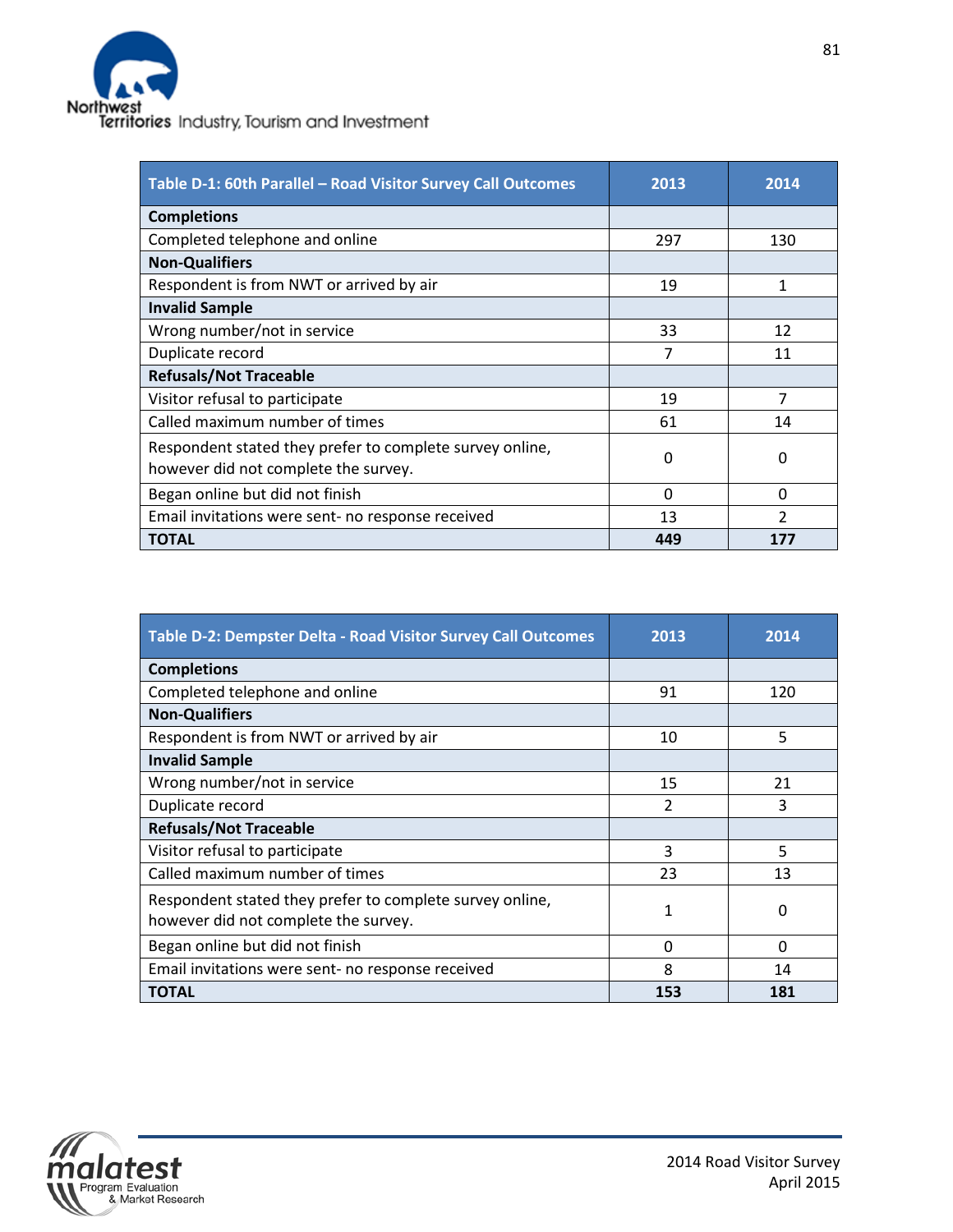

| Table D-3: Fort Simpson - Road Visitor Survey Call Outcomes                                      | 2013     | 2014     |
|--------------------------------------------------------------------------------------------------|----------|----------|
| <b>Completions</b>                                                                               |          |          |
| Completed telephone and online                                                                   | 22       | 7        |
| <b>Non-Qualifiers</b>                                                                            |          |          |
| Respondent is from NWT or arrived by air                                                         | 8        | $\Omega$ |
| <b>Invalid Sample</b>                                                                            |          |          |
| Wrong number/not in service                                                                      | 1        | 1        |
| Duplicate record                                                                                 | 1        | 0        |
| <b>Refusals/Not Traceable</b>                                                                    |          |          |
| Visitor refusal to participate                                                                   | 1        | 1        |
| Called maximum number of times                                                                   | 1        | 0        |
| Respondent stated they prefer to complete survey online,<br>however did not complete the survey. | $\Omega$ | 0        |
| Began online but did not finish                                                                  | $\Omega$ | $\Omega$ |
| Email invitations were sent- no response received                                                | $\Omega$ | 1        |
| <b>TOTAL</b>                                                                                     | 34       | 10       |

| Table D-4: Hay River VIC - Road Visitor Survey Call Outcomes                                     | 2013           | 2014           |
|--------------------------------------------------------------------------------------------------|----------------|----------------|
| <b>Completions</b>                                                                               |                |                |
| Completed telephone and online                                                                   | 14             | $\Omega$       |
| <b>Non-Qualifiers</b>                                                                            |                |                |
| Respondent is from NWT or arrived by air                                                         | $\overline{2}$ |                |
| <b>Invalid Sample</b>                                                                            |                |                |
| Wrong number/not in service                                                                      | 3              | $\overline{2}$ |
| Duplicate record                                                                                 | 1              | O              |
| <b>Refusals/Not Traceable</b>                                                                    |                |                |
| Visitor refusal to participate                                                                   | 0              | $\Omega$       |
| Called maximum number of times                                                                   | 4              | 1              |
| Respondent stated they prefer to complete survey online,<br>however did not complete the survey. | 0              | $\Omega$       |
| Began online but did not finish                                                                  | $\Omega$       | $\Omega$       |
| Email invitations were sent- no response received                                                | 1              | $\Omega$       |
| <b>TOTAL</b>                                                                                     | 25             |                |

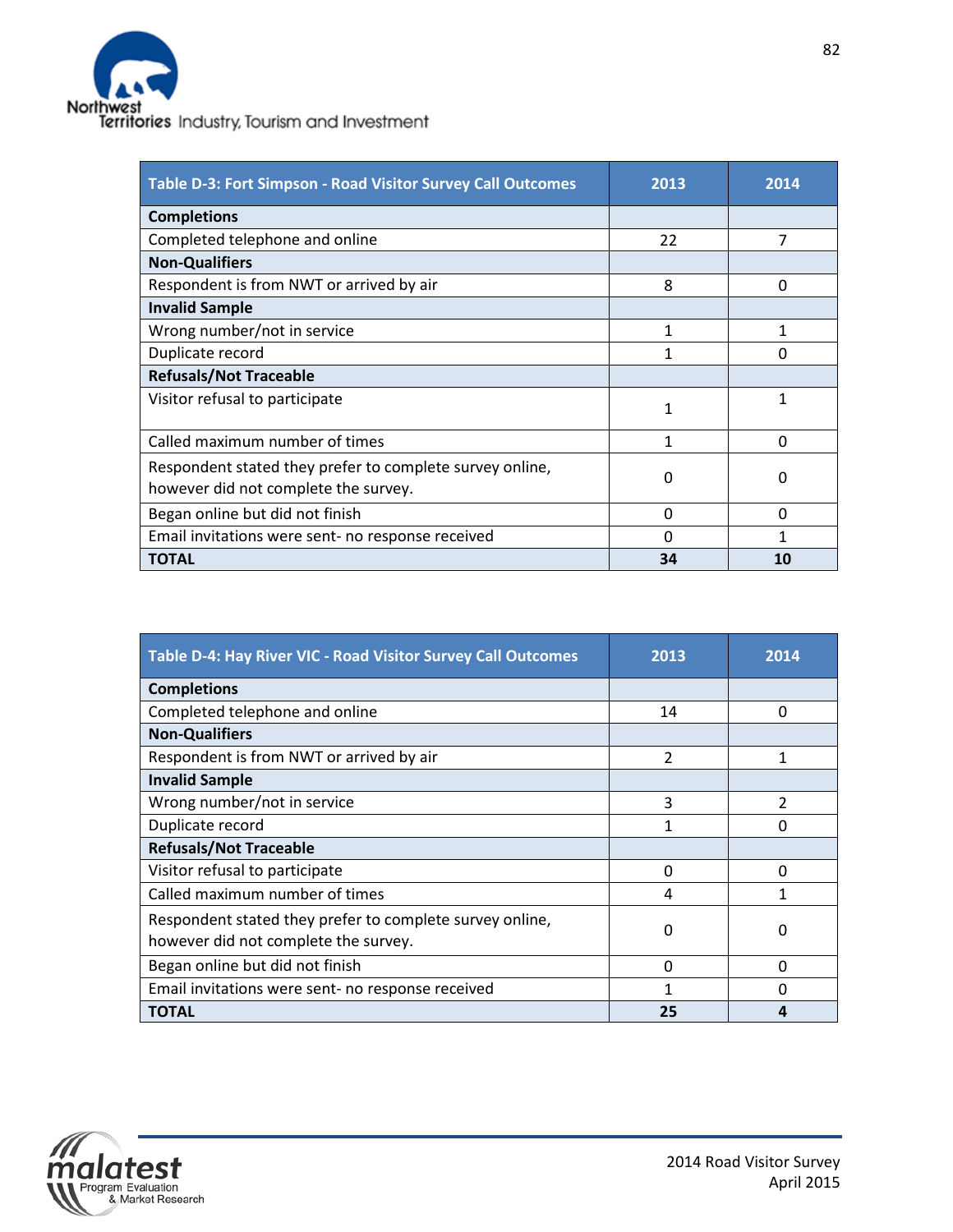

| <b>Table D-5: Northern Frontier VIC - Call Outcomes</b>                                          | 2013           | 2014           |
|--------------------------------------------------------------------------------------------------|----------------|----------------|
| <b>Completions</b>                                                                               |                |                |
| Completed telephone and online                                                                   | 54             | 56             |
| <b>Non-Qualifiers</b>                                                                            |                |                |
| Respondent is from NWT or arrived by air                                                         | 11             | 38             |
| <b>Invalid Sample</b>                                                                            |                |                |
| Wrong number/not in service                                                                      | 6              | 18             |
| Duplicate record                                                                                 | 0              | $\overline{2}$ |
| <b>Refusals/Not Traceable</b>                                                                    |                |                |
| Visitor refusal to participate                                                                   | 3              | 9              |
| Called maximum number of times                                                                   | 8              | 18             |
| Respondent stated they prefer to complete survey online,<br>however did not complete the survey. | 0              | 0              |
| Began online but did not finish                                                                  | $\Omega$       | $\Omega$       |
| Email invitations were sent- no response received                                                | $\mathfrak{p}$ | 10             |
| <b>TOTAL</b>                                                                                     | 84             | 151            |

| Table D-6: Inuvik VIC - Road Visitor Survey Call Outcomes                                        | 2013 | 2014           |
|--------------------------------------------------------------------------------------------------|------|----------------|
| <b>Completions</b>                                                                               |      |                |
| Completed telephone and online                                                                   | n/a  | 22             |
| <b>Non-Qualifiers</b>                                                                            |      |                |
| Respondent is from NWT or arrived by air                                                         | n/a  | 4              |
| <b>Invalid Sample</b>                                                                            |      |                |
| Wrong number/not in service                                                                      | n/a  | 6              |
| Duplicate record                                                                                 | n/a  | 0              |
| <b>Refusals/Not Traceable</b>                                                                    |      |                |
| Visitor refusal to participate                                                                   | n/a  | $\overline{2}$ |
| Called maximum number of times                                                                   | n/a  | 6              |
| Respondent stated they prefer to complete survey online,<br>however did not complete the survey. | n/a  | O              |
| Began online but did not finish                                                                  | n/a  | $\Omega$       |
| Email invitations were sent- no response received                                                | n/a  | $\Omega$       |
| <b>TOTAL</b>                                                                                     | n/a  | 44             |

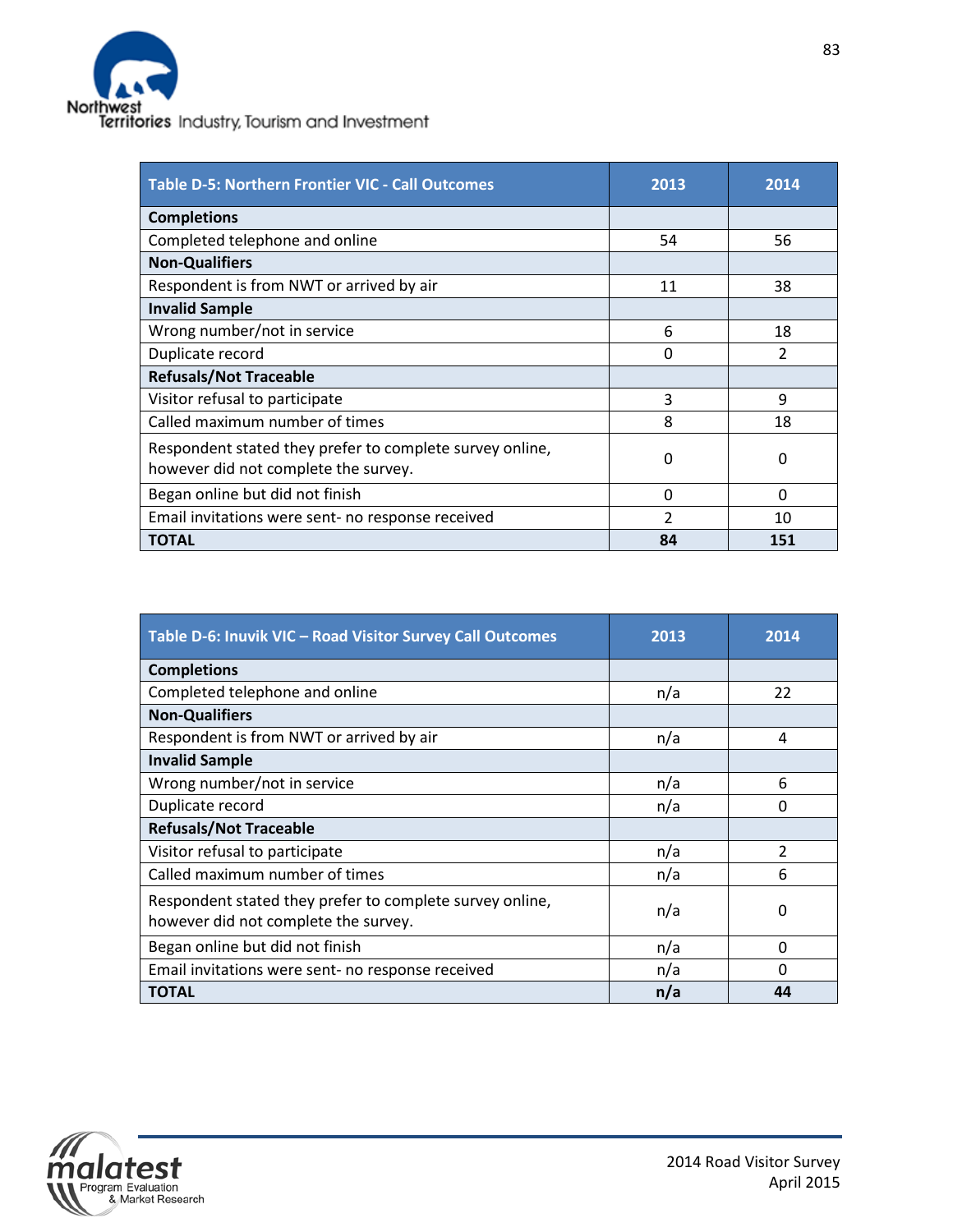

| Table D-6: Deh Cho Connection Loop Call Outcomes                                                 | 2013     | 2014           |
|--------------------------------------------------------------------------------------------------|----------|----------------|
| <b>Completions</b>                                                                               |          |                |
| Completed telephone and online                                                                   | 85       | 7              |
| <b>Non-Qualifiers</b>                                                                            |          |                |
| Respondent is from NWT or arrived by air                                                         | 9        | 3              |
| <b>Invalid Sample</b>                                                                            |          |                |
| Wrong number/not in service                                                                      | 30       | 0              |
| Duplicate record                                                                                 | 4        | $\mathfrak{p}$ |
| <b>Refusals/Not Traceable</b>                                                                    |          |                |
| Visitor refusal to participate                                                                   | 5        | 1              |
| Called maximum number of times                                                                   | 73       | 3              |
| Respondent stated they prefer to complete survey online,<br>however did not complete the survey. | 1        | 0              |
| Began online but did not finish                                                                  | 3        | $\Omega$       |
| Email invitations were sent- no response received                                                | $\Omega$ | 0              |
| <b>TOTAL</b>                                                                                     | 210      | 16             |

| Table D-7: Dempster Highway Passport Call Outcomes                                               | 2013        | 2014     |
|--------------------------------------------------------------------------------------------------|-------------|----------|
| <b>Completions</b>                                                                               |             |          |
| Completed telephone and online                                                                   | 40          | 99       |
| <b>Non-Qualifiers</b>                                                                            |             |          |
| Respondent is from NWT or arrived by air                                                         | 1           | 10       |
| <b>Invalid Sample</b>                                                                            |             |          |
| Wrong number/not in service                                                                      | 38          | 76       |
| Duplicate record                                                                                 | 22          | 5        |
| <b>Refusals/Not Traceable</b>                                                                    |             |          |
| Visitor refusal to participate                                                                   | 1           | 28       |
| Called maximum number of times                                                                   | 16          | 33       |
| Respondent stated they prefer to complete survey online,<br>however did not complete the survey. | $\mathbf 0$ | $\Omega$ |
| Began online but did not finish                                                                  | $\Omega$    | 0        |
| Email invitations were sent- no response received                                                | $\Omega$    | 40       |
| <b>TOTAL</b>                                                                                     | 118         | 291      |

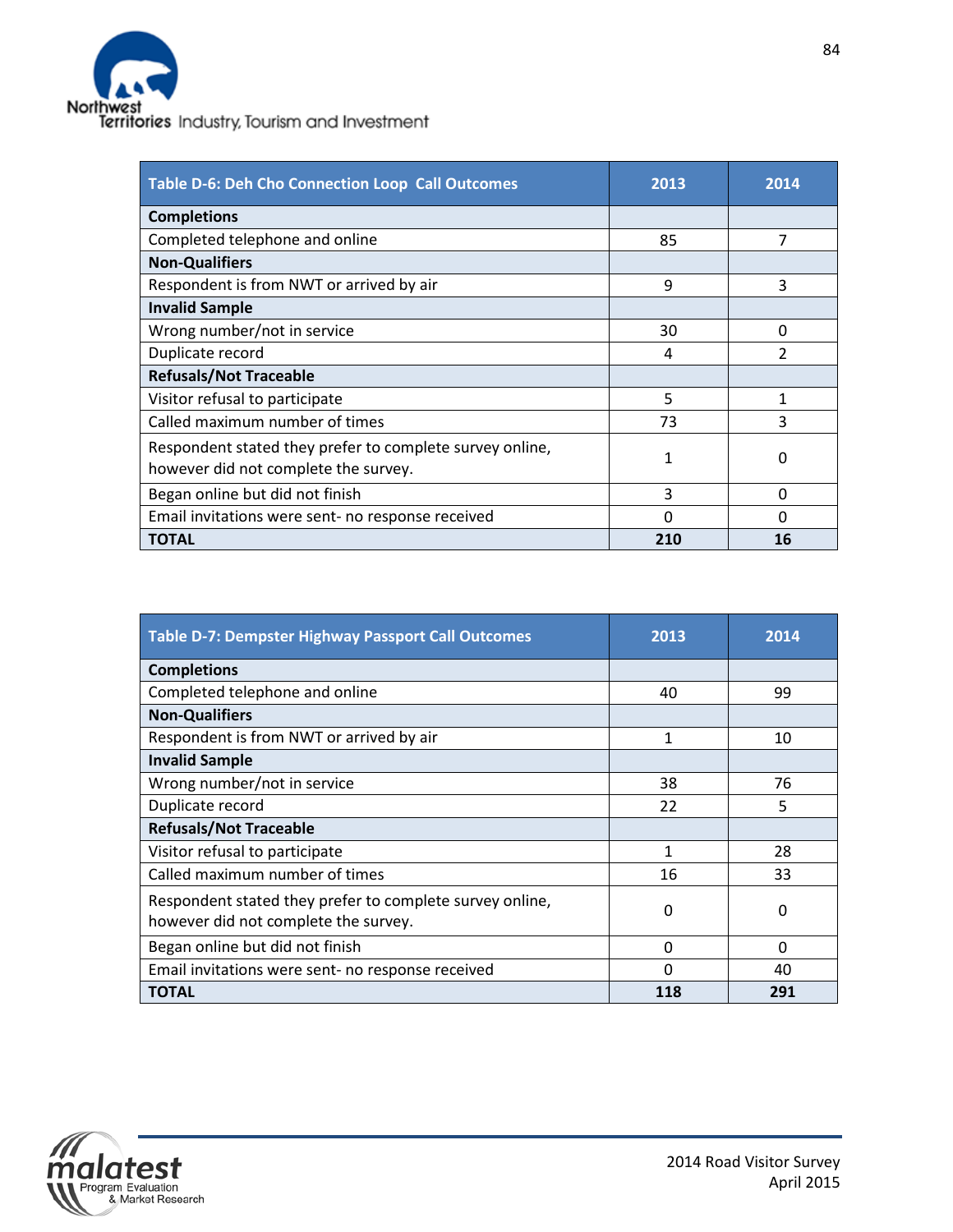

| <b>Table D-7: Inuvik Call Outcomes</b>                                                           | 2013 | 2014     |
|--------------------------------------------------------------------------------------------------|------|----------|
| <b>Completions</b>                                                                               |      |          |
| Completed telephone and online                                                                   | n/a  | 4        |
| <b>Non-Qualifiers</b>                                                                            |      |          |
| Respondent is from NWT or arrived by air                                                         | n/a  | $\Omega$ |
| <b>Invalid Sample</b>                                                                            |      |          |
| Wrong number/not in service                                                                      | n/a  | $\Omega$ |
| Duplicate record                                                                                 | n/a  | 1        |
| <b>Refusals/Not Traceable</b>                                                                    |      |          |
| Visitor refusal to participate                                                                   | n/a  | $\Omega$ |
| Called maximum number of times                                                                   | n/a  | 1        |
| Respondent stated they prefer to complete survey online,<br>however did not complete the survey. | n/a  | $\Omega$ |
| Began online but did not finish                                                                  | n/a  | $\Omega$ |
| Email invitations were sent- no response received                                                | n/a  | $\Omega$ |
| <b>TOTAL</b>                                                                                     | n/a  | 6        |

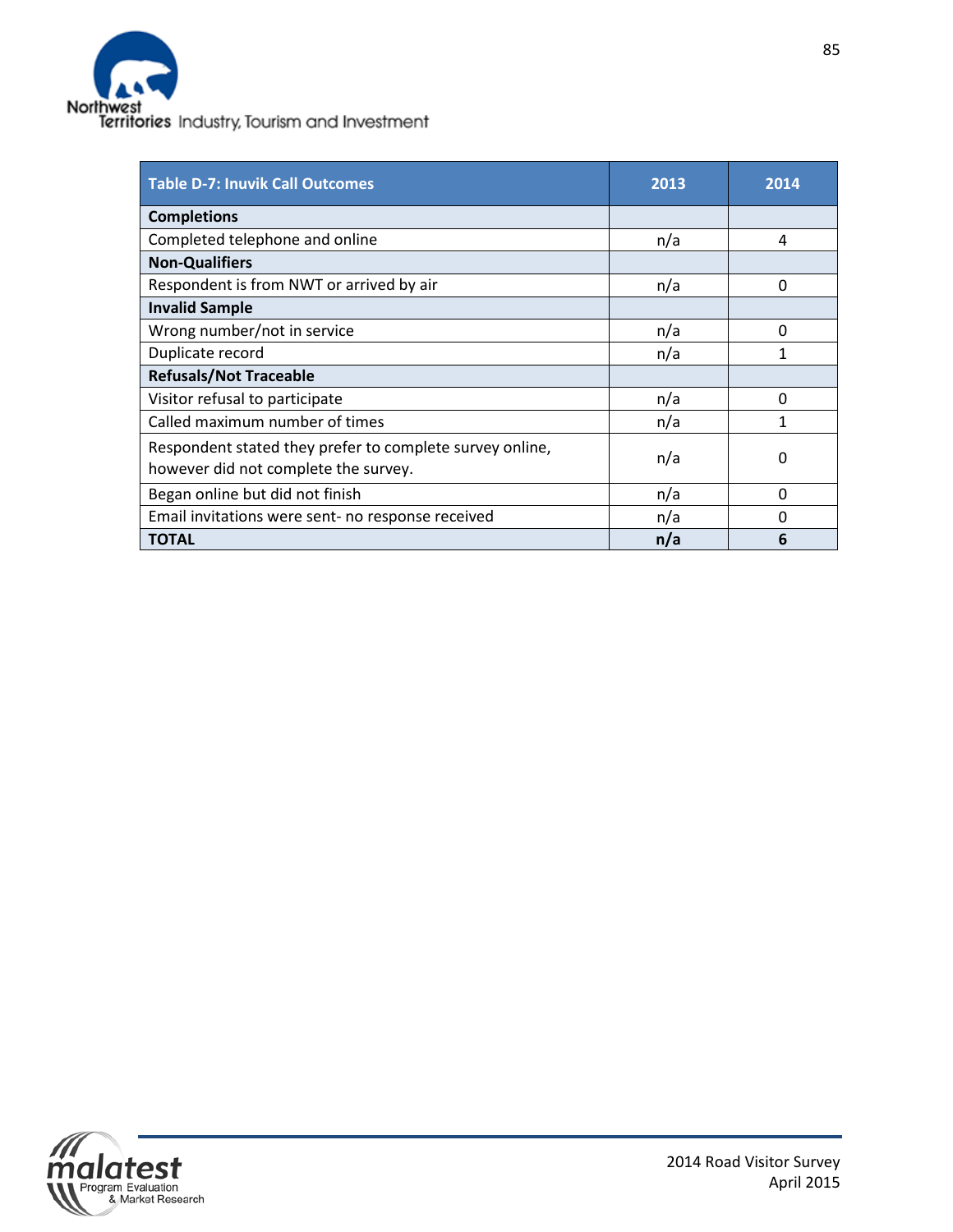

### **APPENDIX E: COMPARISON OF SEGMENT DEMOGRAPHICS AND TRIP CHARACTERISTICS**

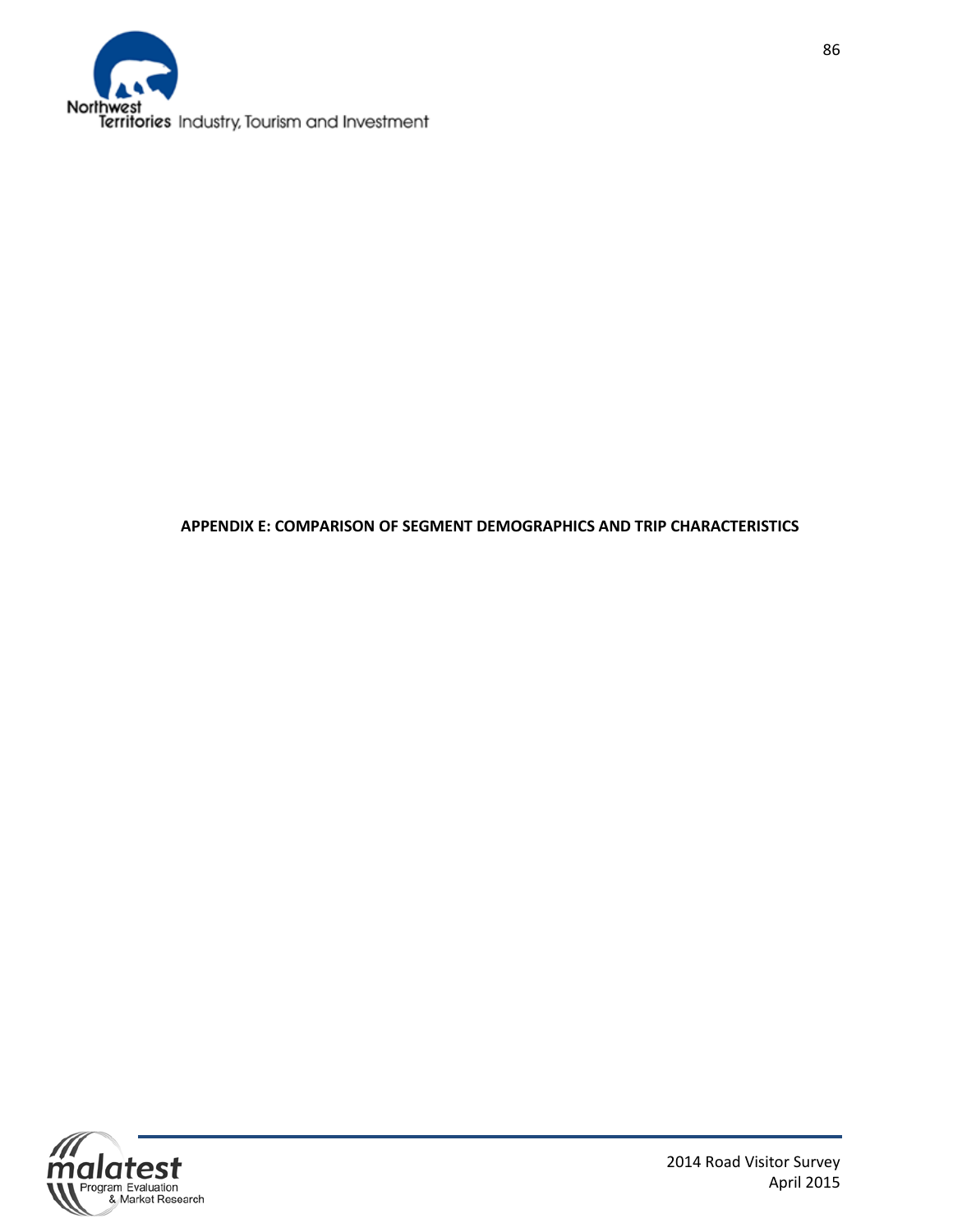

| <b>Table E-1: Comparison of Segment Demographics</b> |                                             |                   |                |                 |                |               |                 |
|------------------------------------------------------|---------------------------------------------|-------------------|----------------|-----------------|----------------|---------------|-----------------|
| <b>Characteristic</b>                                | <b>Categories</b>                           | Outdoor           | <b>Comfort</b> | <b>Cultural</b> | Roaming        | <b>Social</b> | <b>Vacation</b> |
|                                                      |                                             | <b>Adventurer</b> | <b>Seeker</b>  | Connoisseur     | <b>Retiree</b> | Sightseer     | Voyager         |
| Gender                                               | Male                                        | 43%               | 39%            | 45%             | 34%            | 33%           | 37%             |
|                                                      | Female                                      | 57%               | 56%            | 55%             | 66%            | 67%           | 63%             |
| <b>Country of Origin</b>                             | Canada                                      | 96%               | 98%            | 93%             | 97%            | 98%           | 93%             |
|                                                      | <b>USA</b>                                  | 3%                | 2%             | 6%              | 2%             | 1%            | 5%              |
|                                                      | International                               | 1%                | 1%             | 1%              | 1%             | 1%            | 2%              |
| <b>Education</b>                                     | Less than high school                       | 1%                | 4%             | 0%              | 17%            | 3%            | 0%              |
|                                                      | High school                                 | 9%                | 9%             | 12%             | 9%             | 24%           | 6%              |
|                                                      | Some technical<br>college/university        | 10%               | 12%            | 1%              | 9%             | 4%            | 6%              |
|                                                      | College/technical diploma<br>or certificate | 23%               | 51%            | 30%             | 20%            | 22%           | 29%             |
|                                                      | University degree<br>(undergraduate)        | 49%               | 19%            | 25%             | 32%            | 37%           | 32%             |
|                                                      | University degree<br>(graduate)             | 9%                | 5%             | 32%             | 13%            | 10%           | 27%             |
| <b>Household Income</b>                              | Under \$30,000                              | 13%               | 6%             | 0%              | 5%             | 4%            | 2%              |
|                                                      | \$30,000 to \$49,999                        | 18%               | 15%            | 5%              | 22%            | 23%           | 11%             |
|                                                      | \$50,000 to \$69,999                        | 29%               | 25%            | 24%             | 26%            | 25%           | 28%             |
|                                                      | \$70,000 to \$89,999                        | 13%               | 20%            | 9%              | 25%            | 17%           | 24%             |
|                                                      | \$90,000 to \$119,999                       | 13%               | 19%            | 26%             | 13%            | 12%           | 14%             |
|                                                      | Over \$120,000                              | 15%               | 15%            | 37%             | 10%            | 20%           | 21%             |